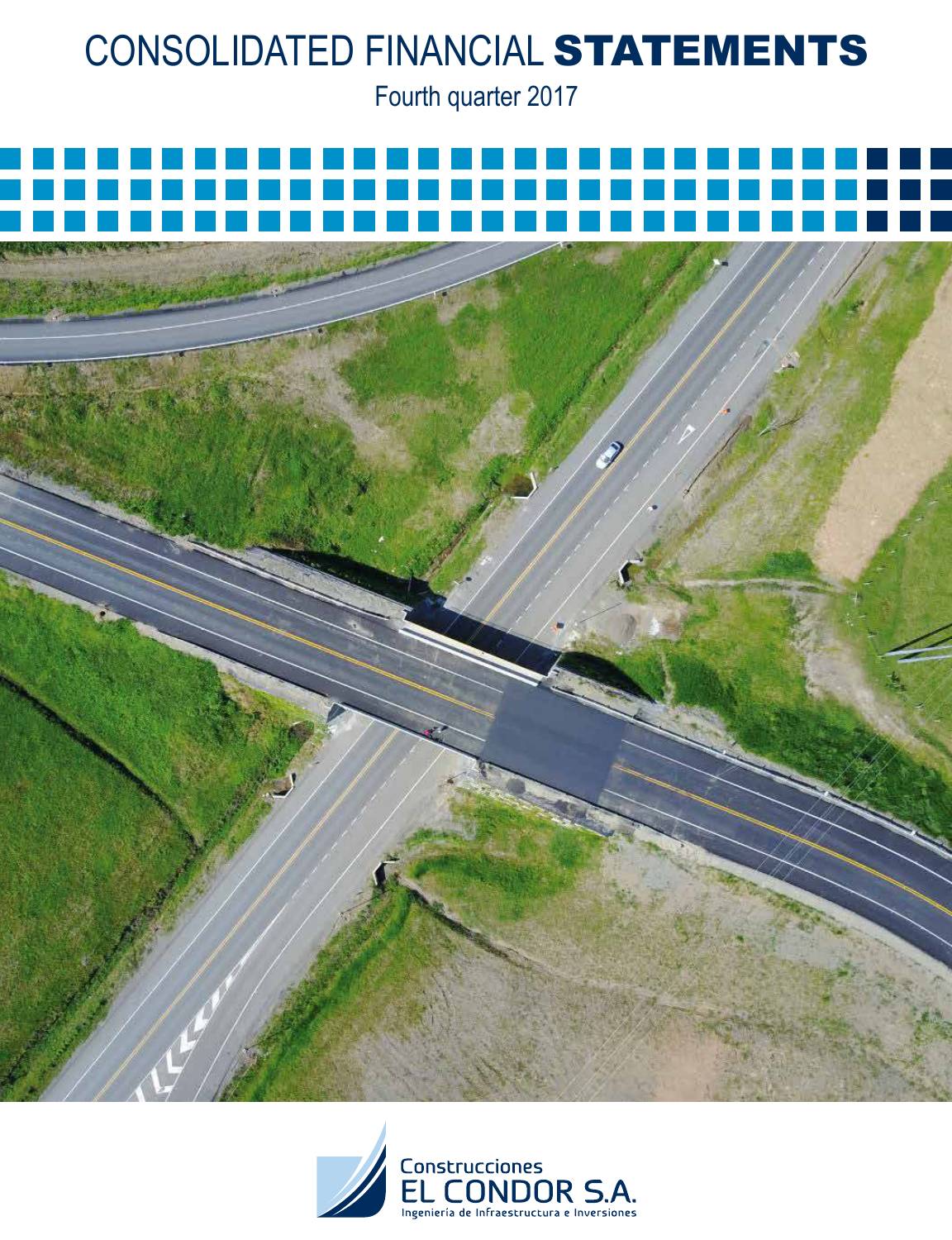

Calle 7 Sur No 42-70, Of. 1013 Edificio Forum Medellín, Colombia NIT 830.000.818-9 57.4.313.4920 MAIN 57.4.313.9924 FAX www.crowehorwath.com.co medellin@crowehorwath.com.co

### **EXTERNAL AUDITOR'S REPORT**

February 13, 2018

To the Assembly of Shareholders of **CONSTRUCCIONES EL CONDOR S.A.**

#### **Consolidated financial statement report**

I have audited the financial statements of **CONSTRUCCIONES EL CÓNDOR S.A.** and its subsidiaries at December 31, 2017, which comprise the consolidated financial situation statement, the results per duty and other integrated results, the changes in equity, and the cash flow statement ended on that date and the corresponding notes, including a summary of the significant accounting policies and other explanatory information.

#### **Responsibility of Management pertaining to financial statements**

Management is responsible for the preparation and fair presentation of these consolidated financial statements in accordance with the Accounting and Financial Information Standards generally accepted in Colombia; this includes the design, implementation and maintenance of internal control relevant to the preparation of consolidated financial statements free from material misstatement, whether due to fraud or error; and the selection and application of proper accounting principles, and to establish appropriateness of accounting polies used.

#### **External Auditor's responsibility**

My responsibility is to express an opinion on these consolidated financial statements based on my audits. I gained the information necessary to meet my duties and conduct my audits in accordance with the international auditing standards accepted in Colombia. These standards require to plan and perform the audit to obtain reasonable assurance about whether the consolidated financial statements are free of misstatements.

An audit comprises performing procedures to obtain evidence, among others, about the amounts and disclosures in the consolidated financial statements. The procedures selected depend on the auditor's judgment, including the assessment of the risk of material misstatements in the financial statements. In making those risk assessments, the external auditor considers internal control relevant to the preparation and presentation of the financial statements in order to design audit procedures that are appropriate given the circumstances. An audit includes as well an assessment of the appropriate accounting policies used and the accounting estimates made by Management, and evaluating the overall presentation of the financial statements.

I believe that the audit evidence I have obtained provides a reasonable base for my opinion below.

#### **Opinion**

In my opinion, the consolidated financial statements I audited were truthfully taken from the books, exhibit, in all significant and reasonable manner, the financial situation of **CONSTRUCCIONES EL CÓNDOR S.A.** and its subsidiaries at December 31, 2017, the results of their operations and cash flows for the year ended on that date, in accordance with the Accounting and Financial Information Standards accepted in Colombia.

Crowe Horwath CO S.A. is member of Crowe Horwath International.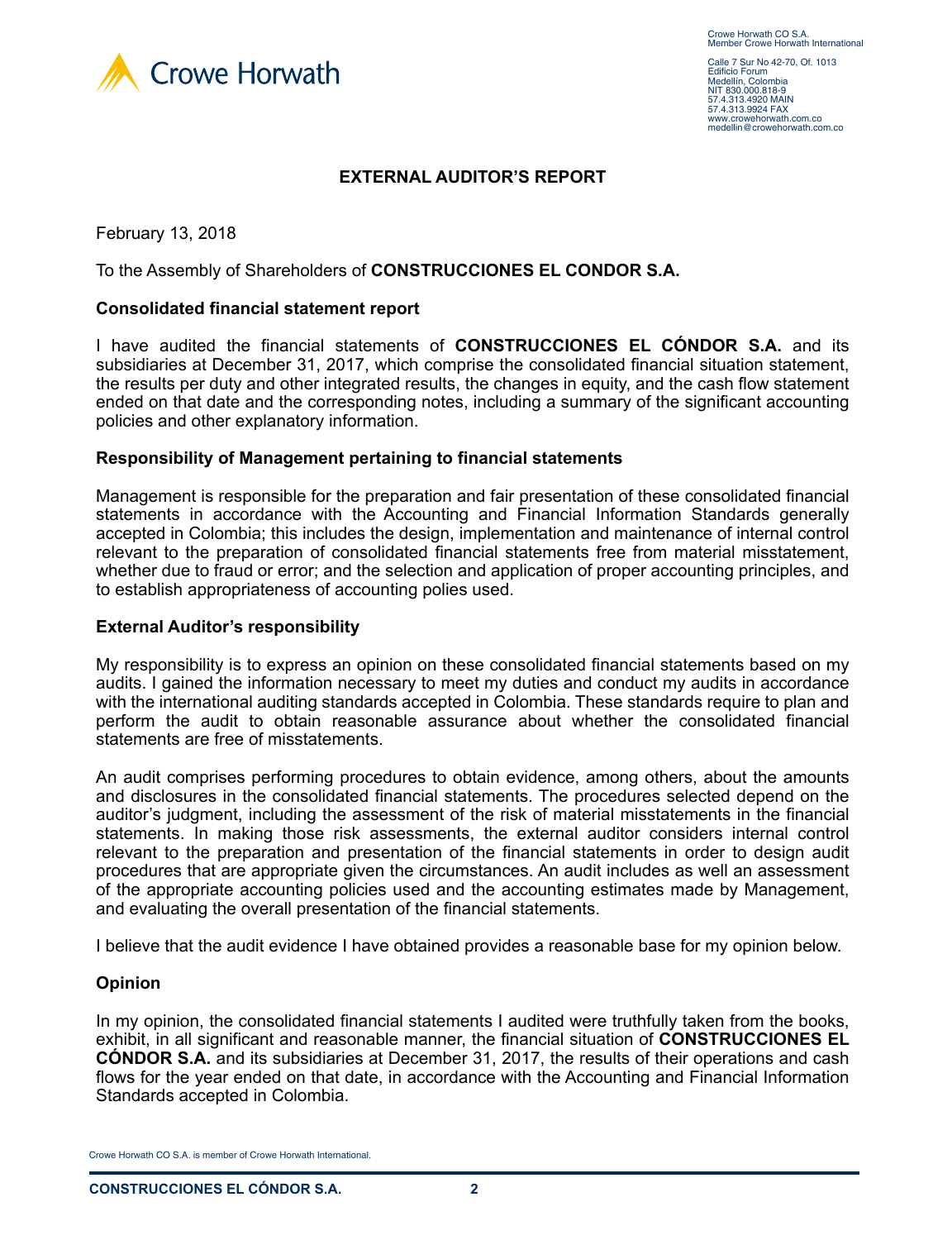### **Other matters**

The consolidated financial statements of **CONSTRUCCIONES EL CÓNDOR S.A.**, at December 31, 2016, which are part of the information on the financial statements attached, were audited by another public accountant assigned to Crowe Horwath, in accordance with the international audit standards accepted in Colombia. The foregoing unqualifed opinion was provided on February 23, 2017.

Note No. 30 – Changes in policies, estimates and errores of the 2016 consoldiated financial statements were restated by subsidiary Concesión Ruta al Mar S.A.S., which in turn affected the consolidated figures of **CONSTRUCCIONES EL CÓNDOR S.A.** for the same period. Effects on the consolidated financial statements as a result of the policy change and correction of erros are explained therein.

une Hauten

**JAVIER EMILIO TÁMARA TORRES** External Auditor Professional Card No. 208.595 – T Appointed by **CROWE HORWATH CO S.A.**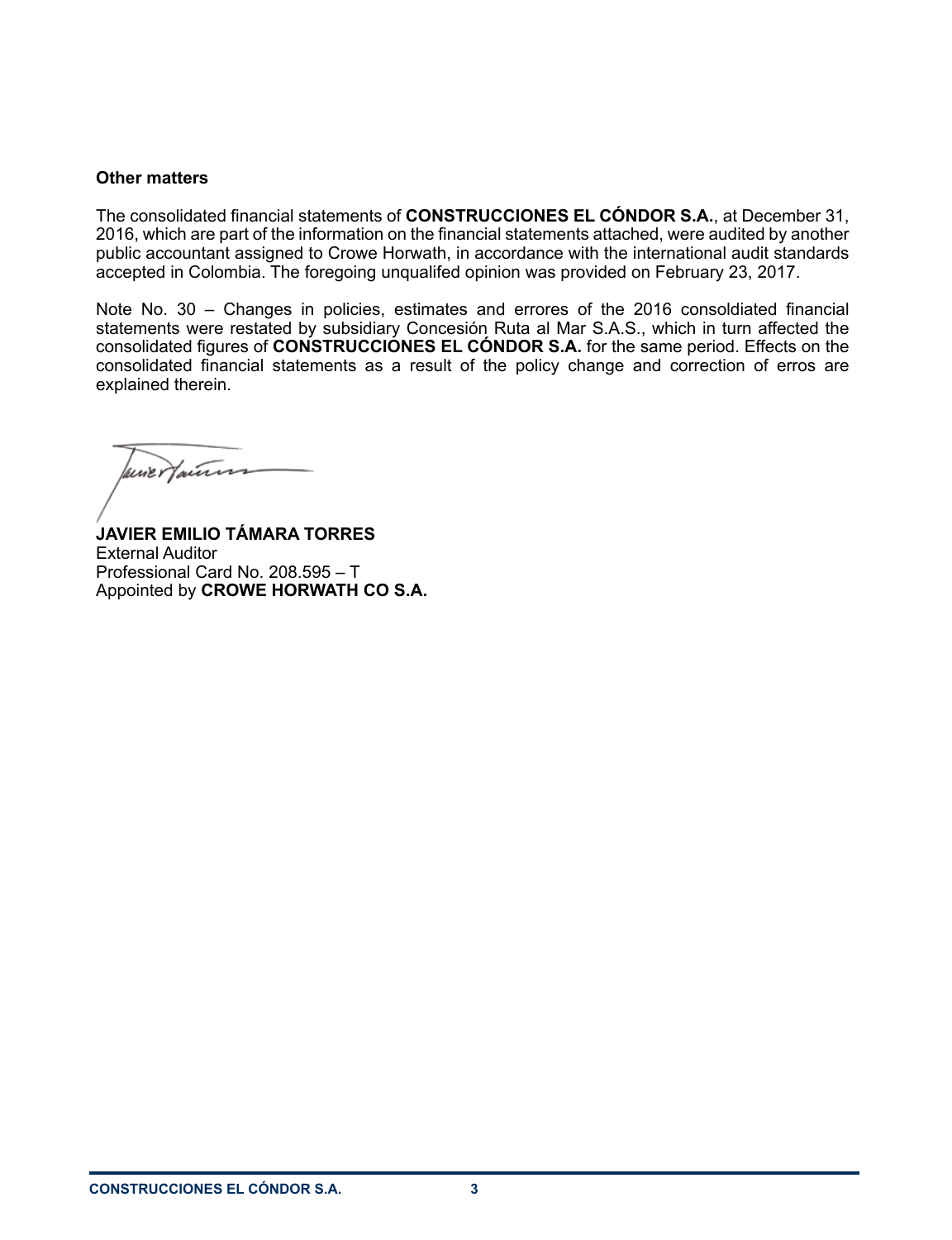



## **CONSTRUCCIONES EL CÓNDOR S.A. CERTIFICATION OF CONSOLIDATED FINANCIAL STATEMENTS**

February 13, 2018

Gentlemen **SHAREHOLDERS CONSTRUCCIONES EL CÓNDOR S.A.** Medellín

Greetings,

Pursuant to article 47 of Law 964 of 2005, the Legal Representative of Construcciones El Cóndor S.A. informs the shareholders that the operational efficiency of the controls established by the Company were been verified by the undersigned, and that the existing systems have been satisfactorily assessed in terms of financial information disclosure and control. All controls and systems above mentioned were found in proper operation.

Sincerely,

**ANA MARÍA JAILLIER CORREA** Legal Representative C.C. 42.895.563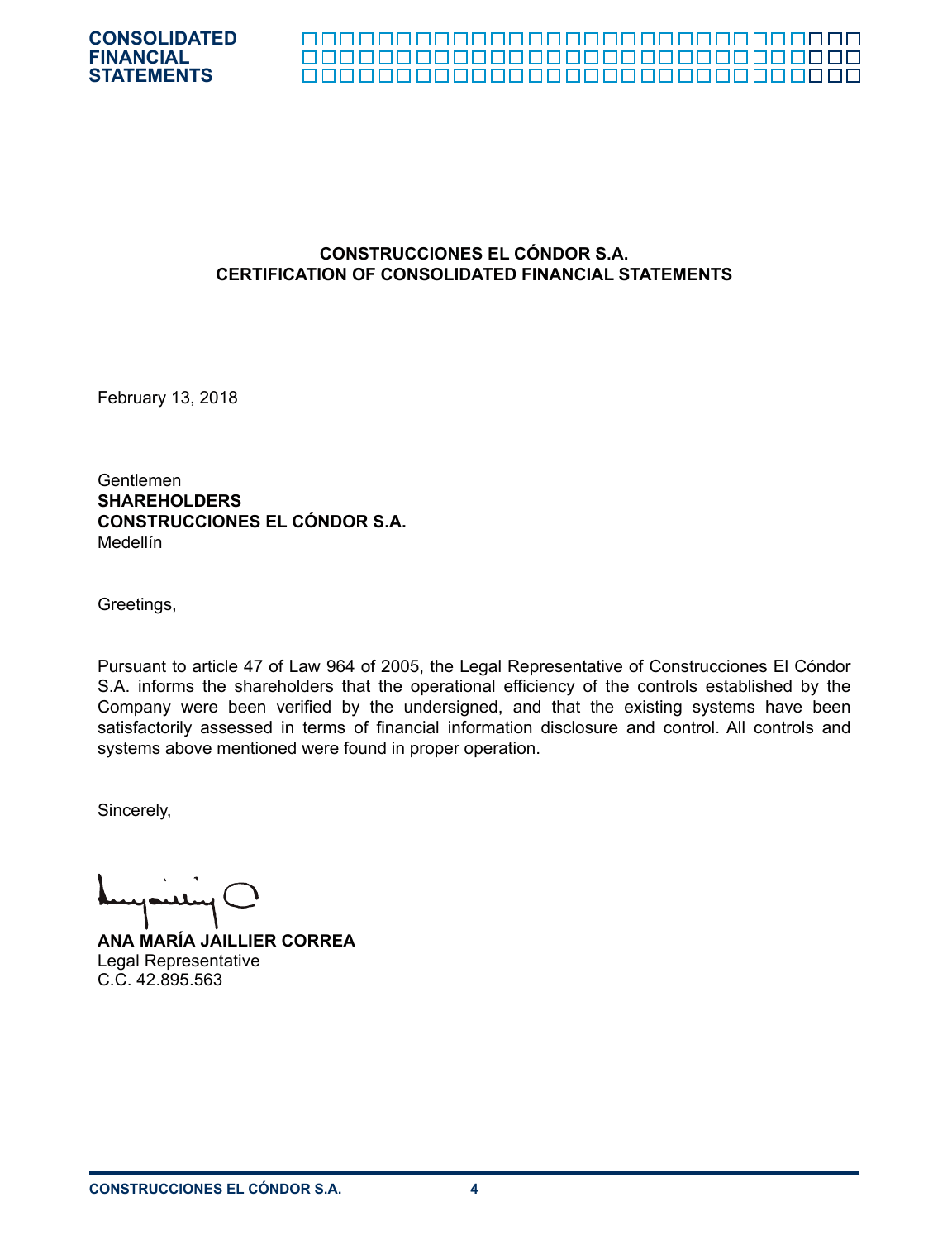

#### 

## **CONSTRUCCIONES EL CÓNDOR S.A. CERTIFICATION OF CONSOLIDATED FINANCIAL STATEMENTS**

February 13, 2018

Gentlemen **SHAREHOLDERS CONSTRUCCIONES EL CÓNDOR S.A.** Medellín

#### The undersigned Legal Representative and the Accountant of **CONSTRUCCIONES EL CÓNDOR S.A.**

#### **CERTIFY**

That the Consolidated Financial Statements and other reports relevant to the public, and the operations of the Company at December 31, 2017, do not contain any inaccuracies or errors which restrain from knowing its true equity condition.

The above is to comply with Article 46 of Law 964 of 2005.

**ANA MARÍA JAILLIER CORREA** Legal Representative C.C. 42.895.563

Anal González V

**ANA ISABEL GONZÁLEZ VAHOS Accountant** T.P. 47345-T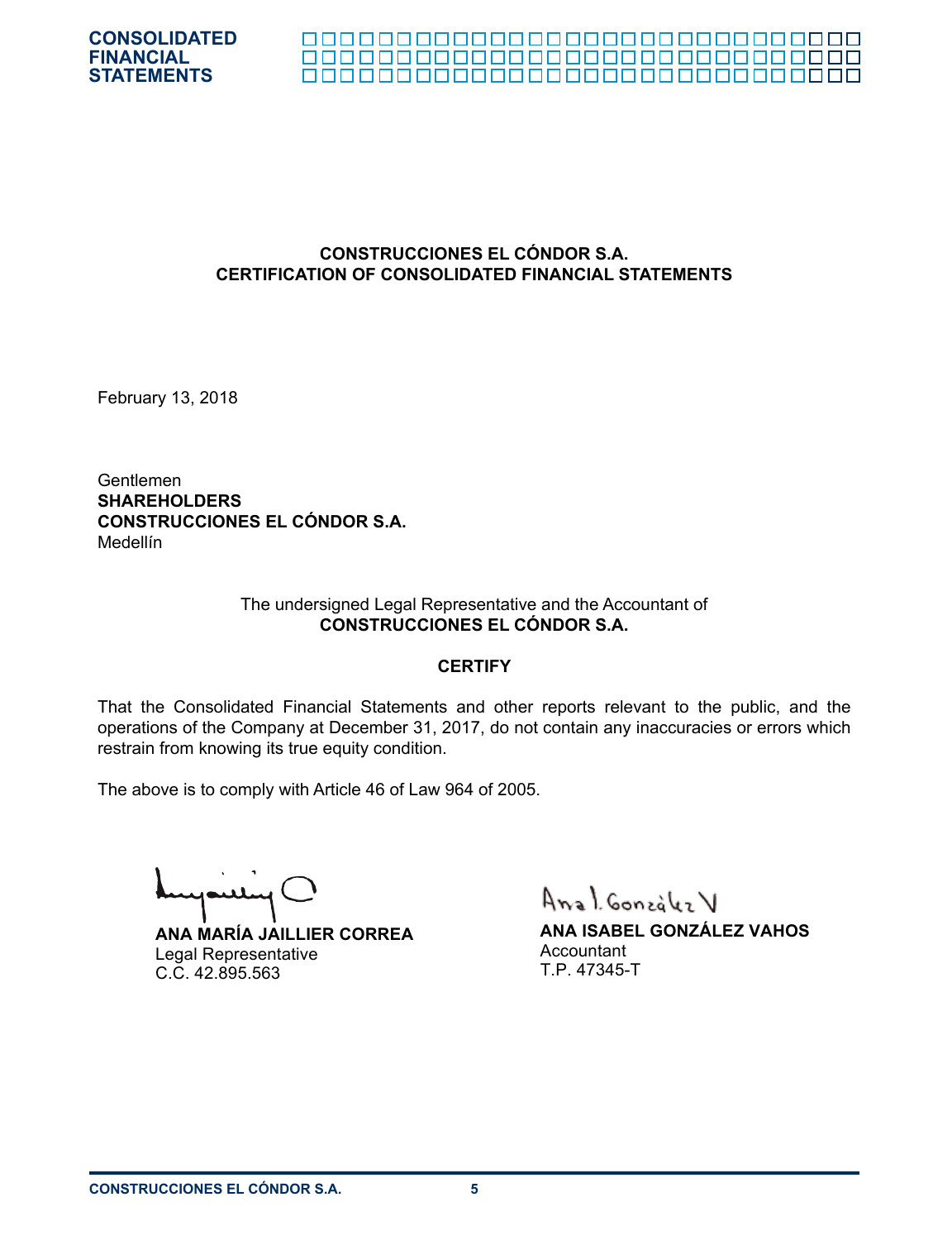#### 000000000000000000000000000000000

#### **CERTIFICATION OF CONSOLIDATED FINANCIAL STATEMENTS**

We, **ANA MARÍA JAILLIER CORREA**, acting as the Legal Representative, and **ANA ISABEL GONZÁLEZ VAHOS**, acting as the Accountant, hereby state that we have prepared the consolidated statements of financial position, comprehensive income, changes in consolidated equity and cash flows at December 31, 2017 of **CONSTRUCCIONES EL CONDOR S.A.** with Tax I.D. No. **890.922.447-4.** This task was prepared applying the International Financial Reporting Standards applicable in Colombia affirming that they reasonably present the financial standing at December 31, 2017, and furthermore:

1.We are responsible for the reasonable preparation and presentation of the consolidated financial statements of the Corporation, and hereby state that the figures were truly taken from the official accounting books and their corresponding complementary documents.

2. We are not aware in any way of:

• Irregularities involving members of the administration or employees, which may hinder the consolidated financial statements of the Corporation.

• Communications from regulators which by law should exercise control over the corporation, due to the breach of legal provisions in force or to the improper presentation of the information requested.

• Possible breach of laws or regulations that may create lawsuits or taxes, with effects that should be deemed worth disclosing on the consolidated financial statements or taken as a foundation to estimate contingent liabilities.

• Assets or liabilities other than those registered in the books, or revenues or costs that hurt the results and that should be disclosed in accordance with the International Financial Reporting Standards of Colombia.

3. The Corporation has satisfactorily protected all of the assets it owns as well as those of third parties in its power; there are no pledges or liens on said assets.

4. The Corporation has fully met all contractual agreements which if breached could have an effect on its financial information.

5. No events subsequent to the statement of financial position have taken place that could require an adjustment or disclosure on the consolidated financial statements at December 31, 2017.

**ANA MARÍA JAILLIER CORREA** Legal Representative C.C. 42.895.563

Anal González V

**ANA ISABEL GONZÁLEZ VAHOS** Accountant T.P. 47345-T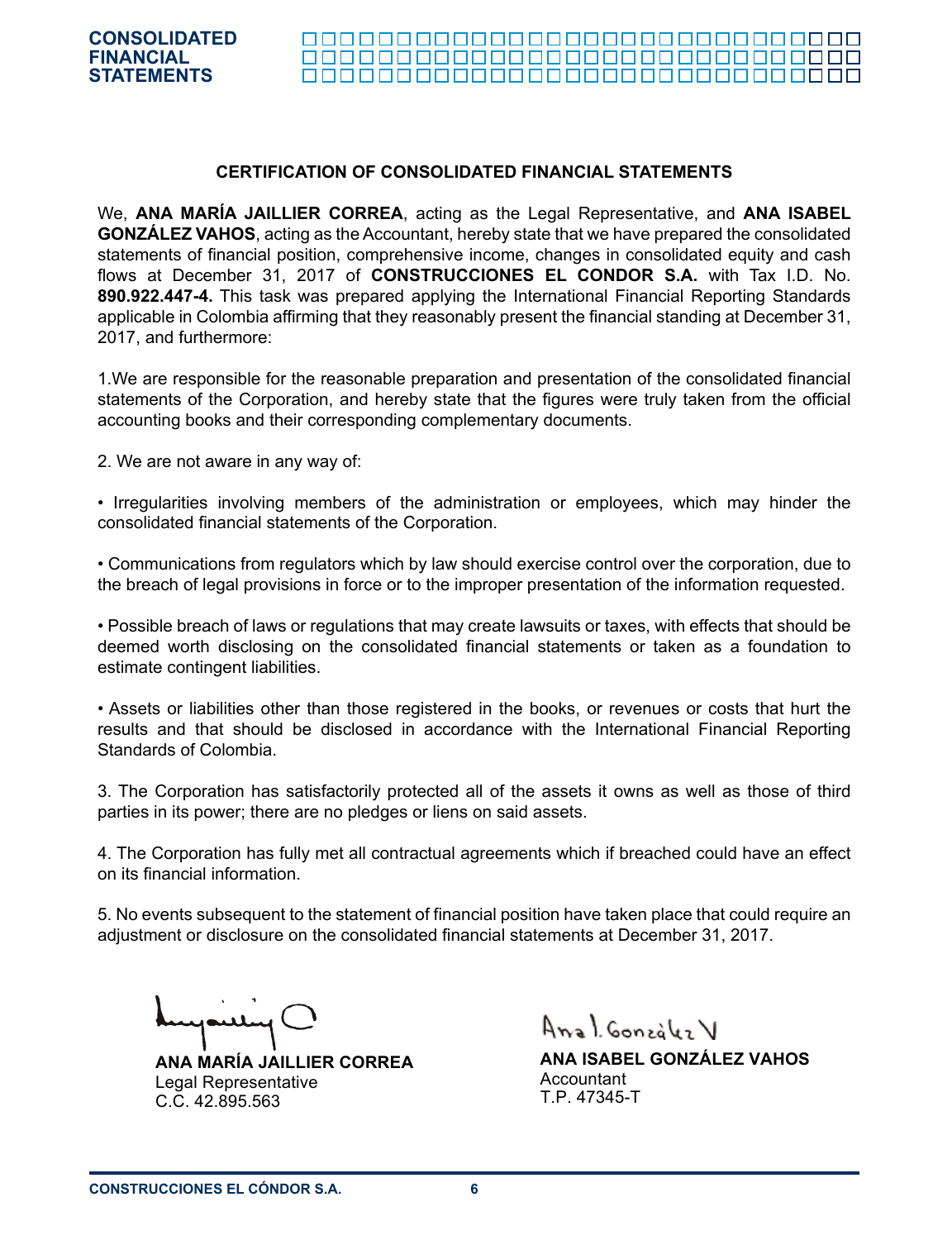П 

# **Financial Situation Consolidated Statement**

Figures in thousands of Colombian pesos

|                                                              | At December 31            | At December 31               | At December 31               |
|--------------------------------------------------------------|---------------------------|------------------------------|------------------------------|
|                                                              | 2017                      | 2016                         | 2016                         |
| <b>ASSETS</b>                                                |                           | <b>Restated</b>              |                              |
| Cash and cash equivalents                                    | 428.220.483               | 250.437.314                  | 250.437.314                  |
| <b>Current investments</b>                                   | 7.126                     | 168.747.043                  | 168.747.043                  |
| Commercial accounts receivable and other accounts receivable | 908.480.283               | 519.815.928                  | 519.816.635                  |
| Accounts receivable, related parties                         | 10.140.013                | 92.331.254                   | 92.331.255                   |
| Assets for current taxes<br>Inventaries                      | 46.368.044<br>125.294.791 | 31.812.433                   | 31.812.433                   |
|                                                              | 0                         | 187.994.794<br>316.000       | 187.994.794<br>316.000       |
| Intangibles<br>Expenses paid in advance and deferred charges | 8.535.330                 | 4.944.539                    | 4.005.448                    |
|                                                              | 1.682.349                 | 2.481.613                    | 2.481.613                    |
| Non-current assets kept for sale<br><b>CURRENT ASSET</b>     | 1.528.728.419             | 1.258.880.918                | 1.257.942.535                |
| Inverstments in financial instruments                        | 815.628                   | 2.100.491                    | 2.100.491                    |
| Investments in associates and joint businesses               | 83.669.186                | 93.519.376                   | 93.519.376                   |
| Commercial accounts receivable and other accounts receivable | 72.642.170                | 17.974.091                   | 940.868                      |
| Accounts receivable, related parties                         | 292.990.171               | 213.174.894                  | 213.174.894                  |
| Expenses paid in advance                                     | 2.335.299                 | 2.257.067                    | 921.440                      |
| Intangible assets other than capital gain                    | 354.125.435               | 131.051.456                  | 147.993.555                  |
| Asset for deferred taxes                                     | 36.308.196                | 43.735.529                   | 43.735.529                   |
| Properties, plant and equipment                              | 330.426.728               | 291.502.295                  | 291.502.295                  |
| Investment properties                                        | 4.490.374                 | 988.737                      | 988.737                      |
| <b>TOTAL NON-CURRENT ASSET</b>                               | 1.177.803.186             | 796.303.935                  | 794.877.183                  |
| <b>TOTAL ASSETS</b>                                          | 2.706.531.605             | 2.055.184.853                | 2.052.819.719                |
|                                                              |                           |                              |                              |
| <b>LIABILITY</b>                                             |                           |                              |                              |
| Financial obligations                                        | 500.973.341               | 520.656.176                  | 520.656.176                  |
| Commercial financing companies                               | 32.675.481                | 19.835.004                   | 19.835.004                   |
| Commercial accounts receivable and other accounts receivable | 384.663.321               | 326.376.170                  | 324.155.580                  |
| Accounts receivable, related parties                         | 451.001                   | 0                            | $\Omega$                     |
| <b>Current taxes</b>                                         | 47.310.289                | 3.537.191                    | 3.537.191                    |
| Labor obligations                                            | 9.791.612                 | 5.825.566                    | 5.825.566                    |
| Other accounts payable                                       | 118.432.997               | 88.703.782                   | 88.703.782                   |
| Prepayments and advances received                            | 65.118.090                | 17.564.409                   | 17.564.409                   |
| Revenues received in advance                                 | 25.491.033                | 3.466.858                    | 3.466.858                    |
| <b>CURRENT LIABILITY</b>                                     | 1.184.907.165             | 985.965.156                  | 983.744.565                  |
| Financial obligations                                        | 302.085.748               | 28.000.000                   | 28.000.000                   |
| Commercial financing companies                               | 140.313.004               | 106.740.141                  | 106.740.141                  |
| Commercial accounts receivable and other acc. receiv.        | 11.118.806                | 93.079                       | 93.079                       |
| Other accounts payable                                       | 2.285.341                 | 1.088.798                    | 944.256                      |
| Prepayments and advances received                            | 2.740.683                 | 17.455.587                   | 17.455.587                   |
| Liability for deferred taxes<br><b>NON-CURRENT LIABILITY</b> | 93.243.984<br>551.787.567 | 92.691.511                   | 92.691.511                   |
| <b>TOTAL LIABILITY</b>                                       | 1.736.694.732             | 246.069.116<br>1.232.034.272 | 245.924.575<br>1.229.669.140 |
|                                                              |                           |                              |                              |
| <b>EQUITY</b>                                                |                           |                              |                              |
| Subscribed and paid capital                                  | 15.701.606                | 15.701.606                   | 15.701.606                   |
| Premium in share placement                                   | 159.711.695               | 159.711.695                  | 159.711.695                  |
| Results of the period                                        | 184.908.738               | 185.924.266                  | 185.924.266                  |
| Retained earnings                                            | 561.152.073               | 412.749.802                  | 412.749.800                  |
| <b>EQUITY ATTRIBUTED TO CONTROLLERS</b>                      | 921.474.112               | 774.087.369                  | 774.087.367                  |
| <b>NON-CONTROLLING INTERESTS</b>                             | 48.362.761                | 49.063.212                   | 49.063.212                   |
| <b>EQUITY</b>                                                | 969.836.873               | 823.150.581                  | 823.150.579                  |
| <b>TOTAL LIABILITY AND EQUITY</b>                            | 2.706.531.605             | 2.055.184.853                | 2.052.819.719                |

The notes attached are an integral part of the financial statements

 $\lambda$ للند ANA MARÍA JAILLIER CORREA Legal Representative C.C. 42.895.563

See certification attached

Anal. González V

ANA ISABEL GONZÁLEZ VAHOS Accountant Professional Card No. 47345-T See certification attached

uritan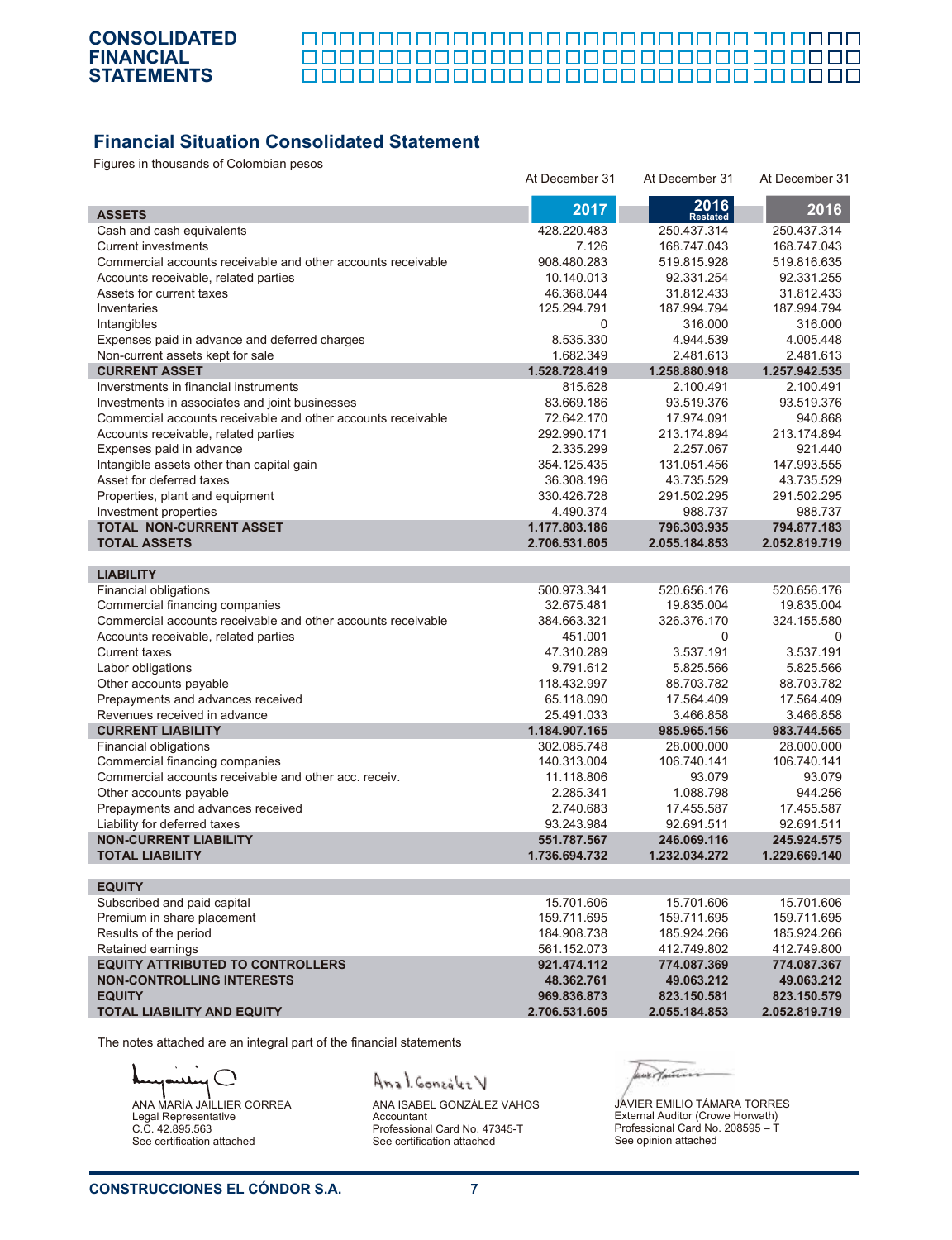

П 000000000000000000000000000000000

## **Income Consolidated Statement per Function**

Figures in thousands of Colombian pesos

|                                              |                            | From January 1 to December 31 |                            | From January 1 to December 31 |
|----------------------------------------------|----------------------------|-------------------------------|----------------------------|-------------------------------|
|                                              | 2017                       | 2016<br><b>Restated</b>       | 2017                       | 2016<br><b>Restated</b>       |
| <b>REVENUES FROM NORMAL ACTIVITIES</b>       |                            |                               |                            |                               |
| Sale of goods                                | 11.859.014                 | 12.281.743                    | 3.084.483                  | 3.133.966                     |
| Services provided                            | 886.345.077                | 616.199.288                   | 177.758.712                | 208.262.261                   |
| Revenues for dividends                       | 488.667                    | 328.633                       | $\Omega$                   | $\Omega$                      |
| <b>TOTAL REVENUES FROM NORMAL ACTIVITIES</b> | 898.692.758                | 628.809.664                   | 180.843.195                | 211.396.227                   |
| Operating costs                              | (782.524.606)              | (540.132.815)                 | (170.158.495)              | (176.281.844)                 |
| <b>GROSS PROFIT</b>                          | 116.168.152                | 88.676.849                    | 10.684.700                 | 35.114.383                    |
|                                              |                            |                               |                            |                               |
| Administration expenses<br>Other revenues    | (36.748.014)<br>32.239.489 | (31.848.782)<br>11.264.507    | (11.111.823)<br>27.349.320 | (9.821.359)<br>7.925.429      |
| Other expenses                               | (18.871.950)               | (8.484.153)                   | (4.919.624)                | (2.454.286)                   |
| Other gains or losses                        | 159.695.741                | 143.275.516                   | 1.762.373                  | 142.945.421                   |
|                                              |                            |                               |                            |                               |
| <b>OPERATING PROFIT</b>                      | 252.483.417                | 202.883.937                   | 23.764.945                 | 173.709.588                   |
| <b>Financial revenues</b>                    | 100.932.473                | 85.253.421                    | 28.350.036                 | 21.127.688                    |
| <b>Financial expenses</b>                    | (120.031.942)              | (130.515.273)                 | (29.249.407)               | (36.177.645)                  |
| Gain (loss), equity method                   | 2.381.129                  | 36.846.526                    | 886.378                    | 2.259.866                     |
| <b>PROFIT BEFORE TAXES</b>                   | 235.765.077                | 194.468.611                   | 23.751.952                 | 160.919.497                   |
|                                              |                            |                               |                            |                               |
| Provision for income tax                     | (52.271.494)               | (6.280.152)                   | (14.528.359)               | (718.584)                     |
| Provision for tax on equity CREE             | 0                          | (1.829.035)                   | 0                          | 276.956                       |
| <b>PROFIT OF THE PERIOD</b>                  | 183.493.584                | 186.359.424                   | 9.223.594                  | 160.477.869                   |
| Attributed to:                               |                            |                               |                            |                               |
| Owners of the controlling company            | 184.908.738                | 185.924.266                   | 10.649.735                 | 161.007.373                   |
| Non-controlling interests                    | (1.415.154)                | 435.158                       | (1.426.141)                | (529.504)                     |
|                                              |                            |                               |                            |                               |
| <b>PROFIT OF THE PERIOD</b>                  | 183.493.584                | 186.359.424                   | 9.223.594                  | 160.477.869                   |

The notes attached are an integral part of the financial statements

◝ ANA MARÍA JAILLIER CORREA Legal Representative C.C. 42.895.563 See certification attached

Anal González V

ANA ISABEL GONZÁLEZ VAHOS Accountant Professional Card No. 47345-T See certification attached

ur/mun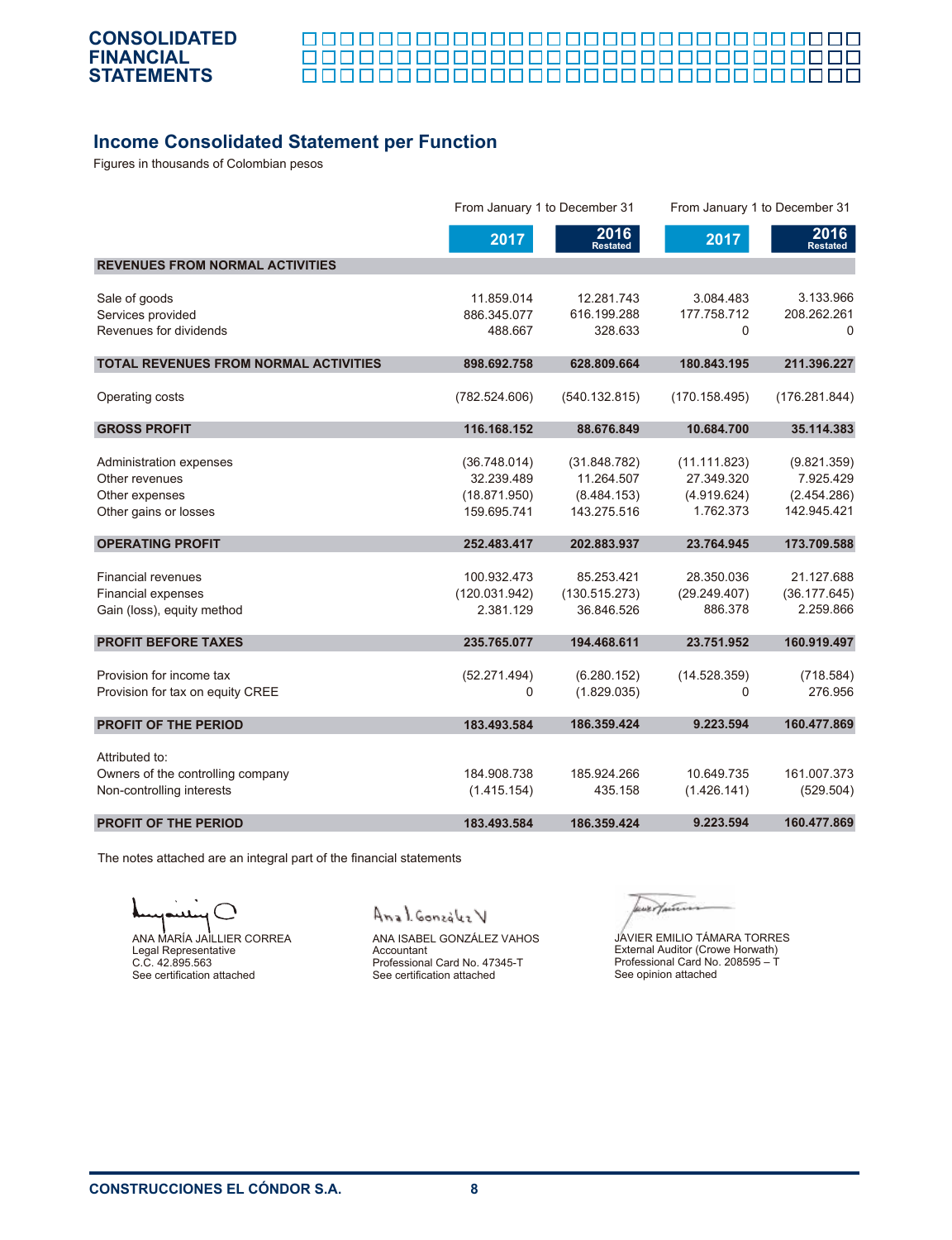

<u> 00000000000000000000000000</u> П ПП 000000000000000000000000000000000

# **Other Integral Results of the Period Consolidated Statement**

Figures in throusands of Colombian pesos

|                                                                     | From January 1 to December 31 |                         | From January 1 to December 31 |                         |
|---------------------------------------------------------------------|-------------------------------|-------------------------|-------------------------------|-------------------------|
|                                                                     | 2017                          | 2016<br><b>Restated</b> | 2017                          | 2016<br><b>Restated</b> |
| NET PROFIT OF THE PERIOD                                            | 183.493.584                   | 186.359.424             | 9.223.594                     | 160.477.869             |
| <b>OTHER INTEGRAL RESULT</b>                                        |                               |                         |                               |                         |
| Gain from exchange diference from investment conversion<br>overseas | (302.426)                     | 32.743                  | 0                             | 433.619                 |
| Effect on tax on earnings                                           | 859.968                       | (1.349.665)             | 1.458.559                     | 2.616.285               |
| Gain (loss) for valuation of controlled companies                   | 3.669.830                     | (15.417.587)            | (2.038.934)                   | (25.641.769)            |
| Gain (loss) for investments at fair value                           | (1.135.292)                   | 7.017.236               | (247.774)                     | (723.494)               |
| Effect on tax on earnings                                           | (17.592.305)                  | (131.329.255)           | (1.756.297)                   | (118.070.433)           |
| Surplus from valuations of investments, properties, plant and       |                               |                         |                               |                         |
| equipment                                                           | 4.082.921                     | 29.980.397              | 2.953.884                     | 1.851.888               |
| Effect on tax on earnings                                           | (20.734)                      | (32.131)                | (20.734)                      | (32.131)                |
| Actuary gains from employee benefit plans                           |                               |                         |                               |                         |
| OTHER INTEGRAL RESULT OF THE PERIOD                                 | (10.438.038)                  | (111.098.263)           | 348.704                       | (139.566.035)           |
| <b>TOTAL INTEGRAL RESULT OF THE PERIOD</b>                          | 173.055.545                   | 75.261.161              | 9.572.297                     | 20.911.834              |
| Attributed to:                                                      |                               |                         |                               |                         |
| Owners of the controlling company                                   | 174.470.699                   | 74.826.003              | 10.998.438                    | 21.441.338              |
| Non-controlling interests                                           | (1.415.154)                   | 435.158                 | (1.426.141)                   | (529.504)               |
| <b>TOTAL INTEGRAL RESULT OF THE PERIOD</b>                          | 173.055.545                   | 75.261.161              | 9.572.297                     | 20.911.834              |

The notes attached are an integral part of the financial statements

ANA MARÍA JAILLIER CORREA Legal Representative C.C. 42.895.563 See certification attached

Anal González V

ANA ISABEL GONZÁLEZ VAHOS Accountant Professional Card No. 47345-T See certification attached

werthern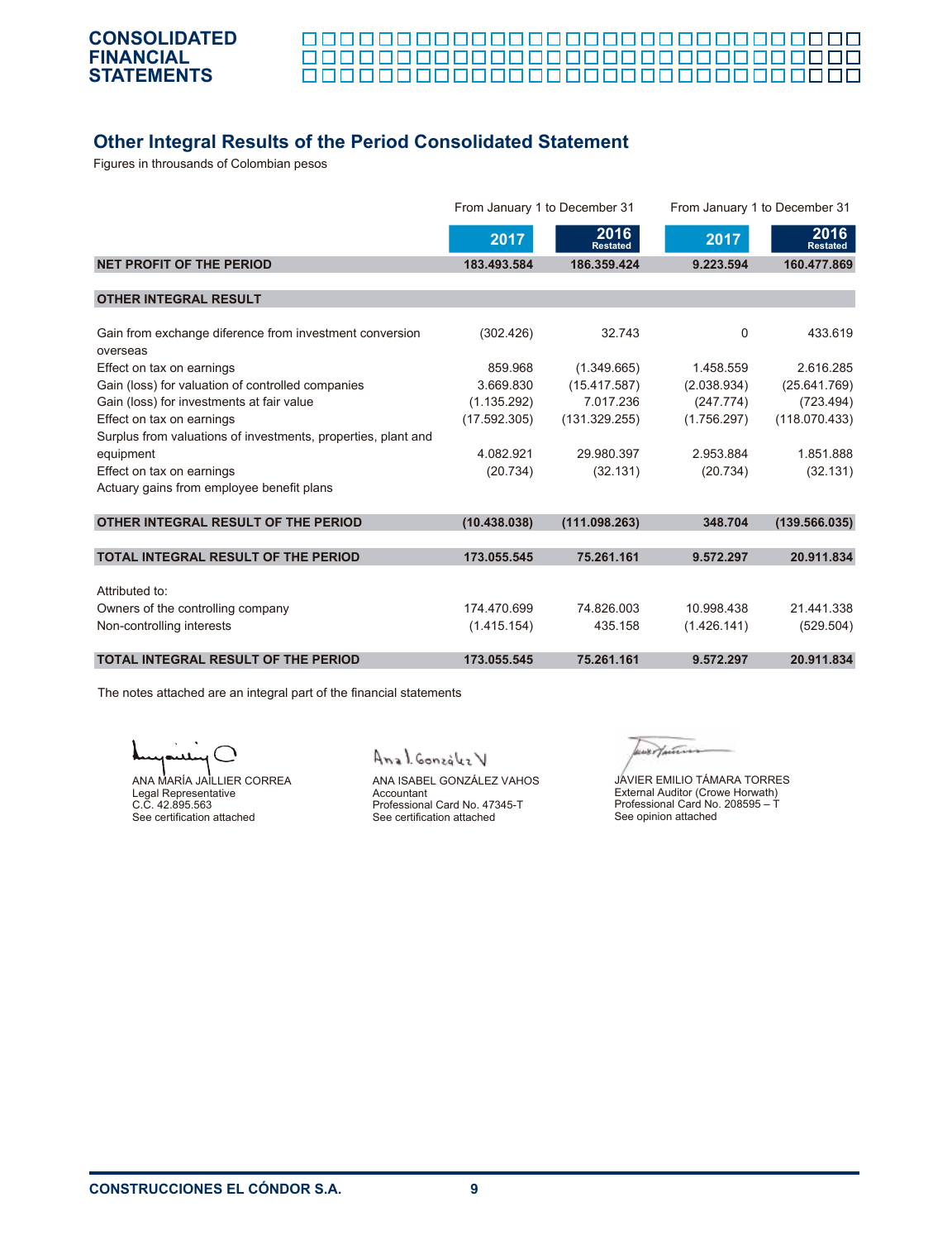| ----------------------------------- |  |  |  |
|-------------------------------------|--|--|--|

# **Cash Flow Consolidated Statement**

Figures in throusands of Colombian pesos

|                                                                                                                                                      | At December 31             | At December 31            |
|------------------------------------------------------------------------------------------------------------------------------------------------------|----------------------------|---------------------------|
|                                                                                                                                                      | 2017                       | 2016                      |
| <b>OPERATING ACTIVITIES</b>                                                                                                                          |                            | <b>Restated</b>           |
| Profit attributed to:                                                                                                                                |                            |                           |
| Owners of the controlling company<br>Non-controlling interests                                                                                       | 184.908.738<br>(1.415.154) | 185.924.266<br>435.158    |
| Items that do not affect cash:                                                                                                                       |                            |                           |
| Plus: depreciation and impairment of property, plant and equipment                                                                                   | 22.614.830                 | 20.504.324                |
| Plus: amortizations and impairment                                                                                                                   | 5.260.397                  | 11.989.524                |
| Plus: amortization deferred charges                                                                                                                  | 5.082.581                  | $\Omega$                  |
| Plus: expenses for difference in exchange rate<br>Plus: provision for costs                                                                          | 174.398<br>(3.824.992)     | 763.672<br>203.711        |
| Plus: provision for accounts receivable                                                                                                              | 8.566.843                  | 0                         |
| Plus: provision for contingencies                                                                                                                    | 162.061                    | 648.071                   |
| Minus: recovery from reimbrusement of costs and expenses                                                                                             | (966.985)                  | (260.513)                 |
| Plus: loss from sale of properties, plant and equipment<br>Minus: profit from sale of property, plant and equipment                                  | 3.899.354                  | 2.264.757                 |
| Minus: net equity method                                                                                                                             | (1.472.804)<br>(2.381.129) | (291.824)<br>(36.846.526) |
| Minus: revenues from normal activities                                                                                                               | (179.996.835)              | (71.357.460)              |
| Minus: recovery of provisions                                                                                                                        | (1.543.243)                | (3.968.659)               |
| Minus: revenue from difference in exchange                                                                                                           | (34.577)                   | (24.761)                  |
| Plus: income tax caused                                                                                                                              | 52.271.494                 | 8.109.187                 |
| <b>CASH GENERATION IN OPERATION</b>                                                                                                                  | 91.304.977                 | 118.092.927               |
| <b>CHANGE IN OPERATING ITEMS:</b>                                                                                                                    |                            |                           |
| Plus: increased liabilities and decreased operating assets                                                                                           | 234.828.361                | 249.132.621               |
| Decrease of inventories                                                                                                                              | 62.700.004                 | 5.620.900                 |
| Decrease of rights - intangibles                                                                                                                     | $\Omega$                   | 7.944.153<br>36.243.902   |
| Decrease of commercial accounts receivable and other accounts receivable<br>Increase in commercial accounts receivable and other accounts receivable | 0<br>70.730.865            | 198.441.866               |
| Increase in deferred tax                                                                                                                             | 7.979.805                  | $\Omega$                  |
| Increase in labor obligations                                                                                                                        | 3.966.046                  | 881.800                   |
| Increase in other liabilities and provisions                                                                                                         | 34.588.690                 | $\mathbf 0$               |
| Increase in prepayments received                                                                                                                     | 22.024.175                 | 0                         |
| Increase in prepayments and advances received                                                                                                        | 32.838.777<br>527.947.042  | 0                         |
| Minus: increased assets and decreased operating liabilities<br>Increase in commercial accounts receivable and other accounts rec.                    | 464.218.745                | 118.668.535<br>0          |
| Increase in deferred tax                                                                                                                             | 0                          | 4.015.382                 |
| Increase in deferreds                                                                                                                                | 8.929.420                  | 12.784.646                |
| Increase in rights - intangibles                                                                                                                     | 47.843.725                 | $\Omega$                  |
| Decrease in payment of tax                                                                                                                           | 6.955.152                  | 7.797.500                 |
| Decrease in estimated liabilities                                                                                                                    | $\Omega$<br>$\Omega$       | 77.939.732                |
| Decrease in revenues received in advance<br>Decrease in prepayments and advanced payments received                                                   | $\Omega$                   | 6.187.114<br>9.944.161    |
| <b>NET CASH FOR OPERATING ACTIVITIES</b>                                                                                                             | (201.813.704)              | 248.557.013               |
|                                                                                                                                                      |                            |                           |
| <b>CASH FLOWS IN INVESTMENT ACTIVITIES:</b><br>Plus: decrease in investment activities                                                               | 183.055.363                | 65.522.737                |
| Non-current assets maintained for sale                                                                                                               | 799.264                    | 643.379                   |
| Investments                                                                                                                                          | 182.256.099                | 64.879.358                |
| Minus: increases in investment activities                                                                                                            | 67.467.452                 | 21.503.442                |
| Properties, plant and equipment                                                                                                                      | 63.965.815                 | 21.343.671                |
| Investment properties<br><b>NET CASH FOR INVESTMENT ACTIVITIES</b>                                                                                   | 3.501.637<br>115.587.911   | 159.771<br>44.019.295     |
|                                                                                                                                                      |                            |                           |
| <b>NET CASH FOR FINANCING ACTIVITIES</b>                                                                                                             |                            |                           |
| <b>Plus: increased financing activities</b><br><b>Financial obligations</b>                                                                          | 307.099.684                | $\mathbf{0}$<br>0         |
| Increased retained earnings                                                                                                                          | 300.816.253<br>2.497.383   | 0                         |
| Other integral result                                                                                                                                | 3.071.346                  | $\Omega$                  |
| Non-controlling interest                                                                                                                             | 714.703                    | $\mathbf 0$               |
| Minus: decreased financing activities                                                                                                                | 43.090.723                 | 190.578.526               |
| Financial obligations                                                                                                                                |                            | 29.580.591                |
| Other integral result<br><b>Revaluation surplus</b>                                                                                                  | 0<br>13.509.387            | 9.749.404<br>101.348.858  |
| Dividends decreed                                                                                                                                    | 28.138.182                 | 27.569.559                |
| Non-controlling interests                                                                                                                            | 0                          | 690.772                   |
| Decreased reserves (tax on wealth)                                                                                                                   | 1.443.154                  | 3.603.876                 |
| Decreased retained profits                                                                                                                           | $\Omega$                   | 18.035.466                |
| <b>NET CASH FOR FINANCING ACTIVITIES</b>                                                                                                             | 264.008.961                | (190.578.526)             |
| Increase-Decrease of cash                                                                                                                            | 177.783.168                | 101.997.782               |
| Cash beginning the period                                                                                                                            | 250.437.314                | 148.439.532               |
|                                                                                                                                                      |                            |                           |
| <b>CASH AND CASH EQUIVALENTS AT DECEMBER 31</b>                                                                                                      | 428.220.483                | 250.437.314               |

The notes attached are an integral part of the financial statements

╲

Anal González V ANA MARÍA JAILLIER CORREA Legal Representative C.C. 42.895.563 See certification attached

ANA ISABEL GONZÁLEZ VAHOS Accountant Professional Card No. 47345-T See certification attached

wer faires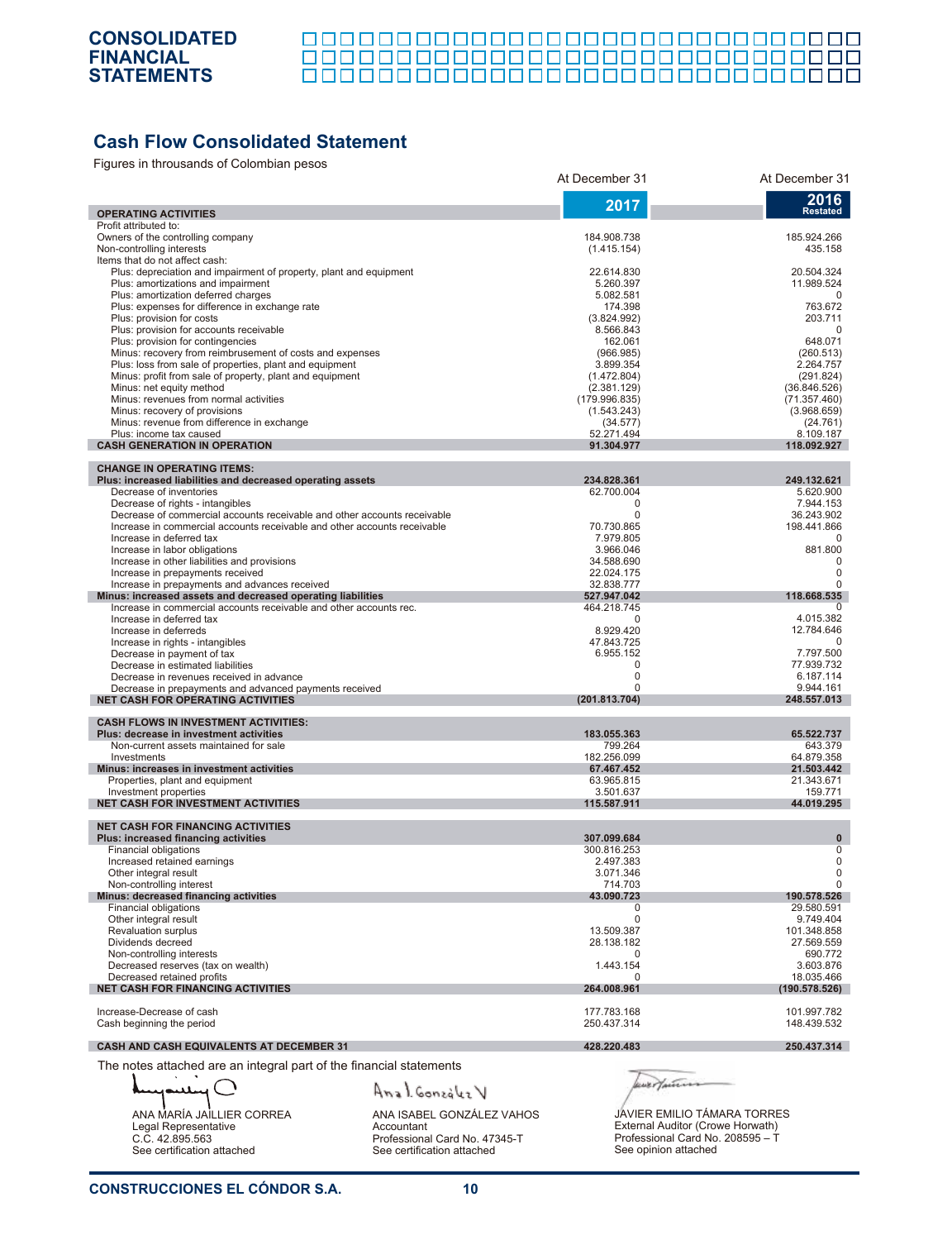#### 

# **Changes In Equity Consolidated Statement**

Figures in thousands of Colombian pesos

|                                             | <b>Subscribed</b><br>and paid<br>capital | <b>Capital</b><br>surplus | <b>Earnings</b><br>retained | <b>Results of</b><br>the period | <b>Result of</b><br>previous<br>periods | <b>Other</b><br>integral<br>result | <b>Revaluation</b><br><b>surplus</b> | <b>Changes in</b><br>equity |
|---------------------------------------------|------------------------------------------|---------------------------|-----------------------------|---------------------------------|-----------------------------------------|------------------------------------|--------------------------------------|-----------------------------|
|                                             |                                          |                           |                             |                                 |                                         |                                    |                                      |                             |
| <b>BALANCE AT DECEMBER 31, 2015</b>         | 15.701.606                               | 159.711.695               | 204.179.370                 | 148.621.375                     | 18.163.416                              | 40.190.721                         | 161.902.082                          | 748.470.265                 |
| Reserves                                    |                                          | 0                         | 116.647.939                 | 0                               | (17.235.466)                            | 0                                  | 0                                    | 99.412.474                  |
| For transfer to results of previous periods |                                          |                           | 0                           | (148.621.375)                   |                                         |                                    | 0                                    | (148.621.375)               |
| Results of the period                       |                                          |                           |                             | 185.924.266                     |                                         |                                    |                                      | 185.924.266                 |
| Other integral result                       |                                          |                           |                             |                                 | 0                                       | (9.749.404)                        |                                      | (9.749.404)                 |
| <b>Revaluation surplus</b>                  |                                          |                           |                             |                                 |                                         | 0                                  | (101.348.858)                        | (101.348.858)               |
| <b>BALANCE AT DECEMBER 31, 2016</b>         | 15.701.606                               | 159.711.695               | 320.827.309                 | 185.924.266                     | 927.950                                 | 30.441.317                         | 60.553.223                           | 774.087.367                 |
|                                             |                                          |                           |                             |                                 |                                         |                                    |                                      |                             |
| <b>BALANCE AT DECEMBER 31, 2016</b>         | 15.701.606                               | 159.711.695               | 320.827.309                 | 185.924.266                     | 927.950                                 | 30.441.317                         | 60.553.223                           | 774.087.367                 |
| Reserves                                    |                                          | 0                         | 156.342.930                 | (157.786.085)                   | 0                                       | 0                                  | 0                                    | (1.443.155)                 |
| Adjustments investments in associates and   |                                          |                           |                             |                                 | 0                                       | 3.071.346                          |                                      | 3.071.346                   |
| subsidiaries                                |                                          |                           |                             |                                 |                                         |                                    |                                      |                             |
| Results of the period                       |                                          |                           | 0                           | 184.908.738                     | 0                                       |                                    | 0                                    | 184.908.738                 |
| Revaluation reclassification                |                                          |                           |                             | 0                               | 2.497.383                               |                                    |                                      | 2.497.383                   |
| <b>Dividends</b>                            |                                          |                           |                             | (28.138.182)                    |                                         |                                    |                                      | (28.138.182)                |
| <b>Revaluation surplus</b>                  |                                          |                           |                             |                                 |                                         | 0                                  | (13.509.387)                         | (13.509.386)                |
| <b>BALANCE AT DECEMBER 31, 2017</b>         | 15.701.606                               | 159.711.695               | 477.170.240                 | 184.908.738                     | 3.425.333                               | 33.512.663                         | 47.043.837                           | 921.474.112                 |

The notes attached are an integral part of the financial statements

ANA MARÍA JAILLIER CORREA Legal Representative C.C. 42.895.563 See certification attached

Anal Gonzoles V

ANA ISABEL GONZÁLEZ VAHOS Accountant Professional Card No. 47345-T See certification attached

werthin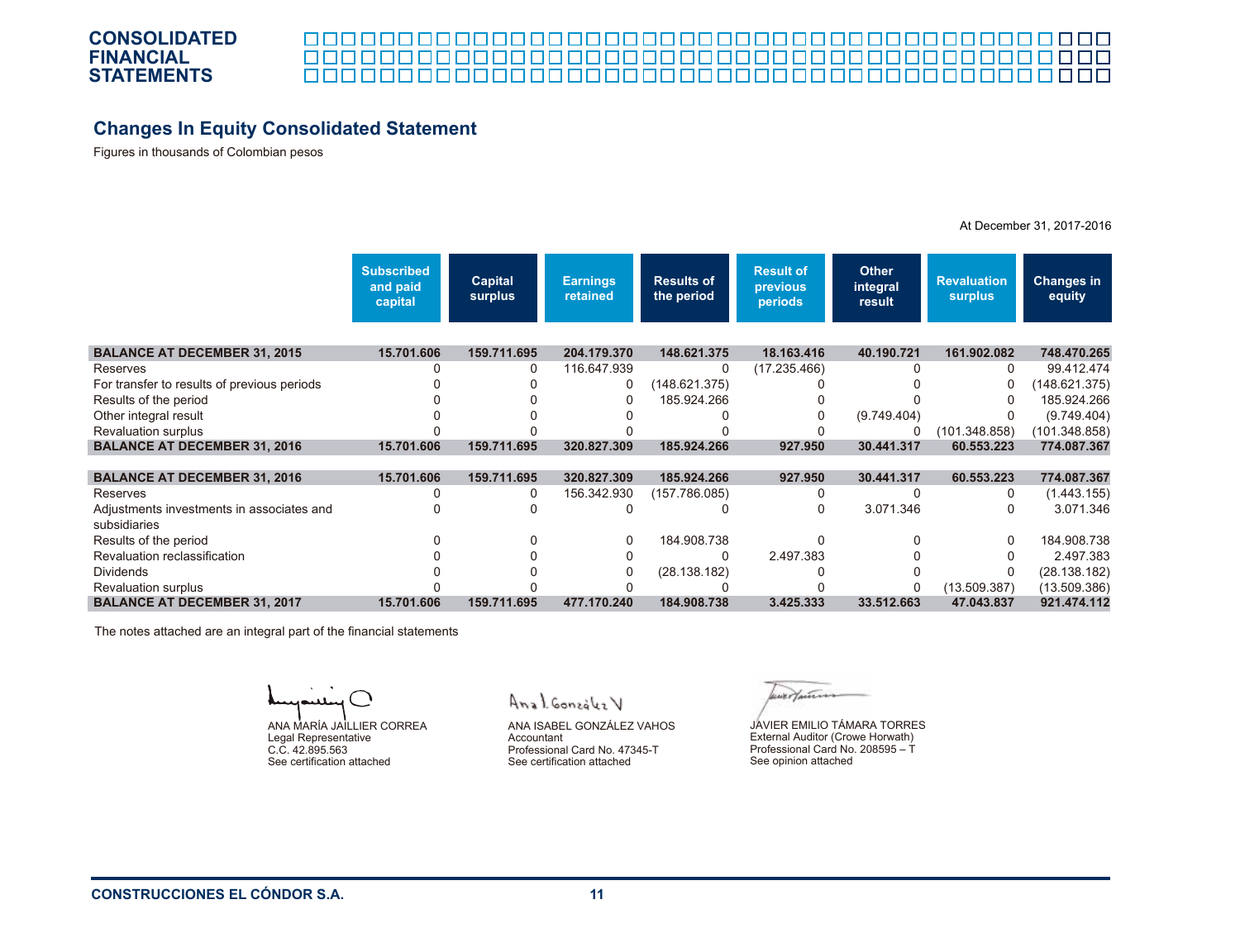#### <u> 0000000000000000000000000000000000</u> <u> 00000000000000000000000000000</u> <u> 00000000000000000000000000000000</u>

## **Note 1. General Information**

#### **1.1 Entity and corporate purpose**

Construcciones El Condor S.A. was initially incorporated by Public Deed No. 510 granted at Notary 11 of Medellin in March 6, 1979, and in turn has experienced several amendments registered before the Medellin Chamber of Commerce. On April 8, 1994, the Corporation changed from limited to joint - stock under Public Deed No. 944 granted by Notary 7 of Medellin.

Public Deed 3385 dated December 12, 2008, granted by Notary 7 of Medellin, formalized the absorption - type merger agreement of Sociedad Construcciones El Condor S.A., which took over Grupo Condor Inversiones S.A.

On the other hand, Public Deed 2868 dated November 30, 2009, granted by Notary 7 of Medellin, formalized the absorption-type merger agreement of Sociedad Construcciones El Condor S.A., which took over Agregados San Javier S.A.

On March 7, 2017, in book 9, under No. 4659, the private document was registered in the mercantile registry by means of which the abbreviated absorption merger was approved by virtue of which, Construcciones El Cóndor S.A. absorbs its subsidiary Concesión Red Vial del Cesar S.A.S.

The Corporation's primary corporate purpose involves the study, design, planning, contracting, implementing, construction, financing, exploitation and management of infrastructure businesses, and to implement all activities and works related to engineering and architecture in its every form, mode and specialty, within Colombia and abroad. Moreover, the corporate purpose includes the mining exploitation and construction of any other type of civil works, such as dams, viaducts, etc. as well as the use of resources or cash available of the corporation in enterprises incorporated in any manner authorized by the Law.

Overall, the Corporation, in compliance with its corporate purpose, may carry out all necessary or complementary activities for its development.

Legal Term: The Corporation is in force until March 6, 2079. The Corporation's domicile is set in the city of Medellin.

Since the Corporation issues securities and subscribes its capital in the Colombian Securities Exchange (BVC), the Colombian Finance Superintendence exercises sole control over the Company.

The financial statements were authorized by the Board of Directors on February 20, 2018. The Assembly of Shareholders has the power to amend the financial statements prior to their publication; the Assembly authorized its publication on March 23, 2018.

#### Concesión Cesar - Guajira S.A.S.

The affiliate corporation Concesión Cesar - Guajira S.A.S was created through a private document dated June 12, 2015, by the sole shareholder, registered in the Valledupar Chamber of Commerce on November 30, 2015, in Book 9, with the number 00029631.

The sole corporate purpose shall be to execute and implement the concession contract under the modality of public-private association (PPA) according to the terms of law 1508 of 2012, derived from award act for process N. VJ-VE-APP-IPV-003-2015, issued by the National Infrastructure Agency (Agencia Nacional de Infraestructura) through resolution No. 823 dated May 19, 2015 and whose purpose is the construction, rehabilitation, operation and maintenance and reversion of the road system to connect the Departments of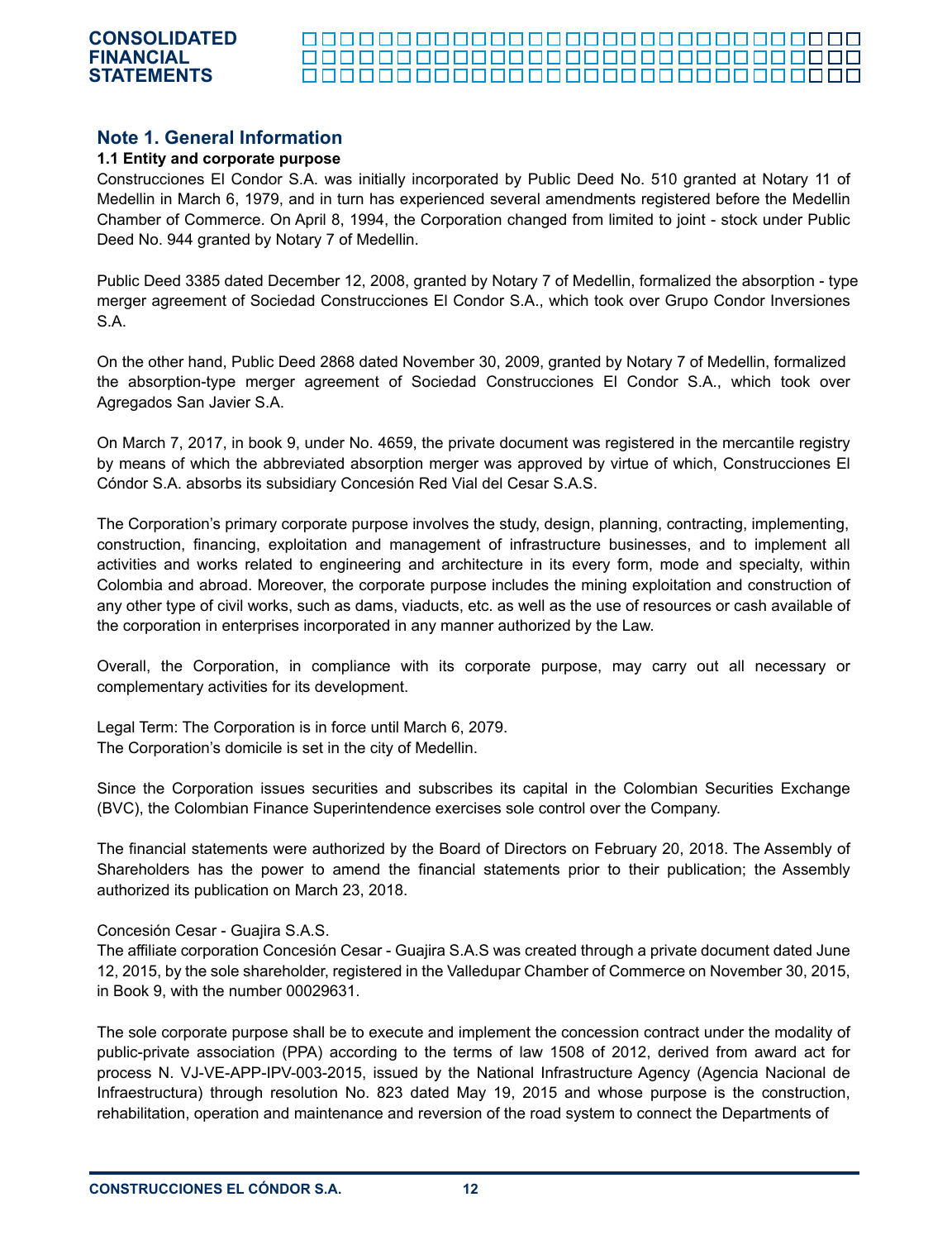Cesar and Guajira, according to the concession contract, it attachments, addenda, appendices and other documents that are part of the project.

Concesión Ruta al Mar S.A.S.

The affiliate corporation Concesión Ruta al Mar S.A.S was established through a private document dated September 14, 2015, by the sole shareholder, registered in the Medellin Chamber of Commerce on October 2, 2015, in book 9, with the number 30735.

The corporation's sole corporate objective shall be to execute and implement the concession contract under the modality of public-private association (PPA), according to the terms of law 1508 of 2012, derived from the award act for process N. VJ-VE-APP-IPV-006-201, issued by the National Infrastructure Agency (Agencia Nacional de Infraestructura) through resolution No 823 dated May 19, 2015 and whose purpose if the construction, rehabilitation, operation, maintenance and reversion of the road system to connect the Departments of Antioquia and Bolivar, according to the concession contract, t attachments, addenda, appendices and other documents that are part of the project.

#### Concesión Vías de las Américas S.A.S.

The affiliate corporation Vías de las Américas S.A.S. was established through a private document No. 0000001 by the Bogota, D.C., Shareholders' Assembly on August 5, 2010, recorded on March 27, 2012 with number 00027547, book IX with the Bogota, D.C. Chamber of Commerce.

That through minutes No 0000004 for the Extraordinary Assembly of Bogota, D.C., dated October 4, 2011, recorded on February 17, 2012 with number 00027276, book IX, the domicile is changed from Bogota, D.C. to Monteria.

The corporation's main corporate objective shall be the study, design, planning, financing, exploitation and administration of infrastructure businesses, and implementation of all activities and works related to engineering and architecture in all their manifestations, modalities and specialties, inside or outside the country, under any system whatsoever.

#### Condor Investments USA INC

Condor Investments USA INC (2015) was incorporated under the laws of the State of Delaware. The affiliate, Condor Construction Corp (2015) was incorporated under the laws of the State of Florida. Condor Investments USA INC is an investing company while its affiliate is a general contractor that participates in commercial, industrial and municipal construction projects throughout Florida.

Construction contracts are made in virtue of the contracts of cost plus margin and of fixed price amended by the provisions of: incentives, sanctions, time and materials. The duration of the Company's contracts varies, but usually are less than a year in force.

# **Note 2. Significant Accounting Policies and Practices.**

#### **2.1. Summary of significant accounting policies of the Corporation**

The accounting principles used derive from the assumption of the continuity of operations of the accounting entity, that is, a business in course, unless otherwise indicated. The Corporation is an entity with a background of a business in course due to the economic movement of its operations and to the time it has to continue operating in the future according to its incorporation.

#### **2.2. Bases for consolidation**

The consolidated financial statements include the financial statements of the corporation made up by the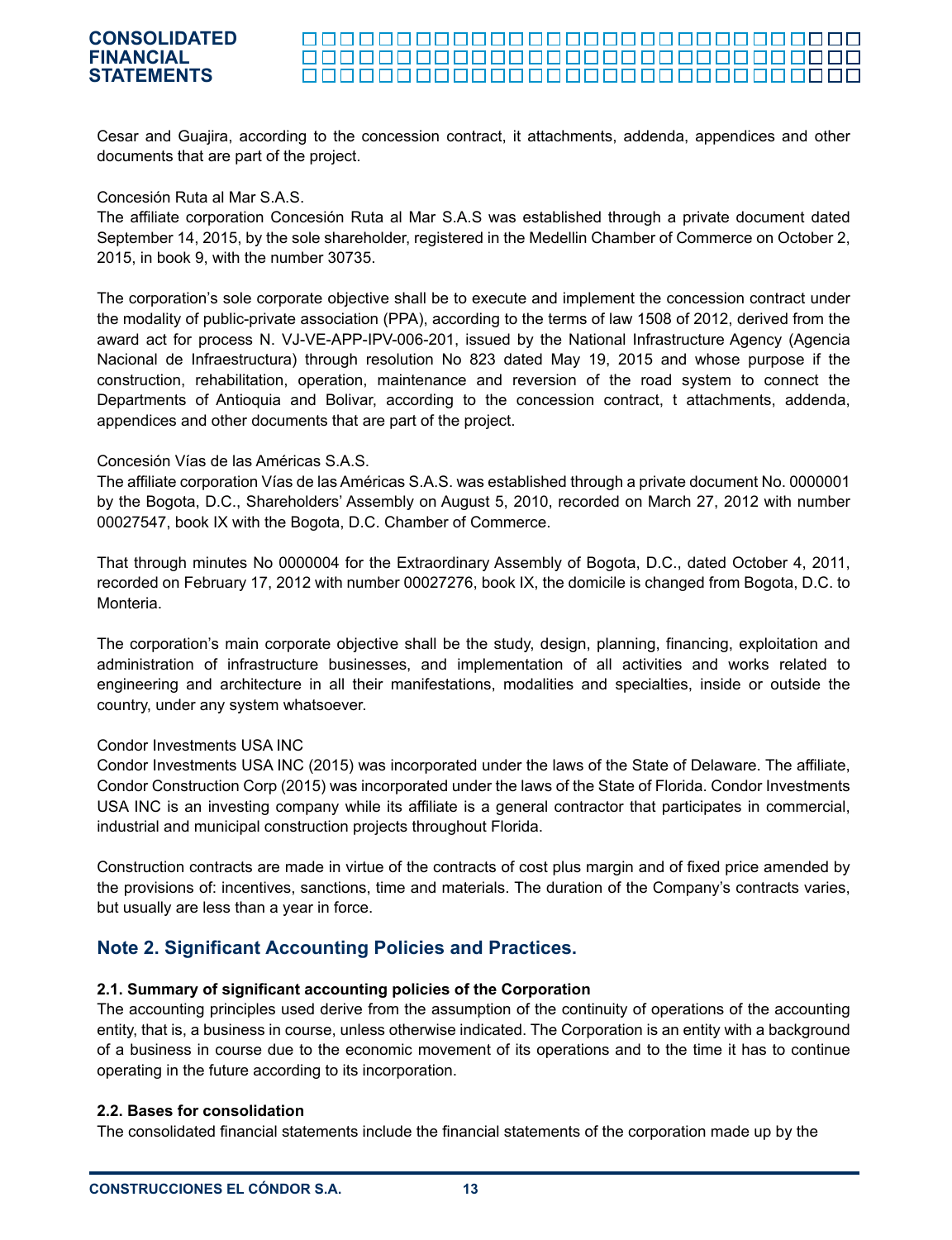#### <u> 00000000000000000000000000000000</u>

controlling company and its subsidiaries as of December 31, 2017. Control is achieved when the investor is exposed or entitled to variable yields from their participation in the entity that receives the investment, and is able to affect that yield through its power over the latter.

Specifically, the investor controls the entity that receives the investment if and only if the investor has:

• Power over the entity that receives the investment (i.e., there are rights that give the investor the current ability to direct the receiving entity's relevant activities).

• Exposure or the right to variable yields from the investor's participation in the entity that receives the investment.

• The ability to use the investor's power over the receiving entity to affect its yields in a significant manner.

When the investor holds the majority of the voting or similar rights over the entity that receives the investment, the investor considers all the pertinent facts and circumstances to determine whether or not it has power over that entity. This includes:

• The existence of a contract between the investor and the other holders of voting rights of the entity that receives the investment.

• The rights derived from other contractual agreements.

• The investor's voting rights or potential voting rights or a combination thereof.

The consolidation of a subsidiary ends when the controlling entity loses control over it. The assets, liabilities, revenue and expenses of a subsidiary acquired or sold during the period are included in the consolidated financial statements as of the date on which the controlling entity acquires control of it until it no longer controls the subsidiary.

#### Consolidation procedure

In preparing the consolidated financial statements, the corporation combines the financial statements for the parent company and its affiliates line by line, adding any items that represent assets, liabilities, net equity, income, and expenses of a similar nature. For the consolidated financial statements to present the financial information for the group as if it were s single economic entity, the following process will be followed:

• The book value of the parent company's investment in its affiliate will be eliminated together with the amount for net equity of the affiliate.

• The non-controlled interest shall be identified in the results for the period for the consolidated parent, which refer to the reported period.

• The non-controlled interest over the affiliate's net assets will be identified separately from the parent company's share of the net equity.

• Then, the operations between corporations shall be eliminated.

The group of corporations subject to consolidation is shown below:

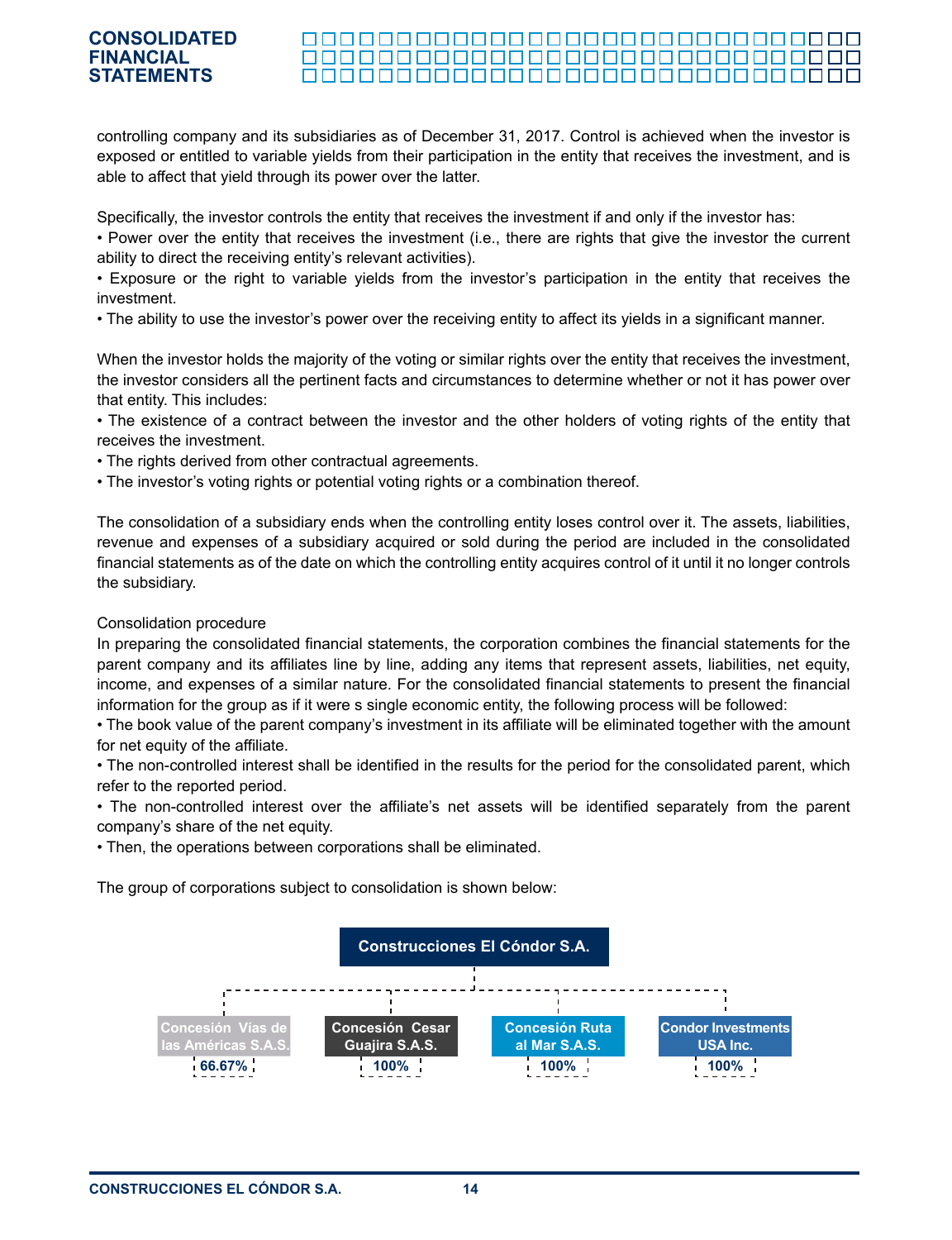A summary of the financial composition of the corporations with which Construcciones El Condor S.A. performs the consolidation is given below.

|                             |             | <b>CONCESIÓN VÍAS DE</b><br><b>LAS AMÉRICAS S.A.S.</b> |                         | <b>CONCESIÓN RUTA</b><br>AL MAR S.A.S. | <b>GUAJIRA S.A.S.</b>   | <b>CONCESIÓN CESAR</b> | <b>CONDOR INVESTMENTS</b><br>USA. Inc. |             |
|-----------------------------|-------------|--------------------------------------------------------|-------------------------|----------------------------------------|-------------------------|------------------------|----------------------------------------|-------------|
|                             | 2017        | 2016                                                   | 2017                    | 2016                                   | 2017                    | 2016                   | 2017                                   | 2016        |
| <b>EQUITY COMPOSITION</b>   |             |                                                        |                         |                                        |                         |                        |                                        |             |
| Assets                      | 492.772.767 |                                                        | 448.243.172 578.689.088 |                                        | 135.856.005 157.060.228 | 77.520.769             | 1.971.791                              | 1.200.614   |
| Liabilities                 | 347.669.972 |                                                        | 301.038.816 577.094.887 |                                        | 134.319.557 157.009.878 | 76.539.327             | 269.542                                | 259.381     |
| Stock capital               | 26.000.000  | 26.000.000                                             | 700.000                 | 700.000                                | 700.000                 | 700.000                | 3.029.504                              | 2.005.818   |
| Capital surplus             | 122.491.573 | 122.491.573                                            | $\Omega$                | 0                                      | $\Omega$                | 0                      | 0                                      | $\Omega$    |
| Surplus for valuation       | 6.320.930   | 6.320.930                                              | $\Omega$                | $\Omega$                               | $\Omega$                | 0                      |                                        |             |
| Difference in exchange      | $\Omega$    | $\Omega$                                               | $\Omega$                | $\Omega$                               | $\Omega$                | 0                      | 56.723                                 | 34.057      |
| Results of previous periods | (5.463.817) | (8.913.752)                                            | (221.343)               | (31.288)                               | 281.442                 | (48.322)               | (1.098.643)                            | $\Omega$    |
| Results of the period       | (4.245.891) | 1.305.606                                              | 1.115.544               | 867.735                                | (931.092)               | 329.764                | (285.335)                              | (1.098.642) |
| <b>TOTAL EQUITY</b>         | 492.772.767 |                                                        | 448.243.172 578.689.088 | 135.856.005                            | 157.060.228             | 77.520.769             | 1.971.791                              | 1.200.614   |

#### **2.3. Bases for preparing the financial statements**

#### **2.3.1. Compliance statement**

The financial statements have been prepared in accordance with the Accounting and Financial Information Standards accepted in Colombia (or NCIF) established in Law 1314 of 2009, and ruled by the Sole Regulatory Decree 2420 of 2015, amended by Decree 2496 of 2015. The NCIF is based on the International Financial Reporting Standards (IFRS) along with its interpretations issued by the International Accounting Standards Board – IASB); the base standards correspond to those translated to Spanish and issued on January 1, 2012 as well as the amendments made during the year 2012 by the IASB.

#### **2.3.2. Bases of measurement**

The financial statements have been prepared at a fair value to measure assets, liabilities, equity and income statement. The reasonable values were:

- Cost
- Realization or market value
- Net present value

Fair value: Refers to the price that would be received after selling an asset, or to the price paid for transferring a liability in transactions ordered among market players.

#### **2.3.3. Base of causation in accounting**

The Company prepares its financial statements using the base of causation in accounting and excluding the information of its cash flows.

#### **2.3.4. Currency**

Construcciones El Cóndor S.A. shall express the Colombian peso as its legal currency on the headings of its financial statements.

#### **2.3.5. Relative importance and materiality**

Omissions or misstatements are material (or have relative importance) if they can influence individually or jointly the economic decisions made by users based on the financial statements. Materiality shall depend on the magnitude and nature of the omission or misstatement, depending on the particular circumstances it derives from.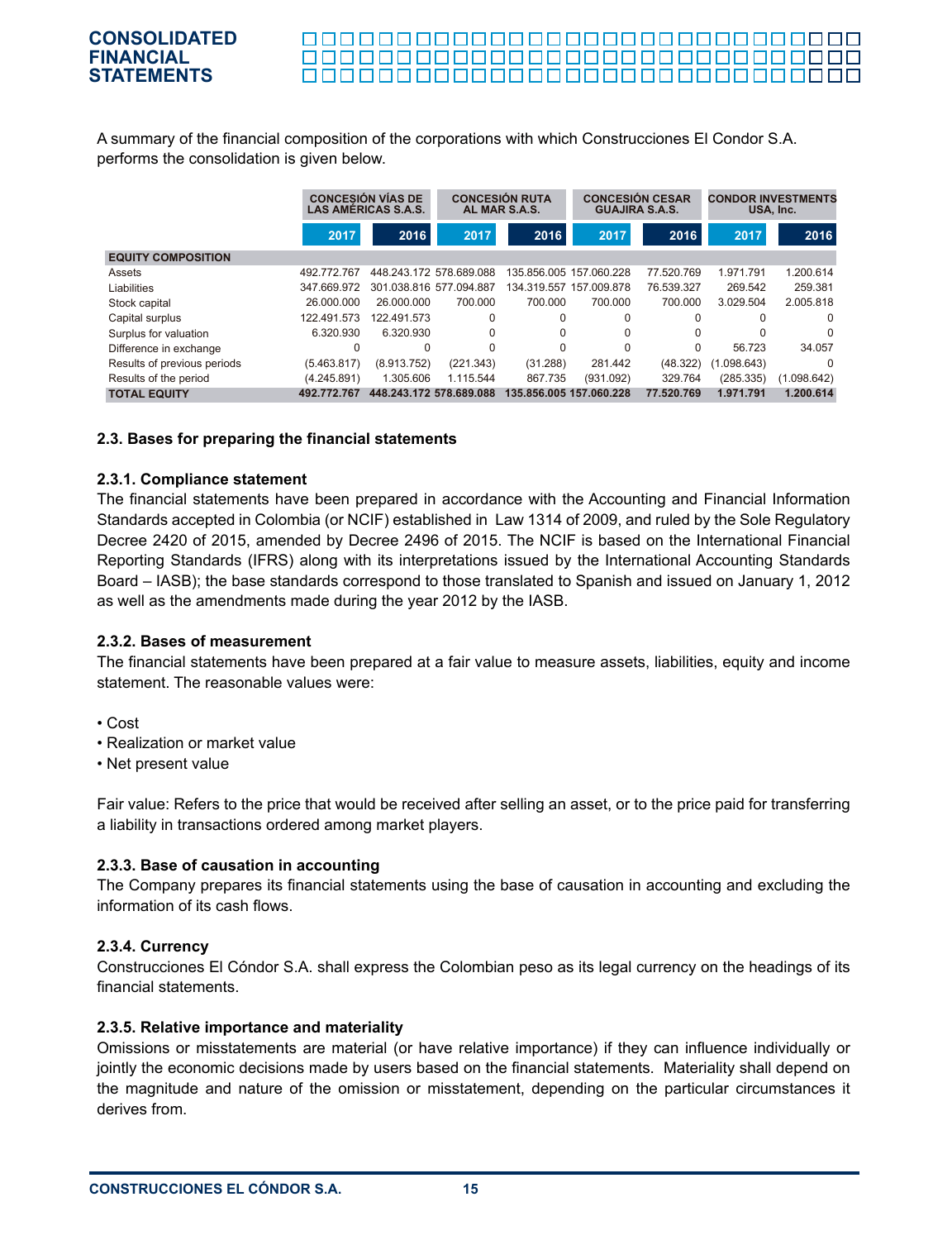#### 000000000000000000000000000000000 000000000000000000000000000000000

The necessary assessments and decisions to prepare financial statements should be based on what is relatively important and hence, requires the use of a sound professional judgment. The concept of materiality is closely linked to complete the disclosure and only focuses on information which is relatively important.

Financial statements should disclose all relevant items which may hurt assessments or decision-making processes.

Materiality or relative importance at Construcciones El Condor S.A. - pertaining to the adoption of International Financial Reporting Standards - was defined by the administration and based on a critical component for the corporation: Profit before taxes (8%). This percentage is evaluated at the end of the period reported.

#### **2.3.6. Current and non-current assets and liabilities**

Construcciones El Cóndor S.A, classifies its assets and liabilities on the financial situation statement as current and non-current. Current means that the entity expects to realize the asset or intends to sell or use it during its normal cycle of operation; it keeps the asset primarily for negotiation purposes and expects to realize the asset within the following twelve months after the period reported; or the asset is cash or cash equivalent unless it is restricted for no less than twelve months after closing the period reported. All other assets are classified as non-current. A liability is current when the entity expects to liquidate it during its normal cycle of operation or keeps it primarily for negotiation purposes.

#### **2.3.7. Responsibility of information, estimates and accounting judgments realized**

Preparing the financial statements requires the senior management of Construcciones El Condor S.A. to make several judgments and estimates based on experience, historical facts and expectations on the results of future events. Although it is true that these hypothesis are made as precise as possible following IAS 8 – Accounting policies, changes of accounting estimates and errors – any amendment that must be made in the future of estimates realized shall be executed prospectively as of that moment, acknowledging the effect of the change on the income statement of the corresponding period.

The estimates realized as of the date when the financial statements are presented are listed below:

- Provision for inventories for trial of Realizable Net Value (RNV) and/or impairment
- Impairment of financial assets
- Impairment of non-financial assets
- Premium of seniority
- Actuary calculation
- Provisions and contingencies
- Realizable Net Value for non-current assets kept for sale

• Measurement of revenues and costs related to construction contracts in accordance with the percentage of progress

• Deferred taxes

#### **2.3.8. Changes in accounting policies**

Construcciones El Cóndor S.A., shall change its accounting policy solely if required by another IFRS or if it leads to provide information of financial statements which is increasingly reliable and relevant pertaining to the effect of transactions affecting the financial situation, the financial yield or cash flows.

A change in the accounting policy is addressed as described below:

• If the policy change is voluntary, the Company shall adjust the initial balance of each item affecting the equity for the oldest prior period presented, as if the new policy would have been applied always (retroactive) though its application is impracticable.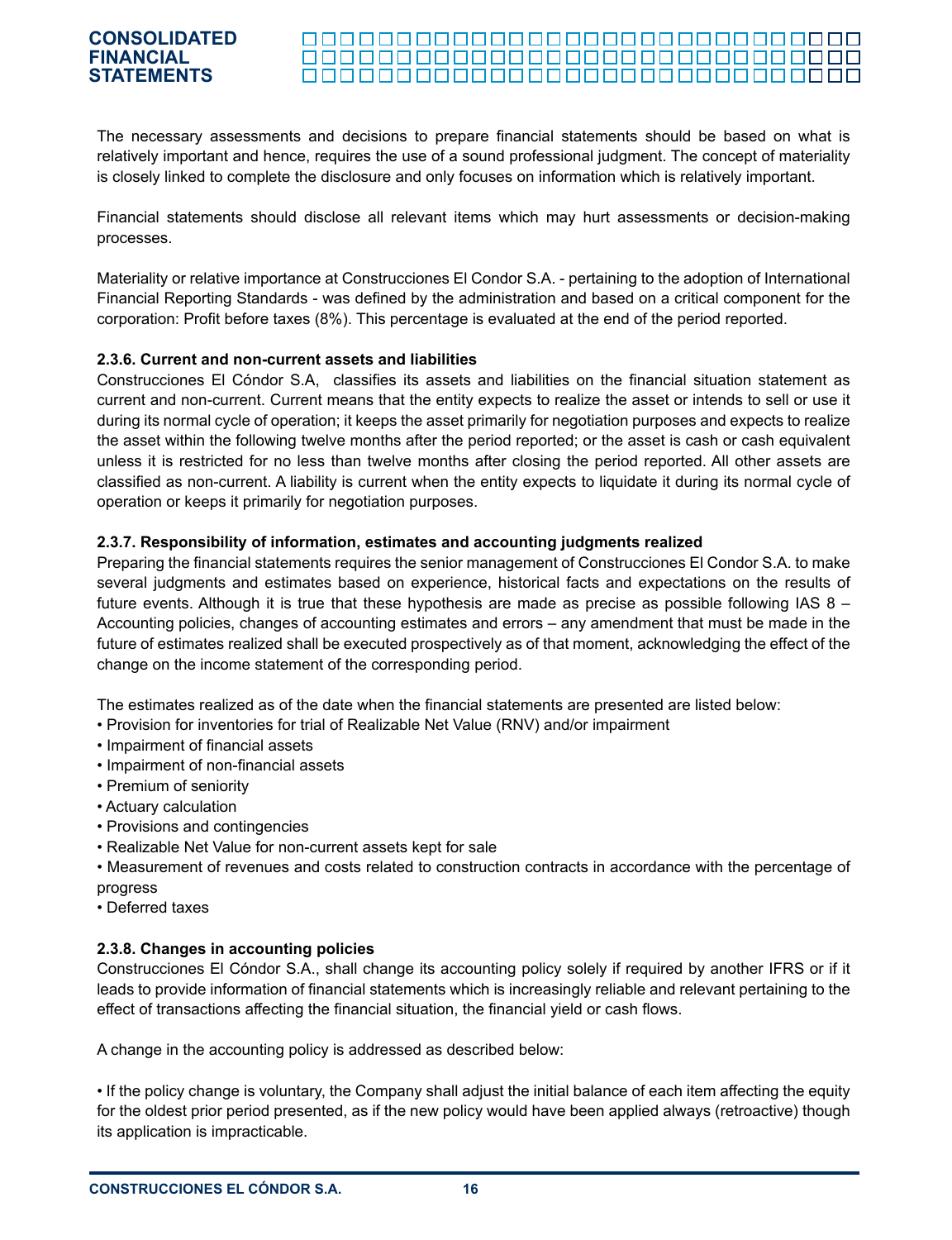#### 000000000000000000000000000000000 000000000000000000000000000000000 000000000000000000000000000000000

• If the policy change stems from the initial application of a new IFRS, the entity shall observe the specific transitory provisions on the IFRS. If the new IFRS does not have transitory provisions, the application shall be retroactive unless it is impracticable in which case it shall be made prospectively with duly disclosure.

• If the IFRS application is anticipated, it shall be deemed as a change of policy due to the initial application of a new IFRS.

Changes in accounting estimates shall be recognised prospectively affecting the results of actual and future periods.

Construcciones El Condor S.A. shall correct the material errors of prior periods retroactively on the first financial statements made after the discovery, re-expressing the information for the prior period or periods in which the error originated; unless it is impracticable to determine the effect thereafter.

#### **2.3.9. Events after the period reported**

Construcciones El Condor S.A. shall take into consideration all of the events, favorable or unfavorable, which take place between the end of the period reported and the date authorizing the publication of the financial statements.

The events indicating conditions subsequent to the period reported do not imply adjusting the financial information of the period reported, but the event is disclosed.

#### **2.3.10. Applicable standards**

The IFRS comprises the Standards and Interpretations adopted by the IASB. The following lists the standards applied to prepare these financial statements: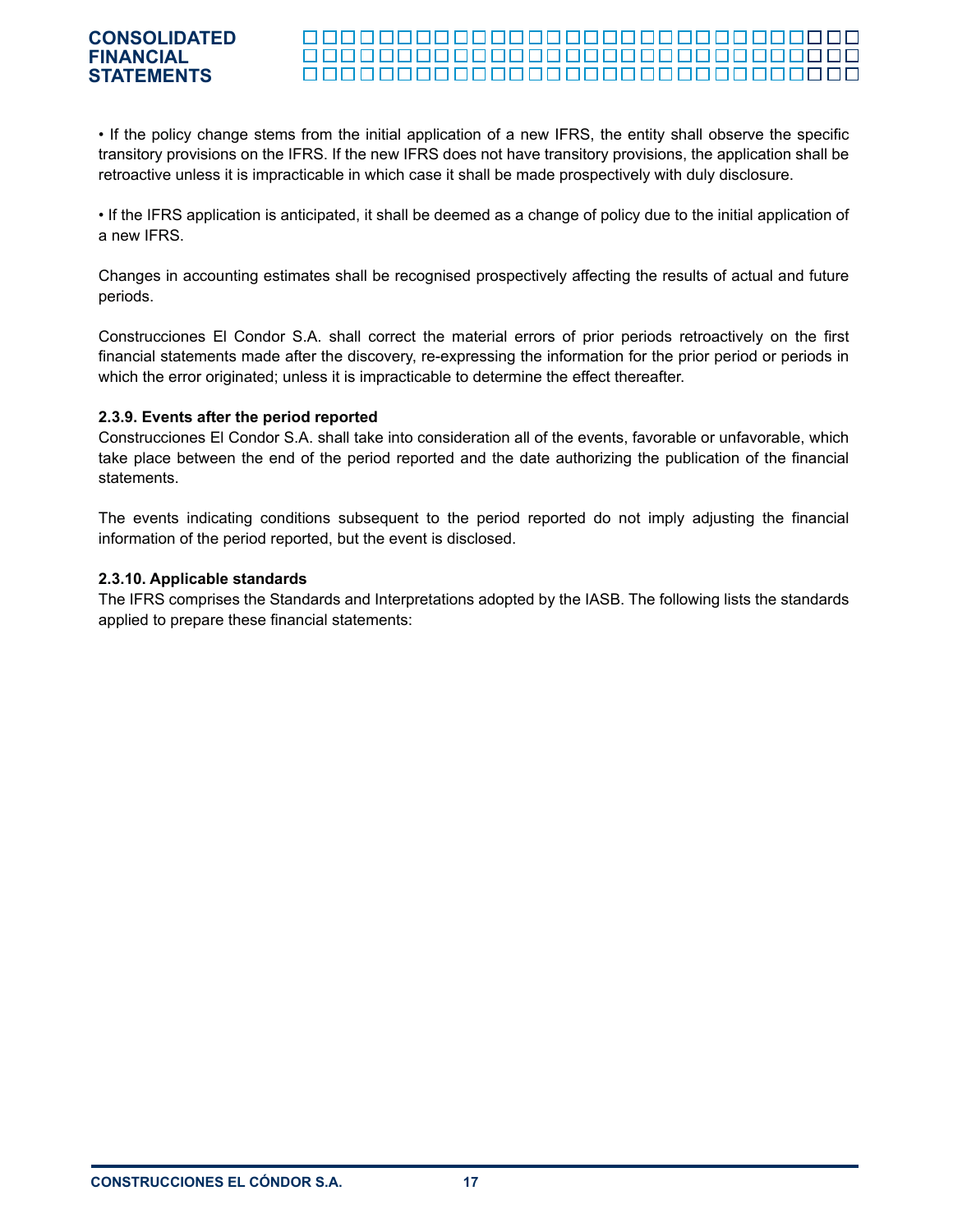# <u> 888888888888888888888888888888</u>

|                                                                                                | <b>Construcciones</b> | Concesión Vías de   | <b>Concesión Cesar</b>    | <b>Concesión Ruta</b> | <b>Condor Investments</b> |
|------------------------------------------------------------------------------------------------|-----------------------|---------------------|---------------------------|-----------------------|---------------------------|
|                                                                                                | El Cóndor S.A.        | las Américas S.A.S. | Guajira S.A.S.            | al Mar S.A.S.         | <b>USA Inc.</b>           |
|                                                                                                |                       |                     |                           |                       |                           |
| <b>International Accounting Standards (IAS)</b><br>IAS 1 Presentation of financial statements. | X                     | X                   | X                         | X                     | X                         |
| IAS 2 Inventories.                                                                             | X                     | X                   | $\boldsymbol{\mathsf{X}}$ | X                     |                           |
| IAS 7 Statement of cash flows.                                                                 | X                     | X                   | X                         | X                     | X                         |
| IAS 8 Accounting policies, changes in accounting                                               | X                     | X                   | $\boldsymbol{\mathsf{X}}$ | $\mathsf X$           | X                         |
| estimates and errors.                                                                          |                       |                     |                           |                       |                           |
| IAS 10 Events after the reporting period.                                                      | X                     | X                   | X                         | X                     | X                         |
|                                                                                                |                       |                     |                           |                       |                           |
| IAS 11 Construction contracts.                                                                 | X                     | X                   | X                         | X                     | X                         |
| IAS 12 Income taxes.                                                                           | X                     | X                   | X                         | X                     | X                         |
| IAS 16 Property, plant and equipment.                                                          | X                     | X                   | X                         | X                     | X                         |
| IAS 17 Leases.                                                                                 | X                     |                     |                           |                       |                           |
| IAS 18 Revenue.                                                                                | X                     | X                   | X                         | X                     | X                         |
| IAS 19 Employee benefits.                                                                      | X                     | X                   | X                         | X                     | X                         |
| IAS 21 Effects of changes in foreign exchange                                                  | X                     | X                   | X                         | X                     | X                         |
| rates.                                                                                         |                       |                     |                           |                       |                           |
| IAS 23 Borrowing costs.                                                                        | X                     | X                   | X                         | X                     | X                         |
| IAS 24 Related party disclosures.                                                              | X                     | $\times$            | $\times$                  | X                     | X                         |
|                                                                                                |                       |                     |                           |                       |                           |
| NIC 27 Separate and consolidated financial                                                     | X                     |                     |                           |                       | X                         |
| statements                                                                                     |                       |                     |                           |                       |                           |
| IAS 28 Investments in associates.                                                              | X                     |                     |                           |                       |                           |
| IAS 32 Financial instruments: Presentation.                                                    | X                     | X                   | X                         | X                     | X                         |
| IAS 33 Earnings per share.                                                                     | X                     |                     |                           |                       |                           |
| IAS 34 Interim financial reporting.                                                            | X                     | X                   | X                         | X                     | X                         |
| IAS 36 Impairment of assets.                                                                   | X                     | $\times$            | $\boldsymbol{\mathsf{X}}$ | $\pmb{\times}$        | X                         |
| IAS 37 Provisions, contingent liabilities and                                                  | X                     | X                   | X                         | X                     | X                         |
| contingent assets.                                                                             |                       |                     |                           |                       |                           |
| IAS 38 Intangible assets.                                                                      | X                     | X                   | X                         | X                     | X                         |
| IAS 39 Financial instruments: Recognition and                                                  | X                     | X                   | X                         | X                     | X                         |
| measurement.                                                                                   |                       |                     |                           |                       |                           |
| IAS 40 Investment property.                                                                    | X                     |                     |                           |                       |                           |
| <b>International Financial Reporting Standards</b>                                             |                       |                     |                           |                       |                           |
| (IFRS)                                                                                         |                       |                     |                           |                       |                           |
| NIIF 3 Business combinations                                                                   | X                     |                     |                           |                       |                           |
| IFRS 5 Non-current assets held for sale and                                                    | $\pmb{\times}$        |                     |                           |                       |                           |
| discontinued operations.                                                                       |                       |                     |                           |                       |                           |
| IFRS 7 Financial instruments: Disclosures.                                                     | X                     | X                   | X                         | X                     | X                         |
|                                                                                                |                       |                     |                           |                       |                           |
| IFRS 8 Operating segments.                                                                     | X                     |                     |                           |                       |                           |
| IFRS 9 Financial instruments.                                                                  | X                     | X                   | X                         | X                     | X                         |
| IFRS 10 Consolidated financial statements.                                                     | X                     |                     |                           |                       | X                         |
| IFRS 11 Joint arrangements.                                                                    | X                     |                     |                           |                       |                           |
| IFRS 12 Disclosure of interests in other entities.                                             | X                     |                     |                           |                       | X                         |
| IFRS 13 Fair value.                                                                            | X                     | X                   | X                         | X                     | X                         |
| <b>Interpretation SIC</b>                                                                      |                       |                     |                           |                       |                           |
| SIC 29 Agreements for service concession:                                                      |                       | $\mathsf X$         | X                         | $\mathsf X$           |                           |
| disclosures                                                                                    |                       |                     |                           |                       |                           |
| <b>IFRIC</b>                                                                                   |                       |                     |                           |                       |                           |
| IFRIC 1 Changes in existing decommissioning,                                                   | X                     |                     |                           |                       |                           |
| restoration and similar liabilities.                                                           |                       |                     |                           |                       |                           |
| IFRIC 10 Interim financial reporting and                                                       | X                     |                     |                           |                       |                           |
| impairment.                                                                                    |                       |                     |                           |                       |                           |
| CINIIF 12 Agreements for service concession                                                    |                       | X                   | X                         | X                     |                           |
|                                                                                                |                       |                     |                           |                       |                           |
| IFRIC 15 Agreements for the construction of real                                               | X                     |                     |                           |                       |                           |
| estate.                                                                                        |                       |                     |                           |                       |                           |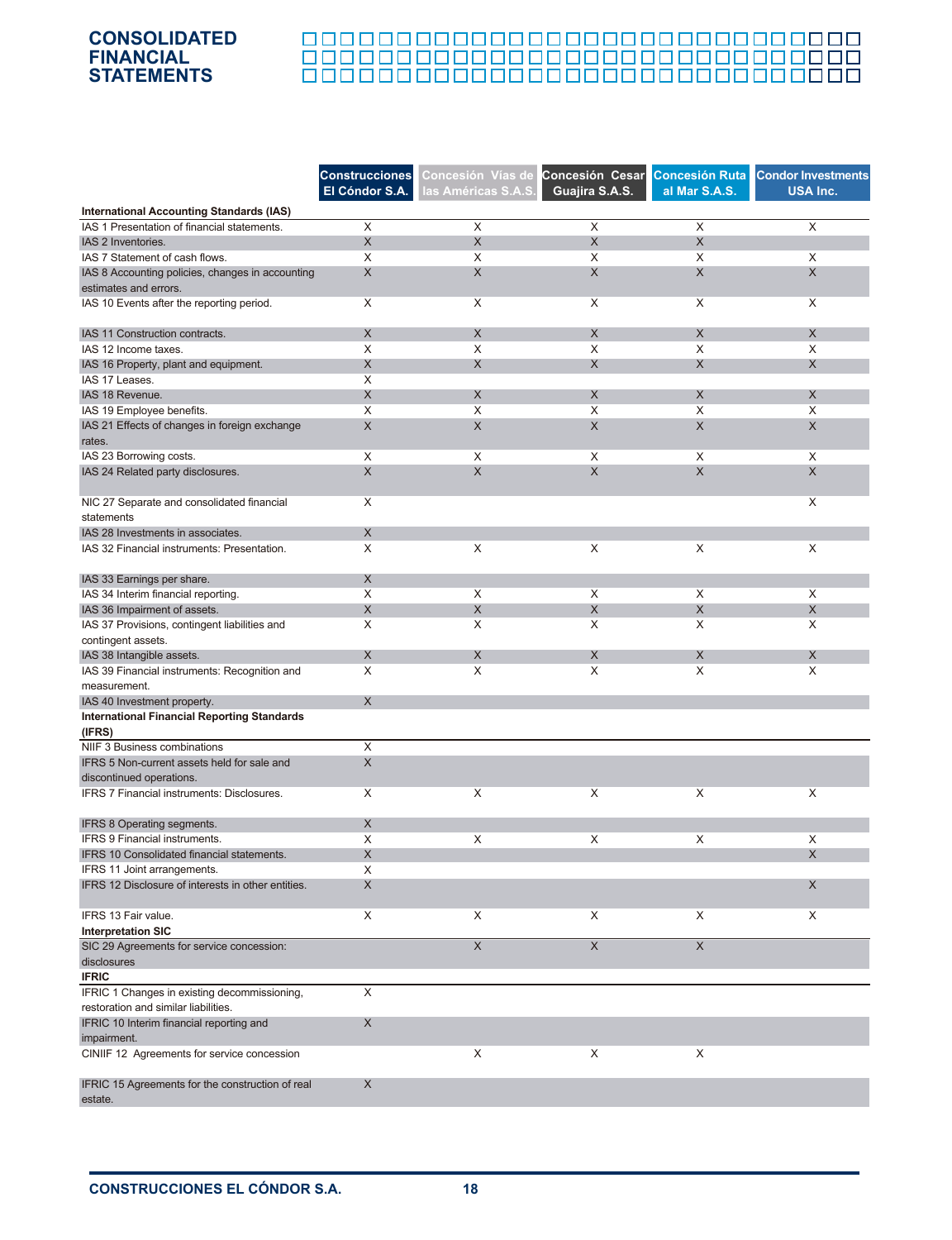#### 000000000000000000000000000000000

#### **2.4. Summary of significant accounting principles applied**

#### **2.4.1. Cash and cash equivalents**

The item of cash and cash equivalents on the financial statements includes cash on hand and in bank accounts, term deposits and other investments with liquidity and at sight, and do not provide any type of restriction of use in the normal course of the operations.

Foreign currency shall recognize its equivalent legal currency at the time the operations are made, applying the exchange rate in force between both currencies.

Cash, restricted cash and cash equivalents shall be measured afterwards based on their fair value, and the variations of the fair value shall be recognised on the income statement.

#### **2.4.2. Financial assets**

Financial assets are classified as investments at a fair value with changes on results, loans and accounts receivable, investments at amortized cost, investments with fair value and equity changes.

Classification depends on the purpose for which the financial assets were acquired. Senior management determines the classification of the financial assets as of the date of their initial recognition.

#### Investments at fair value with changes on results

Investments at fair value with changes on the results include assets kept to negotiate and financial assets designated at their initial recognition at the fair value with changes on results. Financial assets are classified as investments at fair value with changes on results if acquired to be sold or repurchased in a short-term period. These investments are placed on the Financial Situation Statement based on its fair value; changes of said fair value are recognised as gains or losses on the income statement.

#### Loans and accounts receivable

Construcciones El Condor S.A. shall initially measure its accounts receivable and payable based on the transaction or fair value. Afterwards, these items are measured at the amortized cost using the effective interest rate minus any impairment of the value (if long-term). The amortized cost is calculated keeping in mind any discount or premium for the acquisition as well as the commissions or costs which are an integral part of the effective interest rate.

#### Investments at fair value with changes on equity

Investments at fair value with changes on equity include securities which do not classify as investments at amortized cost or investments at fair value with changes on results. After their initial recognition, investments at fair value with changes on equity are measured by their fair value, while gains and losses not realized are recognised in the equity, until the investment is written-off. At that moment, the accumulated gain or loss is recognised as an operating gain or is deemed as an impairment of the value of the investment, in which case the accumulated loss is reclassified on the income statement under financial costs and is eliminated from equity.

#### Financial assets accounted at their amortized cost

For the financial assets accounted at their amortized cost, the Corporation firstly evaluates if there is any individual objective evidence of the impairment of the value of the financial assets which is individually significant, or collectively significant for the financial assets which are not individually significant. If there is no objective evidence of the impairment of the value of a financial asset evaluated individually, notwithstanding its significance, it shall include the asset in a group of financial assets with similar credit risk features, and shall evaluate them jointly to determine if the value is impaired. If there is evidenced of an impairment, this is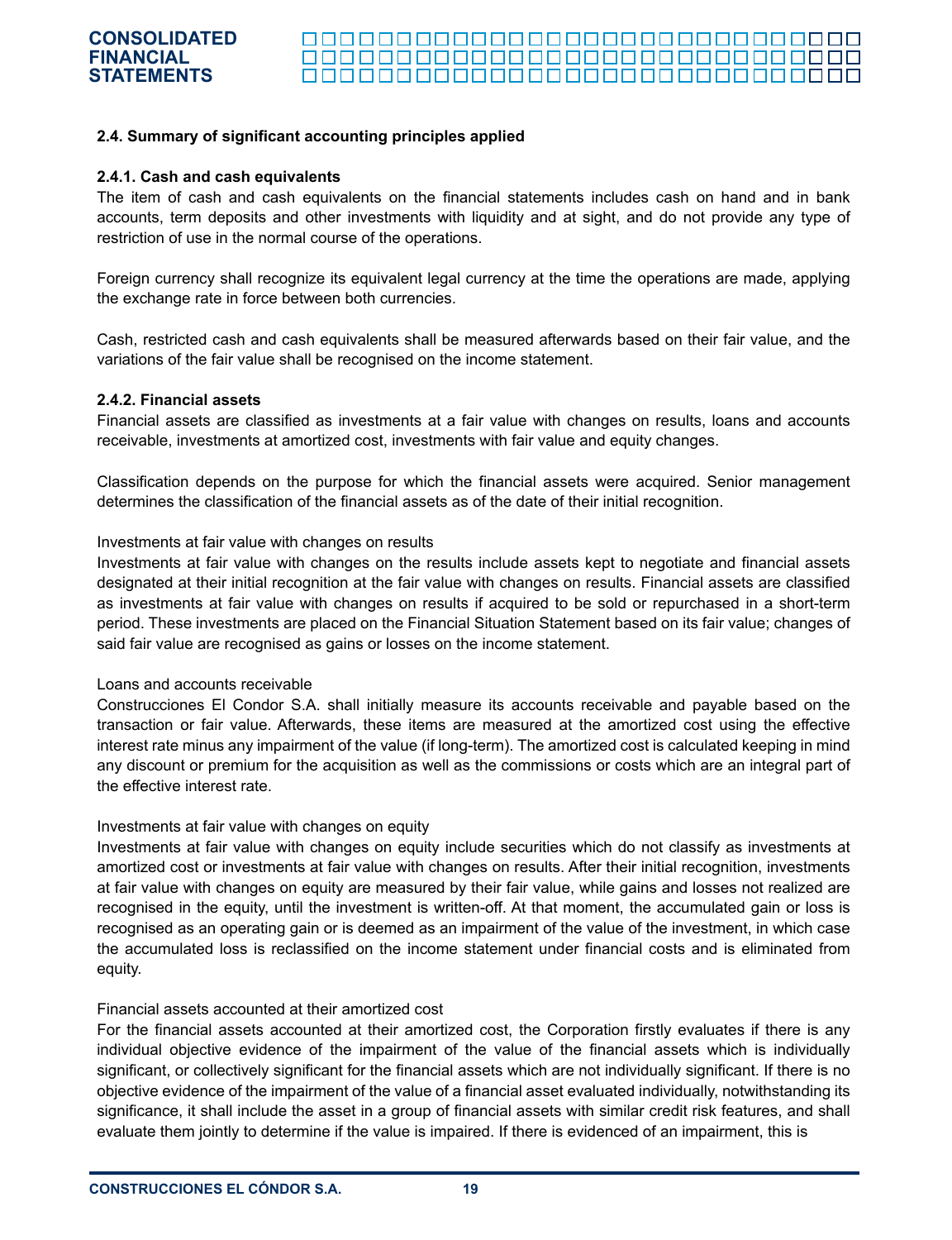#### <u> 000000000000000000000000000000000</u>

measured as the difference between the amount carried in the books of the asset and the present value of estimated future cash flows (excluding the future credit losses expected which have not incurred yet).

#### Investments at fair value with changes on equity

As far as the investments at fair value with changes on equity, the Corporation evaluates every date at the end of a period reported if there is an objective evidence that an individual or group of assets have impaired value.

In the event of investments in equity securities classified at fair value with changes on equity, the objective evidence should include a significant or prolonged side of the fair value of the investment below its cost. The term "significant" is evaluated with regards to the original cost of the investment while the term "prolonged" is the period in which the fair value has been below the original cost.

#### Value impairment of financial assets

At the end of each period reported, the Corporation evaluates if there is any objective evidence that a financial asset or group of financial assets has impaired its value.

The value of a financial asset or a group of financial assets is deemed impaired solely if there is objective evidence of such impairment from one or more events which have taken place after the initial recognition of the asset (an "event that causes the loss"), and if said event causing the loss has an impact on the estimated future cash flows of the financial asset or group of financial assets, which may be estimated reliably.

#### Impairment of doubtful accounts

Construcciones El Condor S.A. conducts an individual analysis of its accounts receivable impairment policy. The individual analysis covers specific cases that can present impairment, keeping in mind variables such as debtor risk assessment to identify financial risks and risk level. Construcciones El Condor S.A. revises the balance of its accounts receivable impaired at least at the end of each accounting period or when an unfavorable situation in the market is worth revising.

#### Write-offs

Financial assets are written-off when the contractual rights over their cash flows have expired, have been liquidated or have been transferred, and Construcciones El Condor S.A. has substantially transferred all risks and advantages derived from its ownership.

#### **2.4.3. Investments in associates and joint businesses**

An associate is an entity in which an investor has significant influence. Significant influence refers to the power of intervening on the political, financial and operation-related decisions of the entity receiving the investment though it does not control or joint control it.

Joint business is a type of agreement in which the parties have joint control of the agreement, and are entitled to net assets of the joint business. These parties are known as participants of the joint business. The joint control requires the unanimous consent of the parties sharing the control.

Construcciones El Condor shall use the equity method to measure these investments later, provided their share is equal to or higher than 20%. Joint businesses with a share lower than 20% are measured based on fair value with changes in another integral result.

As far as the equity method, the items of investment in an associate and joint business are initially recognised at cost. The figure carried in the books of the investment is adjusted to recognize changes in the share of the Corporation over the net assets of the associate, and the joint business since the date of acquisition. The goodwill related to the associate or to the joint business is included in the books of the investment. This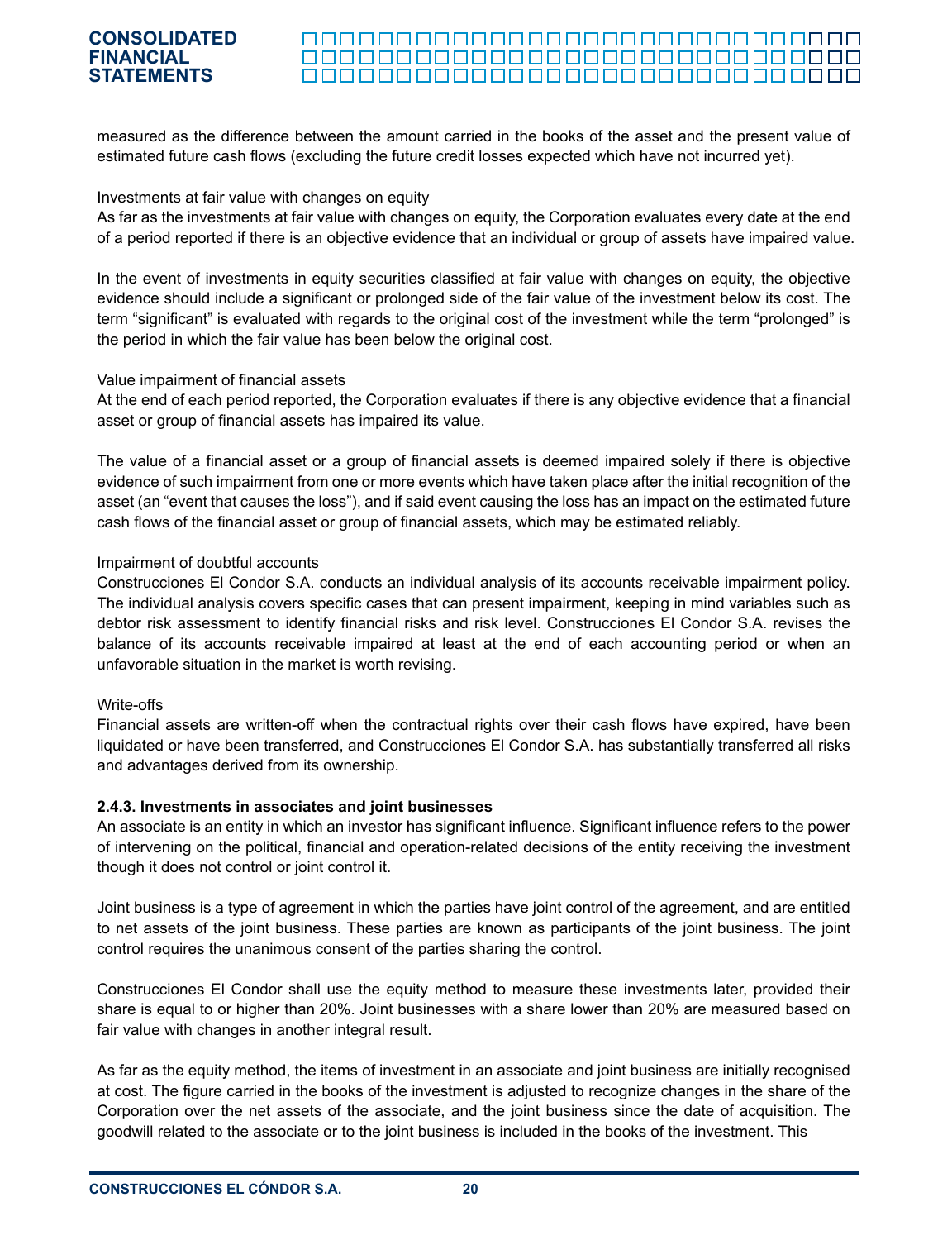#### 000000000000000000000000000000000 <u> 000000000000000000000000000000000</u>

goodwill is not amortized or individually submitted to value impairment trails.

The financial statements of the associate and of the joint business are prepared for the same reporting period of the Corporation. If necessary, proper adjustments are made so its accounting policies match the accounting policies of the Corporation.

After applying the equity method, the Corporation determines if it needs to recognize a loss due to value impairment regarding the investment that the Corporation has in the associate and in the joint business. At the end of each period reported, the Corporation determines if there is objective evidence that the investment in the associate or joint business has impaired. If so, the Corporation calculates the impairment as the difference between the figure carried recoverable from the associate or joint business and its corresponding figures carried in books, and then recognizes the loss on item "Participation in the net profit of the associate and joint business" on the income statement.

In the event of a significant loss of influence over the associate or of joint control over the business, the Corporation measures and recognizes any remaining investment in it based on its fair value.

#### **2.4.4. Joint operations**

A joint operation is an agreement in which the parties hold joint control over the assets, obligations and liabilities related to a joint operation. These parties are known as joint operators.

A joint operator shall recognize within a joint operation: its assets, liabilities, revenues and expenses jointly incurred.

A joint operator shall account the assets, liabilities, revenues from normal activities and expenses related to its share in a joint operation in accordance with the IFRS applicable particularly on the assets, liabilities, revenues from normal activities and expenses.

The financial information of a joint operation is prepared during the same reporting period of the Corporation. If necessary, proper adjustments are made so its accounting policies match the accounting policies of the Corporation.

#### **2.4.5. Investments in subsidiaries**

A subsidiary is an entity controlled by the investor. The control is achieved when the investor is exposed or entitled to variable yields from its share in the entity receiving the investment and can affect said yields with the power it has vested. The investor particularly controls an entity that receives an investment if and only if it has:

• Power over the entity that receives the investment (that is, there are rights granted to the investor to direct the relevant activities of the entity).

- Exposure or right to variable yields from its share in the entity receiving the investment.
- Capability to use its power over the entity receiving the investment to affect its yields significantly.

The initial recognition of the Corporation accounts investments in subsidiaries based on the cost. Afterwards, the Corporation applies the equity method to appraise said investments.

#### **2.4.6. Inventories**

The Company recognizes inventories when it controls them, when it expects to gain future economic benefits from them, and when their cost may be measured reliably.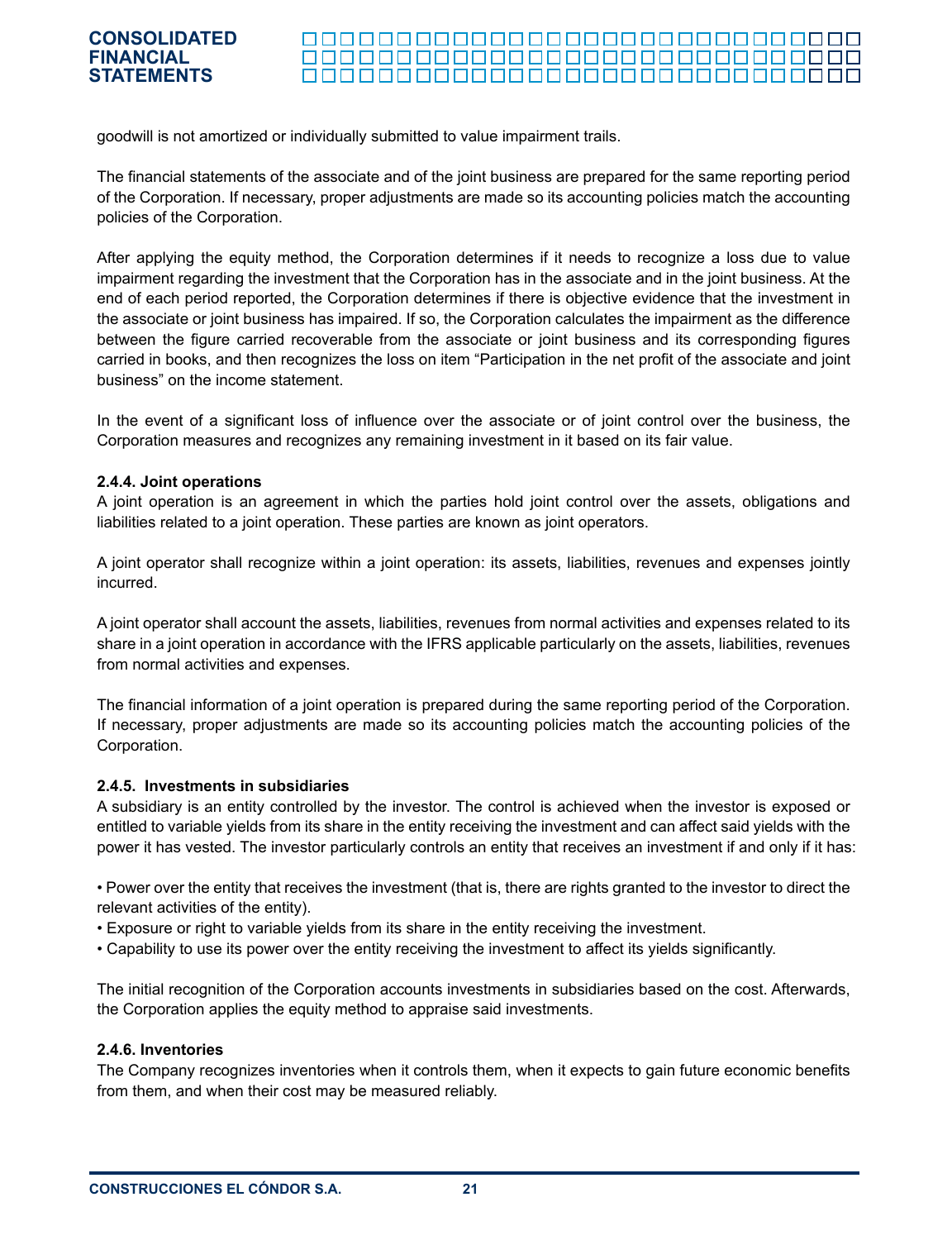#### 000000000000000000000000000000000 <u> 000000000000000000000000000000000</u>

Inventories are assets kept to be sold in the normal course of the operations, in the production process to be sold, and as materials or supplies to be used in the production process or to provide services.

Inventories are appraised as the lower figure between the cost and the net realization value. The acquisition cost of inventories involves the purchase price, import tariffs and other taxes (which are not recoverable later from fiscal authorities), transportation, storage and other costs directly attributed to the acquisition of goods and parts. Commercial discounts, rebates and other similar items are deducted to determine the acquisition cost.

The method used to appraise inventories is the weighted average.

This evaluation of the realizable net value shall be made at least once a year.

#### **2.4.7. Intangible assets and prepaid expenses**

Construcciones El Condor S.A. deems that an intangible asset is identifiable, non-monetary and has no physical appearance.

- It is likely that future economic benefits attributed to this item flow towards the Corporation.
- Asset cost may be measured in a feasible manner.

• It may be separated, that is, it is susceptible of being separated or spin-off from the Corporation and sold, transferred, given for exploitation, leased or exchanged, notwithstanding if the Corporation intends to carry out the separation.

• Derived from contractual rights or from other legal rights, notwithstanding if those rights can be transferred or separated from the Corporation, or from other rights and obligations.

The intangible assets acquired separately are initially measured based on their cost. After their initial recognition, intangible assets are accounted for at their cost minus any accumulated amortization and any accumulated loss due to value impairment.

The intangible assets generated internally - excluding development expenses - are not capitalized and are reflected on the income statement in the period in which they incur.

Construcciones El Cóndor S.A. shall use the straight line amortization method, production units or revenues from ordinary activities using an intangible asset. Amortization begins when the asset is at the location and in the necessary conditions to operate as foreseen by management. Said amortization shall terminate when the asset is classified as maintained for sale or when it is derecognized, whichever occurs first.

| Category            | <b>Amortization method</b>                                                | Life                                            |
|---------------------|---------------------------------------------------------------------------|-------------------------------------------------|
| Insurance and bonds | Straight line                                                             | According to the contract                       |
| Software licenses   | Straight line                                                             | 1 year.                                         |
| Mining rights       | Production units                                                          | N/A                                             |
| Operating rights    | Based on the income from ordinary activities<br>related to said operation | Amortization is expected to end<br>in June 2020 |

The useful and estimated life of intangible assets shall be revised at the end of each period reported; any change shall be addressed as set forth in IAS 8.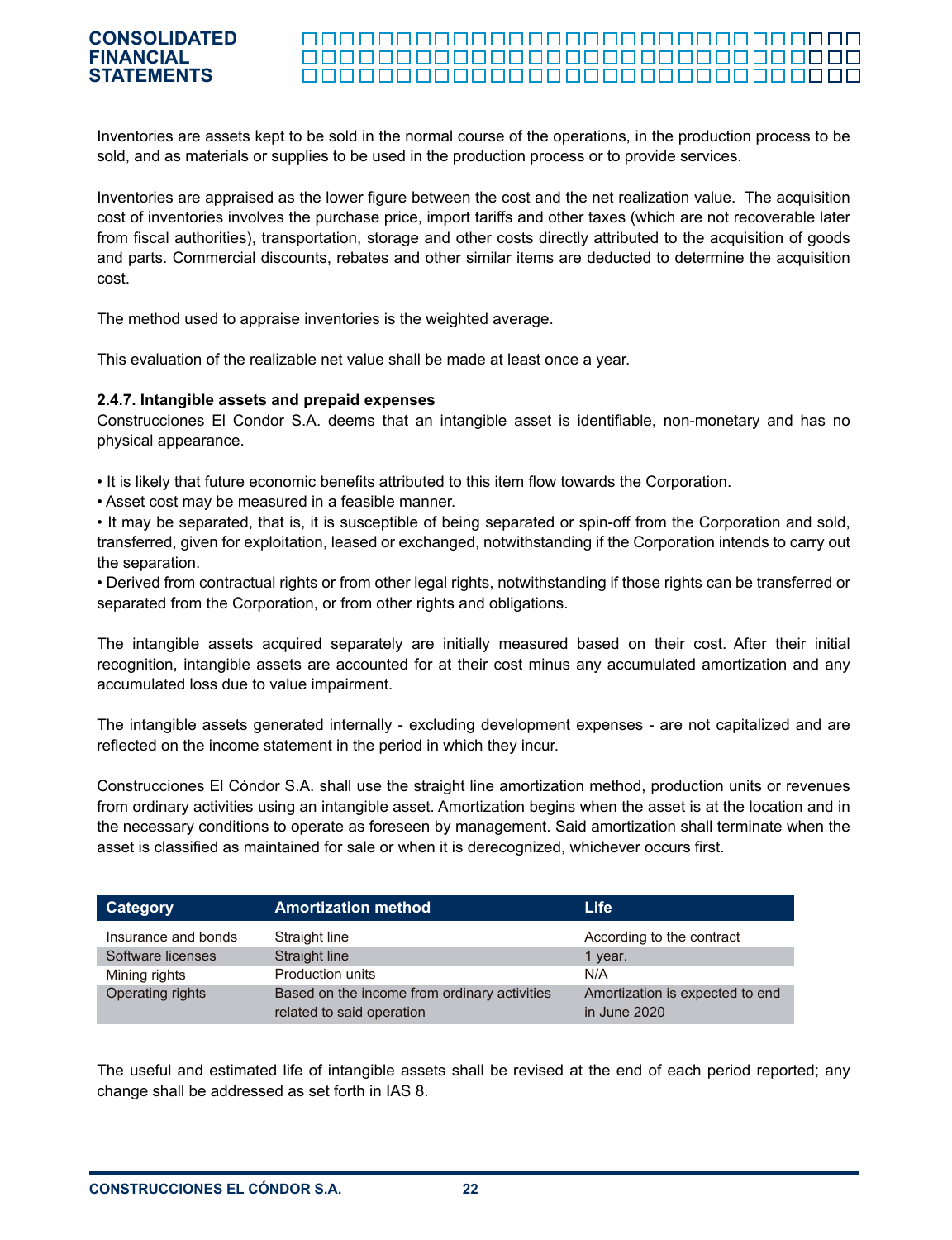#### **CONSOLIDATED FINANCIAL** 000000000000000000000000000000000 **STATEMENTS**

The gains or losses after writing-off an intangible asset are measured as the difference between the net income from the sale and the amount carried in the books of the asset, and are recognised in the income statement when the asset is written-off.

#### **2.4.8. Properties, plant and equipment**

The item of properties, plant and equipment is understood as the group of assets of Construcciones El Condor S.A. that fully meet the following characteristics:

• Physical or tangible elements.

• Available for use by Construcciones El Condor S.A.to generate future benefits for the Company, either for its own use, lease or that of third parties.

• Life equal to or more than 12 months.

Construcciones El Condor S.A. shall recognize the elements of property, plant and equipment as assets if and only if:

- The future economic benefits related to the asset will flow towards the Corporation.
- The asset cost can be measured in a reliable manner.

Moreover, the Company has established that properties, plant and equipment shall include those goods which cost more than 50 minimum monthly wages in force.

An element of the item of properties, plant and equipment shall be measured by its cost.

The cost shall be the price equivalent to cash on the date of recognition. The disbursements involved in the cost are listed below:

• The acquisition price, including import tariffs and non-recoverable indirect taxes, after deducting any discount or price rebate.

• All costs directly related to the location of the asset at the place and under the conditions necessary to operate as foreseen by management.

• Decommissioning costs in accordance with IAS 37 – Provisions, contingent liabilities and contingent assets.

#### **Disbursements**

The Company shall recognize disbursements as Properties, plant and equipment in the event of:

• Additions or Overhauls: These disbursements shall be recognised as Properties, plant and equipment if their effect increases the value and/or life of the asset or if it provides cost reduction. Otherwise, these disbursements shall be recognised as expenses. The additions are amortized according to the time related to its major asset.

• Replacements of Property, plant and equipment: The component replaced shall be written-off in the books.

#### Cost model

After its recognition as an asset, an element of Properties, plant and equipment shall be accounted for its cost minus accumulated depreciation and the accumulated figure carried of losses due to value impairment.

#### Revaluation model

After its recognition as an asset, an element of Properties, plant and equipment with a fair value can be measured with reliability and shall be accounted for its revaluated value (fair value) at the time of the revaluation, minus the accumulated depreciation and the accumulated figure carried from losses due to the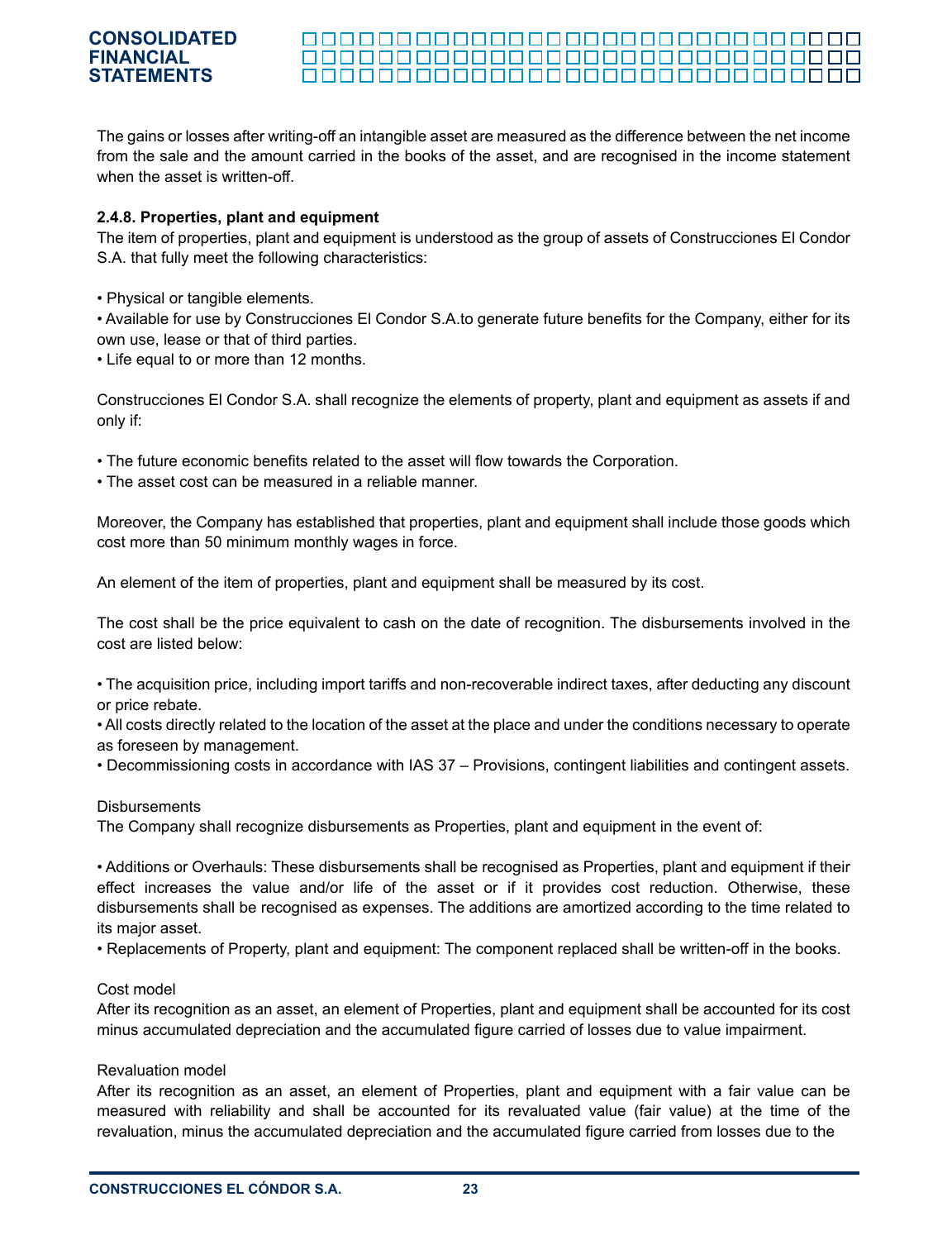#### 000000000000000000000000000000000 <u> 00000000000000000000000000000</u> 000000000000000000000000000000000

value impaired. Revaluations shall be made regularly enough to ensure that the figures carried in the books, at all time, should not differ significantly from the figure that might be determined using the fair value at the end of the period reported.

#### **Depreciation**

The depreciation of a good of Properties, plant and equipment is recognised systematically during its life, from the moment the good is available for use (used or not) and solely ceases when the asset is classified as kept for sale and written off. The method used is the straight line.

Leasing-related assets (financial lease) are depreciated with similar criteria to those applied to the group of assets for own use.

| Type                                       | <b>Subsequent measurement model</b> | Life (years)         |
|--------------------------------------------|-------------------------------------|----------------------|
| Lands                                      | Revaluation model*                  |                      |
| Constructions and buildings**              | Revaluation model*                  | 100                  |
| Constructions underway                     | Cost model                          |                      |
| Machinery                                  | Revaluation model*                  | $5 - 20$             |
| Office equipment                           | Cost model                          | 10                   |
| Computers and communications equipment     | Cost model                          | 3                    |
| Fleet and transportation equipment         | Revaluation model*                  | $8 - 15$             |
| Mines and quarries***                      | Revaluation model*                  | 250.000 $mt^3$ /year |
| Properties, plant and equipment in transit | Cost model                          |                      |

\* Appraisals are made from 3 to 5 years while gains or losses generated are recognised in the equity, in other integral result.

\*\* To establish the life of constructions and buildings, an estimated life (100 years) is taken into account minus the time the immovable good has been built.

\*\*\* Mines and quarries use the depletion method based on cubic meters of material extracted.

The Corporation shall use the straight-line depreciation method.

In practice, the residual value of an asset is often insignificant, and hence, irrelevant to calculate the depreciable figure carried. The internal policy of the Corporation estimates that 10% of the value of the assets listed below is residual:

• Machinery and equipment

• Fleet and transportation equipment

If there is any indication that a significant change has taken place in the depreciation rate, life or residual value of an asset, the Company revises the depreciation of that asset and proceeds to adjust it prospectively to reflect new expectations; this revision is made at least at the end of each period reported.

#### **2.4.9. Leases**

Leases are classified as financial leases provided all risks are substantially transferred and the advantages inherent to owning the asset leased from the Corporation are observed; all other leases are classified as operating.

#### Financial leases

Financial leases transfer to Construcciones El Condor S.A. substantially all risks and benefits inherent to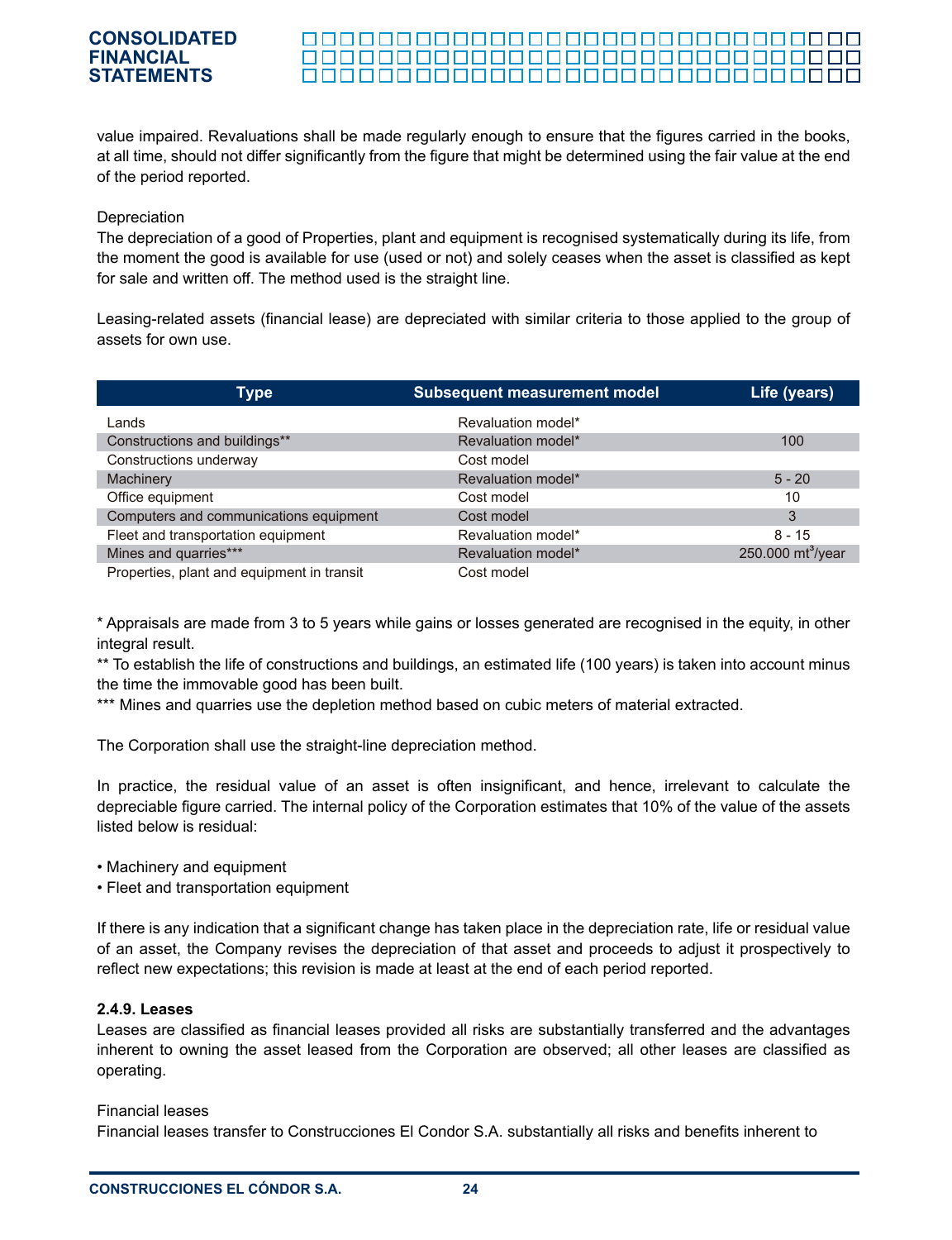#### 000000000000000000000000000000000

owning the goods leased. In addition, they are capitalized at the beginning of the lease either based on the fair value of the property leased or on the present value of the minimum payments, whichever is lower. Payments for leases are distributed among financial burdens and debt reduction. Financial burdens are recognised as financial costs on the income statement.

Leased assets depreciate throughout their life. However, if there is no reasonable certainty that the Corporation shall own the asset at the end of the lease, the asset depreciates throughout its estimated life or during the term of the lease, whichever is the lowest.

#### Operating lease

The leases in which the Corporation does not substantially assume the risks and benefits inherent to owning the asset are classified as Operating Leases.

Payments for operating leases are recognised as operating expenses on the income statement, in a linear manner and throughout the term of the lease.

#### **2.4.10. Borrowing costs**

The borrowing costs directly attributed to the acquisition, construction or production of an asset that necessarily has been available for its expected use or sale for a substantial period of time, are capitalized as part of the corresponding cost of the assets. All other borrowing costs are accounted for as expenses in the period when they are incurred. Borrowing costs include interests and other costs incurred by the entity related to entering loan agreements.

A suitable asset requires a substantial period before it is ready to be used or sold. Construcciones El Condor S.A. deems that a substantial period is more than 6 months. The Corporation deems that its agreements for licenses of operation (model of intangible assets) meet the specifications of a suitable asset.

#### **2.4.11. Investment properties**

Investment properties are recognised as assets when and solely when:

• It is likely that the future economic benefits are related to said investment properties flowing towards the entity; and

• The cost of investment properties can be measured reliably.

Investment properties are initially measured based on their cost, including transaction costs; and exclude regular maintenance costs of the investment properties.

After the initial recognition, investment properties are measured based on the cost model and keeping in mind the economic life for their straight-line method depreciation. Changes in the measurement model afterwards are accounted for changing the period, if necessary, and are addressed as changes in accounting policies.

Investment properties are written-off either at the time of their sale or when the investment property is removed from its ongoing use and no economic benefit whatsoever is expected to be recovered from its sale. The difference between the net income from the sale and the figure carried on the books of the asset is recognised in the income statement in the period when the asset is written-off.

In the event of an investment property transferred to a component of Properties, plant and equipment, the cost taken into account for its later accounting is the fair value on the date of the change of use. If a component of Properties, plant and equipment turns into an investment property, the Corporation shall report it in accordance with the policy set forth for Properties, plant and equipment as of the date of the change of use.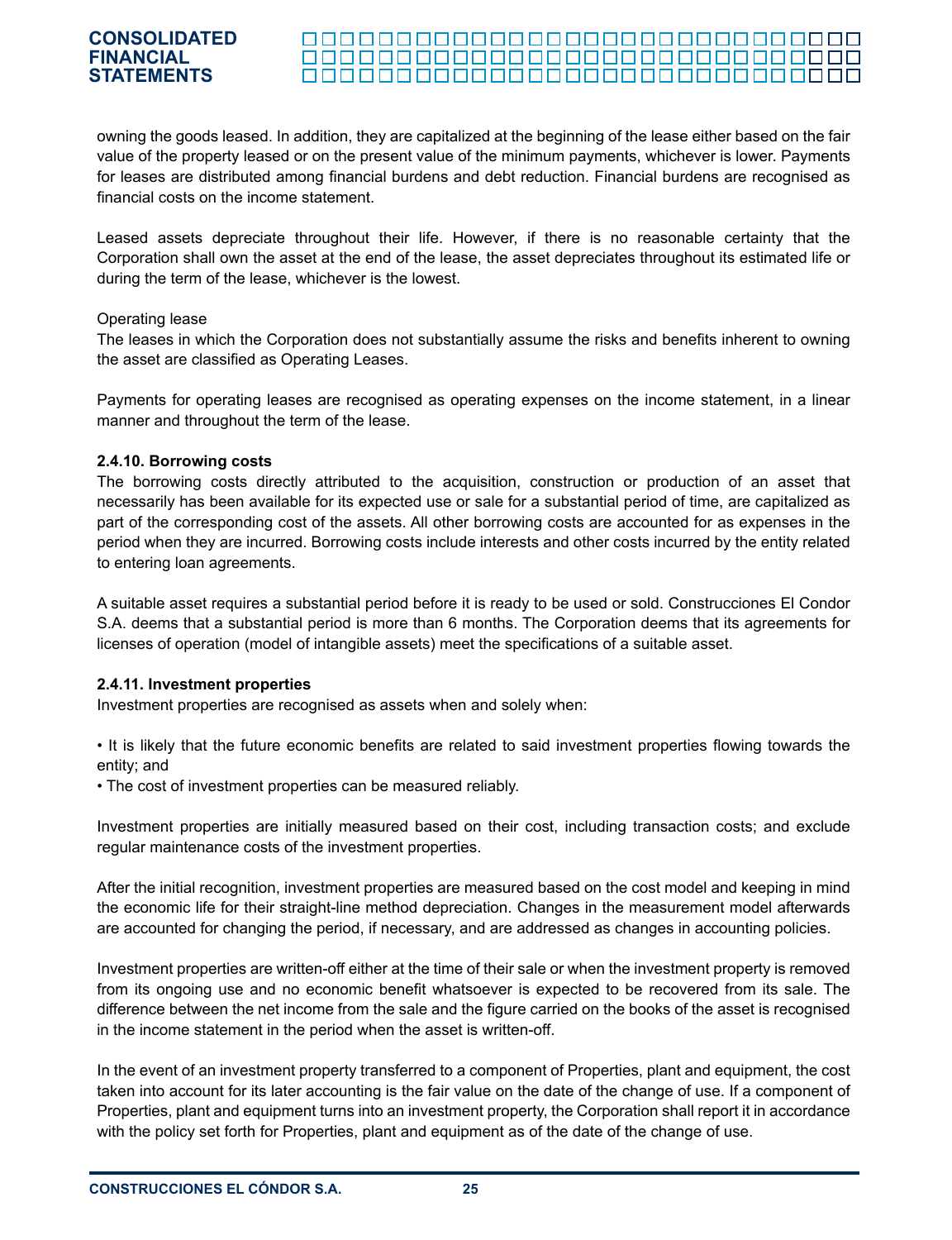#### 

#### **2.4.12. Non-current assets kept for sale and discontinued operations**

Non-current assets and groups of assets classified as kept for sale are measured at the lowest figure between the value in books and the net realization value (fair value minus sales cost). Non-current assets are classified as kept for sale if their figures on the book will recover primarily through a sales transaction instead of their continued use. This condition is met solely when the sale is highly likely and the group of assets are available in their current conditions to be immediately sold. Administration should be committed to the sale and must wait until the sale meets the conditions to be recognised as a sale the year after the classification date.

The item of properties, plant and equipment as well as Intangible assets, once classified as kept for sale, are not subject to any depreciation or amortization.

#### **2.4.13. Value impairment of non-financial assets**

On the closing date of each period reported Construcciones El Condor S.A. evaluates if there is any indication that could impair the value of an asset. If any, or when annual impairment evidence of an asset is required, the Corporation shall estimate its recoverable amount. The recoverable amount of an asset is the highest between the fair value minus sales costs and its value in sue either of an asset or a unit generating cash, and is determined for an individual asset, unless the asset does not generate cash flows that are substantially independent from other assets or groups of assets. When an asset is carried to books or a cash generating entity exceeds its recoverable figure, the asset is deemed impaired and reduces its value to the figure recoverable.

To evaluate the value in use, estimated cash flows are discounted from their present value using a discount rate before taxes which reflects current evaluations in the market in the temporary value of money and the specific risks of the asset. To determine the fair value minus the estimates sales costs (net realization value), recent operations of the market are taken into account, if any, or the most proper valuation model is used.

Losses due to value impairment of assets are recognised on the income statement in those categories of expenses that go hand-in-hand with the asset impaired, excluding the properties previously revaluated where the valuation surplus was registered in the other integral result (equity). In this case, the impairment of the amount is recognised as well until any surplus for valuation of any known previously.

For assets in general, an assessment is made at the end of each period reported to check if there is any indication that the losses from the impaired value recognised previously no longer exist or have decreased. If so, the Corporation makes an estimate of the recoverable amount of the asset or of the unit generating cash. A loss due to impairment previously recognised solely reverts if there is a change in the assumptions used to determine the recoverable amount of an asset since the last time the last loss from value impairment was recognised. The reversal is limited so that the amount on books of the asset does not exceed its recoverable amount or exceeds the amount in books determined, net of depreciation, if a loss from impairment would not have been recognised in prior periods. Said reversal is recognised on the income statement unless the asset is accounted based on its revaluated value in which case the reversal is treated as a revaluation increase.

#### **2.4.14. Current and deferred income tax**

The expense for the income tax of the period involves the income tax, the CREE or equity tax and the deferred tax. The deferred tax is recognised on the period's result except when it involves items recognised on equity or another integral result. In these cases, the tax is recognised as well in the equity or on the integral result, respectively.

Senior management regularly evaluates the position assumed in tax statements when tax laws are object of interpretation. The Company creates provisions for the amounts it expects to pay tax authorities when necessary.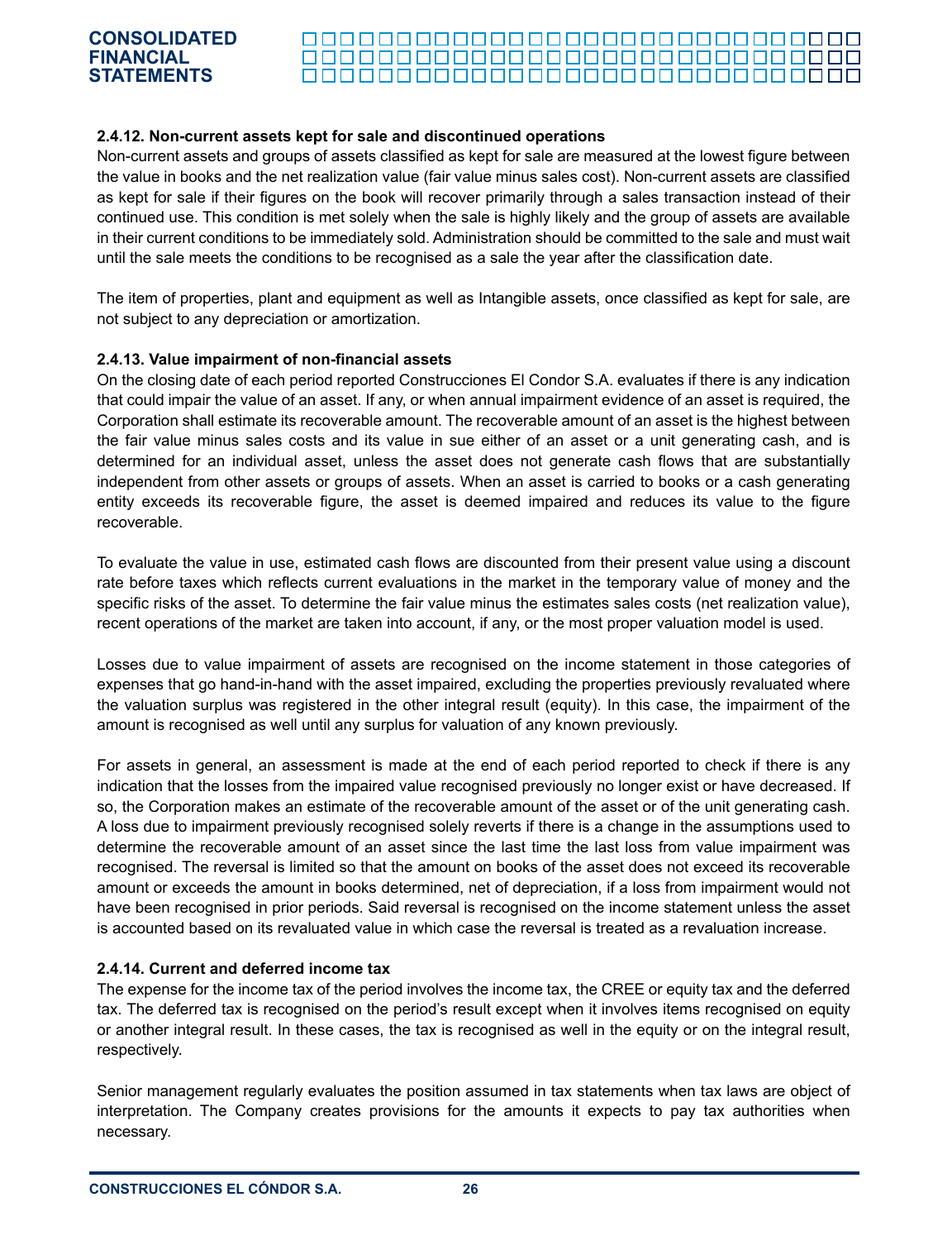#### 000000000000000000000000000000000 <u> 00000000000000000000000000000</u> 000000000000000000000000000000000

The deferred income tax is provisioned entirely using the liability method and over interim differences that stem between the tax bases of assets and liabilities. The deferred tax is calculated per the tax rates announced over the fiscal gain (or loss if this takes place) of the periods in which the asset is expected to be realized for deferred taxes or to cancel the liability for deferred taxes.

The assets of deferred income taxes are solely recognised when it is likely that they produce future tax benefits against those that can use interim differences.

Deferred taxes of assets and liabilities are compensated when there is a legally executable right to compensate current tax assets against current tax liabilities, and when the deferred income tax of assets and liabilities is related to the income tax taxed by the same authority.

#### **2.4.15. Financial liabilities**

#### Recognition and initial measurement

Financial liabilities are classified as: loans, accounts payable with related parties, commercial accounts payable and other accounts payable. The Corporation determines the classification of its financial liabilities during their initial recognition.

All financial liabilities are initially recognised for their fair value plus the transactions costs directly attributed, for loans and accounts payable. The financial liabilities of the Corporation include commercial accounts payable, loans and other accounts payable.

Subsequent measurement

The subsequent measurement of financial liabilities depends on their classification, as described below:

Interest bearing loans

After the initial recognition, interest bearing loans are measured at the amortized cost using the effective interest rate method; gains and losses are recognised in the income statement.

The amortized cost is calculated by keeping in mind any discount or premium in the acquisition as well as the commissions or costs which are part of the effective interest rate. The amortization of the effective interest rate is recognised as a financial cost on the income statement.

Accounts write-off

A financial liability is written-off when the obligation specified in the agreement is paid, cancelled, or has expired.

When an existing financial liability is replaced by another one from the same lender but under significantly different conditions, or if the conditions of an existing liability are significantly changed, said change is treated as a write-off of the original liability, while the recognition of a new liability and the difference of the amounts in books are recognised on the income statement.

#### **2.4.16. Employee benefits**

As of the date of this document, the Corporation provides employee benefits on a short and long-term basis.

Short-term employee benefits are those benefits (other than those from employment termination) which are fully paid in the following twelve months after the period in which the employees have provided their services. These benefits are recognised by Construcciones El Condor S.A. to a non-discounted base and are recognised as expenses as the service is received.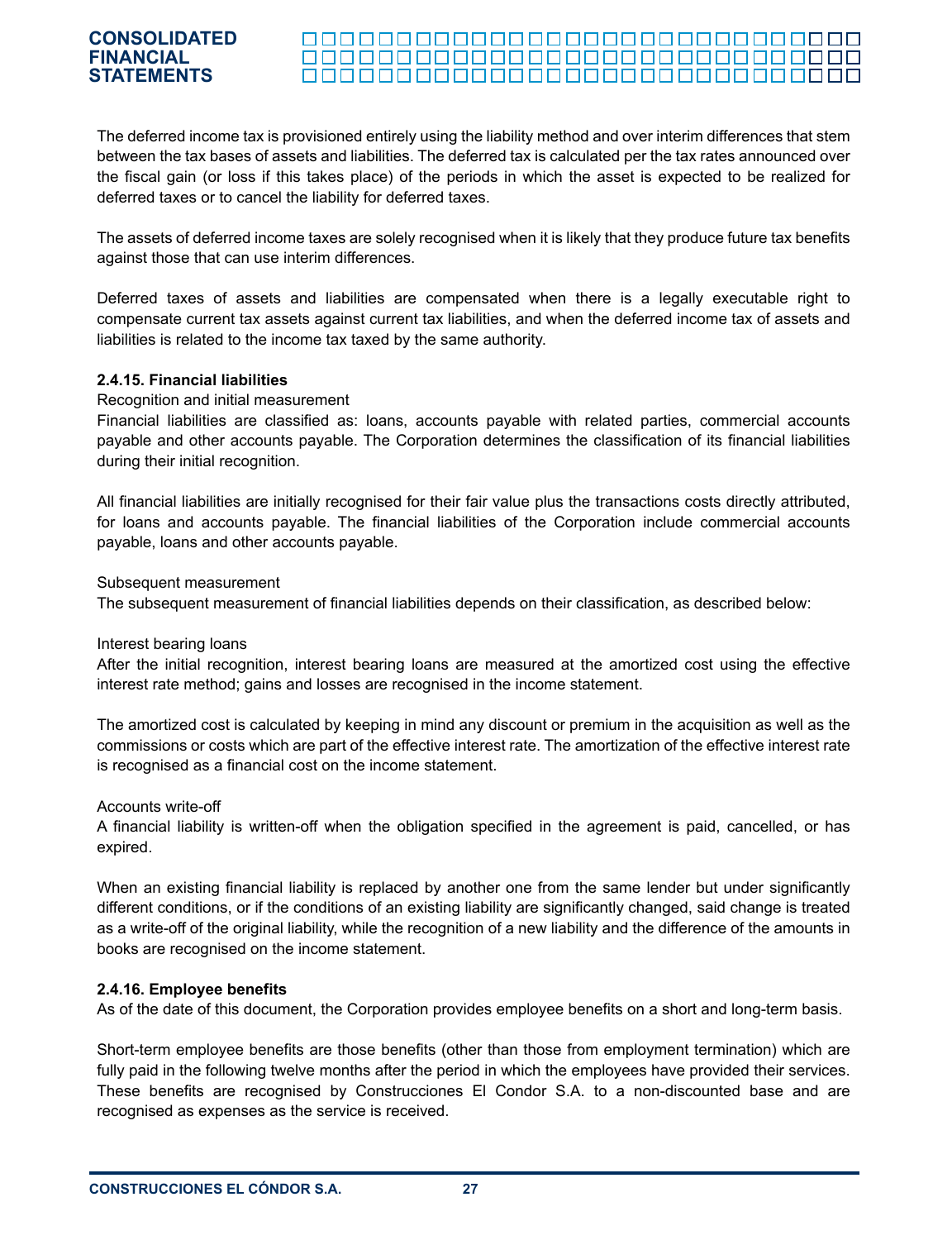#### 000000000000000000000000000000000 <u> 00000000000000000000000000000</u> <u> 000000000000000000000000000000000</u>

Long-term benefits are related to the seniority of the employees.

Construcciones El Condor S.A. develops specific benefits plans using actuary assumptions to measure the obligations contracted and the expense of each period; in addition, it involves the chance of obtaining actuary gains or losses. On the other hand, the obligations are measured based on their discounted values given the likelihood that these are met many years after the employees have provided their services.

#### **2.4.17. Provisions, contingent liabilities and contingent assets**

A contingent liability arises when there is a possible obligation from past events, and its existence is confirmed solely by the occurrence or non-occurrence of one or more uncertain events in the future which are not fully under control by the entity, or when there is an obligation from past events and hence, it is unlikely to use resources to incorporate economic benefits to cancel the obligations or whose amount cannot be measured with enough reliability.

When contingencies are likely, the Corporation records a provision using the best estimate with the information available at the time. If the contingency is likely, this event is disclosed on the notes to the financial statements.

#### Contingent assets

A contingent asset is likely and stems from past events, and its existence shall be confirmed solely by the occurrence or non-occurrence of one or more uncertain events in the future which are not fully under control by the entity. Contingent assets are not recognised on the Financial Situation Statement. However, information about these assets is disclosed in certain circumstances.

The entity does not recognize a contingent asset on the financial situation statement but instead on the notes.

#### **2.4.18. Proceeds from ordinary activities**

Proceeds from ordinary activities are recognised based on how likely the economic benefits flow towards the Corporation and on well the proceeds can be measured reliably, notwithstanding the moment in which the payment is realized. Proceeds are measured by the fair value of the consideration received and receivable, keeping in mind the form of payment established contractually and excluding taxes or tariffs.

#### Services provided

Proceeds from services provided are recognised and invoiced as the contracts are executed. When the result of a contract cannot be measured reliably, proceeds are solely recognised up to the limit of the expense incurred which gathers the conditions to be recovered.

#### Sale of goods

Proceeds from ordinary activities rising from the sale of goods are recognised when the risks and benefits inherent to the ownership are significantly transferred to the buyer, generally, at the time of delivering the goods.

#### Interests and dividends

Interests shall be recognised using the effective interest rate method as set forth in the Financial Instruments policy.

Revenues from dividends (ordinary or extraordinary) should be recognised on the date in which the Company is entitled the payment, which can differ from the date in which the dividends are decreed; excluding the investments in associates which are updated by the equity method as established in the investments policy; in which case the dividends decreed reach a lower value of the investments (equity method).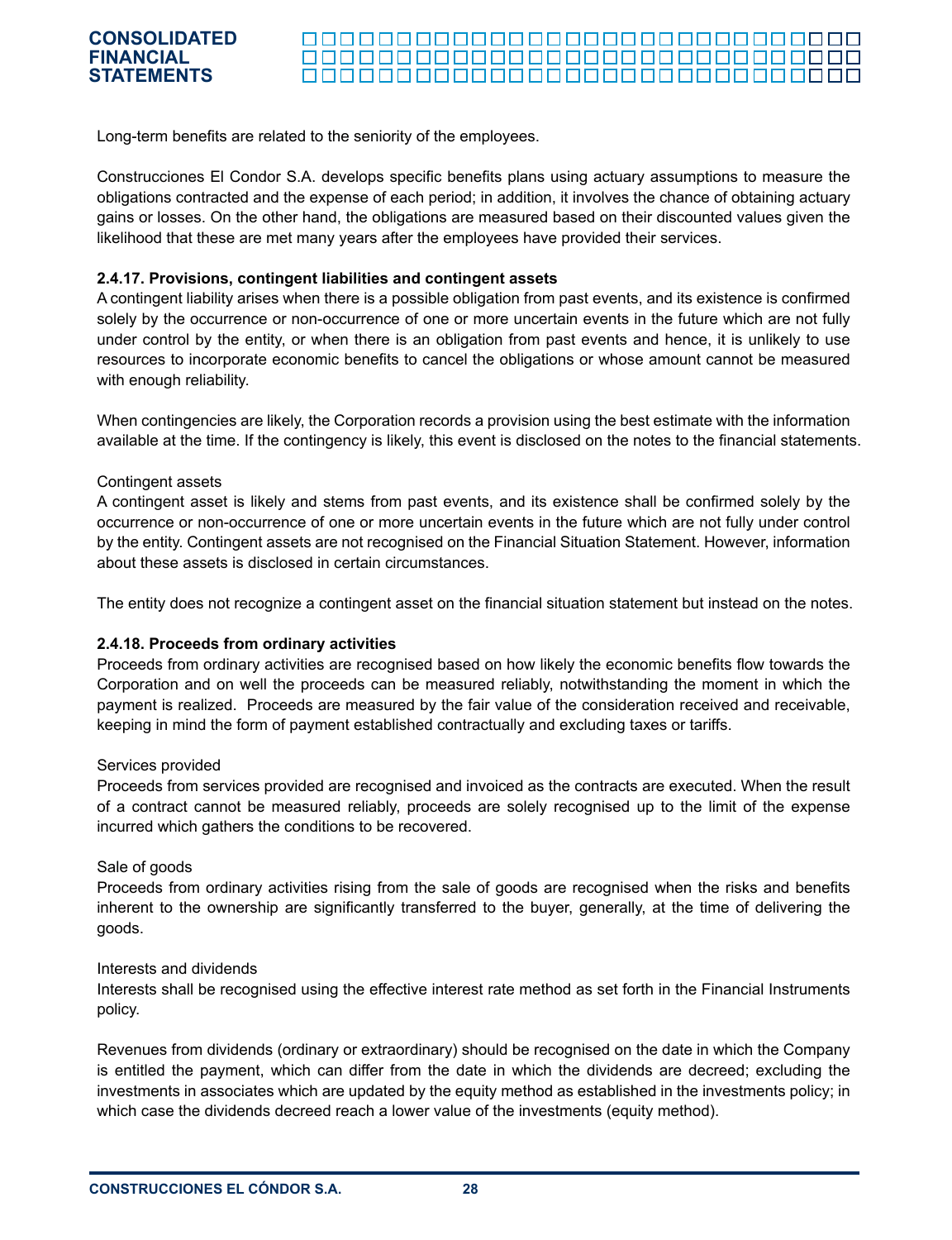#### 

When dividends are decreed over a determined investment, and part of these have been accumulated prior to their acquisition (included in the acquisition cost of the investment), said dividends are recognised as a lower value of the investments and are not deemed a revenue of the period.

#### Proceeds from leases

Proceeds from operating leases over investment properties are accounted in a linear manner throughout the term of the lease and are included in the revenues from ordinary activities due to their operating nature.

#### **2.4.19. Construction contracts**

Revenues from ordinary activities contracted are measured by the fair value of the consideration received or receivable. The measurement of the revenues from ordinary activities contracted shall be affected by diverse uncertainties that depend on the outcome of future events. Estimates often need to be revised as said events take place or the uncertainties are settled.

When the result of a construction contract can be estimated with enough reliability, the revenues from ordinary activities plus the costs related may be recognised as revenues from ordinary activities and expenses, respectively, with reference to the status of completion of the activity covered by the contract at the end of the period reported. Any expected loss caused by the construction contract shall be immediately recognised as an expense of the period.

Under the completion percentage method, the revenues from ordinary activities in a contract are recognised as such in the period's result and throughout the accounting periods in which the contract is executed. The costs of the contract shall be recognised usually as expenses on the result of the period in which the work contracted is executed. Nonetheless, every surplus expected from the costs of the contract over the revenues of the total ordinary activities derived from the contract, shall be recognised immediately as an expense.

#### **2.4.20. Fair value measurement**

Fair value is the price received after selling an asset or the price paid to transfer a liability in a transaction ordered among market players. This definition emphasizes that fair value is a measurement based on the market, not a specific measurement of a corporation. When measuring fair value, a corporation uses the assumptions that market players would use to set the price of the asset or liability under present market conditions, including risk assumptions. Consequently, the intention of a corporation is to maintain an asset or to sell a liability is not relevant when fair value is measured.

For disclosure purposes, the standard requires classifying the valuation techniques used to measure fair value under three levels. The hierarchy of fair value grants the highest priority to prices quoted (unadjusted) in active markets for identical assets and liabilities (Level 1 data entry) while the lowest priority is given to non-observable data entries (Level 3 data entry).

Level 1 data entry are the prices quoted (unadjusted) in active markets for identical assets or liabilities which the corporation can access on the measurement date. Level 2 data entry are different to the prices included in Level 1 given they are observable for assets or liabilities, directly or indirectly. Level 3 data entry are non-observable for the asset or liability.

#### **2.4.21. Business combinations**

Business combinations are accounted for using the acquisition method. The cost of an acquisition is measured as the sum of the consideration transferred, measured by its fair value on the date of acquisition, and the amount of any non-controlling participation in the acquired. For each business combination, the Corporation measures the non-controlling participation based on its fair value. The acquisition costs incurred are attributed to expenses as they incur and are presented on the income statement.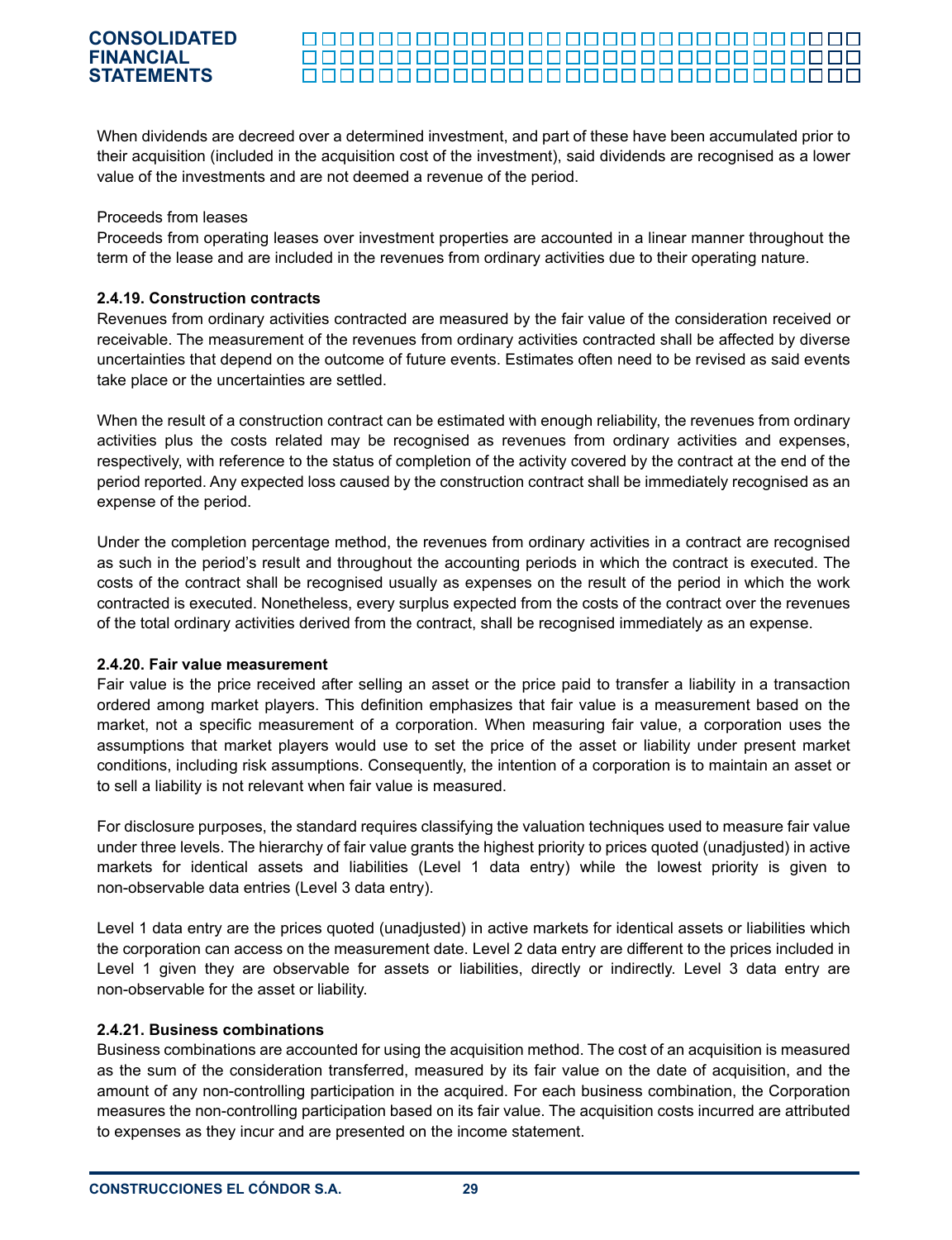#### 000000000000000000000000000000000 <u> 00000000000000000000000000000</u>

Construcciones El Condor S.A. shall recognize goodwill on the acquisition date when the net amounts paid are more than the difference between assets and liabilities at the fair price acquired. After its initial recognition, goodwill shall following the guidelines of IAS 38 – Intangible assets.

Construcciones El Condor S.A. can make purchases under very advantageous terms, that is, the net paid or cancelled carried (consideration transferred) is less than the amounts or considerations received or liabilities assumed, in this case the Corporation shall recognize the resulting gain on results on the date of acquisition.

#### **2.4.22. Operation segments**

An operation segment is a component of an entity with activities that can gain revenues from normal activities and incur in expenses. The results of the operation are revised regularly by the highest authority to make decisions of the entity's operation, to decide which resources should be assigned to the segment and to assess its yield; and of which it holds differentiated financial information.

The Corporation currently handles two operation segments: Construction and Investments.

#### **2.4.23. Foreign currency conversion**

The financial statements of Construcciones El Condor S.A. are presented in Colombian pesos given that this is its functional currency.

#### Transactions and balances

Transactions in foreign currency are initially registered at the exchange rates of the functional currencies on the date of the transaction.

• Monetary assets and liabilities in foreign currency are converted at the exchange rate of the functional currency in force on the closing date of the period reported. All differences are registered on the income statement, excluding the items recognised on the equity. Tax effects attributed to exchange differences over said monetary items are registered in the equity as well.

• Non-monetary items measured in terms of their historical cost in foreign currency are converted using the exchange rates in force on the date of the original transaction.

• Non-monetary items measured by their fair value in foreign currency are converted using the exchange rates on the date when that fair value is determined.

#### Conversion of a business overseas

The conversion of the results and the Financial Situation of a business overseas is described below:

• The assets and liabilities of each of the financial situation statements presented (including comparative figures) are converted to the exchange rate on the date of the corresponding Financial Situation Statement.

• Revenues and expenses from each statement of the present result and another integral result, shall be converted at the exchange rates on the date of the transactions. For this purpose, the average exchange rate of the period reported shall be considered.

• All exchange differences resulting shall be recognised in another integral result.

#### **2.4.24. Service concession agreements**

The infrastructure included in the scope of this Interpretation must not be recognized as items under the operator's property, plant and equipment because the contractual agreement for services does not grant the operator the right to use them. The operator has access to the operation of the infrastructure to provide a public service on behalf of the beneficiary of the concession, according to the terms of the contract.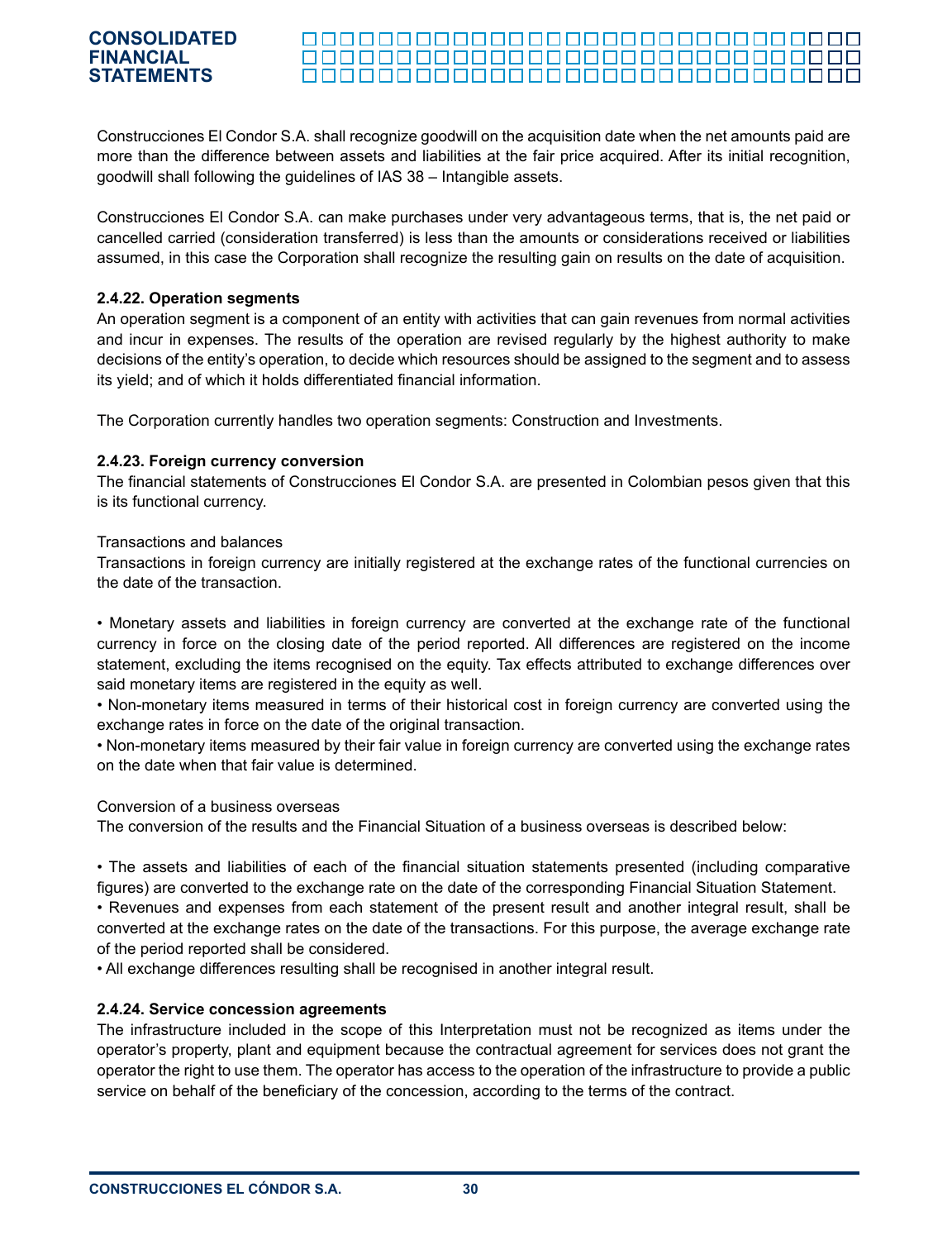#### 000000000000000000000000000000000 <u> 00000000000000000000000000000</u> <u> 000000000000000000000000000000000</u>

If the operator provides construction or improvement services, the consideration received or to be received by the operator shall be recognized at their reasonable value. The consideration may consist of rights over:

- A financial asset, or
- An intangible asset.

The operator shall recognize a financial asset to the extent that the operator has an unconditional contractual right to receive from the licensor, or an entity under the licensor's supervision, cash or some other financial asset in exchange for the construction services, and that the licensor has little or no ability to avoid payment, usually because the agreement is enforceable by law. The operator has an unconditional right to receive cash when the grantor guarantees the payment to the operator of (a) specified or specifiable amounts, or (b) a deficit, if any, between the sums received from the user of the public service and the specified or specifiable amounts, even when payment is conditioned to the operator's guarantee that the infrastructure meets the specified quality or efficiency requirements.

The operator shall recognize an intangible asset to the extent that the operator receives a right (a license) to impose surcharges on the users of the public service. The right to do so is not an unconditional right to receive cash because the sums are conditioned to the level of use of the service by the public.

The nature of the consideration provided by the grantor to the operator shall be determined by reference to the terms of the contract and to the appropriate contract law, if any.

#### **2.4.25. Hedge accounting**

Hedge accounting is a method used on the period's results to display the effect of compensating changes on the fair values of hedging instruments and hedged items.

There are three types of hedging relationships:

#### Fair value hedge

A hedge of the exposure to changes in the fair value of assets or liabilities recognized or commitments not recognized, or of a portion of said assets, liabilities or commitments, related to a particular risk and that may affect the period's results.

If a fair value hedge meets during the period the requirements set forth, it shall be accounted as follows:

• The gain or loss from measuring the hedging instrument (i.e. a derivative that is an hedging instrument) or from the foreign currency component measured in accordance with NIC 21 (in the event of a hedging instrument that is not a derivative), shall be recognized in the period's result; and

• The gain or loss of the hedged item attributable to the risk shall adjust the entry in the books of the hedged item and shall be recognized in the period's results. This will be applied even if the hedged item is measured at the cost.

#### Cash flow hedge

Involves an exposure to cash flow variations which: (i) is attributed to a particular risk related to an asset or liability recognized (such as all or several future interest payments of a debt at variable interest), or a transaction foreseen as highly probable which (ii) may affect the period's results.

When a cash flow hedge matures during the period the conditions established are accounted as follows:

• The gain or loss of the hedging instrument determined as an efficient hedge, is recognized on the other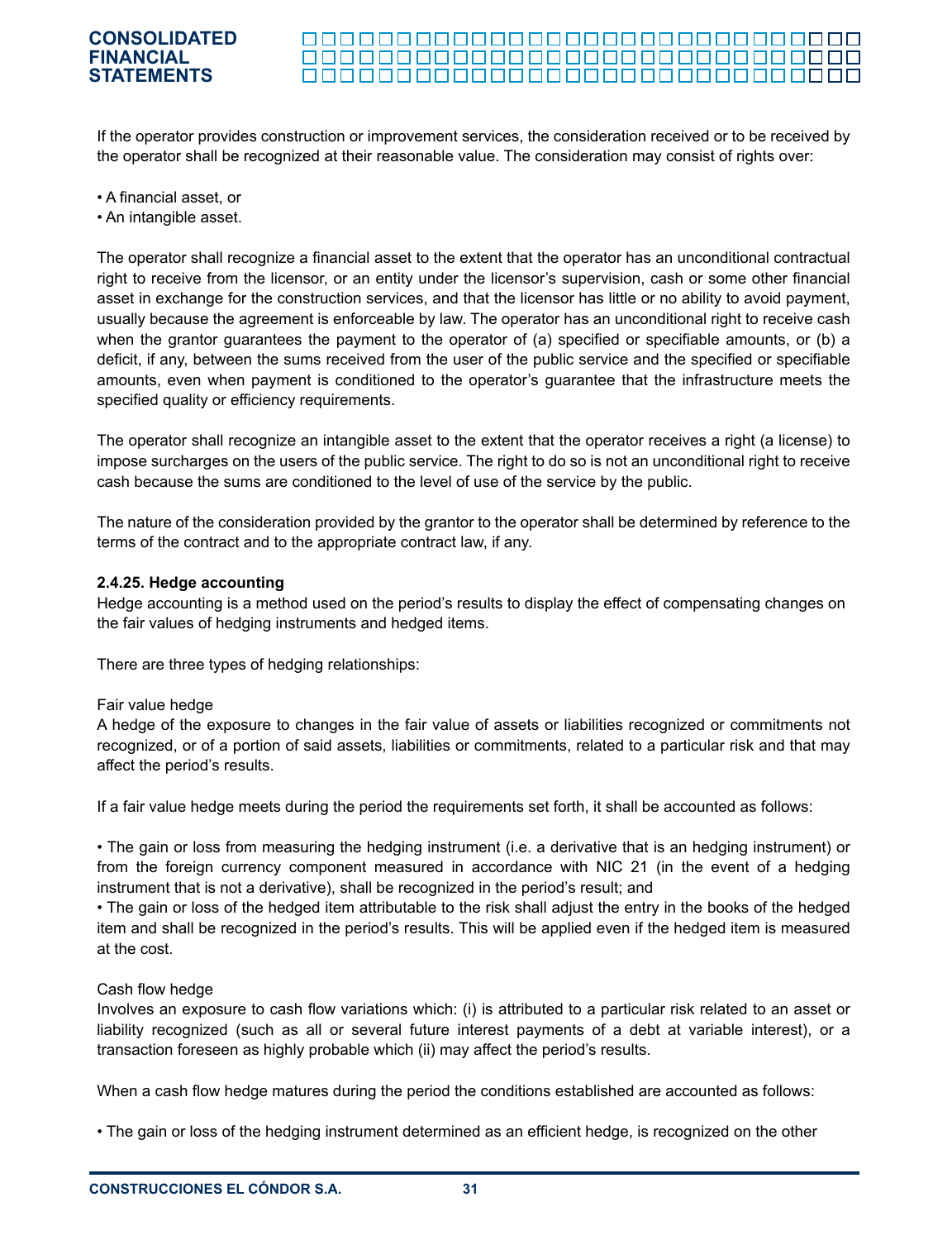#### 000000000000000000000000000000000 <u> 00000000000000000000000000000</u> 000000000000000000000000000000000

integrated result; and

• The inefficient part of the gain or loss of the hedging instrument is recognized in the period's results.

Hedges of net investments in foreign operations

Hedges of a net investment in foreign operations, including the hedge of a monetary entry accounted as part of a net investment (see NIC 21), are accounting similar to cash flow hedges:

• The gain or loss part of the hedging instrument determined efficient is recognized on the other integral result; and

• The non-efficient part is recognized in the result.

#### **2.4.26. Financial risk management**

The financial instruments of the Corporation primarily consist of cash, commercial accounts receivable and other accounts receivable, investments, financial obligations and other accounts payable.

#### Risk management principles

Construcciones El Condor S.A. has a Primary Comptrollership Group which oversees the financial risk management of the positions and processes of the Corporation's Integral Management System. This Group assures the senior management of the Corporation that the activities with financial risks are regulated by proper corporate policies and procedures, and that the financial risks are identified, measured and managed according to these corporate policies.

The Corporation is exposed to market, credit and liquidity risks.

Market risk

Market risk is when the fair value or future cash flows of a financial instrument fluctuate due to market price changes. Market prices comprise three types of risks: interest rate risk, exchange rate risk and other price risks.

Sensitivity analysis

Construcciones El Condor S.A. conducts ongoing sensitivity analysis of the following variables: interest rates, exchange rates, prices of suppliers and investment performance.

For risk analysis, the resources that may be affected by an event are kept in mind, such as: machinery, equipment, general assets both owned and of third parties, process productivity and compliance, and business profitability.

The following are the potential risk sources identified by the Corporation:

• Commercial and legal relations: between the Corporation and other individuals and corporations, for instance: suppliers, subcontractors, customers.

• Circumstances of the setting: not related to the Corporation, such as legislation changes, sector changes, etc.

• Human behavior: malicious actions made by personnel related or not to the Corporation (errors, riots, strikes, sabotage, mobs, terrorism, fraud, etc.)

• Actions or omissions of directors: poor supervision, non-assignment of resources, little training and lack of planning.

The vulnerability analysis establishes a valuation of the risk identified in terms of frequency and severity as described in the following tables: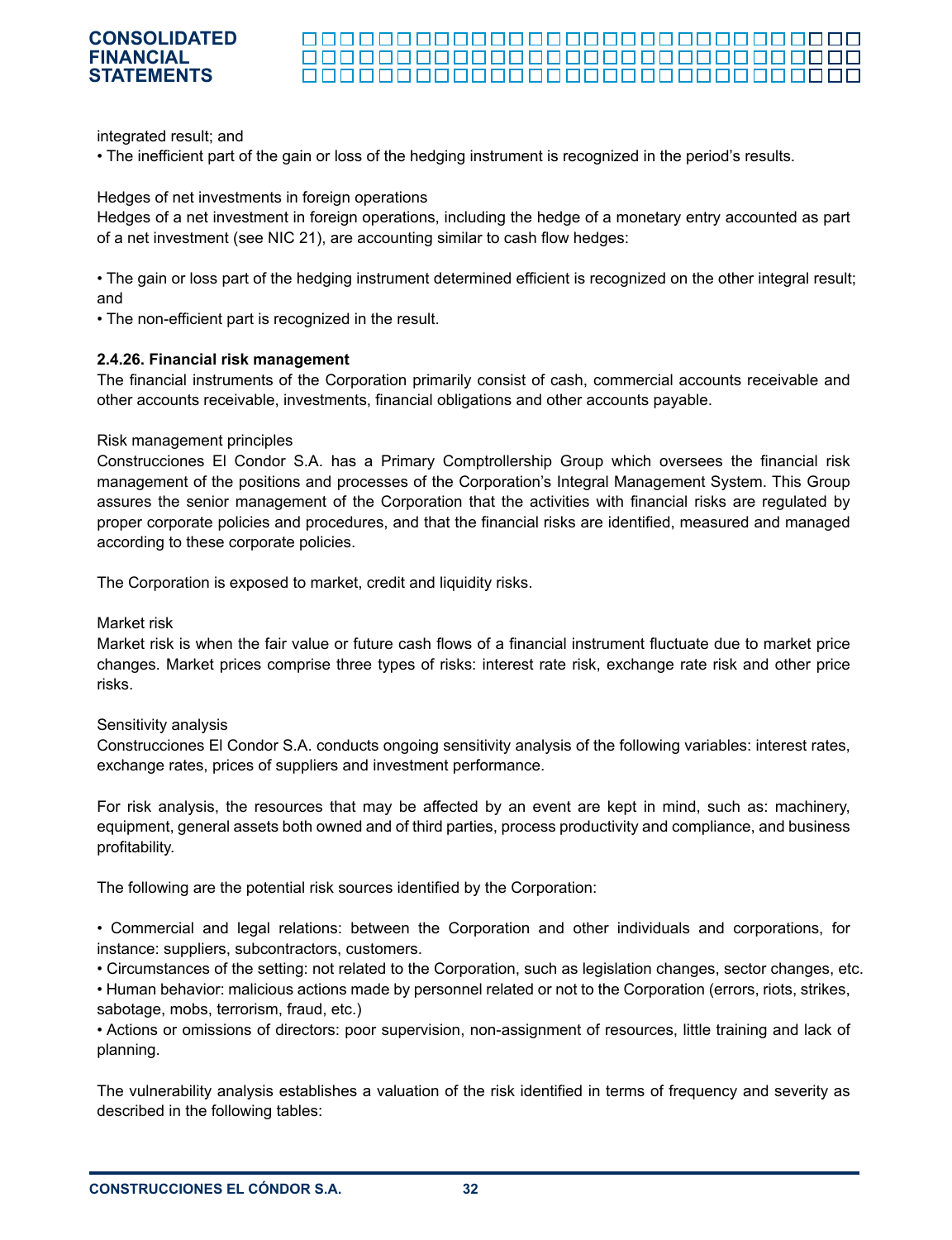### 0000000000000000000000000000000000 0000000000000000000000000000000000

| <b>Frequency</b> | <b>Definition</b>                   | <b>Value</b> |
|------------------|-------------------------------------|--------------|
| Remote           | Low likelihood of occurring         |              |
| Possible         | Medium likelihood of occurring      |              |
| Frequent         | Significant likelihood of occurring | 3            |
| Recurring        | High likelihood of occurring        | 4            |

| <b>Financial resource</b> |                             |               |  |  |  |  |
|---------------------------|-----------------------------|---------------|--|--|--|--|
| <b>Severity</b>           | <b>Definition</b>           | <b>Points</b> |  |  |  |  |
| Minor                     | Losses less than 5.5 MMLWF  | 1             |  |  |  |  |
| Slight                    | Losses from 5.5 to 55 MMLWF | 2             |  |  |  |  |
| Serious                   | Losses from 56 to 279 MMLWF | 3             |  |  |  |  |
| Catastrophic              | Losses above 279 MMLWF      |               |  |  |  |  |

Vulnerability values

• Low: Acceptable risk – no action required or managed with routine procedures.

• Moderate: Tolerable risk – managed with normal control procedures which have assigned a person responsible; second level priority.

• High: Unacceptable risk – treatment plans required, implemented and reported to top management; immediate action.

• Extreme: Inadmissible risk – treatment plans required, implemented and reported to the Board of Directors; top priority.

| <b>Zone</b>            | Vulnerability criteria frequency for consequence |
|------------------------|--------------------------------------------------|
| Low / acceptable       | $1 - 2$                                          |
| Moderate / tolerable   | $3 - 4$                                          |
| High / unacceptable    | $5 - 9$                                          |
| Extreme / inadmissible | $10 - 16$                                        |

| <b>Vulnerability / critical</b><br>nature       |   | <b>Severity / consequence</b> |        |    |                        |    |  |
|-------------------------------------------------|---|-------------------------------|--------|----|------------------------|----|--|
|                                                 |   |                               |        | 'З |                        |    |  |
|                                                 |   | <b>Minor</b>                  | Slight |    | Serious   Catastrophic |    |  |
|                                                 | 4 | Recurring                     |        |    | 12                     | 16 |  |
|                                                 | 3 | Frequent                      |        |    |                        | 12 |  |
| Frequency <i>l</i><br>likelihood of<br>ocurring | 2 | Possible                      | ⌒      |    |                        |    |  |
|                                                 |   | Remote                        |        |    |                        |    |  |

#### Interest rate risk

Interest rate risk is the risk in which the fair value or the future flows of cash of a financial instrument fluctuate due to changes in the market's interest rates. The exposure of the Corporation to the interest rate risk of the market is primarily related to its short and long-term financial obligations with variable interest rates.

The level of indebtedness of the Corporation is quite low. The economic soundness of the organization has allowed the Corporation to remain as a very attractive customer for financial entities and to obtain very good rates when working capital is required. On the other hand, since it is listed, the Corporation can opt to obtain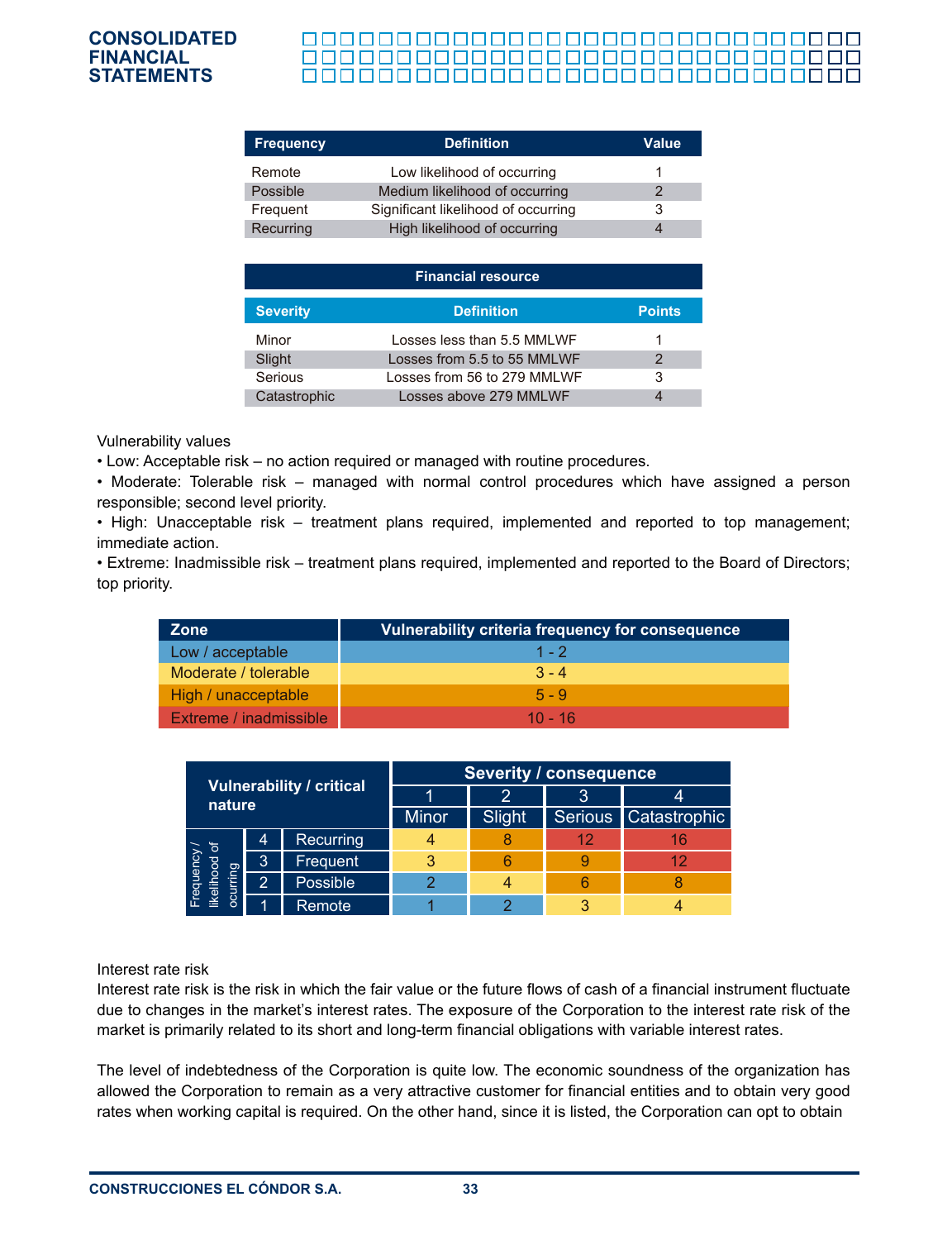#### <u> 0000000000000000000000000000000000</u> <u> 00000000000000000000000000000</u> <u> 000000000000000000000000000000000</u>

resources in the securities market when the credit conditions are unfavorable or when an amount required make it more convenient to use this option.

#### Exchange rate risk

The exchange rate risk is the risk in which the fair value or the future cash flows of a financial instrument fluctuate due to changes in exchange rates. The Corporation's exposure to the exchange rate risk relates firstly, to any debt in foreign currency and secondly, to investments of the Corporation overseas.

This risk can boost when purchasing machinery and spare parts overseas, and recognizing the corresponding liability.

#### Other price risks

#### Raw materials price risk

The Corporation is not affected by the price volatility of certain raw materials given that it does not make transactions in the securities market with raw materials quoted.

#### Risk of share price and of other financial instruments estimated

The stocks of the Corporation are sensitive to the market's price risk as a result of the uncertainty of its future value. The Corporation manages stock price risk by diversifying and establishing limits at an individual and total level. The Primary Comptrollership Group regularly revises and analyzes the performance of these investments to make corporate level decisions.

#### Credit risk

Credit risk is the risk in which a consideration breaches its obligations in a financial instrument or a commercial contract, giving way to a financial loss. The Corporation is exposed to credit risk due to its operating activities (particularly, commercial accounts receivable) and its financial activities, including deposits in banks and financial institutions, and other financial instruments.

The Corporation's cash is at top quality financial institutions. The Primary Controllership Group verifies if the management of the treasury meets the policies of the Corporation.

#### Accounts receivable

Construcciones El Cóndor S.A. charges its accounts receivable while those which are more than 150 days due are passed to a legal debt recovery process. Every year, higher amounts owed to the Corporation are revised and the Management of Controllership and Finances along with the Direction of the Work make the accounting and tax provisions necessary with all of the legal and follow-ups established. Moreover, each legal process is revised and the Legal Department prepares minutes detailing the collection process made and concludes if the account receivable must be punished for not being paid off.

#### Liquidity risk

Liquidity risk is the risk in which the Corporation cannot pay its financial obligations on their expiration date. The purpose of the Corporation handling liquidity is to ensure, as much as possible, that it will always have enough liquidity to meet its obligations in normal and particular situations, without incurring in unacceptable losses or risking the Corporation's reputation.

Liquidity is monitored by the Corporation on a monthly basis. It provides very positive results compared to other Corporations of the sector due to the financial strength and leverages made since the business' beginnings.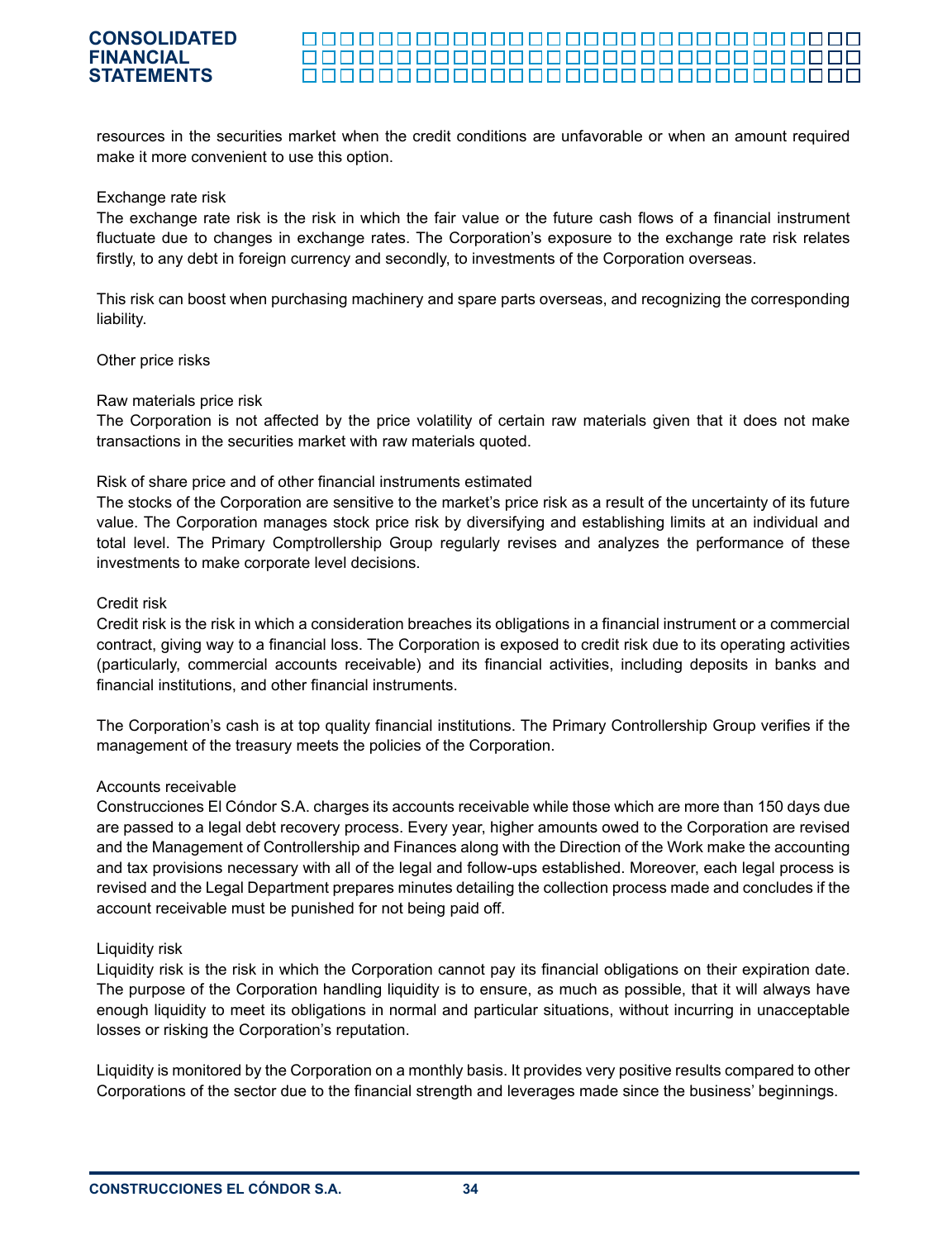#### 0000000000000000000000000000000000

#### Capital management risk

The primary goal of the Group's capital management is to ensure that it can maintain a sound credit rating and healthy capital ratios to sustain the business and to maximize the value for the shareholder.

The Corporation manages its capital structure and conducts adjustments depending on changes in economic conditions. To maintain and adjust its capital structure, the Corporation may issue new stocks in the securities market and other financial debt mechanisms.

#### **2.4.27. Joint operations**

Construcciones El Cóndor S.A. recognizes in its accounting not solely its assets, liabilities, revenues and expenses but also those derived from contractual agreements. The Corporation displays in its financial statements the shares of joint assets, liabilities, revenues, costs and expenses. The incorporation of the balance sheets of consortiums is observed in the notes to the financial statements.

| <b>Business cooperation</b><br>agreement | <b>Share</b> | <b>Type of agreement</b> | <b>Description</b>                                                                                                                                                                                                                                                                                                                                                                                                            | <b>Duration</b>                                                                                                                                                                                                                                    | <b>Consortium</b><br>members                                                                                                                            |
|------------------------------------------|--------------|--------------------------|-------------------------------------------------------------------------------------------------------------------------------------------------------------------------------------------------------------------------------------------------------------------------------------------------------------------------------------------------------------------------------------------------------------------------------|----------------------------------------------------------------------------------------------------------------------------------------------------------------------------------------------------------------------------------------------------|---------------------------------------------------------------------------------------------------------------------------------------------------------|
| Consorcio Autosur                        | 50.00%       | Consortium               | Maintenance of the section<br>from the General Santander<br>School and Ciudad de<br>Villavicencio Avenue;<br>Transmilenio system<br>belonging to the South sector<br>of the NQS Network.                                                                                                                                                                                                                                      | 60 months                                                                                                                                                                                                                                          | Construcciones El<br>Cóndor S.A. 50%,<br>Construcciones<br>Civiles 50%                                                                                  |
| Consorcio Hidroeléctrica de<br>Tulúa     | 65.00%       | Consortium               | Granted by EPSA S.A., for<br>the construction of civil works<br>of Alto Tuluá hydroelectric<br>power station, Bajo Tuluá<br>hydroelectric power station,<br>and the construction and<br>improvement of access roads<br>and bridges for both projects.                                                                                                                                                                         | Until its final<br>liquidation                                                                                                                                                                                                                     | <b>Construcciones El</b><br>Cóndor S.A. 65%,<br>Estyma S.A. 35%                                                                                         |
| Consorcio O.M.C.                         | 30.00%       | Consortium               | <b>Constructor Nuevo Dorado</b><br>(CCND), for the construction<br>of cargo platforms for the new<br>cargo terminal building<br>(phase I) of El Dorado<br>International Airport in the city<br>of Bogotá.                                                                                                                                                                                                                     | Per the term<br>in the<br>policies<br>demanded<br>by CCND                                                                                                                                                                                          | Mincivil S.A. 35%,<br>Odinsa S.A. 35%,<br>Construcciones El<br>Cóndor S.A.30%                                                                           |
| Consorcio Grupo Ejecutor<br>Hatovial     | 21.11%       | Consortium               | The object of the consortium is<br>to execute all the design,<br>construction and services<br>activities included in the new<br>object of the concession<br>contract, and all those that are<br>later subscribed between the<br>Department of Antioquia and<br>Sociedad Hatovial S.A.<br>Set the parameters and<br>conditions that will govern, and<br>the conditions of participation of Hatovial or<br>each of the members. | The<br>agreement<br>will be valid<br>from the date<br>of its<br>subscription<br>and until the<br>end of the<br>concession<br>contract<br>signed by<br>until when its<br>members<br>decide, this<br>case in which<br>unanimity will<br>be required. | Mincivil S.A.<br>51.85%, S.P.<br>Ingenieros S.A.S.<br>22.22%,<br><b>Construcciones El</b><br>Cóndor S.A.<br>21.11%, Latinco<br>S.A. 1.11%, EDL<br>3.72% |
| Consorcio Avenida Colón                  | 70.00%       | Consortium               | Implementation of<br>infrastructure construction<br>works for the Avenida Colon<br>Manizales - Caldas road.                                                                                                                                                                                                                                                                                                                   | The term of<br>the<br>agreement                                                                                                                                                                                                                    | Proyectos y Vías<br>S.A. 15%, Mainco<br>S.A. 15% y<br>plus one year Construcciones El<br>Cóndor S.A. 70%                                                |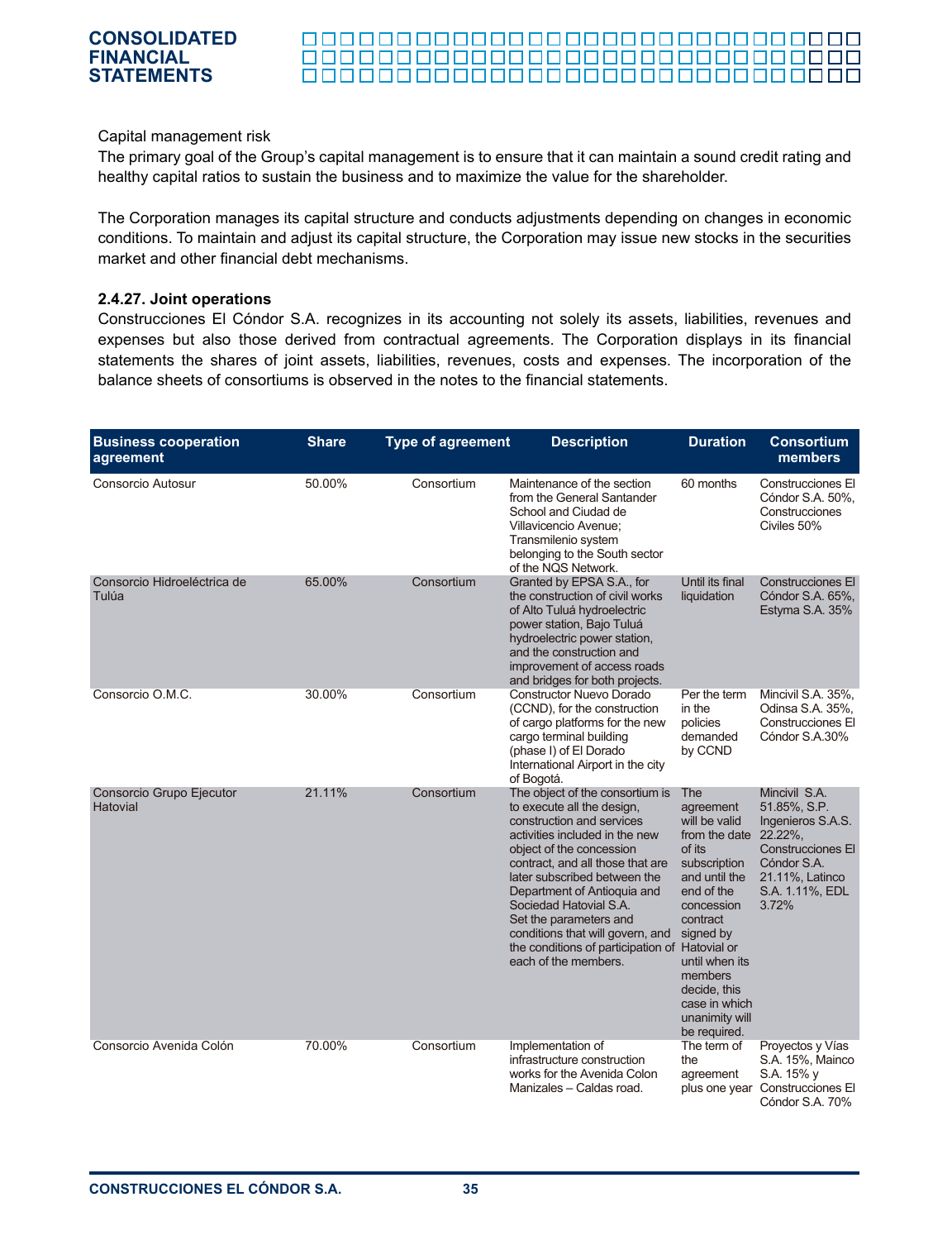#### 0000000000000000000000000000000000

| <b>Business cooperation</b><br>agreement      | <b>Share</b> | <b>Type of agreement</b> | <b>Description</b>                                                                                                                                                                                     | <b>Duration</b>                                                               | <b>Consortium</b><br>members                                                                                                                                                           |
|-----------------------------------------------|--------------|--------------------------|--------------------------------------------------------------------------------------------------------------------------------------------------------------------------------------------------------|-------------------------------------------------------------------------------|----------------------------------------------------------------------------------------------------------------------------------------------------------------------------------------|
| Consorcio Vial del Sur                        | 27.00%       | Consortium               | Road development of<br>Transversal del Sur. Module<br>2. Improvement and<br>maintenance of Tumaco -<br>Pasto - Mocoa corridor.<br>Module 1. Construction of<br>San Francisco - Mocoa 4 -<br>lane road. | The term to<br>implement<br>and liquidate<br>the<br>agreement<br>plus 5 years | Sonacol S.A.<br>20%, CASS<br>Constructores &<br>CIA. S.C.A. 20%,<br><b>CSS</b><br>Constructores<br>S.A. 20%,<br>Construcciones El<br>Cóndor S.A. 27%,<br>Puentes y<br>Torones S.A. 13% |
| Consorcio Constructor Américas                | 66.67%       | Consortium               | The purpose of the<br>consortium is to enter and<br>implement the EPC<br>agreement.                                                                                                                    | The term to<br>implement<br>and liquidate<br>the<br>agreement                 | Construcciones El<br>Cóndor S.A.<br>66.67%, Valores y<br>Contratos S.A.<br>33.33%                                                                                                      |
| Consorcio Constructor Pacífico<br><b>Tres</b> | 48.00%       | Consortium               | Studies and designs,<br>financing and other project<br>according to the range,<br>quality and specifications<br>required by the concession<br>contract.                                                | 72 months                                                                     | MHCI 26%,<br>Construcciones El<br>Cóndor S.A. 48%.<br>Meco 26%                                                                                                                         |
| <b>Consorcio Farallones</b>                   | 50.00%       | Consortium               | Studies and designs,<br>financing and other project<br>according to the range,<br>quality and specifications<br>required by the concession<br>contract.                                                | 72 months                                                                     | Construcciones El<br>Cóndor S.A. 50%,<br>Odinsa S.A. 50%                                                                                                                               |
| Consorcio Vial Los Llanos                     | 11.00%       | Consortium               | Studies and designs,<br>financing and other project<br>according to the range,<br>quality and specifications<br>required by the concession<br>contract.                                                | 72 months                                                                     | <b>Construcciones El</b><br>Cóndor S.A. 11%,<br>Odinsa S.A. 51%,<br>Murcia y Murcia<br>S.A. 30%, Sarugo<br>S.A. 8%                                                                     |
| Consorcio Francisco Javier<br><b>Cisneros</b> | 21.11%       | Consortium               | The execution of all the works<br>and activities and all those<br>services required under the<br>EPC contract.                                                                                         | Until<br>December<br>31, 2021                                                 | Mincivil S.A.<br>51.82%, S.P.<br>Ingenieros S.A.S.<br>22.22%.<br><b>Construcciones El</b><br>Cóndor S.A.<br>21.11%, Latinco<br>S.A. 1.11%, EDL<br>S.A.S. 3.72%                         |

#### **2.4.28. New standards and interpretations of financial reports**

The following includes a list of the new standards and amendments issued by the IASB which are in force for the annual periods beginning on January 1, 2018. Management is undergoing the evaluation of the potential impact these changes have on the Company's financial statements.

Decrees 2496 of December 24, 2015 and 2131 of December 22, 2016 introduced a new accounting framework that reflects the new standards, amendments or changes issued by the IASB for the International Financial Reporting Standards in years 2015 and 2016. This addition to the tech IASB framework used to present reports shall apply to the financial periods that begin on January 1, 2018, with early application permitted.

| <b>Standards</b> | Title of the standard                    | In force for annual periods beginning after |
|------------------|------------------------------------------|---------------------------------------------|
| IFRS 15          | Revenue from contracts with<br>customers | January 1, 2018                             |
| <b>IFRS 9</b>    | <b>Financial instruments</b>             | January 1, 2018                             |
| IFRS 16          | eases                                    | January 1, 2019                             |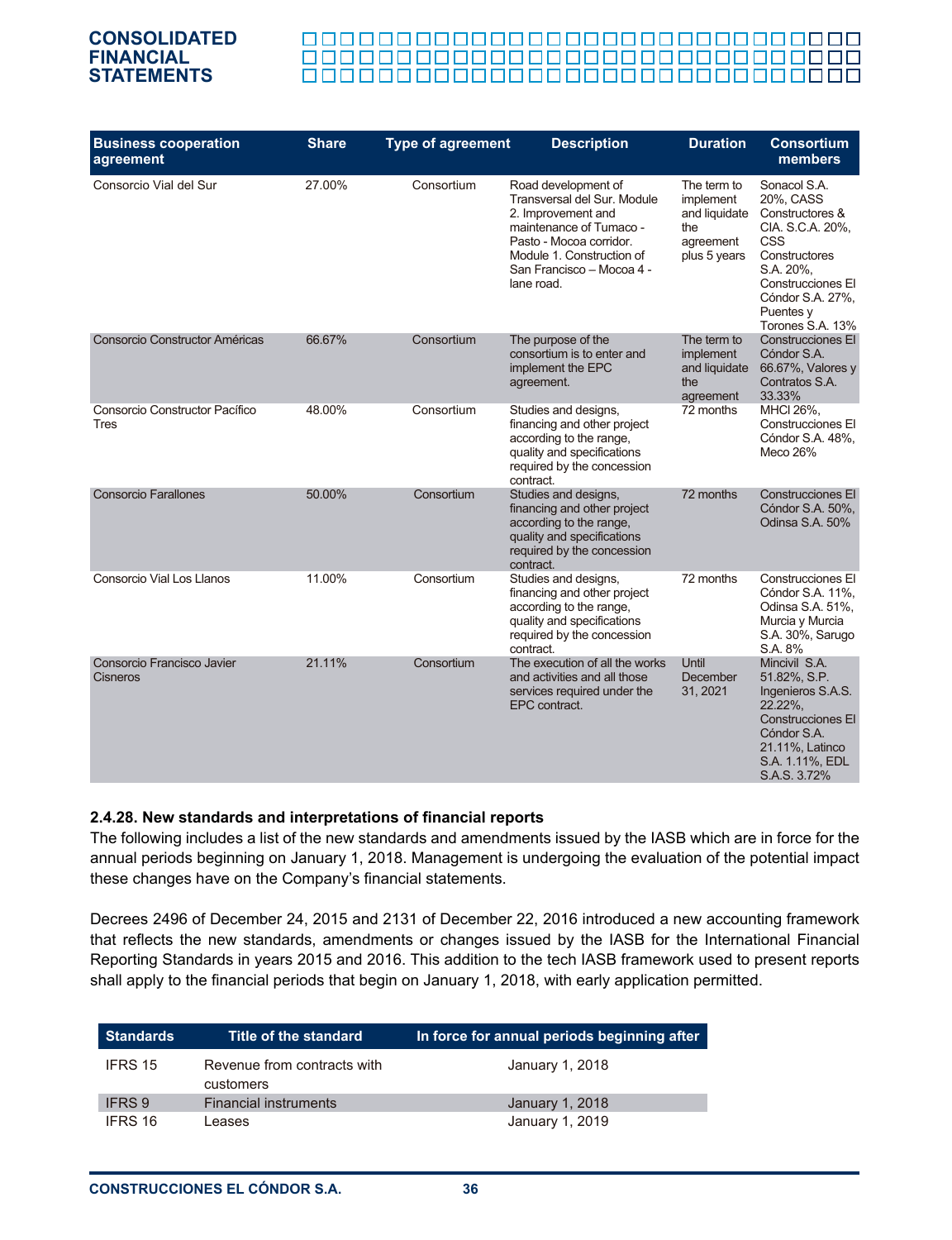#### 00000000000000000000000000000000 <u> 00000000000000000000000000000</u> <u> 000000000000000000000000000000000</u>

#### IFRS 9 – Financial Instruments and amendments of other standards

IFRS 9 replaces multiple classification and measurement models of IAS 39 Financial Instruments: Recognition and measurement with a single model that has only two classifications: amortized cost and fair value.

#### Phase 1: Classification and measurement of financial assets and financial liabilities

The classification of the financial assets of debt instruments shall be determined pursuant to the business model used by the entity to manage financial assets and the features of their contractual cash flow characteristics. A debt instrument is measured by the amortized cost if: a) the purpose of the commercial model is to maintain the financial asset to charge the contractual cash flows; and b) the contractual cash flows under the instrument solely represent payments of capital and interests.

All other instruments of debt and equity – including investments in complex instruments of debt and capital – shall be recognized by their fair value.

All movements of fair value of the financial assets are recognized in the income statement, except investments in equity instruments which are not maintained to negotiate and may be registered in another integral result.

The entities that measure financial liabilities at fair value need to recognize the change of fair value which is derived from changes of their own credit risk in another integral result instead of gains or losses.

#### Phase 2: Impairment methodology

The new Expected Credit Loss (ECL) model implies focusing on three stages in which the financial assets move as their creditworthiness changes. The stage dictates the manner in which an entity measures losses due to impairment and applies the effective interest rate. A simplified focus can be used for financial assets that lack a significant financing component (for instance, commercial accounts receivable). In the initial recognition, entities shall register a loss of day 1 equal to the credit loss expected of 12 months (or lifelong ECL for the commercial accounts receivable) unless the assets are deemed impaired credits.

After estimating the parameters used to calculate the expected loss ("Non-compliance Exposure" or EAD), "Non-compliance likelihood" or PD, "Predetermined Loss" or LGD, and discount rate), the entity makes use of its experience to develop internal models to calculate parameters for regulatory and managerial purposes.

Definition of Non-compliance: consistent with the definition of non-compliance used by the Company. IFRS 9 does not define non-compliance but has a refutable assumption that it is produced when an exposure surpasses 90 days.

Use of present, past and future information: the measurement and classification of credit losses expected require a high level of understanding and estimate that should consider information of past events and current conditions alongside future event predictions. Hence, our estimates of expected losses consider multiple macroeconomic settings while their likelihood is assessed based on the past event, the current situation and future trends, such as the gross domestic product (GDP) and the unemployment rate. All of these items are the initial step to assess significant increases of credit risk and to use PD estimates.

#### Phase 3: Hedge accounting

The new hedge accounting rules (published in December, 2013) align the hedge accounting closest to the common practices of risk management. As a rule of thumb, it shall be easier to apply hedge accounting in the future. The new standard also introduces expanded disclosure requirements and changes in presentation. Construcciones El Cóndor S.A. has no significant impacts with the application of this standard.

IFRS 15 Revenues from contracts with customers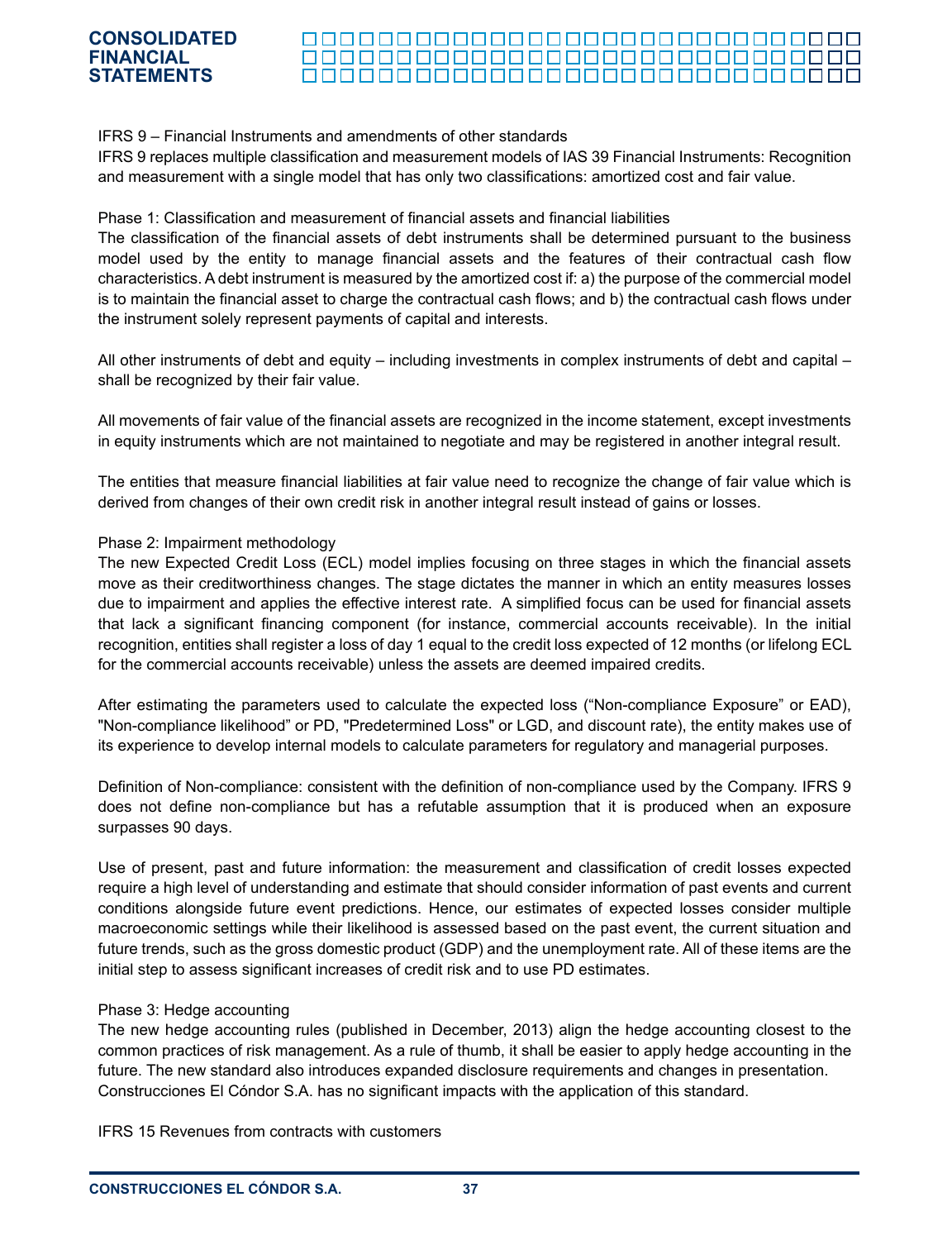#### <u> 00000000000000000000000000000</u> <u> 000000000000000000000000000000000</u>

IFRS 15 was published in May 2014, which establishes a single integral model used by companies for the accounting of revenues from ordinary activities derived from contracts with customers. IFRS 15 shall replace the following standards and interpretations of revenue on its effective date:

- IAS 18 Revenues from ordinary activities
- IAS 11 Construction contracts
- IFRIC 13 Customer loyalty programs
- IFRIC 15 Agreements for the construction of real estate
- IFRIC 18 Transfers of assets from customers
- SIC 31 Revenue Revenues involving advertising services

As the title of the new standard of Revenues from ordinary activities, IFRS 14 only covers revenues from contracts with customers. IFRS 15 involves a party hired by an entity to obtain goods or services derived from the entity's ordinary activities in exchange of compensation. Unlike IAS 18, the recognition and measurement of revenues from interests and dividends of investments in instruments of debt and/or equity is no longer part of IFRS 15 but instead, within the scope of IFRS 9 – Financial instruments.

As mentioned above, the new standard of revenues has a single model to address revenues from contracts with customers. Its primary principle is that an entity should recognize revenues when the control of the goods or services involved in the transaction is transferred to the customers. The amount of the revenues corresponds to the compensation which shows what the entity expects to obtain in exchange for those goods or services.

The new standard displays the following five steps to recognize and measure revenues:

Step 1: Identify the contract with a customer.

Step 2: Identify the performance obligations (separation of goods or services) in the contract.

Step 3: Determine the transaction price.

Step 4: Allocate the transaction price to the performance obligations (to each good or service).

Step 5: Recognize revenue when (or as) the entity satisfies a performance obligation

The new revenues standard has introduced an increasingly limited orientation:

• If a contract (or combination of contracts) contains or not more than one good or service promised. If so, when and how the goods or services promised should be listed.

• If the price of the transaction assigned to every obligation of performance should be recognized as revenue throughout time or in a given time. Per IFRS 15, an entity recognizes revenue when an obligation of performance is met, that is, when the "control" of the goods or services underlying a particular obligation of performance is transferred to the customer. Unlike IAS 18, the new standard excludes a separate guide for the "sale of goods"; instead, the new standard requires entities to assess if revenues should be recognized throughout time or in a particular time, notwithstanding if the revenues relate to "sale of goods" or "services provided".

• When the transaction price includes variable compensation, the standard contains the parameters to be determined: how will the amount be affected and the moment to recognize the revenue. The item of variable compensation is ample; a transaction price is deemed variable as a result of discounts, rebates, refunds, credits, price concessions, incentives, performance bonuses, penalties and contingency agreements. The new standard introduces limitations to recognize variable compensation as revenue.

• When the costs incurred to obtain a contract and the costs to meet a contract may be recognized as an asset.

• The new standard demands the disclosure of more information.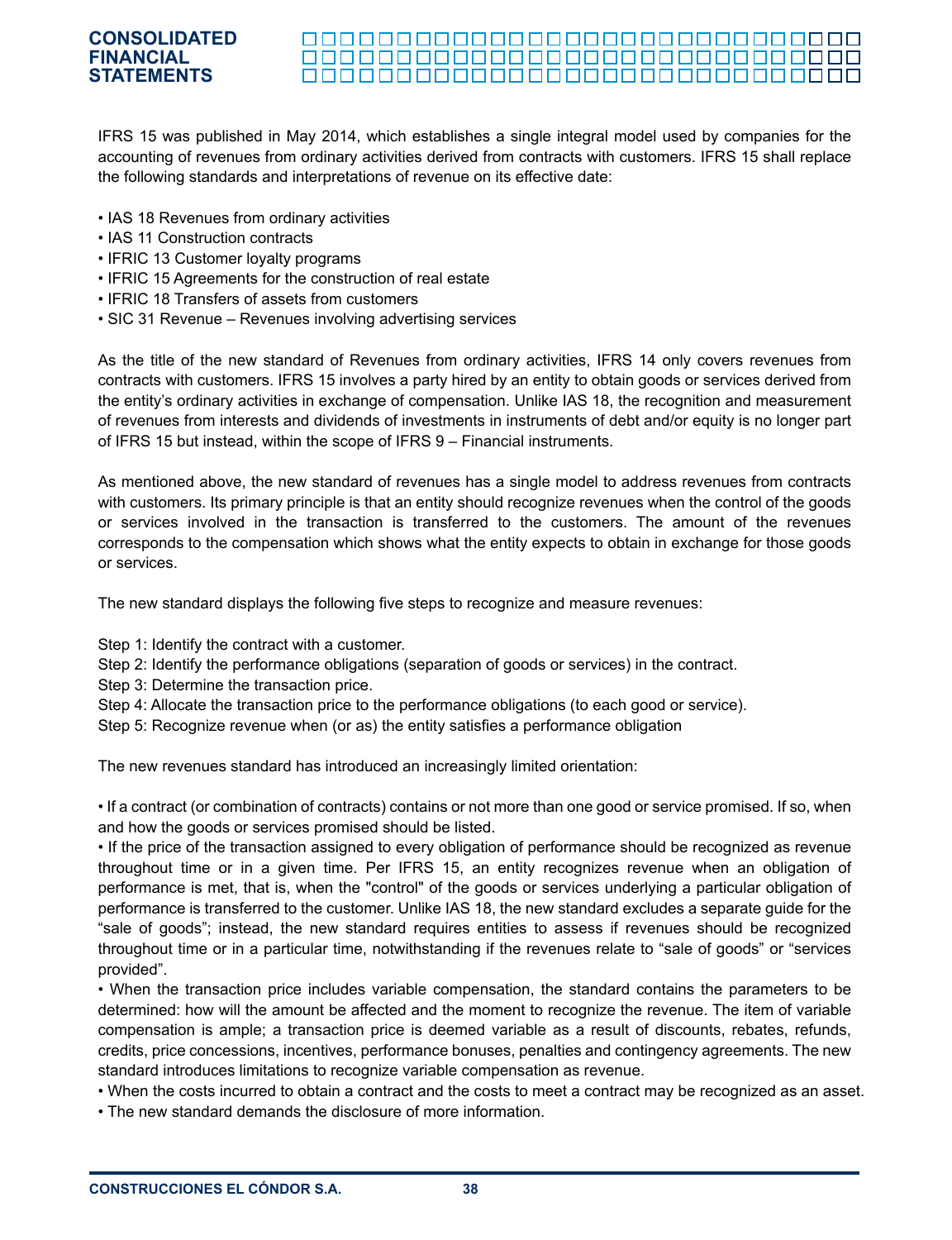#### <u>oooooooooooooooooooooooooo</u>oo <u> 000000000000000000000000000000000</u>

In April 2016, the IASB issued Clarifications for IFRS 15 derived from the feedback it received from the IASB / FASB Joint Transition Resources Group to Recognize Revenue. This group was created to address possible problems related to the implementation of IFRS 15 and the PCGA of U.S.A. ASC subject 606. The clarifications of IFRS 15 are listed below:

• Identify performance obligations: providing illustrative factors to be considered when evaluating if the promised goods or services are different;

• Major considerations with the agent: by clarifying that an entity should evaluate if it is a principal or agent for each different good or service promised to the customer, and by changing the indicators used to evaluate if an entity is a principal or an agent.

IFRS 15, along with the clarifications published on April 2016, is in force for the reporting periods starting from January 1, 2018 onwards, with early application permitted. Entities may opt to apply the standard retroactively or use a modified transition focus, that is, to apply the standard retrospectively only on contracts that have no tended on the date of adoption (for instance, on January 1, 2018 for an entity that ends the year in December 31).

Construcciones El Cóndor S.A. did not apply this standard early. The performance obligations identified are: sale of materials and construction. Revenue from the performance obligation related to sale of materials is recognized in a given time since right then it transfers the control of the goods to the customer. With regards to the performance obligation of construction, revenue from ordinary activities is recognized throughout time. This guideline is also followed by the joint operations in which the Company is a joint player. The quantitative impacts to apply this standard are:

| <b>Performance obligation</b> | <b>Estimated amount in 2018</b> | ∣% Share ˈ |
|-------------------------------|---------------------------------|------------|
| Construction                  | 718.423.812                     | 98.51%     |
| Sale of materials             | 10.851.657                      | 1.49%      |
| Total                         | 729,275,469                     | $100.00\%$ |

#### IFRS 16 Leases

IRFS 16 provides an integral model for the recognition of lease agreements and their treatment in financial statements of lessees and lessors. This standard will replace the following standards and interpretations when in force:

- IAS 17 Leases
- IFRIC 4 Determining whether an Arrangement contains a lease.
- SIC 15 Operating leases Incentives.
- SIC 27 Evaluating the substance of transactions in the legal form of a lease.

#### Identifying a lease

IFRS 16 applies a model to control the identification of leases, in which an arrangement is or contains a lease if it transfers the right to control the use of an asset for a period of time in exchange for consideration. It is deemed that control exists if the customer:

- Is entitled to substantially obtain all of the economic benefits from using an asset; and
- Is entitled to lead the use of that asset.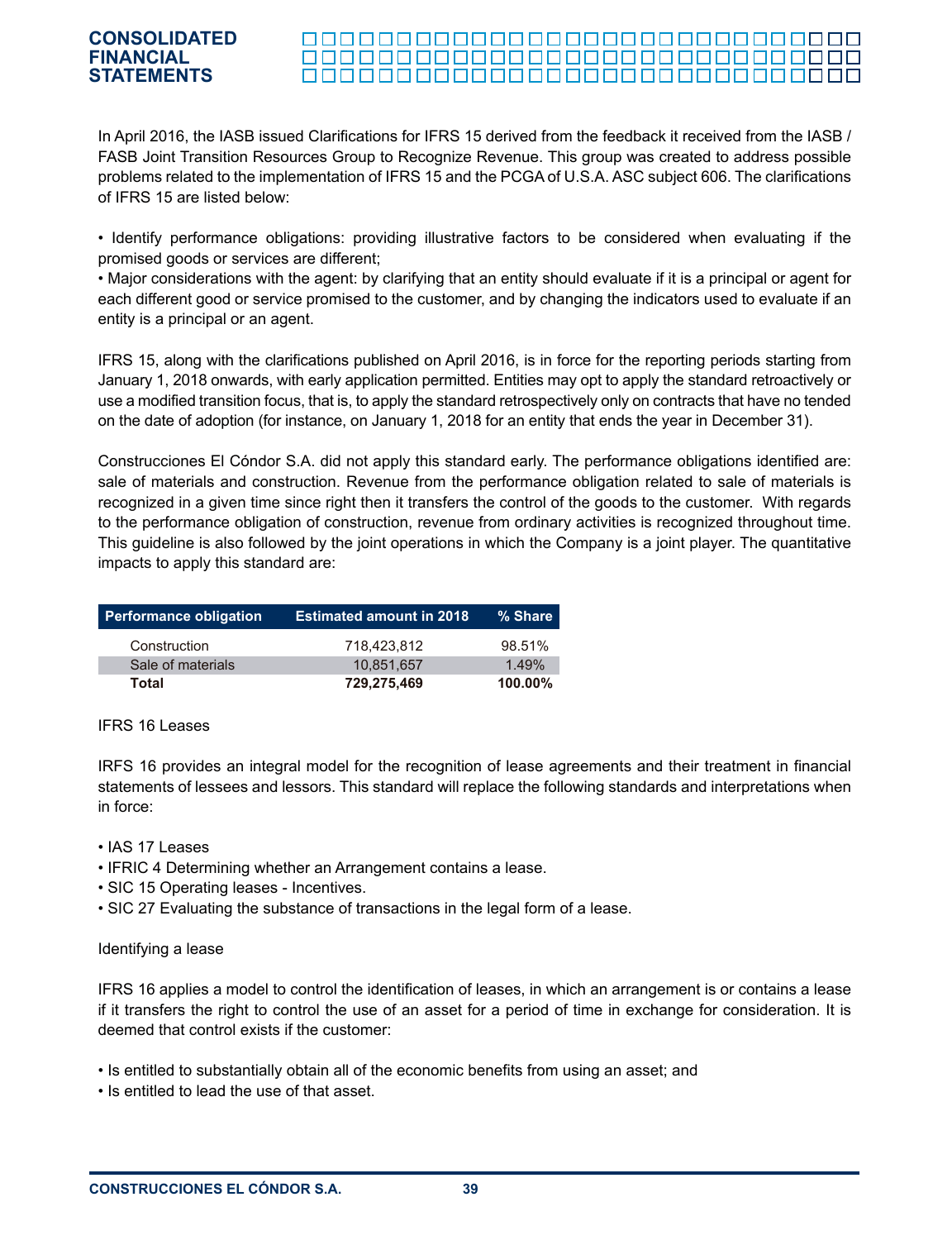#### <u> 000000000000000000000000000000000</u> <u> 00000000000000000000000000000</u> <u> 000000000000000000000000000000000</u>

The standard provides a detailed guide to determine if these conditions are met, including the cases in which the supplier is entitled to substantive substitutions, and when relevant decisions con how and why the asset is used are predetermined.

#### Accounting by lessees

IFRS 16 introduces significant changes on the lessee's accounting: it eliminates the difference between operating and financial leases determined by NIT 17; it also demands the lessor to recognize an asset per right of use and a liability at the beginning of all leases, excluding short-term leases and low-cost asset leases.

An asset for right of use is initially measured at cost and later at cost (subject to certain exception) minus accrued depreciation and losses from impairment, adjusted by any new measurement of the liability for the lease.

Liability for lease is initially measured at the present value of the lease payments not made on that date. Later, the liability for the lease is adjusted by payments of interests and leases, and by the impact of lease amendments, among others.

If a lessee chooses not to apply the general requirements of IFRS 16 to short-term leases (that is, one that does not include a put option and has a lease term of 12 months or less in the initial date) as well as leases of low-value assets, the lessee shall recognize the payment of leases related to those leases as a linear or systematic expense, similar to the current accounting of operating leases.

#### Accounting by lessors

Unlike the lessee accounting, the requirements for the lessor accounting pursuant to IFRS 16 remain practically the same compared to IAS 17, which still requires the lessee to classify a lease as operating or financial.

Besides, IFRS 16 also provides guidance on the accounting of sale transactions and leasebacks; and the disclosure of additional information.

IFRS 16 is in force in the period that begins on or after January 1, 2019, with early application permitted by entities that used IFRS 15 on the initial application date of IFRS 16. A lessee may apply IFRS 16 using the complete or modified retrospective focus. If the lessee chooses the modified retrospective focus, an entity is not forced to re-express the information and the accumulated effect of applying IFRS 16 initially shall be presented as an adjustment on the earnings retained (or another component of equity, whichever is applicable).

Construcciones El Cóndor S.A. shall not apply IFRS 16 early given that this standard may have an irrelevant impact on the amounts reported and on the disclosers made on the financial statements. However, a reasonable estimate of the effect of IFRS 16 cannot be provided until a detailed revision is made.

## **Note 3. Cash and Cash Equivalents**

The total of these items was properly reconciled with the external information obtained from various financial entities

A portfolio in pesos of investments in collective portfolio is included, there are no restrictions regarding cash balances, banks and savings accounts at the date of the financial statements.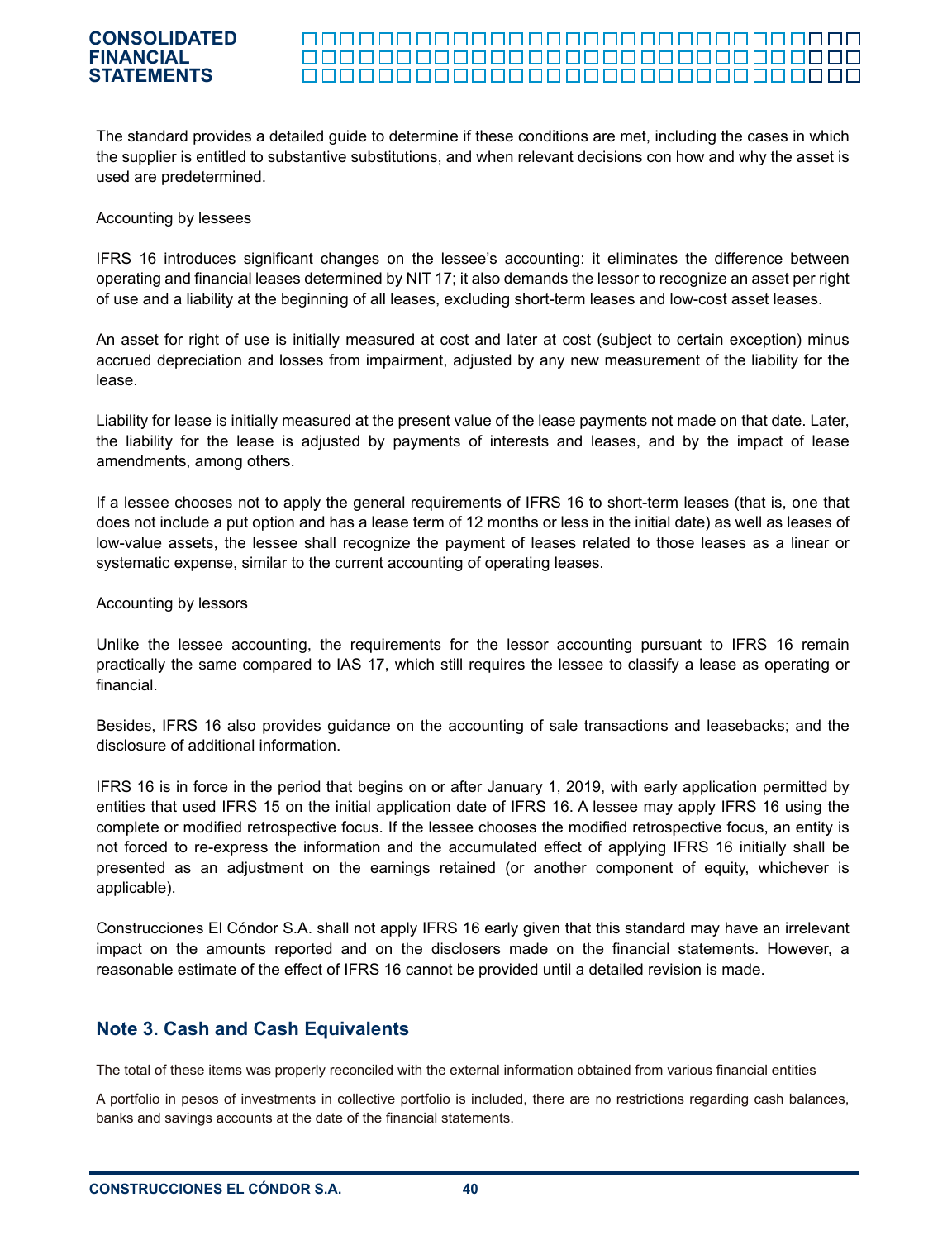#### П

|                                                                      | At December 31 | At December 31 |
|----------------------------------------------------------------------|----------------|----------------|
|                                                                      | 2017           | 2016           |
| Cash                                                                 | 179.305        | 185.325        |
| <b>Banks</b>                                                         | 6.678.968      | 12.253.510     |
| Banks - joint operations (incorporation of consortiums)              | 13.788.293     | 3.734.105      |
| Investment-fixed income joint operations                             | 644.215        | 1.203.466      |
| Restricted cash and cash equivalent                                  | 74.134         | 85.406         |
| Restricted available joint operations (incorporation of consortiums) | 1.989          | 2.006          |
| Negotiable investments                                               | 369.333        | 149.543.000    |
| Savings accounts                                                     | 1.400.405      | 4.041.431      |
| Fiduciary rights                                                     | 405.083.840    | 79.389.065     |
| <b>TOTAL CASH AND CASH EQUIVALENT</b>                                | 428.220.483    | 250.437.314    |

# **Note 4. Investments**

| 4.1. Investments at reasonable value                         | At December 31 | At December 31 |  |
|--------------------------------------------------------------|----------------|----------------|--|
|                                                              | 2017           | 2016           |  |
| Sociedad Concesionaria Operadora Aeroportuaria Internacional |                | 15.332.840     |  |
| Grupo Argos                                                  |                | 92.965.686     |  |
| Organización de Ingeniería Internacional                     |                | 9.580.128      |  |
| Fiduciary rights                                             | 7.126          | 50.868.389     |  |
| <b>TOTAL TEMPORARY INVESTMENTS (1)</b>                       | 7.126          | 168.747.043    |  |

(1) Investments in Organización de Ingeniería Internacional, Grupo Argos and Sociedad Concesionaria Operadora Aeroportuaria Internacional were made in 2017.

#### **4.2. Permanent investments**

Investments and associated companies and joint business.

The main associated companies and their main activity are the following: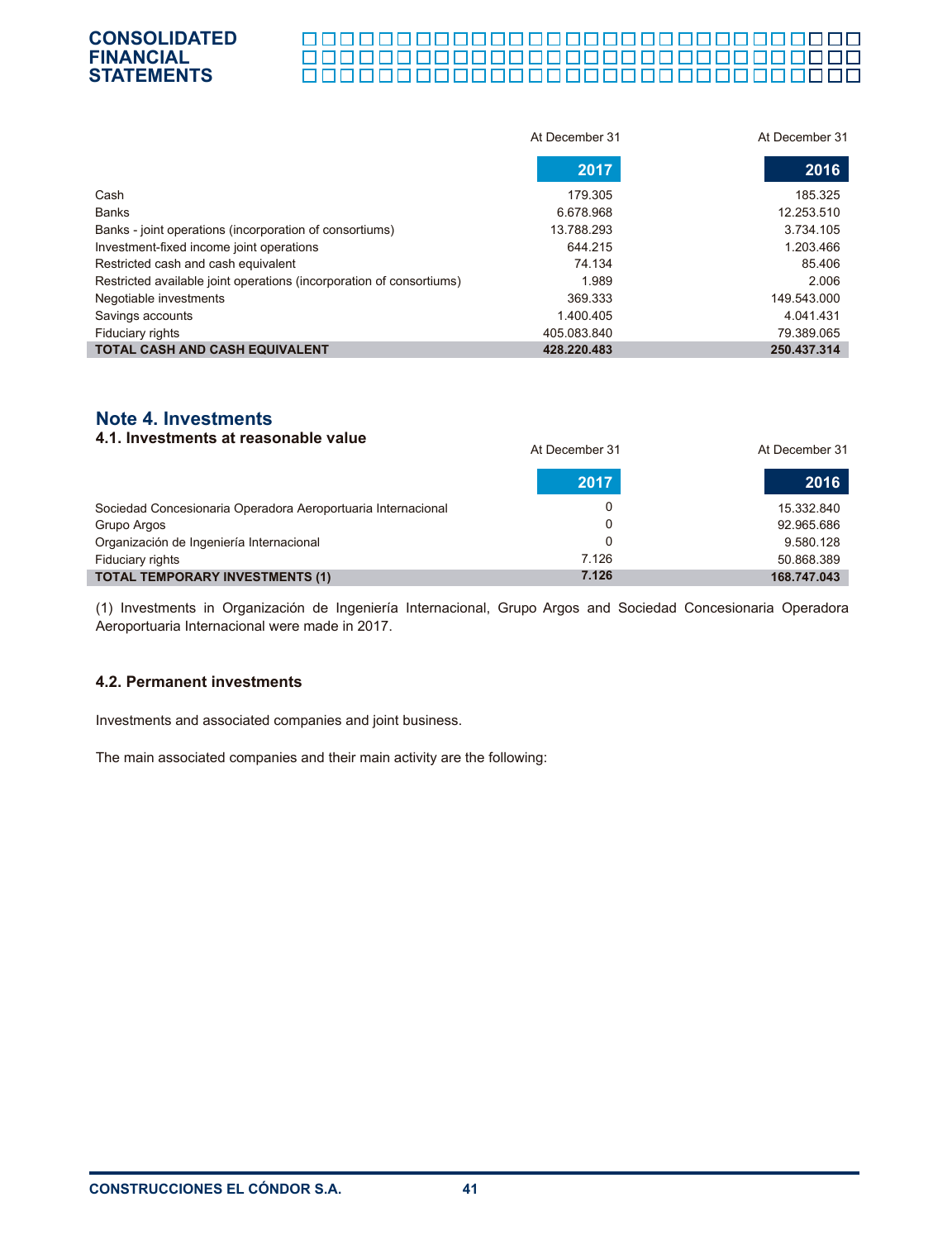# <u> 888888888888888888888888888888</u>

|                                                                                        |                                   |           |                                                                                  | At December 31 |                       |                                    |                                                                                                                                                                                                                                                                                               |
|----------------------------------------------------------------------------------------|-----------------------------------|-----------|----------------------------------------------------------------------------------|----------------|-----------------------|------------------------------------|-----------------------------------------------------------------------------------------------------------------------------------------------------------------------------------------------------------------------------------------------------------------------------------------------|
|                                                                                        | <b>Number of</b><br><b>shares</b> | Share (%) | <b>Observations</b>                                                              | 2017           | 2016                  | <b>Incorporation</b><br>- domicile | <b>Corporate purpose</b>                                                                                                                                                                                                                                                                      |
| <b>FINANCIAL ASSETS</b><br><b>FINANCIAL INSTRUMENTS</b>                                |                                   |           |                                                                                  |                |                       |                                    |                                                                                                                                                                                                                                                                                               |
| Concesión Santa Marta<br>Paraguachón                                                   | 203.942                           | 2,97%     | Invesment sold<br>on June 2017                                                   | $\Omega$       | 984.369               | Nov/2012<br>Riohacha               | Construction of civil<br>engineering works                                                                                                                                                                                                                                                    |
| C.C.I. Marketplace S.A.                                                                | 132.057                           | 2,63%     |                                                                                  | 37.768         | 70.254                | Apr/2007<br>Bogotá                 | Website and/or Webpage<br>creation, maintenance                                                                                                                                                                                                                                               |
| Hidroeléctrica del Río Aures                                                           | 1.019.450                         | 16.60%    |                                                                                  | 777.861        | 1.045.868             | Jul/1997<br>Medellín               | Electric power generation and<br>sale through a hydroelectric<br>station in the municipality of<br>Abejorral                                                                                                                                                                                  |
| <b>TOTAL INVESTMENTS IN</b><br><b>FINANCIAL INSTRUMENTS</b><br><b>JOINT BUSINESSES</b> |                                   |           |                                                                                  | 815.629        | 2.100.491             |                                    |                                                                                                                                                                                                                                                                                               |
| Constructora Túnel de<br>Oriente S.A.S.                                                | 2.629.361.939                     | 12,70%    |                                                                                  | 6.336.760      | 2.629.362             | Oct/2011<br>Medellín               | To be a shareholder of<br>Concesion Tunel de Aburra<br>Oriente S.A. and to develop the<br>activities necessary to build the<br>works                                                                                                                                                          |
| Concesión Túnel de Aburra<br>Oriente                                                   | 236.700                           | 12,51%    |                                                                                  |                | 19.822.117 20.695.057 | Dec/1997<br>Medellín               | State concession contract for<br>the design, construction,<br>operation and maintenance of<br>the road connection<br>Aburrá-Oriente                                                                                                                                                           |
| Concesión Vial Los Llanos<br><b>S.A.S.</b>                                             | 550.000                           | 11,00%    |                                                                                  | 769.968        | 759.765               | Apr/2015<br>Villavicencio          | Construction of roads and<br>railroads                                                                                                                                                                                                                                                        |
| <b>ASSOCIATES</b><br>Concesión Aburrá Norte S.A. - 1.582.886                           |                                   | 21,11%    |                                                                                  |                | 20.475.715 31.404.264 | Oct/1997                           | Enter and execute a state                                                                                                                                                                                                                                                                     |
| Hatovial S.A.                                                                          |                                   |           |                                                                                  |                |                       | Copacabana                         | concession contract of a road<br>project called "Desarrollo vial<br>del Aburrá Norte" and its<br>complementary road system                                                                                                                                                                    |
| Concesión Vías del Nus S.A.S. 1.055.250                                                |                                   | 21,11%    |                                                                                  | 1.879.258      | 1.116.900             | Dec/2015-<br><b>Medellín</b>       | Enter and execute a state<br>concession contract<br>established in article 32 of law<br>80 of 1993                                                                                                                                                                                            |
| Concesión La Pintada S.A.S.                                                            | 8.490.799                         | 21,15%    |                                                                                  | 4.073.199      | 9.407.775             | Jun/2014<br>Medellín               | The sole corporate purpose of<br>the corporation is to execute a<br>contract with the ANI to<br>conduct studies, designs,<br>financing, environmental,<br>property and social<br>management, construction,<br>improvement, revamping,<br>operation, maintenance and<br>reversion of Concesion |
| Concesión Pacífico Tres S.A.S.                                                         | 4.800                             | 48,00%    |                                                                                  |                | 28.947.351 16.219.907 | Aug/2014<br>Bogotá                 | Execute a contract with the<br>ANI to conduct studies,<br>designs, financing,<br>environmental, property and<br>social management,<br>construction, improvement,<br>revamping, operation,<br>maintenance and reversion of<br>Concesion                                                        |
| Transmilenio Carrera 7 SC<br>S.A.S.                                                    |                                   |           | The Associate<br>reported losses<br>exceeding the<br>amount of the<br>investment | 15.000         | 15.000                |                                    |                                                                                                                                                                                                                                                                                               |
| Deterioro inversión Transmilenio<br>Carrera 7 SC S.A.S.                                |                                   |           |                                                                                  | (15.000)       | (15.000)              |                                    |                                                                                                                                                                                                                                                                                               |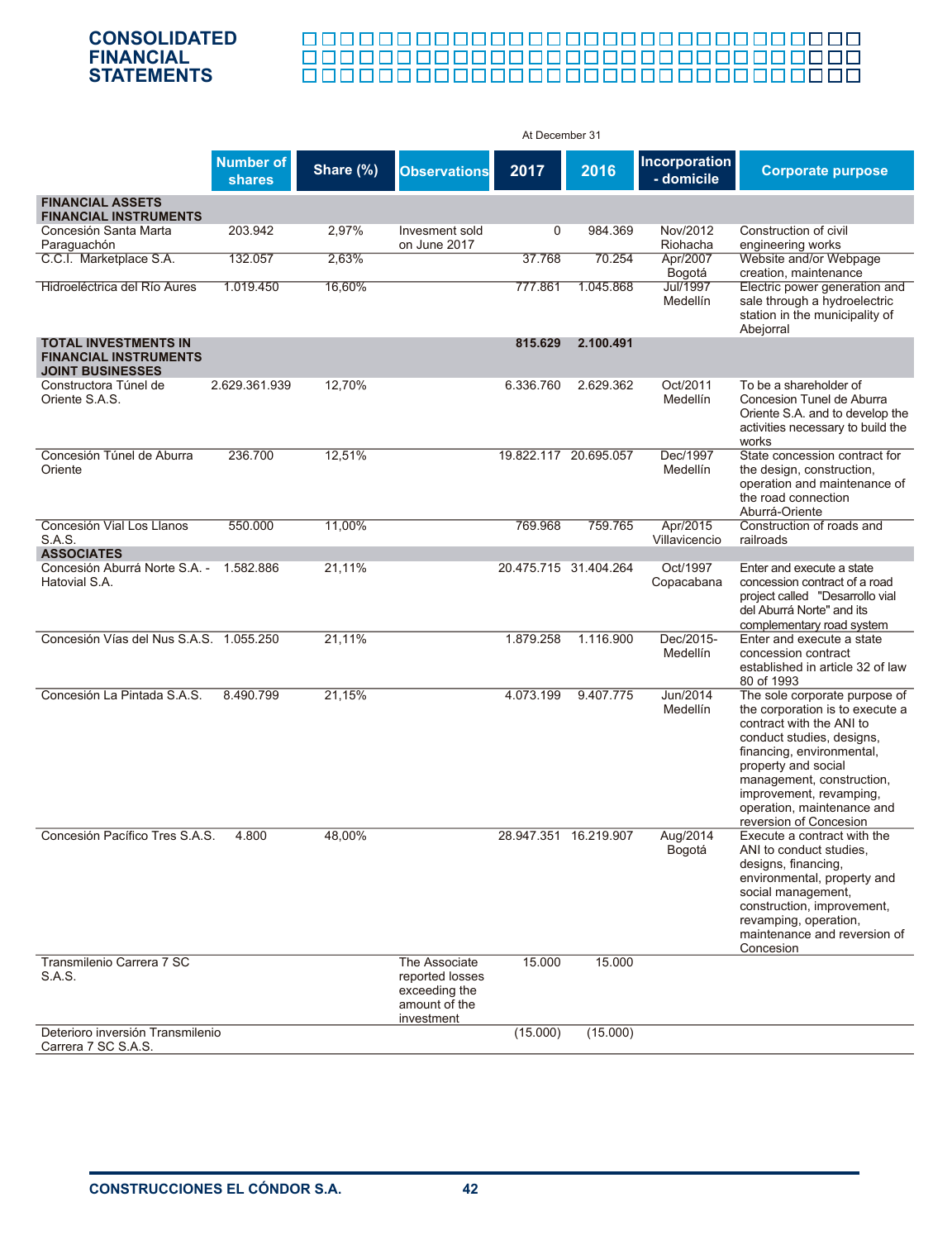#### 000000000000000000000000000000000 <u>anaanaanaanaanaanaanaanaanaa</u>

|                                                                                 |                            |           |                                                                                  | At December 31 |                       |                                                 |                                                                                                                                                                                                                                                                                                                                                                                                 |
|---------------------------------------------------------------------------------|----------------------------|-----------|----------------------------------------------------------------------------------|----------------|-----------------------|-------------------------------------------------|-------------------------------------------------------------------------------------------------------------------------------------------------------------------------------------------------------------------------------------------------------------------------------------------------------------------------------------------------------------------------------------------------|
|                                                                                 | Number of<br><b>shares</b> | Share (%) | <b>Observations</b>                                                              | 2017           | 2016                  | Incorporation<br>- domicile                     | <b>Corporate purpose</b>                                                                                                                                                                                                                                                                                                                                                                        |
| <b>ASSOCIATES</b>                                                               |                            |           |                                                                                  |                |                       |                                                 |                                                                                                                                                                                                                                                                                                                                                                                                 |
| Concesionaria Trans NOS Sur                                                     | 24.990                     | 50,00%    | The Associate<br>reported losses<br>exceeding the<br>amount of the<br>investment | 0              | 0                     | Sep/2003<br>Bogotá                              | Activities for the design,<br>construction and execution of<br>civil works                                                                                                                                                                                                                                                                                                                      |
| Concesionaria Transmilenio del<br>Sur                                           | 25.000                     | 50.00%    |                                                                                  | 429.778        | 434.908               | Dec/2003<br>Bogotá                              | Execution of civil works design,<br>construction and execution<br>activities                                                                                                                                                                                                                                                                                                                    |
| Agregados Argos S.A.S.                                                          | 1.512.000.000              | 24,00%    |                                                                                  | 935.040        | $\Omega$              | Jul/2017<br>Medellín                            | Exploration, exploitation,<br>transformation, transportation<br>and sale of stone materials<br>from mines and quarries                                                                                                                                                                                                                                                                          |
| <b>INVESTMENTS OVERSEAS</b>                                                     |                            |           |                                                                                  |                |                       |                                                 |                                                                                                                                                                                                                                                                                                                                                                                                 |
| Industrias Selma (1)                                                            | 5.000                      | 49,75%    | The Associate<br>reported losses<br>exceeding the<br>amount of the<br>investment |                | 0 10.851.437          | Jul/2005<br>Islas Vírgenes<br><b>Británicas</b> | Its corporate purpose is<br>detailed on page of the<br>by-laws: "(5. Capacity and<br>powers"). Here it is stated that<br>its object is not restricted (is<br>indefinite) and the Company<br>has full powers to carry out<br>lawful activities which are not<br>prohibited for commercial<br>companies created under BVI<br>standards in accordance with<br>act of 2004 or any other BVI<br>law. |
| <b>TOTAL INVESTMENTS IN</b><br><b>ASSOCIATES AND JOINT</b><br><b>BUSINESSES</b> |                            |           |                                                                                  |                | 83.669.186 93.519.376 |                                                 |                                                                                                                                                                                                                                                                                                                                                                                                 |
| <b>TOTAL INVESTMENTS</b>                                                        |                            |           |                                                                                  |                | 84.484.814 95.619.867 |                                                 |                                                                                                                                                                                                                                                                                                                                                                                                 |

(1) lndustria Selma: Related company with foreign domicile.

# **Note 5. Commercial Accounts Receivable and Other Accounts Receivable**

#### **5.1. Commercial accounts receivable and other current accounts receivable**

|                                                                                               | A diciembre 31 A diciembre 31 |             |
|-----------------------------------------------------------------------------------------------|-------------------------------|-------------|
|                                                                                               | 2017                          | 2016        |
| <b>DETAIL</b>                                                                                 |                               |             |
| Domestic clients                                                                              | 465 465 686                   | 286.434.415 |
| Accounts receivable from joint operations                                                     | 54.989.167                    | 67.575.250  |
| Pre-payments and advances                                                                     | 63.696.534                    | 27.266.892  |
| Claims                                                                                        | 2.338.069                     | 2.338.069   |
| Accounts receivable, workers                                                                  | 178.735                       | 318.137     |
| Miscellaneous accounts receivable                                                             | 63.136.740                    | 38.523.121  |
| Withholding on contracts                                                                      | 63.658.500                    | 23.456.948  |
| Income receivable                                                                             | 195.016.010                   | 73.902.256  |
| Deposits                                                                                      | 840                           | 840         |
| <b>TOTAL COMMERCIAL ACCOUNTS</b><br><b>RECEIVABLE AND OTHER ACCOUNTS</b><br><b>RECEIVABLE</b> | 908.480.283                   | 519.815.928 |

|          | nbre 31 A diciembre 31 |                                       |            | A diciembre 31 A diciembre 31 |
|----------|------------------------|---------------------------------------|------------|-------------------------------|
| $2017$ . | 2016                   |                                       | 2017       | 2016                          |
|          |                        | <b>DETAIL - RELATED PARTIES</b>       |            |                               |
| 65.686   | 286.434.415            | Domestic clients                      | 865.550    | 15.804.295                    |
| 89.167   | 67.575.250             | Revenues receivable, internal minutes | 9.028.827  | 778.081                       |
| 96.534   | 27.266.892             | Accounts receivable                   | 23.589     | 492.053                       |
| 38.069   | 2.338.069              | Deposits receivable                   | 0          | 75.256.825                    |
| 78.735   | 318.137                | <b>Dividends</b>                      | 222.047    | 0                             |
| 36.740   | 38.523.121             | <b>TOTAL ACCOUNTS RECEIVABLE</b>      | 10.140.013 | 92.331.254                    |
| 58.500   | 23.456.948             | <b>FROMRELATED PARTIES (**)</b>       |            |                               |

(\*\*) Details on accounts receivable from related parties are found in note 28.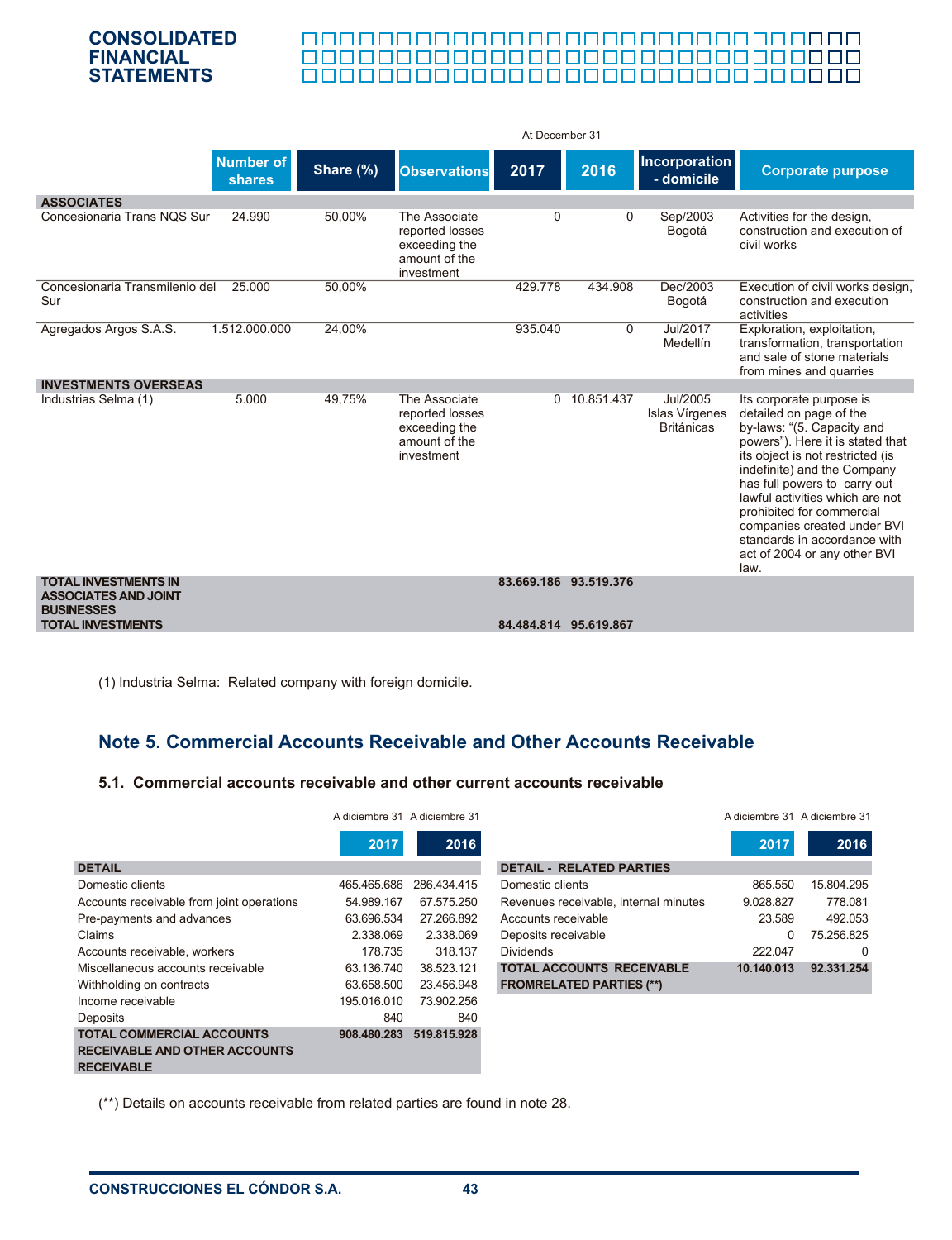#### 000000000000000000000000000000000

| Domestic clients                            |                |                |
|---------------------------------------------|----------------|----------------|
|                                             | At December 31 | At December 31 |
|                                             | 2017           | 2016           |
| Departamento del Cesar (1)                  | 0              | 3.030.148      |
| Automax S.A.S.                              | 0              | 63.000         |
| Constructora Civil S.A.S.                   | 344.269        | $\Omega$       |
| Inversiones Océano S.A.S.                   | 0              | 40.400         |
| Metroplús S.A.                              | 0              | 31.088         |
| Consorcio Constructor Aburrá Norte Hatovial | 0              | 502.169        |
| Constructora Kalamary S.A.S. (1)            | 917.880        | 4.174.919      |
| Clientes Agregados San Javier               | 1.171.553      | 1.016.266      |
| Constructora S & L S A S.                   | 0              | 201.552        |
| Carbones de la Jagua S.A.                   | 4.670.791      | 0              |
| Instituto Nacional de Vías                  | 811.791        | $\Omega$       |
| Estyma                                      | 0              | 30.056         |
| Consorcio Constructor Américas (1)          | 139.514.722    | 73.752.844     |
| Consorcio Constructor Pacifico 3 (2)        | 27.719.904     | 23.409.276     |
| Sohinco Constructora S.A.S.                 | 255.411        | 255.411        |
| Consorcio El Viajano                        | 125.130        | 0              |
| C.I. Prodeco                                | 132.925        | <sup>0</sup>   |
| Concesión Vías de las Américas S.A.S.       | 288.647.972    | 178.979.144    |
| Condor Investments USA INC                  | 694.786        | 412.910        |
| Valores y Contratos                         | 307.513        | 367.513        |
| Less than 50 million                        | 151.040        | 167.719        |
| <b>TOTAL DOMESTIC CLIENTS</b>               | 465.465.686    | 286.434.415    |

(1) These amounts are for work performed in the following project Américas Cóndor in Urabá - Montería - San Marcos y Santa Ana - La Gloria.

(2) These amounts are for work performent in the following project Pacífico Tres in La Virginia e Irra.

There are no restrictions or liens. Accounts receivable do not guarantee any kind of obligation.

| Accounts receivable from joint operations                                     |                |                |
|-------------------------------------------------------------------------------|----------------|----------------|
|                                                                               | At December 31 | At December 31 |
|                                                                               | 2017           | 2016           |
| Debtors joint operations (incorporation of consortiums)                       | 30.093.559     | 66.768.539     |
| Accounts receivable related - joint operations (incorporation of consortiums) | 23.683.586     | 759.334        |
| Commercial current accounts - joint operations (incorporation of consortiums) | 1.212.022      | 47.377         |
| <b>ACCOUNTS RECEIVABLE FROM JOINT OPERATIONS</b>                              | 54.989.167     | 67.575.250     |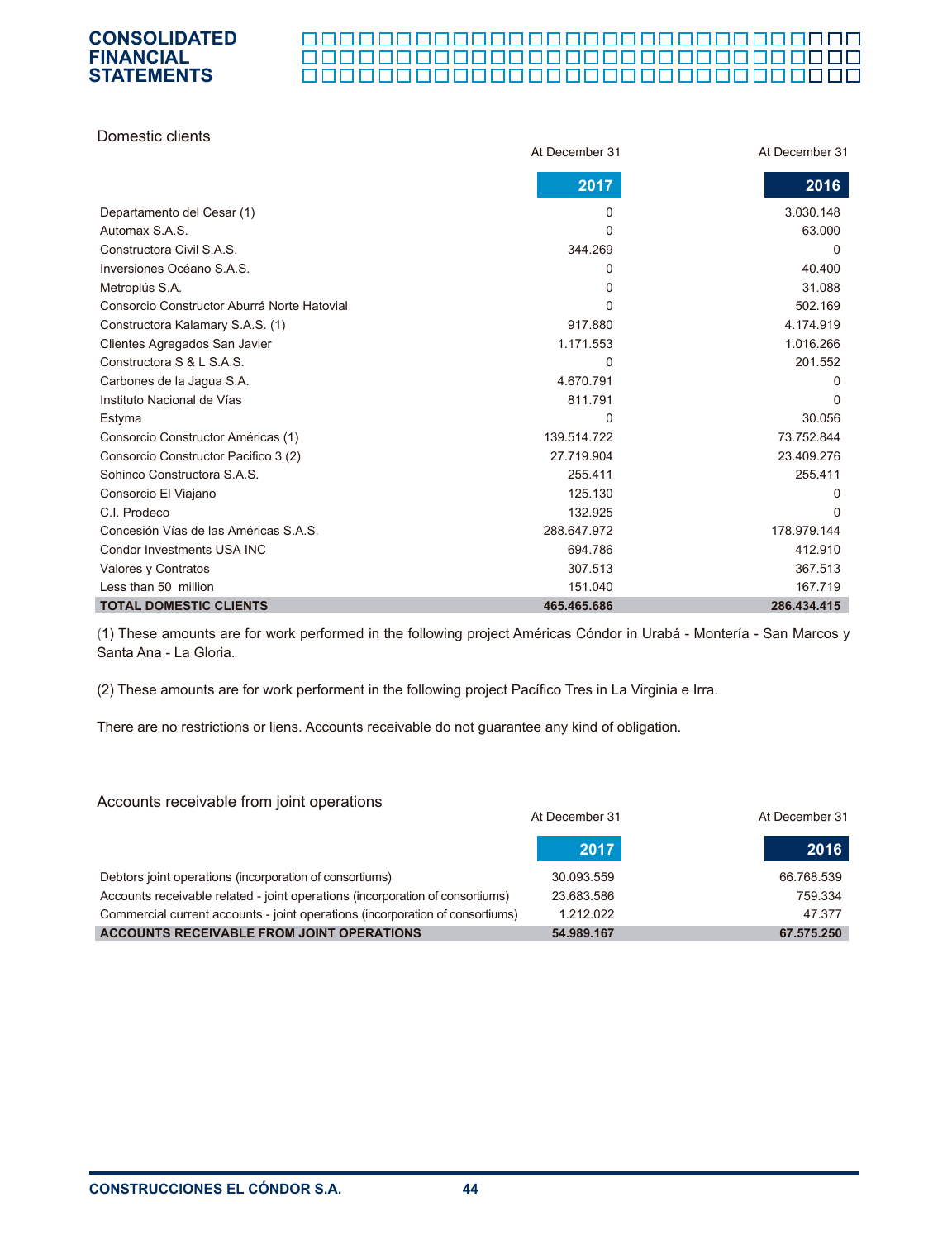#### 000000000000000000000000000000

| Pre-payments and advances                                |                |                |
|----------------------------------------------------------|----------------|----------------|
|                                                          | At December 31 | At December 31 |
|                                                          | 2017           | 2016           |
| Advances joint operations (incorporation of consortiums) | 46.285.746     | 23.684.546     |
| <b>Construcciones Civiles Hermanos</b>                   | 75.535         | 0              |
| V&S Comercial S.A.S                                      | 308.989        | $\Omega$       |
| T.I.M. Construcciones S.A.S.                             | 0              | 63.504         |
| Empresa Minera de Caldas S.A.S.                          | 0              | 36.220         |
| <b>Construcciones Civiles Hermanos</b>                   | 0              | 75.535         |
| Diseños Agregados y Construcciones                       | 0              | 231.071        |
| G & R. Ingeniería y Desarrollo                           | 369.935        | 453.837        |
| Zapata Ruiz Luisa Fernanda                               | 350.000        | 100.800        |
| Goimpro S.A.S.                                           | 208.541        | 513.230        |
| I.P. Ingeniería de Puentes                               | 0              | 83.409         |
| Eléctricas de Montería Integral S.A.S                    | 153.677        | $\Omega$       |
| Gestión de Ingeniería Civil y Ambiental                  | 0              | 362.029        |
| Sociedad Espacios y Diseños Construcciones S.A.S.        | 145.656        | $\Omega$       |
| Pixel Arquitectura E.U.                                  | $\Omega$       | 19.143         |
| Básculas Prometálicos S.A.                               | 1.001.841      | 0              |
| Internacional de Eléctricos S.A.S.                       | 1.834.394      | 0              |
| MGM Ingeniería y Proyectos S.A.S                         | 5.718.687      | 0              |
| SIEMENS S.A.                                             | 5.167.367      | 0              |
| Reparaciones y Aplicaciones en Concreto                  | 145.462        | $\Omega$       |
| Jaramillo Alvarez Roberto                                | 0              | 51.050         |
| Concesión Cesar Guajira S.A.S                            | 279            | 62.391         |
| Concesión Ruta al Mar S.A.S.                             | 549.552        | 78.669         |
| Logitramites S.A.S.                                      | 160.000        | 160.000        |
| Monroy Torres Marcela del Niño J.                        | 0              | 68.605         |
| Palacio Urrego Juan Ramón                                | 0              | 58.000         |
| Reyes Adriana                                            | 0              | 33.132         |
| Roadbuilders Equipment LLC                               | 0              | 89.991         |
| Less than 50 million                                     | 1.220.874      | 1.041.730      |
| <b>TOTAL PRE-PAYMENTS AND ADVANCES (1)</b>               | 63.696.534     | 27.266.892     |

(1) Included in the increases in short-term pre-payments and advances is the effect of including the financial statements of the consortia, which show a variation of \$22.601.200.

These advances to contractors are considered financial instruments because if there is breach of contract, the money is reimbursed by the contractor according to performance bonds posted by them.

| Claims              | At December 31<br>At December 31 |           |
|---------------------|----------------------------------|-----------|
|                     | 2017                             | 2016      |
| Claims (1)          | 2.338.069                        | 2.338.069 |
| <b>TOTAL CLAIMS</b> | 2.338.069                        | 2.338.069 |

(1) Arbitration award in the process of de Construcciones El Cóndor against Metroplús, for interest on cost overruns; out of the total claims, \$5.835 is control - payment of inconsistencies.

#### Accounts receivable - employees

|                                                                 | At December 31 | At December 31 |
|-----------------------------------------------------------------|----------------|----------------|
|                                                                 | 72017          | 2016           |
| Miscellaneous                                                   | 177.994        | 317.477        |
| Miscellaneous - joint operations (incorporation of consortiums) | 741            | 660            |
| <b>TOTAL ACCOUNTS RECEIVABLE EMPLOYEES</b>                      | 178.735        | 318.137        |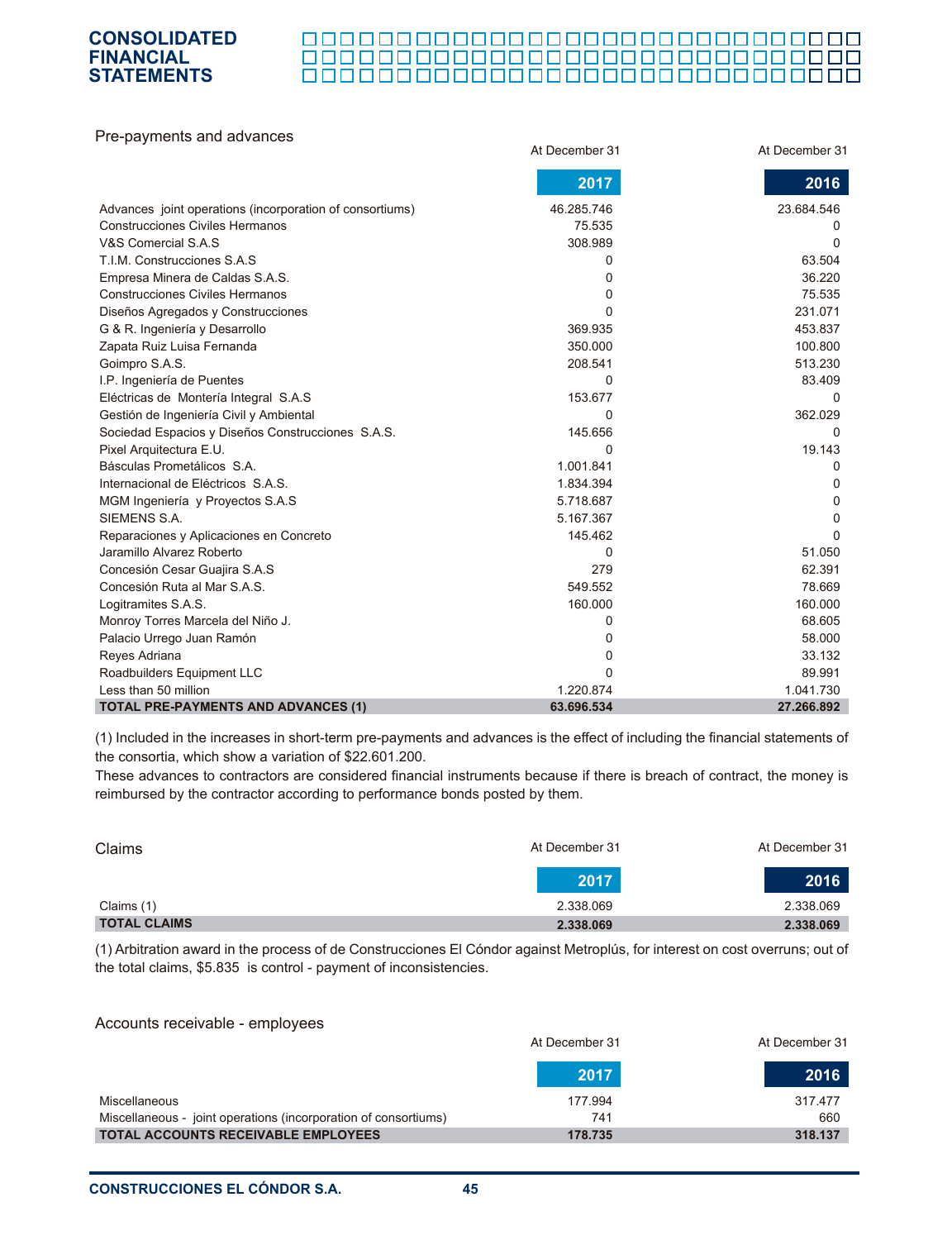# ${\color{red} {{\small{2}}} {{\small{2}}} {{\small{2}}} {{\small{2}}} {{\small{2}}} {{\small{2}}} {{\small{2}}} {{\small{2}}} {{\small{2}}} {{\small{2}}} {{\small{2}}} {{\small{2}}} {{\small{2}}} {{\small{2}}} {{\small{2}}} {{\small{2}}} {{\small{2}}} {{\small{2}}} {{\small{2}}} {{\small{2}}} {{\small{2}}} {{\small{2}}} {{\small{2}}} {{\small{2}}} {{\small{2}}} {{\small{2}}} {{\small{2}}} {{\small{2}}} {{\small{2}}} {{\small{2}}} {{\small{2}}} {{\small{2}}} {{\small{2}}} {{\small{2}}} {{\small{2}}} {{\small{2$

| Miscellaneous accounts receivable                                                     | At December 31               | At December 31 |
|---------------------------------------------------------------------------------------|------------------------------|----------------|
|                                                                                       | 2017                         | 2016           |
| Miscellaneous accounts receivable - joint operations (incorporation of consortiums)   | 6.235.165                    | 2.362.970      |
| Consorcio Constructor Nuevo Dorado (1)                                                | 0                            | 6.657.569      |
| Consorcio Hidroeléctrica de Tuluá (1)                                                 | 0                            | 204.916        |
| Consorcio Constructor Pacífico 3 (1)                                                  | n                            | 1.464.453      |
| Consorcio Vial del Sur (1)                                                            | 2.301.468                    | 2.794.938      |
| Consorcio Grupo Ejecutor Hatovial (1)                                                 | 868.081                      |                |
| Gutiérrez Marín Sor Maribel                                                           | 88.800                       | 92.800         |
| Banco de Occidente (mandato Farallones)                                               | 1.888.880                    |                |
| Bancolombia (mandato Farallones)                                                      | 5.878.537                    | 0              |
| ITAU Corpbanca Colombia (mandato Farallones)                                          | 2.974.573                    | 0              |
| Mandato Farallones (pagos)                                                            | (5.964.036)                  | 0              |
| Goimpro S.A.S.                                                                        | 219.607                      | U              |
| Consorcio Constructor Aburrá Norte (1)                                                | 1.833.831                    | 6.147.369      |
| Consorcio Constructor Américas (1)                                                    | 9.908.056                    | 930.124        |
| Comunicación Celular S.A.                                                             | 79.673                       | $\Omega$       |
| Consorcio APP Llanos (1)                                                              | 308.005                      | (30.546)       |
| Consorcio Farallones (1)                                                              | 19.253.569                   | 2.342.342      |
| Consorcio Hidroeléctrica de Tuluá                                                     | 171.468                      |                |
| Consorcio Constructor de Francisco Javier Cisneros (1)                                | 170.634                      |                |
| Agregados del Norte de Colombia                                                       | 0                            | 246.186        |
| Leasing Bancolombia S.A.                                                              | 296.807                      | 296.807        |
| Agencia Nacional de Infraestructura                                                   | <sup>0</sup>                 | 100.793        |
| Consorcio Avenida Colón (1)                                                           | 1.466.196                    | $\Omega$       |
| Consorcio Mantenimiento OPAIN (1)                                                     | 419.198                      | 419.198        |
| Consorcio OMC (1)                                                                     | 100.918                      | 100.918        |
| Concesión Cesar Guajira S.A.S. (fondo rotatorio)                                      | 288.630                      | 331.875        |
| Concesión Cesar Guajira S.A.S. (otros deudores)                                       | 510.438                      | 972.775        |
| Concesión Cesar Guajira S.A.S.                                                        | $\Omega$                     | (178.383)      |
| Concesión Ruta al Mar S.A.S.                                                          | 4.696.874                    | 3.768.923      |
| Concesión Ruta al Mar S.A.S.                                                          | 2.876                        |                |
| Vías de las Américas S.A.S.                                                           | 9.032.074                    | 9.098.163      |
| Less than 50 million                                                                  | 106.418                      | 398.931        |
| <b>TOTAL MISCELLANEOUS ACCOUNTS RECEIVABLE</b><br>$(4)$ $(4)$ $\pm 1$ $\pm 7$ $\pm 7$ | 63.136.740<br>$\blacksquare$ | 38.523.121     |

(1) (1) This is for consortium certificates and services providedd by Construcciones El Cóndor, as a consortium in each of these contracts.

#### Withholding on contracts

|                                                 | At December 31 | At December 31 |
|-------------------------------------------------|----------------|----------------|
|                                                 | 2017           | 2016           |
| Joint operations (incorporation of consortiums) | 6.750.120      | 6.521.661      |
| Metroplús                                       | 1.408          | 1.408          |
| Agrupación Guinovart Obras y servicios          |                | 4.588          |
| Carbones de la Jaqua S.A.                       | 384.880        |                |
| Consorcio Farallones                            | 199.691        |                |
| Consorcio Ferrocol Loma Hermosa                 | 194.443        | 194.443        |
| Consorcio Nuestro Urabá                         | 35.561         | 35.561         |
| Consorcio Constructor Pacífico 3                | 7.825.145      | 982.857        |
| Agencia Nacional de Infraestructura             | 38.698.060     | 12.790.074     |
| Vías de las Américas S.A.S.                     | 111.274        |                |
| Consorcio Constructor Américas                  | 5.400.641      | 2.926.355      |
| Autonomous funds                                | 4.057.278      |                |
| <b>TOTAL WITHHOLDING O CONTRACTS</b>            | 63.658.501     | 23.456.948     |

These withholdings represent discounts made by the company on partial payments to guarantee payment of salaries, work stability, guarantees, and other obligations resulting from the contractual relationship.

| Income receivable                                                 | At December 31<br>At December 31 |            |
|-------------------------------------------------------------------|----------------------------------|------------|
|                                                                   | 2017                             | 2016       |
| Internal minutes (1)                                              | 88.209.042                       | 50.770.158 |
| Internal minutes, joint operations (incorporation of consortiums) | 106.343.468                      | 22.800.663 |
| Concesión Vías de las Américas S.A.S.                             | 37.756                           | 34.104     |
| Concesión Cesar Guajira                                           | 14.137                           | 7.258      |
| Others                                                            | 411.607                          | 290.072    |
| <b>TOTAL INCOME RECEIVABLE</b>                                    | 195.016.010                      | 73,902.255 |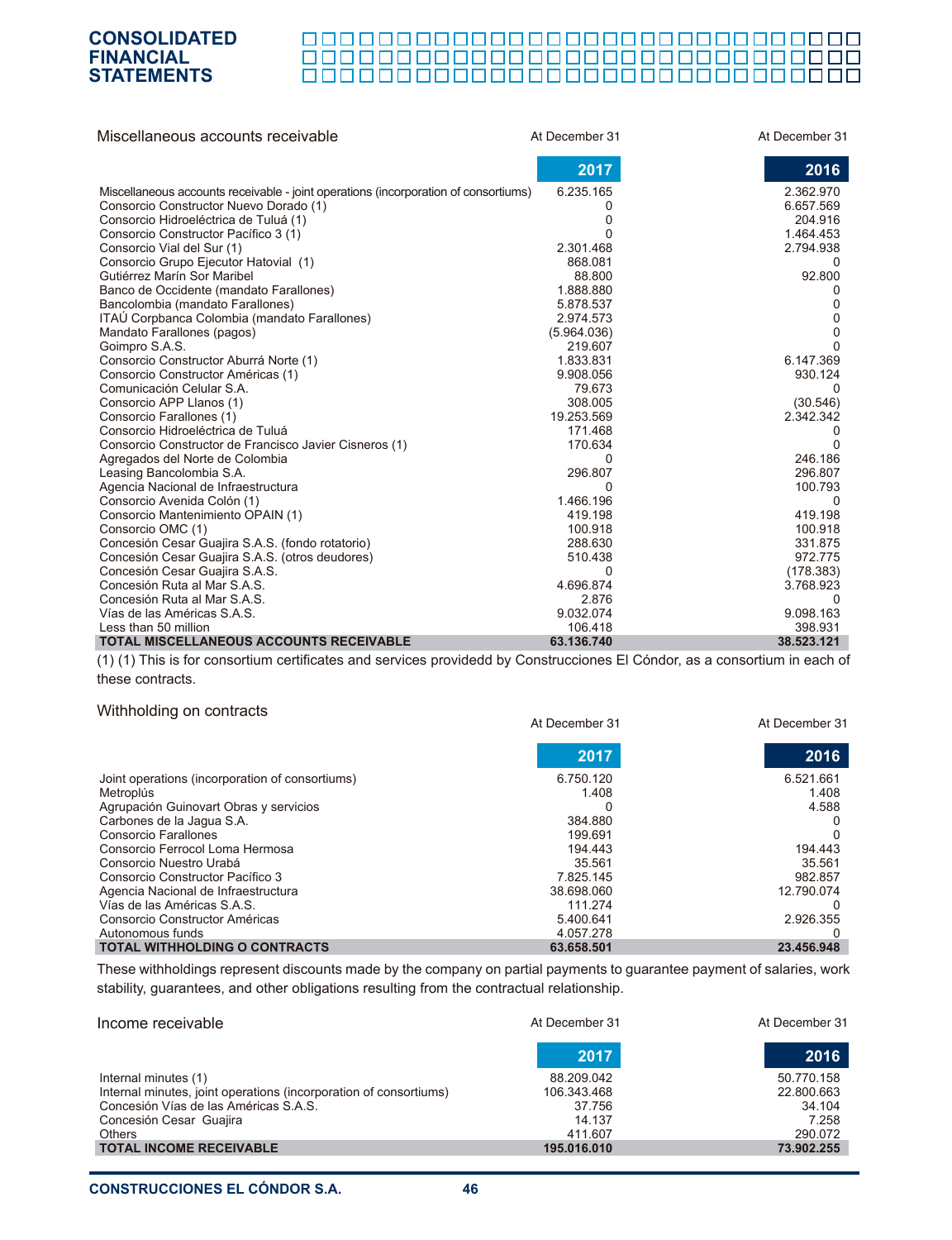#### 000000000000000000000000000000 0000000000000000000000000000000000

(1) Internal minutes represent work completed but not invoiced at the end of the period. This balance reflects mainly the works in Montería, Urabá, Irra, La Virginia and Santa Ana - La Gloria in the amount of \$57.912.608 which are currently in the construction stage.

| <b>Deposits</b>                                                                     | At December 31 | At December 31 |
|-------------------------------------------------------------------------------------|----------------|----------------|
|                                                                                     | 2017           | 2016           |
| Deposits joint operations (incorporation of consortiums)                            | 840            | 840            |
| <b>TOTAL DEPOSITS</b>                                                               | 840            | 840            |
|                                                                                     |                |                |
| <b>TOTAL COMMERCIAL ACCOUNTS RECEIVABLE AND</b><br><b>OTHER ACCOUNTS RECEIVABLE</b> | 908.480.283    | 519.815.927    |

| Assets for current taxes                                  | At December 31 | At December 31 |
|-----------------------------------------------------------|----------------|----------------|
|                                                           | 2017           | 2016           |
| Credit balance ICA and pre-payments other municipalities  | 444.277        | 517.523        |
| Credit balance CREE                                       | 4.908.721      |                |
| Credit balance renta 2016                                 | 6.937.104      | 1.088.723      |
| Credit balance rent (Concesión Red Vial del Cesar S.A.S.) | 274.137        |                |
| Credit balance CREE (Concesión Red Vial de Cesar S.A.S.)  | 60.498         |                |
| Advance income                                            | 1.197.552      | 4.025.613      |
| Deductible taxes                                          | 255.102        | 224.724        |
| Surplus from private liquidation                          | 9.718.502      | 8.811.169      |
| Contributions                                             | 581.188        |                |
| Retained sales tax                                        |                | 6.103          |
| Withholding ICA                                           | 656.561        | 561.180        |
| Pre-payment ICA                                           | 436.915        | 434.120        |
| Pre-paid surcharge CREE                                   | 1.701.705      | 29.267         |
| Withholding tax                                           | 19.075.015     | 16.109.464     |
| Withholdings private fund                                 | 120.767        |                |
| Other credit balances - taxes                             |                | 4.547          |
| <b>TOTAL ASSETS FROM CURRENT TAXES</b>                    | 46.368.044     | 31.812.433     |

#### **5.2. Commercial accounts receivable and other non-current accounts receivable**

|                                                                                               | At December 31 At December 31 |             |                                                                  | At December 31 At December 31 |             |
|-----------------------------------------------------------------------------------------------|-------------------------------|-------------|------------------------------------------------------------------|-------------------------------|-------------|
|                                                                                               | 2017                          | 2016        |                                                                  | 2017                          | 2016        |
| <b>DETAIL</b>                                                                                 |                               |             | <b>DETAIL - RELATED PARTIES</b>                                  |                               |             |
| Domestic clients                                                                              | 2.015.555                     | 19.091.978  | Domestic clients                                                 | 28.720.226                    | 22.213      |
| Accounts receivable impairment                                                                | (3.982.804)                   | (3.240.643) | Related companies overseas                                       | 12.338.294                    | 12.785.777  |
| Prepaid taxes and contributions                                                               | 33.086                        | 23.750      | Accounts receivable impairment                                   | (7.821.205)                   |             |
| Prepayments and advances                                                                      | 208.829                       | 300.035     | Accounts receivable                                              | 259.332.792                   | 187.727.554 |
| Miscellaneous accounts receivable                                                             | 74.367.504                    | 1.798.971   | <b>Deposits</b>                                                  | 420.064                       | 12.639.350  |
| <b>TOTAL COMMERCIAL ACCOUNTS</b><br><b>RECEIVABLE AND OTHER ACCOUNTS</b><br><b>RECEIVABLE</b> | 72.642.170                    | 17.974.091  | <b>TOTAL ACCOUNTS RECEIVABLE,</b><br><b>RELATED PARTIES (**)</b> | 292.990.171                   | 213.174.894 |

(\*\*) Details on accounts receivable from related parties can be seen in note 28.

| Domestic clients                      | At December 31 | At December 31 |
|---------------------------------------|----------------|----------------|
|                                       | 2017           | 2016           |
| Departamento de Antioquia             | 665.930        | 665.930        |
| Clientes Agregados San Javier         | 1.156.539      | 1.159.739      |
| Agencia Nacional de Infraestructura   |                | 17.033.223     |
| Estyma S.A.                           | 185.412        | 225.412        |
| Under 20 million pesos                | 7.674          | 7.674          |
| <b>TOTAL DOMESTIC CLIENTS</b>         | 2.015.555      | 19.091.978     |
| <b>ACCOUNTS RECEIVABLE IMPAIRMENT</b> | (3.982.804)    | (3.240.643)    |

Impairment represents balances on uncollectible accounts resulting from the pursuit of this corporate objective both contractual through work execution contracts and exploitation and sale of materials.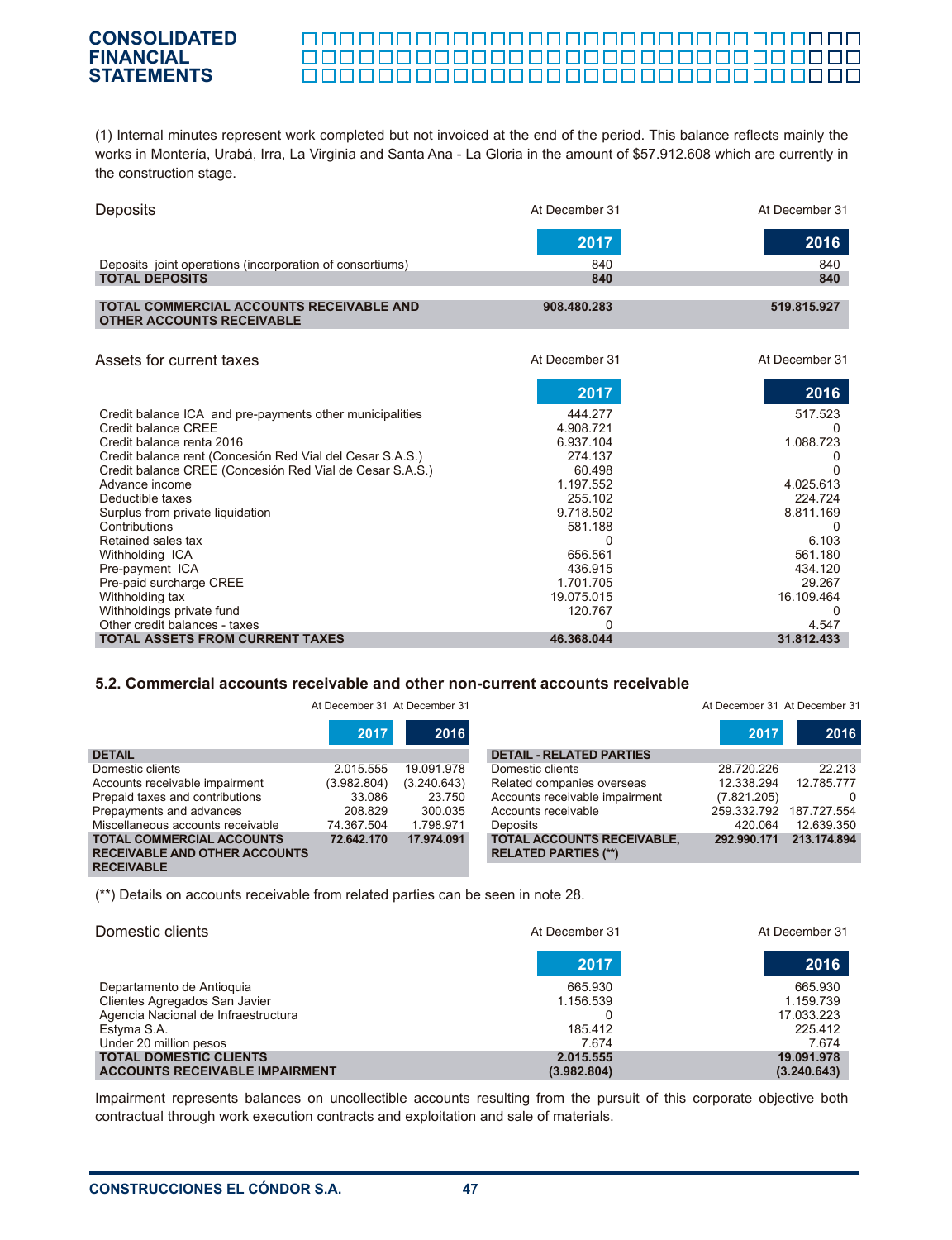#### П 000000000000000000000000000000000

| Prepaid taxes and contributions              | At December 31 | At December 31 |  |  |
|----------------------------------------------|----------------|----------------|--|--|
|                                              | 2017           | 2016           |  |  |
| <b>Others</b>                                | 33.086         | 23.750         |  |  |
| <b>TOTAL PREPAID TAXES AND CONTRIBUTIONS</b> | 33,086         | 23.750         |  |  |
| Prepayments and advances                     | At December 31 | At December 31 |  |  |
|                                              | 2017           | 2016           |  |  |
| Durango Patiño Adriana María                 | 0              | 91.206         |  |  |
| Avales Ingeniería Inmobiliaria               | 208.829        | 208.829        |  |  |
| <b>TOTAL PREPAYMENTS AND ADVANCES</b>        | 208.829        | 300.035        |  |  |
| Miscellaneous accounts receivable            | At December 31 | At December 31 |  |  |

|                                                                                     | 2017          | 2016        |
|-------------------------------------------------------------------------------------|---------------|-------------|
| Banco de Occidente (mandato Farallones)                                             | 824.447       |             |
| Bancolombia (mandato Farallones)                                                    | 16.161.177    |             |
| Itaú Corpbanca (mandato Farallones)                                                 | 5.380.335     |             |
| Consorcio Amaime                                                                    | 1.070.090     | 1.070.090   |
| Masering                                                                            | 254.103       | 254.103     |
| Agregados del Norte de Colombia                                                     | 246.186       |             |
| Autonomous equity                                                                   | 49.817.303    |             |
| S.P. Ingenieros                                                                     | 99.831        | 99.831      |
| Condor Investment USA Inc.                                                          | 514.032       | 374.947     |
| <b>TOTAL MISCELLANEOUS ACCOUNTS RECEIVABLE</b>                                      | 74.367.504    | 1.798.971   |
| <b>TOTAL COMMERCIAL ACCOUNTS RECEIVABLE AND OTHER</b><br><b>ACCOUNTS RECEIVABLE</b> | 72.642.170    | 17.974.091  |
| <b>TOTAL COMMERCIAL ACCOUNTS RECEIVABLE</b>                                         | 1.330.620.686 | 875.108.603 |

## **Note 6. Inventories**

To date, the Company has no pledged inventories as collateral to meet its debts.

|                                                                   | At December 31 | At December 31 |
|-------------------------------------------------------------------|----------------|----------------|
|                                                                   | 2017           | 2016           |
| Contracts underway                                                | 17.507.716     | 117.367.850    |
| Lands                                                             | 65.000         | 65.000         |
| Materials, spare parts and accesories                             | 18.717.919     | 11.273.788     |
| Inventories, joint operations, net (incorporation of consortiums) | 9.200.215      | 4.981.144      |
| Impairment for net realization value adjustment (1)               | (442.991)      | (450.977)      |
| Prepayments                                                       | 34.954.187     | 23.777.798     |
| Promise of sale                                                   | 45.292.745     | 30.980.191     |
| <b>TOTAL INVENTORIES</b>                                          | 125.294.791    | 187.994.794    |

(1) Ajustments to inventories' net realization value and due to poor conditions of several of these inventories.

# **Note 7. Prepaid Expenses, Intangible and Deferred**

Short-term prepaid expenses Insurance and bonds (1) Prepaid expenses, joint operations (incorporation of consortiums) Other charges, joint operations (incorporation of consortiums) Autonomous equity **TOTAL EXPENSES PAID IN ADVANCE, SHORT-TERM** 6.694.747 789.864 25.455 1.025.263  **8.535.330**  3.012.712 838.971 5.626 1.087.230 **4.944.539**  At December 31 At December 31 **2017 2016**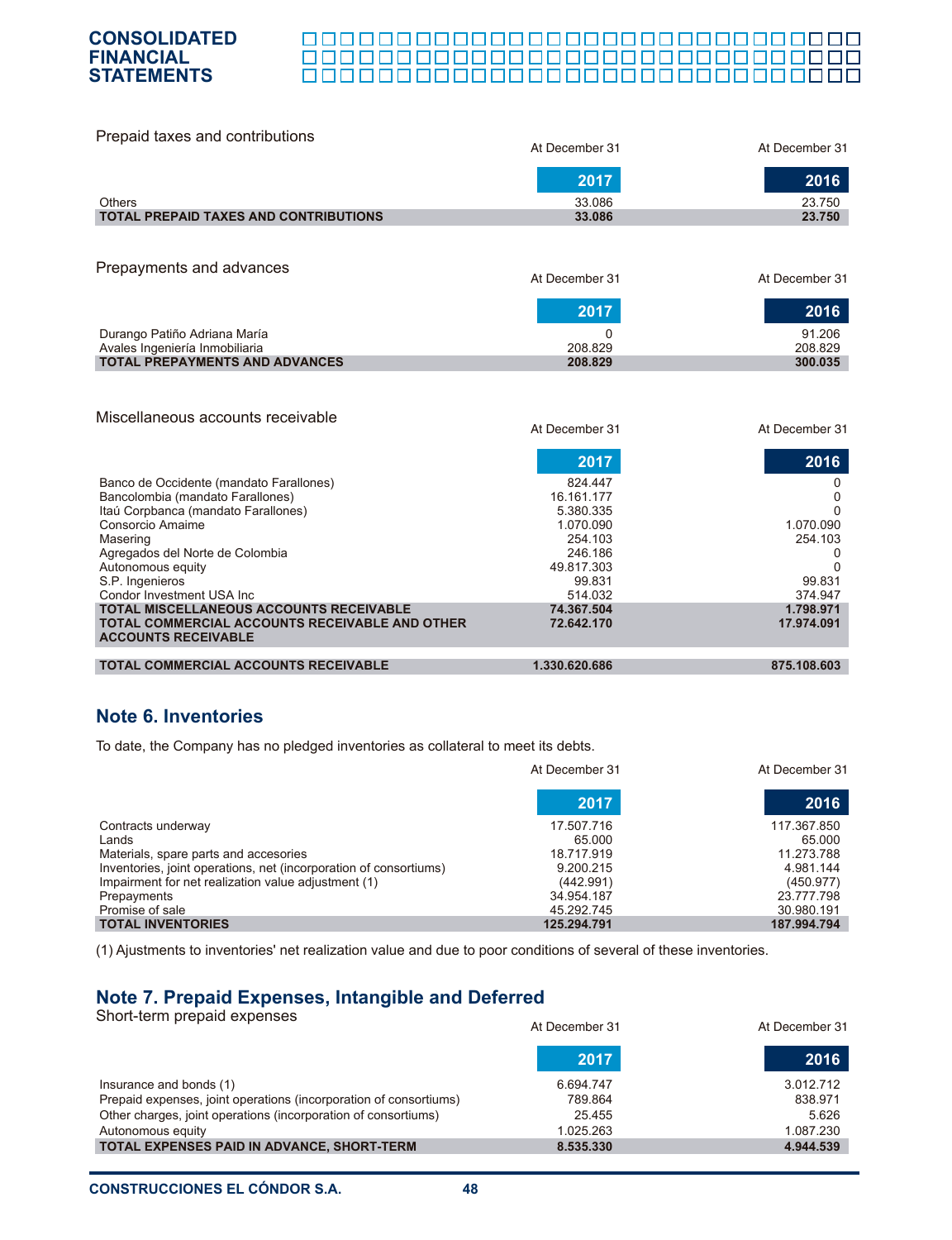

| Long-term prepaid expenses                |                |                |
|-------------------------------------------|----------------|----------------|
|                                           | At December 31 | At December 31 |
|                                           | 2017           | 2016           |
| Insurance, bonds and deferred charges (1) | 206.999        | 0              |
| Autonomous equity                         | 2.128.300      | 2.257.067      |
| TOTAL EXPENSES PAID IN ADVANCE, LONG-TERM | 2.335.299      | 2.257.067      |
| <b>TOTAL DEFFERED</b>                     | 10.870.629     | 7.201.606      |

#### Short-term intangibles

**CONSOLIDATED FINANCIAL STATEMENTS**

|                                     | At December 31 | At December 31 |
|-------------------------------------|----------------|----------------|
|                                     | 2017           | 2016           |
| Quotas                              |                | 316,000        |
| <b>TOTAL SHORT-TERM INTANGIBLES</b> |                | 316,000        |

#### Long-term intangibles

#### Intangible assets other than goodwill

|                                                | At December 31 | At December 31 |
|------------------------------------------------|----------------|----------------|
|                                                | 2017           | 2016           |
| Acquisitions                                   | 30.928.459     |                |
| Acquisitions made business combination         | 5.365.000      | 5.002.266      |
| Amortizations                                  | (4.118.516)    |                |
| Intangible assets in concession agreements (1) | 321.950.492    | 126.049.190    |
| <b>TOTAL ASSETS OTHER THAN GOODWILL</b>        | 354.125.435    | 131.051.456    |
| <b>TOTAL INTANGIBLES</b>                       | 354.125.435    | 131.367.456    |

(1) Intangible assets in Concession agreement refer to the reasonable value of the right to make charges to users of the public utility during the operation and maintenance phase. Said rights are related to the following subisidiaries: Concesión Cesar Guajira S.A.S. and Concesión Ruta al Mar S.A.S. with regards to Concesión Ruta al Mar, the construction phase is expected to end in 2020, and consequently, the value of the intangible asset shall continue increasing until this stage ends.

Mining rights were registered in the merger through absorption of Concesión Red Vial del Cesar, and correspond to mining rights to exploit the following sources of materialsl.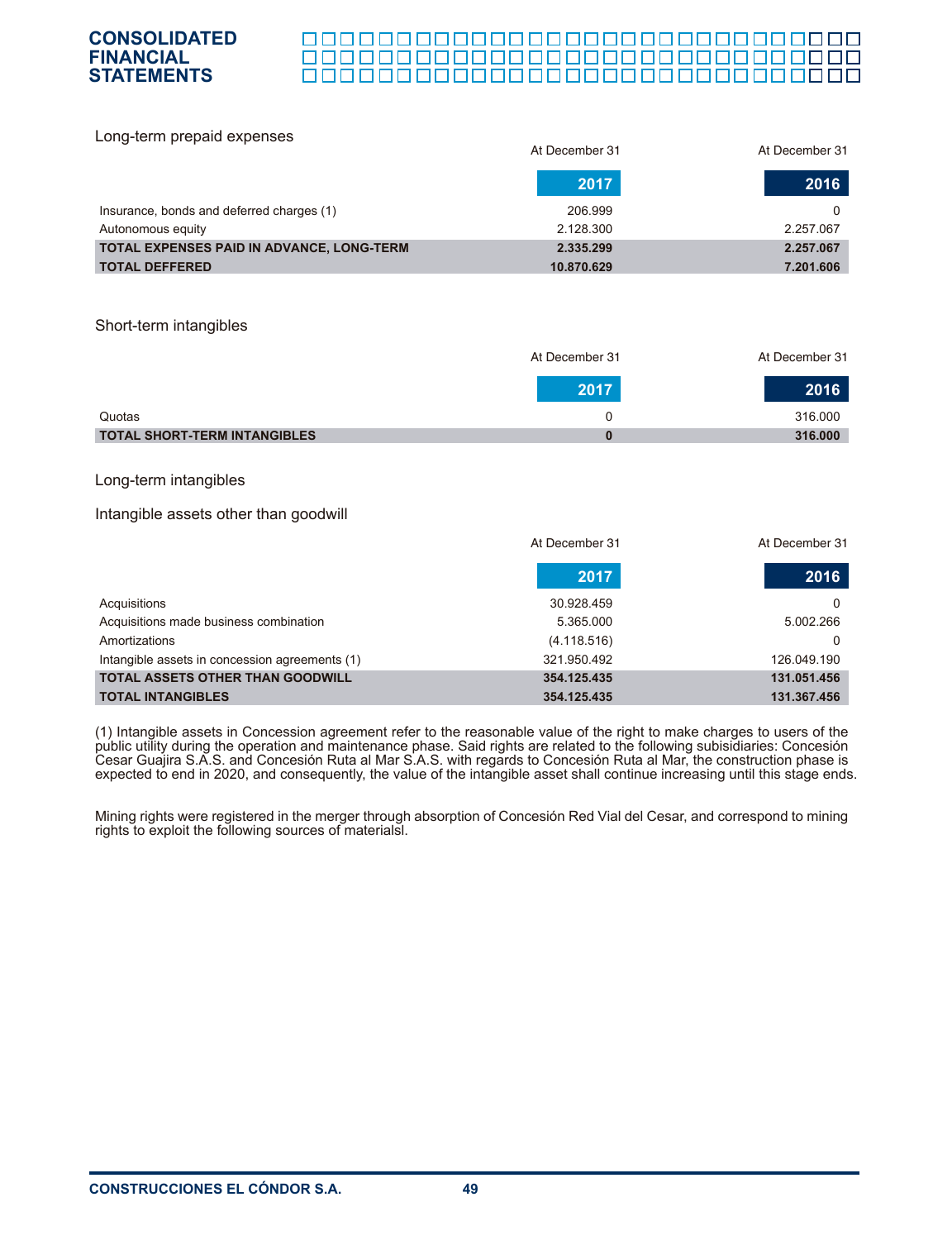# 

Mining proceeding control

|                        | <b>Type of</b>                   |           |                                                                |                                                                                                                              |              |              | <b>Authorized</b> | Type of               |                                        | <b>Mining registry</b> |                              |                                                                                                          | <b>Effective</b> | <b>PTO</b>   | <b>Polices</b>              |                                                | Total<br>authorized                                                                                                                                                                                                                                                                                                                                                                                                 | <b>Concessioned</b> | <b>Environmental</b> |
|------------------------|----------------------------------|-----------|----------------------------------------------------------------|------------------------------------------------------------------------------------------------------------------------------|--------------|--------------|-------------------|-----------------------|----------------------------------------|------------------------|------------------------------|----------------------------------------------------------------------------------------------------------|------------------|--------------|-----------------------------|------------------------------------------------|---------------------------------------------------------------------------------------------------------------------------------------------------------------------------------------------------------------------------------------------------------------------------------------------------------------------------------------------------------------------------------------------------------------------|---------------------|----------------------|
| <b>SOURCE</b>          | contract                         | Title No. | <b>Beneficiary</b>                                             | <b>Resolution</b>                                                                                                            | area<br>(Ha) | exploitation | Code No.          | date                  | <b>Registration</b> Completion<br>date | <b>Stage</b>           | terms of<br>current<br>stage | approval                                                                                                 | <b>Issued</b>    | <b>Terms</b> | volume<br>(m <sub>s</sub> ) | minerals                                       | license                                                                                                                                                                                                                                                                                                                                                                                                             |                     |                      |
| Pailitas (La Floresta) | Concession 0254 - 20<br>contract |           | Construcciones<br>El Cóndor S.A.                               | Concession contract<br>No. 0254-20<br>Res. No. 003477 of<br>27-Aug-2014 ANM<br>Condor-CRVC cession<br>Registered at RMN      | 513.80       | C/R          | HGME-03           | 17-aug-06             | 17-aug-33                              | Exploitation           | 17-ago-33                    | Approved: Writ<br>PARV-0856 of<br>20-jun-2014                                                            | Yes              | 17-aug-18    | 96.840                      | Gravel and sand<br>rivers                      | Underway.                                                                                                                                                                                                                                                                                                                                                                                                           |                     |                      |
| Maracas                | Concession<br>contract           |           | 0260 - 20 Construcciones<br>El Cóndor S.A.                     | Concession contract<br>No. 0260-20<br>Resolution No. 00479<br>of 29-01-2016<br>Cóndor-CRVC cession<br>Registered at RMN      | 122,35       | C/R          | HGCG-04           | 6-may-06              | 15-may-36                              | Exploitation           | 15-may-36 Approved:          | Technical<br>opinion<br>058-2007 of<br>June 15, 2007<br>Amended: Writ<br>1110 of 2014                    | Yes              | 16-may-18    | 176.956                     | Sand and gravel<br>from rivers and<br>quarries | Resolution No.<br>0822 of September<br>$2008 -$<br>Environmental<br>license granted.<br>Resolution No.<br>1065 of<br>$25 - Aug - 2015 -$<br>Environmental<br>license amended.<br>Repeal was filed.<br>Resolution 0075 of<br>Feb. 2016, settles<br>repeal. L.A.<br>amendment is firm.<br>Cession of C. El<br>Cóndor to CRVC<br>underway. Last<br>action: response to<br>requirements from<br>corpocesar was<br>given |                     |                      |
| San Diego              | contract                         |           | Concession 0262 - 20 Construcciones<br>El Cóndor S.A.          | Concession contract<br>No. 0262-20<br>Resolution 000086 of<br>January 17, 2014<br>Condor-CRVC cession<br>Registered at RMN   | 70,29        | R/C          | HGCG-02           | 13-jun-06             | 12-jun-34                              | Exploitation           | 13-jun-34                    | Approved:<br>Technical<br>opinion<br>CT-059-2007<br>Amendedo:<br>Writ PARV No.<br>0757 of<br>28-jul-2015 | <b>Yes</b>       | 13-jun-18    | 234.000                     | Sand and gravel<br>from rivers and<br>quarries | Resolution 822 of<br>2008, license<br>amendment<br>proceeding<br>underway to include<br>quarry materials                                                                                                                                                                                                                                                                                                            |                     |                      |
| Chiriaimo              | contract                         |           | Concession LES-11081 Concesión Red<br>Vial del Cesar<br>S.A.S. | Concession contracto<br>No. LES-11081<br>Resolution<br>001123-31-mar-2016<br>Condor-CRVC cession<br>Registered at RMN        | 39,75        | R            | LES-11081         | 22-sep-11             | 21-sep-31                              | and<br>assembly        |                              | Construction 21-sep-19 Writ PARV No.<br>0654 of<br>14-may-2014                                           | Yes              | 22-sep-18    | 57.302                      | Sand and gravel<br>from rivers and<br>quarries | Underway                                                                                                                                                                                                                                                                                                                                                                                                            |                     |                      |
| Caracolicito           | contract                         |           | Concession IHT-16461 Construcciones<br>El Cóndor S.A.          | Concession contract<br>No. IHT-16461<br>Resolution No.000098<br>January 22, 2014<br>Condor-CRVC cession<br>Registered at RMN | 335,85       | R            |                   | IHT-16461 10-jul-2008 | 9-jul-38                               | Exploitation           | $9$ -jul-38                  | Technical<br>opinion<br>PARV-0694 of<br>01-aug-2014                                                      | <b>Yes</b>       | $10$ -jul-18 | 60,000                      | Sand and gravel<br>from rivers                 | Writ 105 of 2015 -<br>L.A. proceeding is<br>begun. Visit was<br>made. Minute of<br>requirements.<br>Response to<br>requirements.<br>Environmental<br>feasibility opinion.<br>Previous<br>consultation<br>underway. First<br>pre-consultation<br>meeting held on<br>July 10, 2016, but<br>no indigenous<br>groups attended.<br>Determination from<br><b>Mininterior (Ministry</b><br>of Justice) is<br>expected      |                     |                      |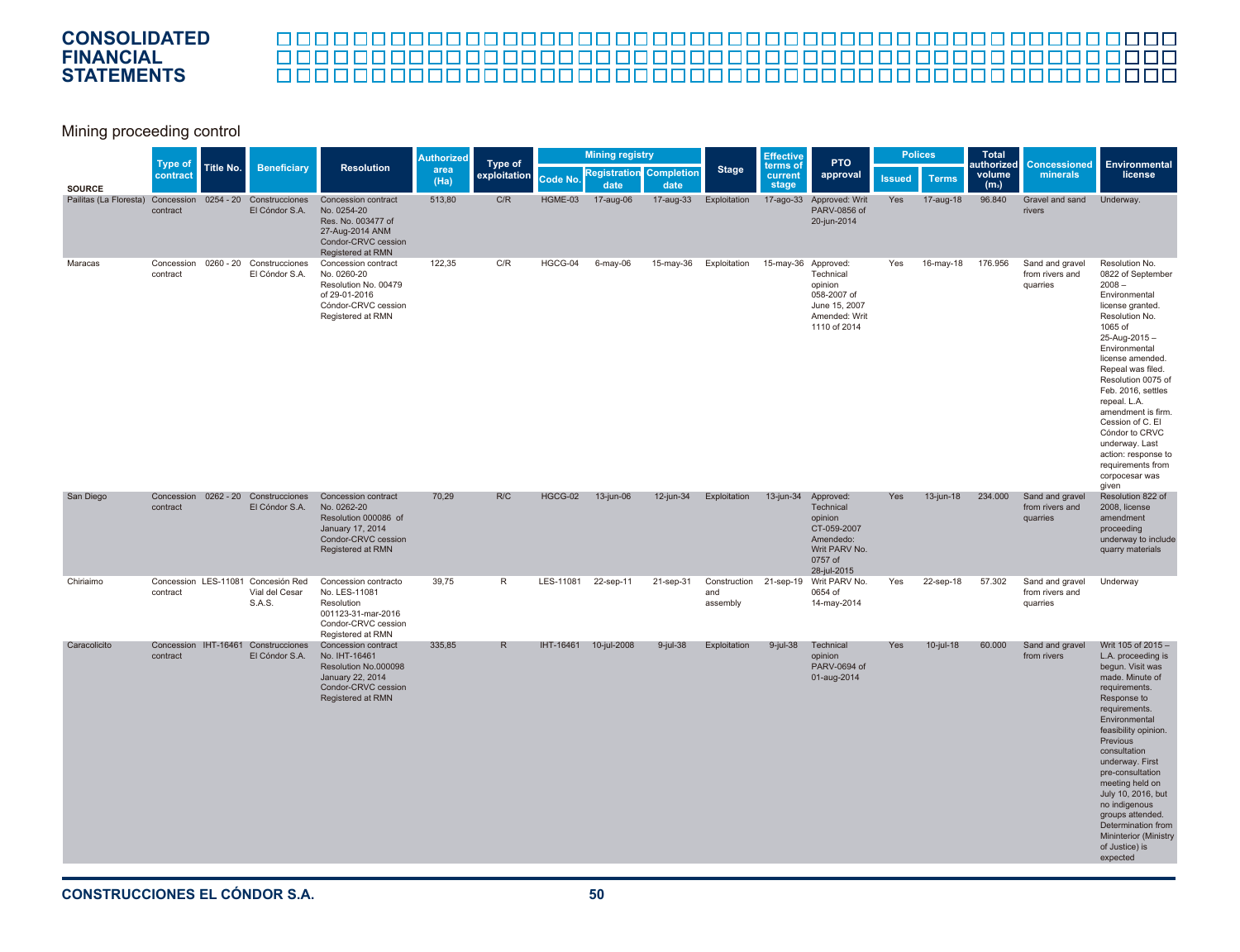#### <u> 000000000000000000000000000000000</u> <u> 00000000000000000000000000000</u>

Operations rights correspond to the purchase made by Construcciones El Cóndor S.A. of 28.85% of the share of Consorcio Farallones a ODINSA S.A. With this purchase, the company owns 50% of said consortium. The transaction added up to \$30.928.640. The amortization period begins in May 2017 and is expected to last until June 2020, date in which the execution of the EPC contract ebd by the consortium.

All intangible assets are measured after their initial recognition by the costs model. The methods used to amortizar intangible assets are:

| Intangible asset               | <b>Amortization method</b>               |                |
|--------------------------------|------------------------------------------|----------------|
| Mining rights                  | Protection units                         |                |
| Operation rights               | Based on revenues from normal activities |                |
|                                |                                          |                |
|                                | At December 31                           | At December 31 |
|                                | 2017                                     | 2016           |
| Subsidiary                     |                                          |                |
| Concesión Ruta al Mar S A S    | 180.954.334                              | 77.188.693     |
| Concesión Cesar Guajira S.A.S. | 140.996.158                              | 65.802.597     |
| <b>TOTAL SUBSIDIARY</b>        | 321.950.492                              | 142.991.289    |

#### Assets for deferred taxes

The deferred tax was found using the liability method and the tax rate to which the differences are expected to revert (37%) and at the occasional earnings tax rate of 10%.

|                                                      | At December 31 | At December 31 |
|------------------------------------------------------|----------------|----------------|
|                                                      | 2017           | 2016           |
| Deferred taxes for provisions                        | 554.066        | 932.885        |
| Deferred taxes for financial obligations             | 26.359.805     | 29.961.693     |
| Other deferred taxes                                 | 9.165.239      | 8.176.848      |
| Presumptive revenue surplus                          |                | 3.327.747      |
| Deferred tax on estimated liabilities and provisions | 225.580        | 222.103        |
| Deferred tax on accounts receivable from the Trust   |                | 1.088.613      |
| <b>Others</b>                                        | 3.506          | 25.640         |
| <b>TOTAL ASSETS FOR DEFERRED TAXES</b>               | 36.308.196     | 43.735.529     |
| TOTAL EXPENSES PAID IN ADVANCE, INTANGIBLES AND      | 401.304.262    | 182.304.591    |
| <b>DEFERRED TAXES</b>                                |                |                |

# **Note 8. Non-Current Assets Kept for Sale**

|                                               | At December 31 | At December 31 |
|-----------------------------------------------|----------------|----------------|
|                                               | 2017           | 2016           |
| Lands $(1)$                                   | 599.059        | 599.059        |
| Machinery and equipment                       | 5.450.863      | 3.414.044      |
| Automobiles, trucks and SUVs                  |                | 45.008         |
| Other transportation equipment                | 192.612        | 100.512        |
| Impairment                                    | (4.560.186)    | (1.677.010)    |
| <b>TOTAL NON-CURRENT ASSETS KEPT FOR SALE</b> | 1.682.349      | 2.481.613      |

(1) Corresponds to Pailitas land located in village La Floresta, which shall be given in donation; land Norteamérica located in the municipality of Bello; machinery and transportation equipment not used or non-productive.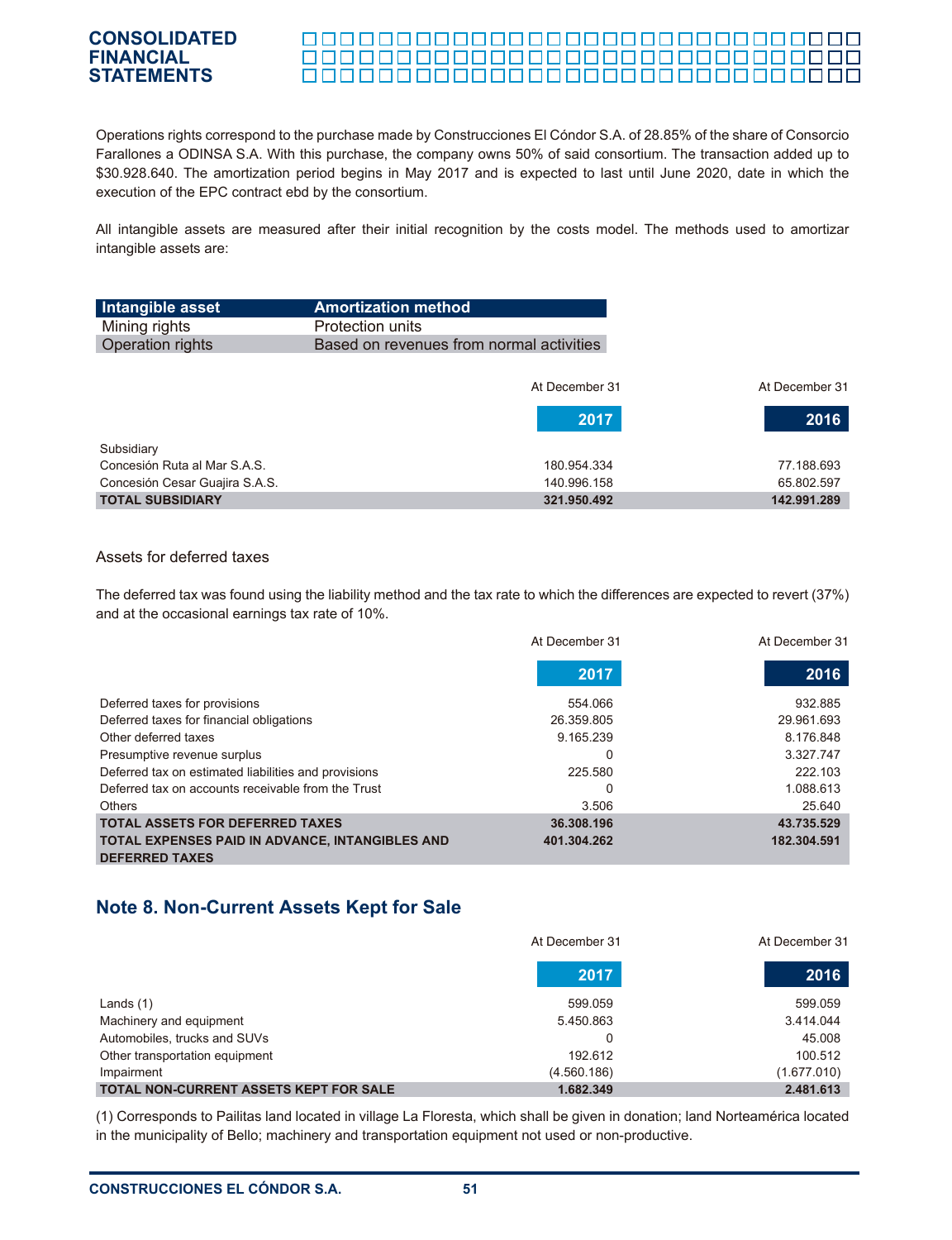

# **Note 9. Properties, Plant and Equipment**

January to December 2017

At December 31

|                                                    | Lands          | <b>Constructions</b><br>and buildings | <b>Machinery</b><br>and<br>equipment | Office<br>furniture | <b>Computers</b> | Transportation<br>equipment | Mining<br>assets | Assets in<br>transit | <b>Assets of</b><br>joint<br>operations | <b>Total</b> |
|----------------------------------------------------|----------------|---------------------------------------|--------------------------------------|---------------------|------------------|-----------------------------|------------------|----------------------|-----------------------------------------|--------------|
| Balance at December 31, 2016                       | 8.142.502      | 13.331.067                            | 158.075.046                          | 1.040.772           | 440.758          | 84.865.405                  | 71.022.911       | O                    | 4.113.601                               | 341.032.062  |
| Balance of depreciations at<br>December 31, 2016   | 0              | (245.714)                             | (31.462.255)                         | (297.898)           | (389.417)        | (18.688.658)                | (3.823.050)      | $\Omega$             | (786.185)                               | (55.693.177) |
| Value in books at December 31,<br>2016 Concessions | $\Omega$       | $\Omega$                              | 0                                    | 0                   | 0                | 0                           | 0                | 0                    | 6.163.408                               | 6.163.408    |
| Value in books at December 31.<br>2016             | 8.142.502      | 13.085.353                            | 126.612.791                          | 742.874             | 51.341           | 66.176.747                  | 67.199.861       | $\Omega$             | 9.490.824                               | 291.502.293  |
| Acquisitions                                       | 180.000        | 10.000                                | 28.057.032                           | 0                   | 112.599          | 6.259.118                   | $\Omega$         | 0                    | $\Omega$                                | 34.618.749   |
| <b>Additions</b>                                   | $\Omega$       | $\Omega$                              | 75.322                               | $\Omega$            | 28,000           | $\mathbf{0}$                | $\mathbf{0}$     | $\overline{0}$       | $\Omega$                                | 103.322      |
| Prepayments                                        | 450.000        | 0                                     | 61.124                               | 0                   | 0                | 0                           | 0                | $\Omega$             | 0                                       | 511.124      |
| Revaluation                                        | $\mathbf{0}$   | $\mathbf{0}$                          | $\Omega$                             | $\Omega$            | $\Omega$         | $\Omega$                    | $\mathbf{0}$     | $\Omega$             | $\mathbf{0}$                            |              |
| Transfer, option to buy                            | 0              | $\Omega$                              | (4.369.824)                          | $\Omega$            | 0                | (475.410)                   | $\Omega$         | $\Omega$             | 0                                       | (4.845.234)  |
| Withdrawals                                        | $\overline{0}$ | $\Omega$                              | (52.872)                             | (8.232)             | (15.160)         | (176.998)                   | $\mathbf{0}$     | $\mathbf{0}$         | $\Omega$                                | (253.262)    |
| Impairment                                         | 0              | $\Omega$                              | 0                                    | 0                   | 225              | 0                           | $\Omega$         | $\Omega$             | $\Omega$                                | 225          |
| Depreciation                                       | $\mathbf{0}$   | (149.321)                             | (12.542.168)                         | (117.058)           | (27.654)         | (6.932.502)                 | (1.071.475)      | $\Omega$             | $\Omega$                                | (20.840.178) |
| Depreciation, transfer,<br>withdrawal and others   | 0              | 0                                     | 3.133.885                            | 8.232               | 28.995           | 1.338.849                   | 0                | $\Omega$             | 0                                       | 4.509.961    |
| Sale                                               | $\overline{0}$ | $\Omega$                              | (2.878.899)                          | $\overline{0}$      | (140.599)        | (6.881.900)                 | $\mathbf{0}$     | $\overline{0}$       | $\Omega$                                | (9.901.398)  |
| Other changes                                      | 0              | 23.472                                | $\Omega$                             | $\Omega$            | $\Omega$         | 0                           | $\Omega$         | 0                    | 33.781.068                              | 33.804.540   |
| Concessions                                        | $\Omega$       | $\Omega$                              | $\Omega$                             | $\Omega$            | $\Omega$         | $\Omega$                    | $\Omega$         | $\Omega$             | 1.216.586                               | 1.216.586    |
| <b>TOTAL</b>                                       | 8.772.502      | 12.969.504                            | 138.096.391                          | 625.816             | 37.747           | 59.307.904                  | 66.128.386       | 0                    | 44.488.478                              | 330.426.728  |

For the merger through absorption of Concesión Red Vial del Cesar S.A.S., appraisals of machinery and transportation equipments are validated without changes. Likewise, at December 31, 2016, the effective date of ther revaluation, El Cóndor S.A. appraised its immovable goods hiring AVATEC INGENIERÌA, an independent appraiser known for determining the reasonable value of lands and buildings. The reasonable value was determined by reference to the marketplace. This means that the valuations made by the appraiser were based on active market prices. The appraisal involved the use of level 2 entry data of which 80% of the analysis determined the value used to compare the sector with the object appraised. The remaining 20% is calculated with a survey conducted with colleagues in Medellin with experience in the zone.

The sums that would have been accounted by the costs model are:

Historical cost **Depreciation Value in books**

**Land** 978.384  $\Omega$ **978.384** **Buil** 

**3.360.416**

The revaluation surplus recognized in another integral result is:

| <b>Buildings</b> |                     | Land    | <b>Buildings</b> |
|------------------|---------------------|---------|------------------|
| 3.468.816        | Revaluation surplus | 164.142 | 680.359          |
| (108.401)        |                     |         |                  |

These values cannot be distributed to shareholders until the elements related to properties, plant and equipments are realized.

|                                                                |             |                     | 2017        |
|----------------------------------------------------------------|-------------|---------------------|-------------|
|                                                                | Cost        | <b>Depreciation</b> | Net cost    |
| Lands                                                          | 8.772.502   |                     | 8.772.502   |
| Quarries                                                       | 66.128.386  |                     | 66.128.386  |
| Goods leased                                                   | 23.472      |                     | 23.472      |
| Constructions and buildings                                    | 204.170.123 | (38.053.932)        | 166.116.191 |
| Machinery and equipment                                        | 5.841.067   | (139.175)           | 5.701.891   |
| Office equipment                                               | 39.620.091  | (15.622.928)        | 23.997.163  |
| Computers and communications equipment                         | 1.154.248   | (406.723)           | 747.525     |
| Reversible assets                                              | 552.818     | (395.939)           | 156.879     |
| Impairment                                                     | 3.586.800   | (1.721.125)         | 1.865.675   |
| Transportation equipment                                       | (89.826)    |                     | (89.826)    |
| Depreciations, joint operations (incorporation of consortiums) | 39.221.789  | (2.113.306)         | 37.108.483  |
| Autonomous equity                                              | 5.303.745   | 0                   | 5.303.744   |
| TOTAL PROPERTIES, PLANT AND EQUIPMENT                          | 400.661.548 | (70.234.819)        | 330.426.728 |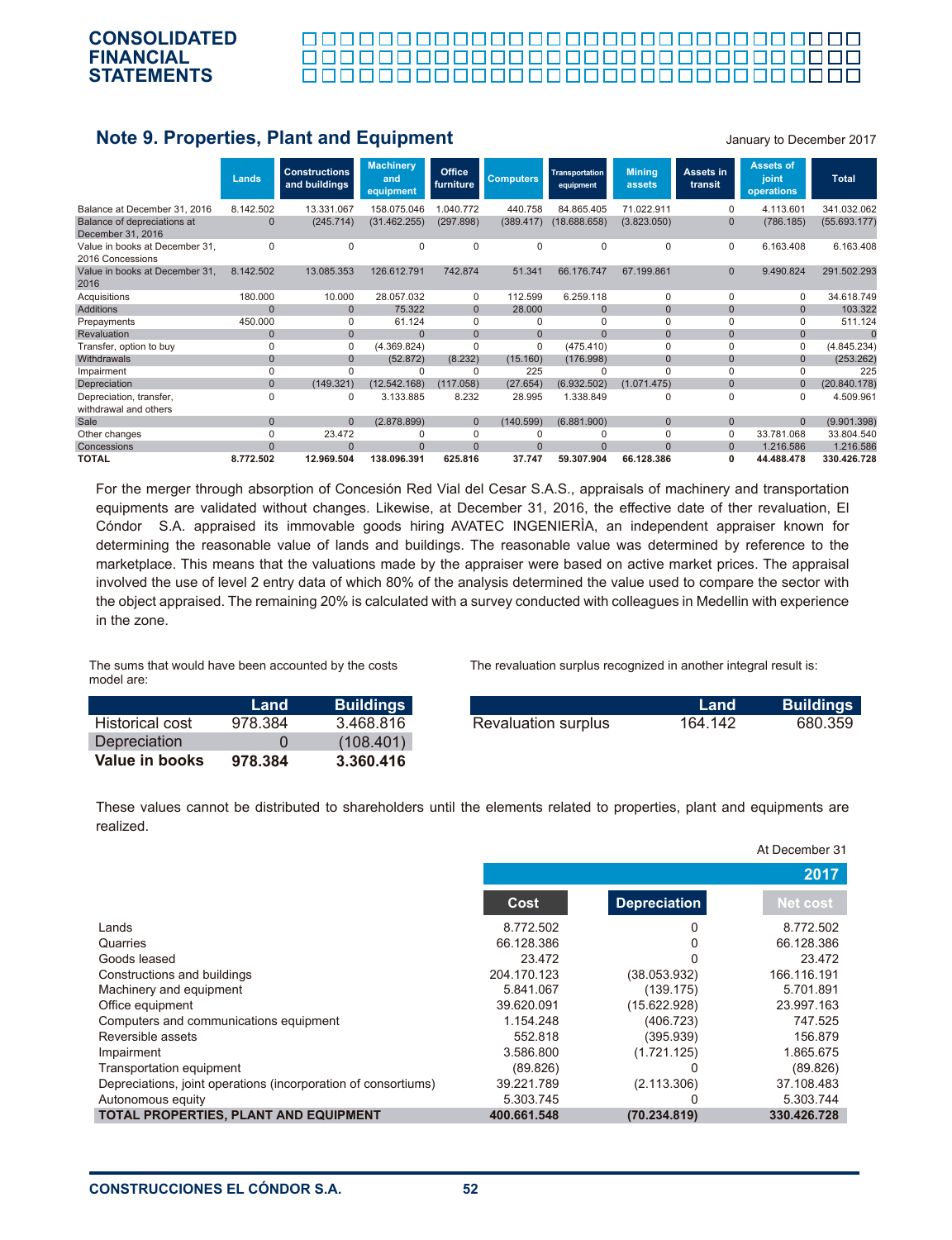#### **CONSOLIDATED FINANCIAL** 0000000000000000000000000000000000 **STATEMENTS**

|                                                                |             |                     | At December 31 |
|----------------------------------------------------------------|-------------|---------------------|----------------|
|                                                                |             |                     | 2016           |
|                                                                | <b>Cost</b> | <b>Depreciation</b> | Net cost       |
| Lands                                                          | 8.142.505   | 0                   | 8.142.505      |
| Quarries                                                       | 67.199.861  |                     | 67.199.861     |
| Goods leased                                                   | 183.667.367 | (28.290.261)        | 155.377.106    |
| Constructions and buildings                                    | 5.831.067   | (67.979)            | 5.763.088      |
| Machinery and equipment                                        | 41.514.513  | (13.115.685)        | 28.398.828     |
| Office equipment                                               | 1.199.810   | (297.898)           | 901.912        |
| Computers and communications equipment                         | 578.068     | (366.903)           | 211.165        |
| Reversible assets                                              | 4.316.651   | (1.173.323)         | 3.143.328      |
| Impairment                                                     | (90.051)    | 0                   | (90.051)       |
| Transportation equipment                                       | 25.367.975  | (8.962.712)         | 16.405.263     |
| Depreciations, joint operations (incorporation of consortiums) | 4.113.601   | (786.185)           | 3.327.416      |
| Autonomous equity                                              | 2.721.874   | 0                   | 2.721.874      |
| TOTAL PROPERTIES, PLANT AND EQUIPMENT                          | 344.563.241 | (53.060.946)        | 291.502.295    |

The Company has established in its policy the following life of its assets, which was determined by homogenous groups.

| <b>Fixed asset</b>                     | Life (years) |
|----------------------------------------|--------------|
| Constructions and buildings            | 40 a 100     |
| Machinery and equipment                | 5 a 20       |
| Office equipment                       | 10           |
| Computers and communications equipment | 3            |
| Fleet and transportation equipment     | 8 a 15       |
| Mines and quarries                     | 60           |

As an internal policy, the Company adopts a par value of zero for buildings, computers and office equipment. The par value for the fleet and transportation equipment is 10% of the asset's initial cost.

The Corporation has formalized the insurance policies to cover possible risks that are subject to different elements related to property and equipment.

The Company solely has title restrictions over the assets it acquires through financial leasing.

## **Note 10. Investment Properties**

Several assets of the Company: Two lands in the municipality of Copey meet the IAS 40 criteria to be recognised as investment properties.

The assets of Construcciones El Cóndor S.A. registered as property, plant and equipment do not guarantee any type of obligation.

|                                                  | At December 31 | At December 31 |
|--------------------------------------------------|----------------|----------------|
|                                                  | 2017           | 2016           |
| Real estate investment properties                | 4.620.966      | 989.406        |
| Real estate investment properties (depreciation) | (130.592)      | (669)          |
| <b>TOTAL INVESTMENT PROPERTIES</b>               | 4.490.374      | 988.737        |

# **Note 11. Financial Obligations**

Short-term financial obligations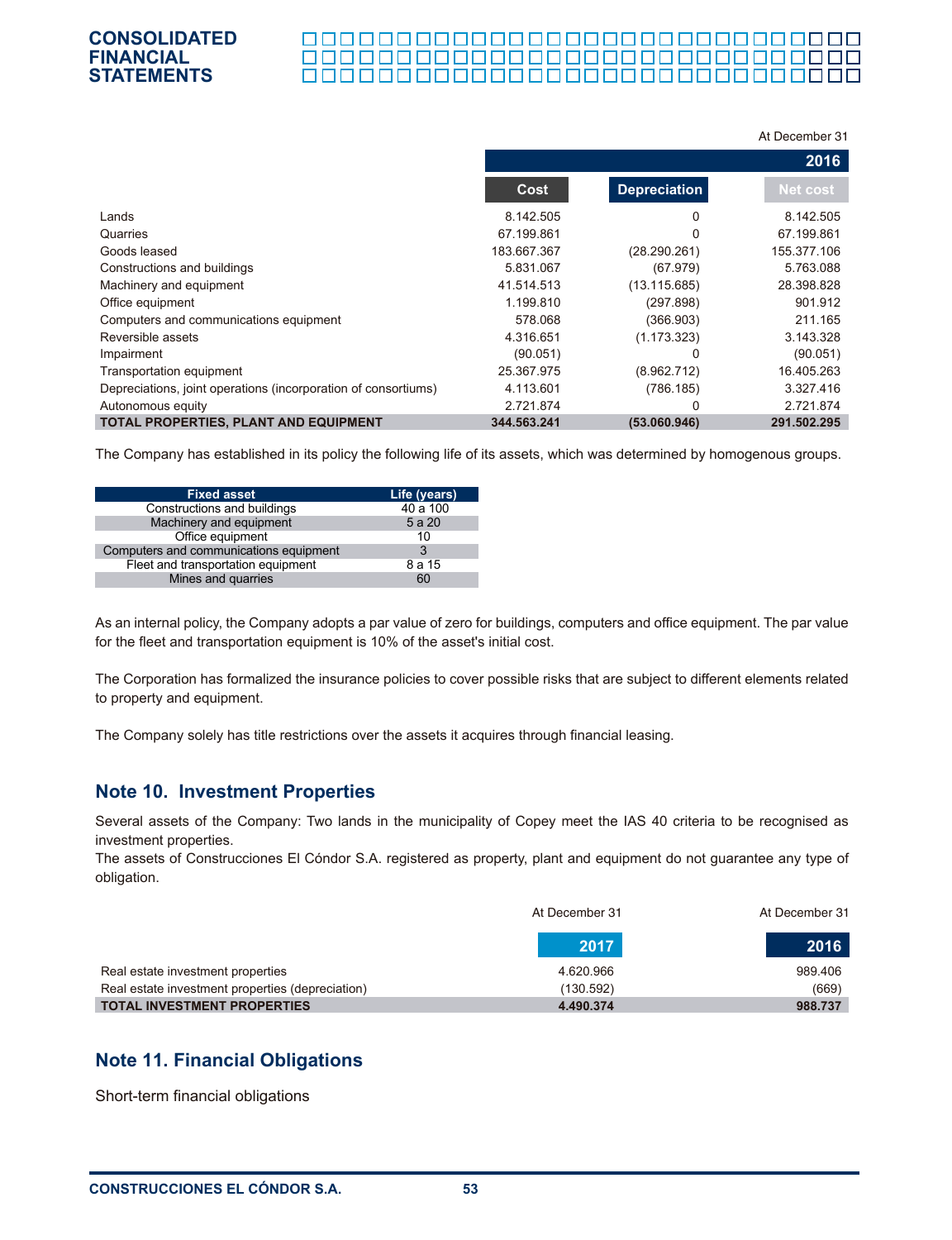#### <u> 000000000000000000000000000000000</u>

| <b>CONSOLIDATED</b> |  |
|---------------------|--|
| FINANCIAL           |  |
| STATEMENTS          |  |

|                                                                     |                 |                       | At December 31 | At December 31   |
|---------------------------------------------------------------------|-----------------|-----------------------|----------------|------------------|
|                                                                     | <b>Maturity</b> | Rate                  | 2017           | 2016             |
| Banco de Bogotá (1)                                                 | 16/07/18        | IBR+4.75%             | 55.650.000     | 0                |
| Banco BBVA (2)                                                      | 30/01/18        | IBR+4.56%             | 112.755.413    | 0                |
| Banco de Occidente (3)                                              | 26/01/18        | IBR+4%TV              | 3.000.000      | 0                |
| Banco de Occidente (3)                                              | 18/04/18        | <b>IBR+4%</b>         | 25.000.000     | 0                |
| Banco de Occidente (3)                                              | 07/05/18        | <b>IBR+4%</b>         | 10.000.000     | 0                |
| Banco Santander (3)                                                 | 05/11/18        | IBR+3.5%              | 10.000.000     | $\overline{0}$   |
| Banco Itau (3)                                                      | 27/01/18        | IBR+3.77%TV           | 3.000.000      | $\mathbf{0}$     |
| Bancolombia (4)                                                     | 05/09/18        | IBR+2.62%             | 36.000.000     | 0                |
| Bancolombia (5)                                                     | 25/10/18        | IBR+5.25%             | 34.000.000     | 0                |
| Bancolombia (6)                                                     | 14/11/18        | <b>IBR NATV+2.62%</b> | 40.000.000     | 0                |
| Bancolombia (7)                                                     | 18/06/18        | <b>IBR NATV+2.26%</b> | 20.000.000     | $\Omega$         |
| Banco BBVA                                                          |                 | DTF+2.05 EA%          | 0              | 8.053.131        |
| Banco BBVA                                                          |                 | DTF+1.95%             | 0              | 8.000.000        |
| Banco Corpbanca                                                     |                 | DTF+2.3%              | $\mathbf 0$    | 11.000.000       |
| <b>Banco BBVA</b>                                                   |                 | DTF+4.89% EA          | $\mathbf 0$    | 11.100.000       |
| Banco BBVA                                                          |                 | DTF+1.85% EA          | $\mathbf 0$    | 12.000.000       |
| <b>Banco BBVA</b>                                                   |                 | DTF+2.25% EA          | $\mathbf 0$    | 19.157.282       |
| Bancolombia                                                         |                 | IBR+5.55%             | $\mathbf 0$    | 18.400.000       |
| Bancolombia                                                         |                 | DTF+4.9% EA           | $\mathbf 0$    | 2.235.000        |
| Banco BBVA                                                          |                 | DTF+1.7 EA            | $\mathbf 0$    | 13.597.669       |
| Banco de Occidente                                                  |                 | DTF+2.75 N.A.         | $\mathbf 0$    | 18.000.000       |
| Bancolombia                                                         |                 | IBR+5.55%             | $\mathbf 0$    | 6.000.000        |
| Banco BBVA                                                          |                 | DTF+6.44%             | $\mathbf 0$    | 3.350.000        |
| Bancolombia                                                         |                 | IBR+5.55%             | $\mathbf 0$    | 5.600.000        |
| Banco de Bogotá                                                     |                 | DTF+4.15% EA          | $\Omega$       | 8.000.000        |
| Banco de Bogotá                                                     |                 | DTF+2.7% EA           | $\overline{0}$ | 12.350.000       |
| Banco de Bogotá                                                     |                 | DTF+3.45% TA          | $\mathbf 0$    | 18.600.000       |
| <b>Banco Santander</b>                                              |                 | DTF+3% TA             | $\mathbf 0$    | 31.084.337       |
| Bancolombia                                                         |                 | DTF+3.90%             | $\mathbf 0$    | 9.400.000        |
| Bancolombia                                                         |                 | IBR+5.25%             | $\mathbf 0$    | 34.000.000       |
| Bancolombia                                                         |                 | IBR+5.25%             | $\mathbf 0$    | 5.200.000        |
| Bancolombia                                                         |                 | IBR+5.25%             | $\mathbf 0$    | 35.000.000       |
| Bancolombia                                                         |                 | IBR+4.95%             | $\mathbf{0}$   | 4.590.535        |
| Bancolombia                                                         |                 | IBR+5.25%             | $\mathbf 0$    | 12.000.000       |
| Bancolombia                                                         |                 | IBR+5.25%             | $\mathbf 0$    | 5.500.000        |
| Banco BBVA                                                          |                 | DTF+2.2% TA           | $\mathbf 0$    | 7.000.000        |
| <b>Banco BBVA</b>                                                   |                 | IBR+4.75%             | $\mathbf 0$    | 2.460.000        |
| Banco BBVA                                                          |                 | IBR+4.75% EA          | $\Omega$       | 9.000.000        |
| Banco de Occidente                                                  |                 | <b>IBR+4%</b>         | $\Omega$       |                  |
| Banco BBVA                                                          |                 | DTF+1.95 EA           | $\mathbf 0$    | 18.000.000       |
|                                                                     |                 | DTF+2.3%              | $\mathbf 0$    | 2.235.000        |
| Banco Corpbanca                                                     |                 |                       | 11.695         | 33.000.000       |
| Financial obligations Concesión Ruta al Mar                         |                 |                       | $\mathbf{0}$   | 12.000.000       |
| Bancolombia<br>Financial obligations Vías de las Américas           | 11/08/17        | IBR+5.25%             | 147.899.505    | 124.743.222<br>0 |
|                                                                     |                 |                       |                | 0                |
| Obligations of joint operations                                     |                 |                       | 3.656.727      |                  |
| (incorporation of consortiums)<br><b>TOTAL SHORT-TERM FINANCIAL</b> |                 |                       | 500.973.341    | 520.656.176      |
| <b>OBLIGATIONS</b>                                                  |                 |                       |                |                  |

At December 31 , 2017 and December 31, 2016 the Company had no financial obligations overdue.

(1) Bank loan. To pay bank loans No.: 256058376, 257717055, 259324412, 259596529 y 259612645

(2) Loan novations No: 50364, 60553, 62278, 63995, 64902, 64910, 65529, 66113, 66766, 66972, 67103, 67608 y 68143 with bank credit No. 5009600069083.

(3) For working capital.

(4) To pay bank loans No. 5980063387 y 5980060973; and resource availability.

(5) Loan novations.

(6) Equity contribution, Concesión Ruta al Mar.

(7) Payment of guarantee fees of Concesión Ruta al Mar amounting to four thousand five hundred million, and draft to works.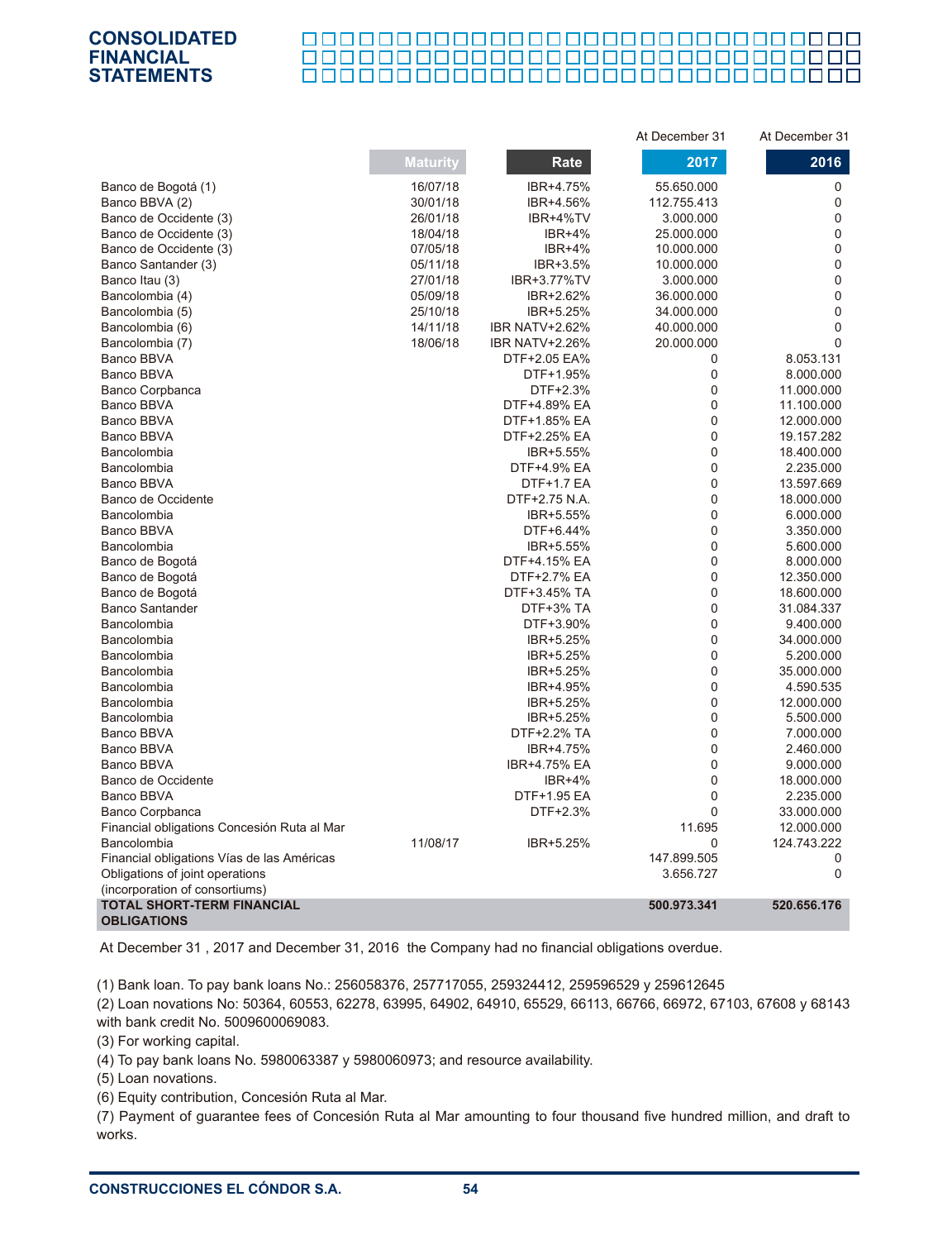#### 000000000000000000000000000000000 П

At December 31 At December 31

| Short-term commercial financing companies                                                   | At December 31 | At December 31 |
|---------------------------------------------------------------------------------------------|----------------|----------------|
|                                                                                             | 2017           | 2016           |
| Leasing de Occidente                                                                        | 196.921        | 0              |
| Corpbanca                                                                                   | 1.685.598      |                |
| Bancolombia                                                                                 | 28.603.685     | 19.835.004     |
| P.A. Concesión Ruta al Mar S.A.S.                                                           | 2.139.743      |                |
| Concesión Cesar Guajira                                                                     | 49.534         |                |
| TOTAL COMMERCIAL FINANCING COMPANIES, SHORT-TERM                                            | 32.675.481     | 19.835.004     |
| <b>TOTAL FINANCIAL OBLIGATIONS AND COMMERCIAL FINANCING</b><br><b>COMPANIES, SHORT-TERM</b> | 533.648.822    | 540.491.180    |

#### Long-term financial obligations

**CONSOLIDATED FINANCIAL STATEMENTS**

|                                                                                    | Vencimiento | Tasa           | 2017        | 2016           |
|------------------------------------------------------------------------------------|-------------|----------------|-------------|----------------|
| Banco BBVA                                                                         | 02/12/2017  | DTF+2.3% EA    |             | 28.000.000     |
| Autonomous equity                                                                  |             |                | 302.085.748 |                |
| <b>TOTAL LONG-TERM FINANCIAL</b>                                                   |             |                | 302.085.748 | 28.000.000     |
| <b>OBLIGATIONS</b>                                                                 |             |                |             |                |
|                                                                                    |             |                |             |                |
| Long-term commercial financing companies                                           |             |                |             |                |
|                                                                                    |             | At December 31 |             | At December 31 |
|                                                                                    |             |                |             |                |
|                                                                                    |             | 2017           |             | 2016           |
|                                                                                    |             |                |             |                |
| Caterpillar Crédito S.A.                                                           |             | 6              |             | 9              |
| Obligations, joint operations (incorporation of consortiums)                       |             | 12.698.994     |             | 493.527        |
| Leasing Banco de Occidente                                                         |             | 1.033.824      |             |                |
| Bancolombia                                                                        |             | 119.795.226    |             | 106.237.508    |
| Banco Corpbanca de Colombia                                                        |             | 6.775.906      |             |                |
| Bancolombia Panamá                                                                 |             | 9.048          |             | 9.098          |
| <b>TOTAL LONG-TERM COMMERCIAL FINANCING COMPANIES</b>                              |             | 140.313.004    |             | 106.740.141    |
| TOTAL FINANCIAL OBLIGATIONS AND LONG-TERM COMMERCIAL<br><b>FINANCING COMPANIES</b> |             | 442.398.751    |             | 134.740.141    |
| <b>TOTAL FINANCIAL OBLIGATIONS</b>                                                 |             | 976.047.573    |             | 675.231.321    |
|                                                                                    |             |                |             |                |

Financial leasing contracts in foreign currency made with Bancolombia Panamá and Caterpillar Crédito S.A. Are restated in Colombian pesos at the official exchange rate (TRM) of the market.

# **Note 12. Commercial Accounts Payable and Other Accounts Payable**

The Company does not recognize implicit financing due to the levels of uncertainty that are related to the time in which this account payable will be canceled, therefore no terms or interest are established for this account.

|                                                                        | At December 31 | At December 31 |
|------------------------------------------------------------------------|----------------|----------------|
|                                                                        | 2017           | 2016           |
| Domestic                                                               | 16.476.817     | 5.529.228      |
| From overseas                                                          | 689.016        | 716            |
| Suppliers, joint operations (incorporation of consortiums)             | 4.318.610      | 334.326        |
| Installments payable                                                   |                |                |
| Costs and expenses payable (1)                                         | 39.834.272     | 7.499.988      |
| Government creditors - taxes                                           | 1.194.118      | 1.408.111      |
| Other accounts payable                                                 | 605.476        | 644.546        |
| Withholdings at source, year-end balance                               | 1.374          |                |
| Accounts receivable with shareholders                                  | 187.440        |                |
| Accounts payable to related companies                                  |                |                |
| Contractors                                                            | 9.610.597      | 84.131.672     |
| Others $(2)$                                                           | 34.278.431     | 94.214.514     |
| Dividends for shareholders                                             |                | 103.644        |
| Payroll withholdings and contributions                                 | 2.236.011      | 1.461.175      |
| Accounts payable, joint operations (incorporation of consortiums)      | 203.552.433    | 103.406.616    |
| Autonomous equity                                                      | 71.678.725     | 27.641.632     |
| TOTAL COMMERCIAL ACCOUNTS PAYABLE AND OTHER ACCOUNTS<br><b>PAYABLE</b> | 384.663.321    | 326.376.170    |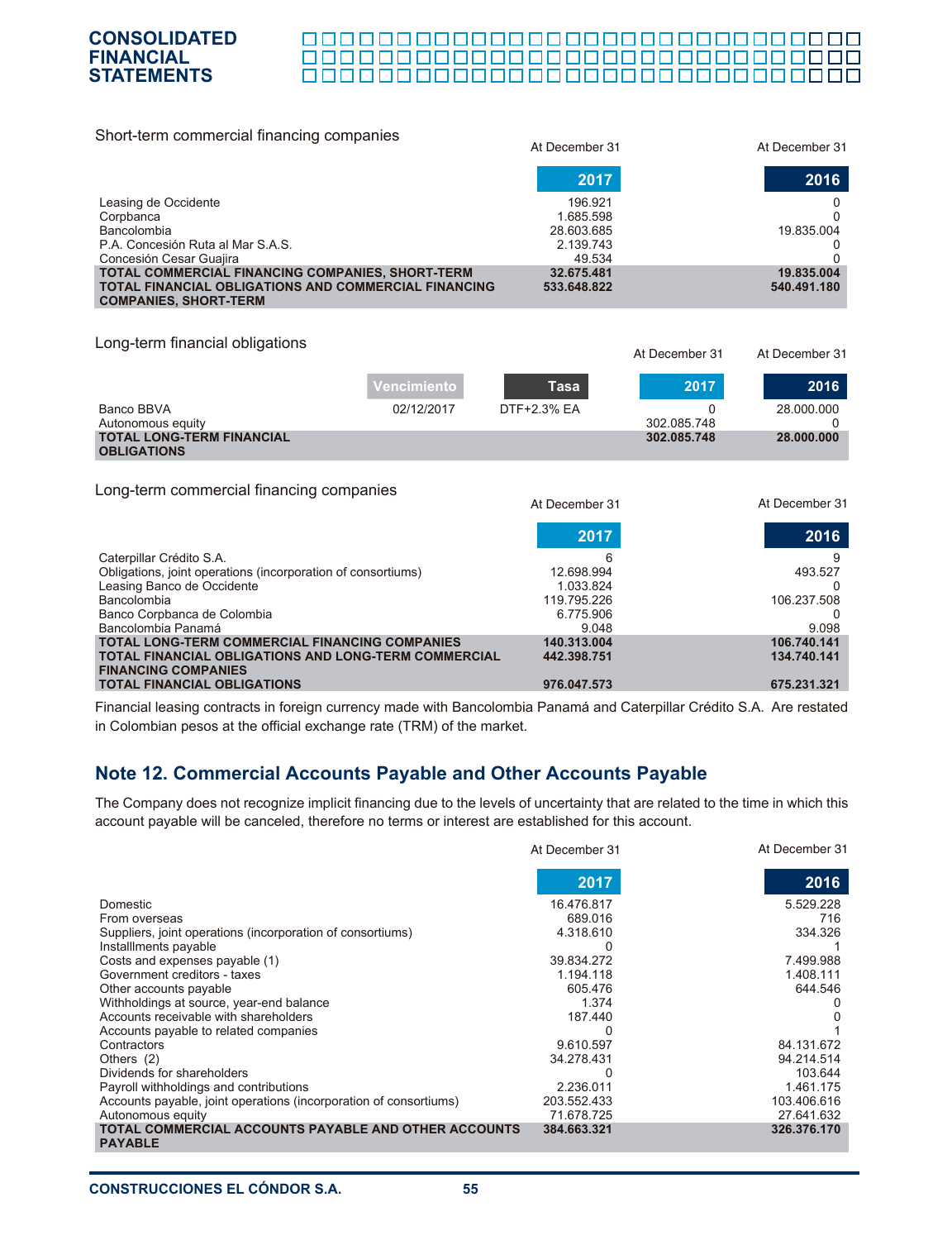#### **CONSOLIDATED** 000000000000000000000000000000000 **FINANCIAL** \_\_\_\_\_\_\_\_\_\_\_\_\_\_\_\_\_\_\_\_\_\_\_\_\_\_\_\_\_\_\_\_\_\_\_ 0000000000000000000000000000000000 **STATEMENTS**

Accounts payable to suppliers take 45 days.

(1) Of this amount, \$29.929.937 correspond to accounts payable to ODINSA for rights transferred of Consorcio Farallones operation.

(2) Of this amount, \$32.965.204 correspond to accounts payable to Consorcio Constructor Américas as a result of consortium certifications.

Current accounts payable to related parties

|                                                        | At December 31 | At December 31 |
|--------------------------------------------------------|----------------|----------------|
|                                                        | 2017           | 2016           |
| Concesión Aburrá Norte Hatovial                        | 451.001        |                |
| TOTAL CURRENT ACCOUNTS PAYABLE TO RELATED PARTIES (**) | 451.001        |                |

(\*\*) Details of accounts payable of related parties are found in note 28.

Commercial accounts payable and other accounts payable

|                                                             | At December 31 | At December 31 |
|-------------------------------------------------------------|----------------|----------------|
|                                                             | 2017           | 2016           |
| Costs and expenses payable (1)                              | 11.118.806     | 93.079         |
| <b>TOTAL COMMERCIAL ACCOUNTS PAYABLE AND OTHER ACCOUNTS</b> | 11.118.806     | 93.079         |
| PAYABLE (**)                                                |                |                |

(1) The liability of ODINSA is recognized for the transfer of operating rights of 28.85% of Consorcio Farallones.

(\*\*) Details of the accounts payable to related parties for the sum of \$5.638.007 are found in note 28.

## **Note 13. Current Taxes**

|                                                                          | At December 31 | At December 31 |
|--------------------------------------------------------------------------|----------------|----------------|
|                                                                          | 2017           | 2016           |
| Tax on wealth and income tax                                             |                | 114.052        |
| Income tax                                                               | 42.313.749     | 250.826        |
| Industry & commerce tax and others                                       | 1.649.495      | 1.998.338      |
| Industry & commerce tax, joint operations (incorporation of consortiums) | 231            | 60             |
| Tax on value-added                                                       | 228.818        | 534.908        |
| Concesión Ruta al Mar                                                    | 227.587        | 53.447         |
| Other liabilities                                                        | 643            | 148            |
| Value-added tax, joint operations (incorporation of consortiums)         | 93.257         | 278.567        |
| Autonomous equity                                                        | 2.796.507      | 306.847        |
| <b>TOTAL CURRENT TAXES</b>                                               | 47.310.289     | 3.537.191      |

# **Note 14. Other Liabilities and Provisions**

| Short-term                                       | At December 31 | At December 31 |
|--------------------------------------------------|----------------|----------------|
|                                                  | 2017           | 2016           |
| Costs and expenses (1)                           | 111.270.043    | 62.489.361     |
| Costs and expenses, joint operations(*)          | 3.454.174      | 13.722.707     |
| Industry & Commerce tax                          | 1.432.026      | 1.093.856      |
| Income tax and tax on wealth CREE                | 0              | 6.780.890      |
| Contingencies                                    | 621.305        | 1.309.599      |
| For labor obligations                            | 110.075        | 579.321        |
| Dismantling of mines and quarries (2)            | 214.647        | 144.025        |
| Labor - retirement pension - actuary calculation | 209.852        | 186.386        |
| Other provisions, joint operations(*)            | 569.628        | 994.813        |
| Autonomous equity                                | 551.246        | 1.402.825      |
| <b>TOTAL SHORT-TERM OTHER LIABILITIES</b>        | 118.432.997    | 88.703.782     |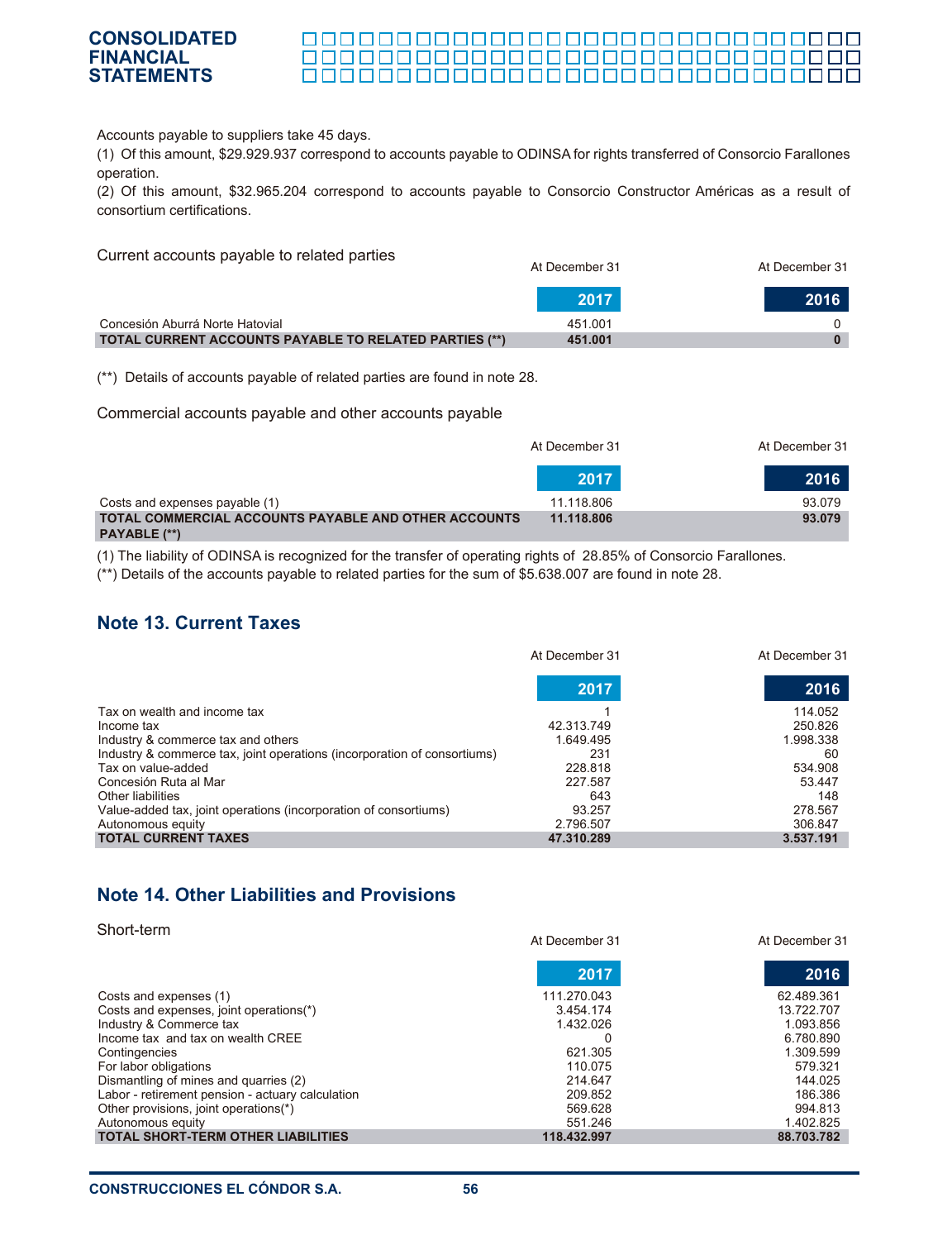#### \_\_\_\_\_\_\_\_\_\_\_\_\_\_\_\_\_\_\_\_\_\_\_\_\_\_\_\_\_\_\_\_\_\_\_

(1) Costs and expenses are calculated based on the work executed by subcontractors which have not invoiced at the cut of the period due to the non-completion of the service provided.

(2) Dismantling relates to the recovery and abandonment of the quarry, established by the Company through financial valuation.

Long-term

| $- - - - - -$                                                         | At December 31 | At December 31 |
|-----------------------------------------------------------------------|----------------|----------------|
|                                                                       | 2017           | 2016           |
| Other liabilites and provisions for contingencies (autonomous equity) | 2.285.341      | 1.088.798      |
| Other provisiones, joint operations (incorporation of consortiums)    |                |                |
| <b>TOTAL LONG-TERM OTHER LIABILITIES AND PROVISIONS</b>               | 2.285.341      | 1.088.798      |
| <b>TOTAL OTHER LIABILITIES AND PROVISIONS</b>                         | 120.718.338    | 89.792.580     |

# **Note 15. Prepayments and Advances Received**

| Short-term                                                                           | At December 31 | At December 31 |
|--------------------------------------------------------------------------------------|----------------|----------------|
|                                                                                      | 2017           | 2016           |
| Instituto Nacional de Vías                                                           | 0              | 225.852        |
| Consorcio Constructor Américas (1)                                                   | 27.680.104     | 0              |
| Inversiones Sistori y Sossa S.A.S.                                                   | 100.000        | 100.000        |
| Hernán Gómez Uribe y Cía.,                                                           | 697.276        | 0              |
| <b>Others</b>                                                                        | 493.470        | 1.106.244      |
| Prepayments and advanced, joint operations (incorporation of consortiums)            | 1.226.108      | 1.133.834      |
| Contract guarantee, joint operations (incorporation of consortiums)                  | 15.028.424     | 5.231.964      |
| Items in participation, joint operations (incorporation of consortiums)              | $\Omega$       | 451.610        |
| Revenues received for third parties, joint operations (incorporation of consortiums) | 19.356.125     | 9.169.641      |
| Autonomous equity                                                                    | 536,583        | 145.265        |
| <b>TOTAL SHORT-TERM PREPAYMENTS AND ADVANCES RECEIVED</b>                            | 65.118.090     | 17.564.409     |

(1) Prepayment corresponds to Transversal de las Américas Concession Contract 008 of 2010 - Corredor Vial del Caribe, for the works in Urabá, San Marcos y Santa Ana - La Gloria.

| Long-term                                                                                         | At December 31          | At December 31           |
|---------------------------------------------------------------------------------------------------|-------------------------|--------------------------|
|                                                                                                   | 2017                    | 2016                     |
| Withhold of contracts                                                                             | 2.740.683               | 672.774                  |
| Consorcio Constructor Américas                                                                    |                         | 16.782.813               |
| <b>TOTAL LONG-TERM PREPAYMENTS AND ADVANCES</b><br><b>TOTAL PREPAYMENTS AND ADVANCES RECEIVED</b> | 2.740.683<br>67.858.773 | 17.455.587<br>35.019.997 |

# **Note 16. Liability for Deferred Tax**

The deferred tax was calculated using the liability method and the tax rate at which the differences are expected to revert (37%) and the tax rate for occasional earning (10%).

|                                         | At December 31 | At December 31 |
|-----------------------------------------|----------------|----------------|
|                                         | 2017           | 2016           |
| Deferred taxes for revaluation          | 77.470.325     | 77.242.188     |
| Deferred taxes for investments          | 15.049.404     | 14.835.869     |
| Deferred tax of goods under leasing     |                | 40.790         |
| Deferred tax, concessions               | 724.258        | 572.664        |
| <b>TOTAL LIABILITY FOR DEFERRED TAX</b> | 93.243.987     | 92.691.511     |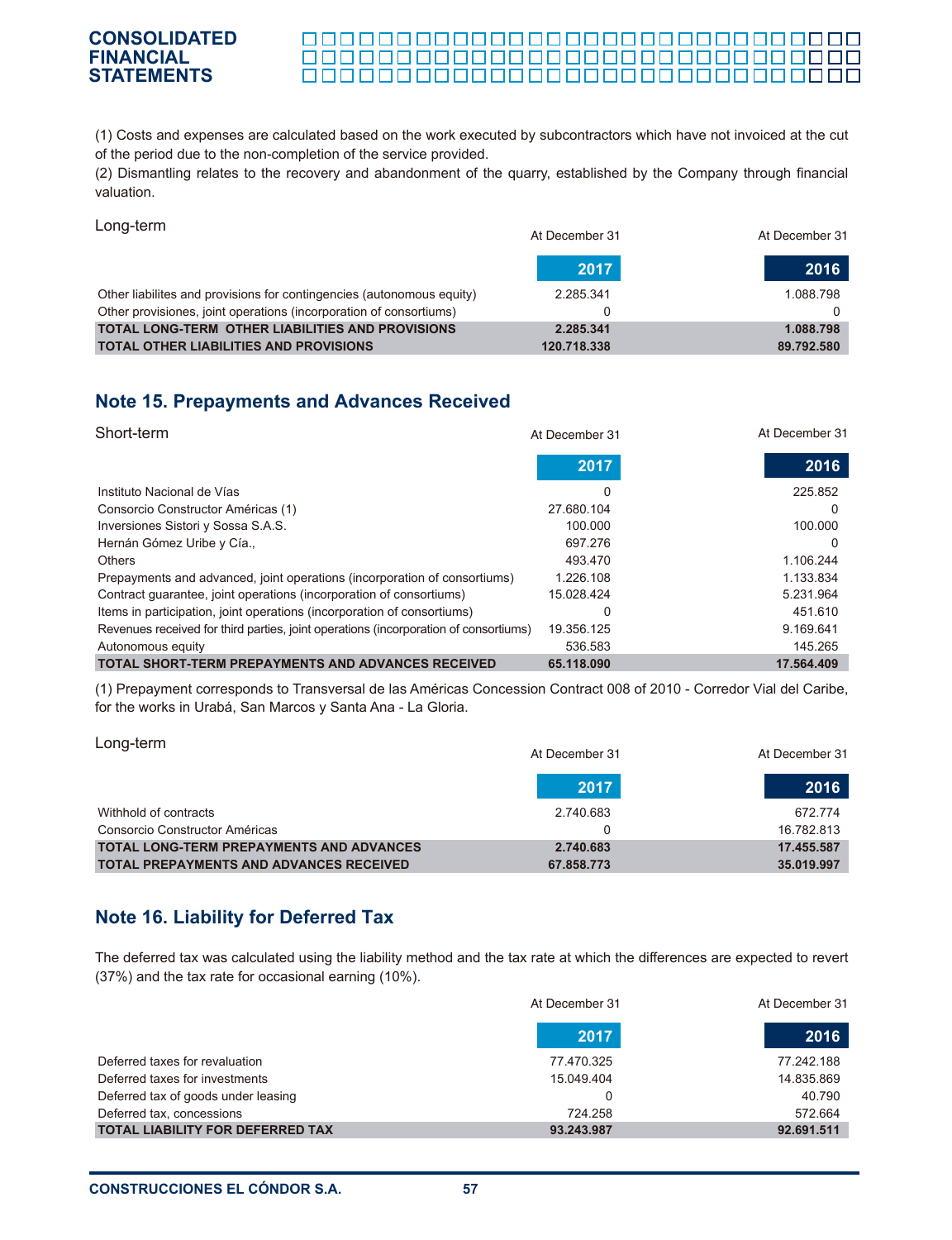#### **CONSOLIDATED FINANCIAL STATEMENTS**<u> 000000000000000000000000000000000</u>

| Note 17. Equity                  | At December 31 | At December 31 |
|----------------------------------|----------------|----------------|
|                                  | 2017           | 2016           |
| Stock capital (1)                | 15.701.606     | 15.701.606     |
| Premium from stock placement (2) | 159.711.695    | 159.711.695    |
| Retained earnings                | 561.152.073    | 412.749.803    |
| Profit of the period             | 184.908.738    | 185.924.266    |
| <b>TOTAL EQUITY</b>              | 921.474.112    | 774.087.369    |

(1) The authorized capital of the Company is represented in 1,400,000,000 stocks with a par value of \$25 pesos each, of which to this date 628,064,220 stocks are subscribed and paid, and of these, 53,698,400 correspond to own stocks reacquired.

(2) In 2012, a total of 114,900,500 stocks were issued at a sales price per stock of \$1.415 pesos and a par value of \$25 pesos per stock. The amount of this issuance reached the sum of \$162.584.208 represented by a capital increase of \$2.872.513 and a premium from the stock placement of \$159.711.695.

> 426.558 205.821 328.633

#### Oficina Central U.E.N Maquinaria y Equipo Grupo Cóndor Inversiones Agregados San Javier (1) Consorcio Minero del Cesar Consorcio Constructor Aburrá Norte (COCAN) (7) 2.165.432 3.188.992 488.667 10.169.011 4.869.823 0 At December 31 At December 31 **2017 2016**

**Note 18. Revenues from Normal Activities**

| Agregados San Javier (1)                       | 10.169.011   | 16.907.079  |
|------------------------------------------------|--------------|-------------|
| Consorcio Minero del Cesar                     | 4.869.823    | 129.170     |
| Consorcio Constructor Aburrá Norte (COCAN) (7) | 0            | 20.103.742  |
| Consorcio Hidroeléctrica de Tuluá              | 0            | 6.646       |
| Marginal de la Selva                           |              | 212.343     |
| Consorcio constructor Nuevo dorado             | 214.199      | 40.082.548  |
| Consorcio Avenida Colón                        | 0            | 2.593.237   |
| Consorcio Vial del Sur                         | 499.510      | 4.392.743   |
| Obra Tumaco Ricaurte Nariño (Tumaco)           | 0            | 6.219.489   |
| Américas Cóndor (Montería) (2)                 | 30.855.544   | 52.607.392  |
| Consorcio Mantenimiento Opain                  | O            | 693.014     |
| Américas Cóndor (Urabá) (2)                    | 110.252.312  | 43.300.888  |
| Américas Cóndor (San Marcos)                   | 2.182.076    | 11.415.330  |
| Consorcio Constructor Américas                 | (20.417.511) | 1.077.100   |
| Concesión Vías de las Américas (6)             | 234.516.766  | 220.724.471 |
| Concesión Pacífico Tres S.A.S.                 | 73.988       |             |
| Cesar Grupo 3                                  | (9.032)      | 6.223.334   |
| Caucheras (3)                                  | 17.957.434   | 49.881.521  |
| Consorcio Farallones                           | 83.545.480   | 21.484.141  |
| Consorcio Constructor Pacífico 3 (4)           | 11.442.724   | 6.081.343   |
| Cesar Guajira-Obra (4)                         | 45.708.661   | 16.075.971  |
| Unidad de servicios transversales - UST-       | 4.739.374    | 1.116.536   |
| Concesión Cesar Guajira                        | (3.100)      | 186.184     |
| Concesión Ruta al Mar                          | 167.678      | 419.755     |
| Obra Antioquia Bolivar (4)                     | 106.535.797  | 8.174.218   |
| Obra Pacífico 2                                | 334.073      | 1.533.355   |
| Consorcio APP Llanos                           | 3.456.146    | 787.276     |
| La Virginia (4)                                | 83.007.666   | 29.412.729  |
| Irra $(4)$                                     | 60.376.019   | 19.790.913  |
| Pavimentación Prodeco                          | 9.880.694    |             |
| Américas Cóndor Santa Ana la Gloria            | 32.628.878   | 147.061     |
| Others minor                                   | 0            | 31.707      |
| Autonomous equities (5)                        | 57.908.819   | 46.037.416  |
| Consorcio de Francisco Javier Cisneros         | 1.956.638    | 0           |
| <b>TOTAL REVENUES FROM NORMAL ACTIVITIES</b>   | 898.692.758  | 628.809.664 |

(1) Agregados San Javier: Major revenues stemmed from the contract with the Municipality of Medellin known as "Parcheos 2015" with an average monthly invoicing of \$555M; Arquitectura y Concreto S.A.S has an average annual invoicing of \$102M and Gisaico S.A. an average monthly invoicing of \$ 58M.

(2) Revenues perceived from works in Urabá and Montería correspond to the execution thereof in the construction phase of Concesión Transversal de las Américas.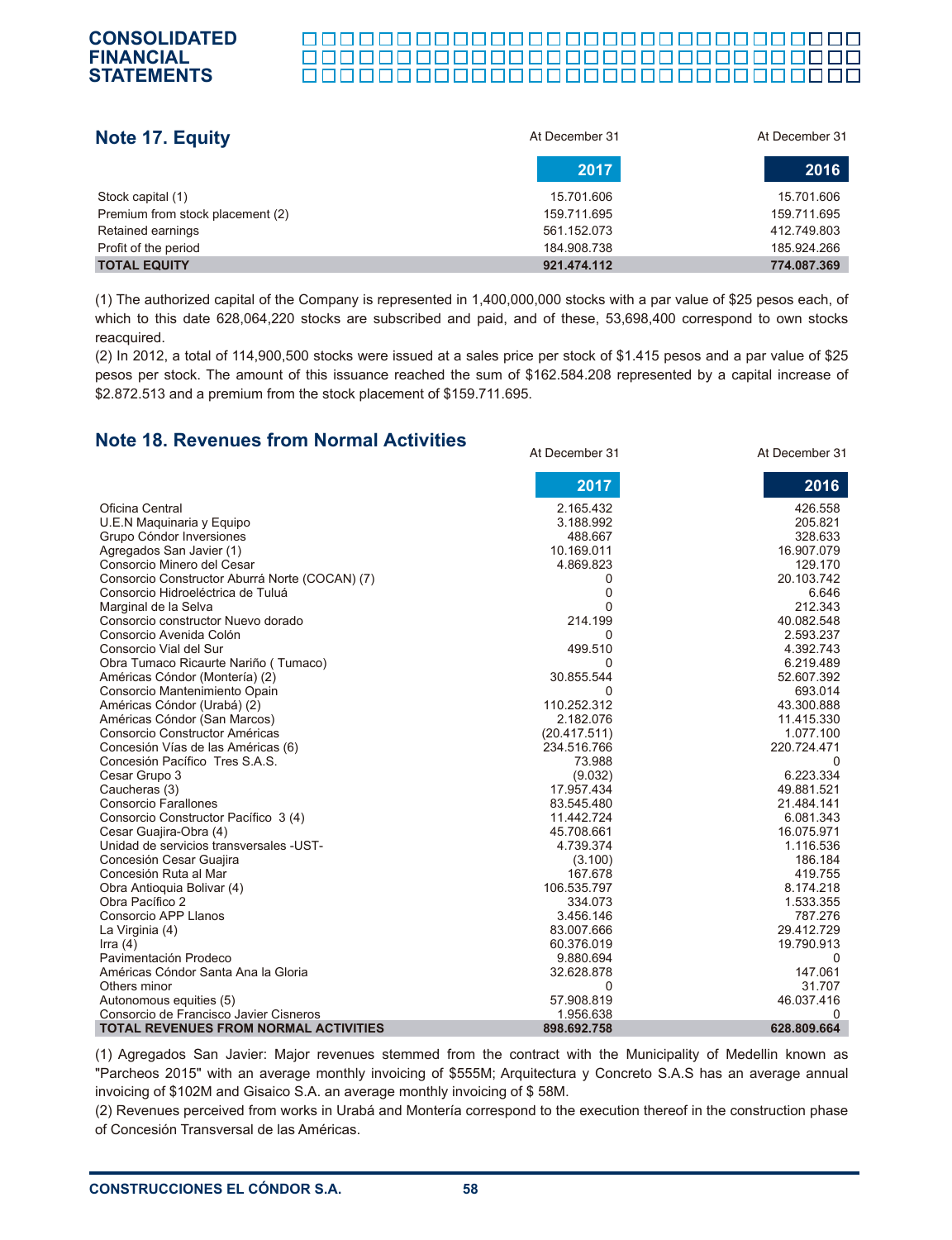(3) For the execution of the works budgeted for 2016, for contract reactivation.

(4)These revenues correspond to the beginning of the Concessions' works in which the Company has a share: Irra and La Virginia are fronts of Concesión Pacifico 3; Antioquia- Bolivar corresponds to Concesión Ruta al Mar; and Cesar - Guajira corresponds to the Concession with the same name.

(5) Revenues from the consolidation process of Concesión Ruta al Mar and Cesar Guajira.

(6) Revenues from internal minutes for the development of works of Concesión Vías de las Américas S.A.S., which executes works established in Concession contract 008 of 2010. The purpose is the construction, revamp, expansion, improvement, and conservation of Proyecto Vial Transversal de las Américas, and to prepare the studies and final designs as well as the land, social and environmental management, to obtain and/or amend environmental licenses, to finance, operate and maintain the works of Corredor Vial "Transversal de las Américas Sector 1", known as Corredor Vial del Caribe.

(7) Revenues incorporated through consortium certificates.

# **Note 19. Operating Costs**

|                                  | 2017        | 2016        |
|----------------------------------|-------------|-------------|
| Sales cost and services provided | 209.112.496 | 82.636.890  |
| Production or operation costs    | 46.162.679  | 15.051.559  |
| Direct labor                     | 60.516.330  | 26.250.673  |
| Indirect costs                   | 369.293.743 | 337.009.444 |
| Indirect labor                   | 38.514.925  | 26.424.911  |
| Service contracts                | 13.484.790  | 7.926.552   |
| Condor Investment USA            | 1.973.485   | 353.551     |
| Autonomous equity                | 43.466.160  | 44 479 235  |
| <b>TOTAL OPERATING COSTS</b>     | 782.524.606 | 540.132.815 |

## **Note 20. Administration Expenses**

At December 31 At December 31

At December 31 At December 31

|                                                  | 2017       | 2016         |
|--------------------------------------------------|------------|--------------|
| Personnel expenses (1)                           | 20.317.280 | 17.204.526   |
| Fees                                             | 2.271.953  | 2.761.163    |
| Taxes                                            | 908.587    | 1.037.163    |
| Leases                                           | 166.383    | 269.012      |
| Contributions, insurance, services, legal        | 1.128.941  | 939.046      |
| Services                                         | 366.162    | 424.489      |
| Legal expenses                                   | 4.113      | 4.694        |
| Maintenance, furnishings                         | 292.077    | 144.124      |
| Furnishings and facilities                       | 4.949      | 18.077       |
| Travel expenses                                  | 3.232.325  | 2.237.987    |
| Depreciations                                    | 668.062    | 594.165      |
| Impairment of fleet and transportation equipment | 867.545    | 92.387       |
| Amortizations                                    | 1.032.293  | 1.089.149    |
| Impairment                                       | 1.087.632  | 0            |
| Entertaining and public relations expenses       | 33.859     | 57.956       |
| <b>Miscellaneous</b>                             | 3.047.347  | 16.993.120   |
| Autonomous equity and concessions                | 1.318.506  | (12.018.276) |
| <b>TOTAL ADMINISTRATION EXPENSES</b>             | 36.748.014 | 31.848.782   |

| (1) Personnel expenses                                               | At December 31 | At December 31 |
|----------------------------------------------------------------------|----------------|----------------|
|                                                                      | 2017           | 2016           |
| Integral salary                                                      | 5.175.055      | 4.301.693      |
| Wages                                                                | 6.414.681      | 5.636.852      |
| Extralegal premium                                                   | 129.395        | 172.734        |
| <b>Bonuses</b>                                                       | 1.610.744      | 1.491.766      |
| Others (legal benefits, contributions to social security and others) | 6.987.404      | 5.601.481      |
| <b>TOTAL EMPLOYEE BENEFITS</b>                                       | 20.317.280     | 17.204.526     |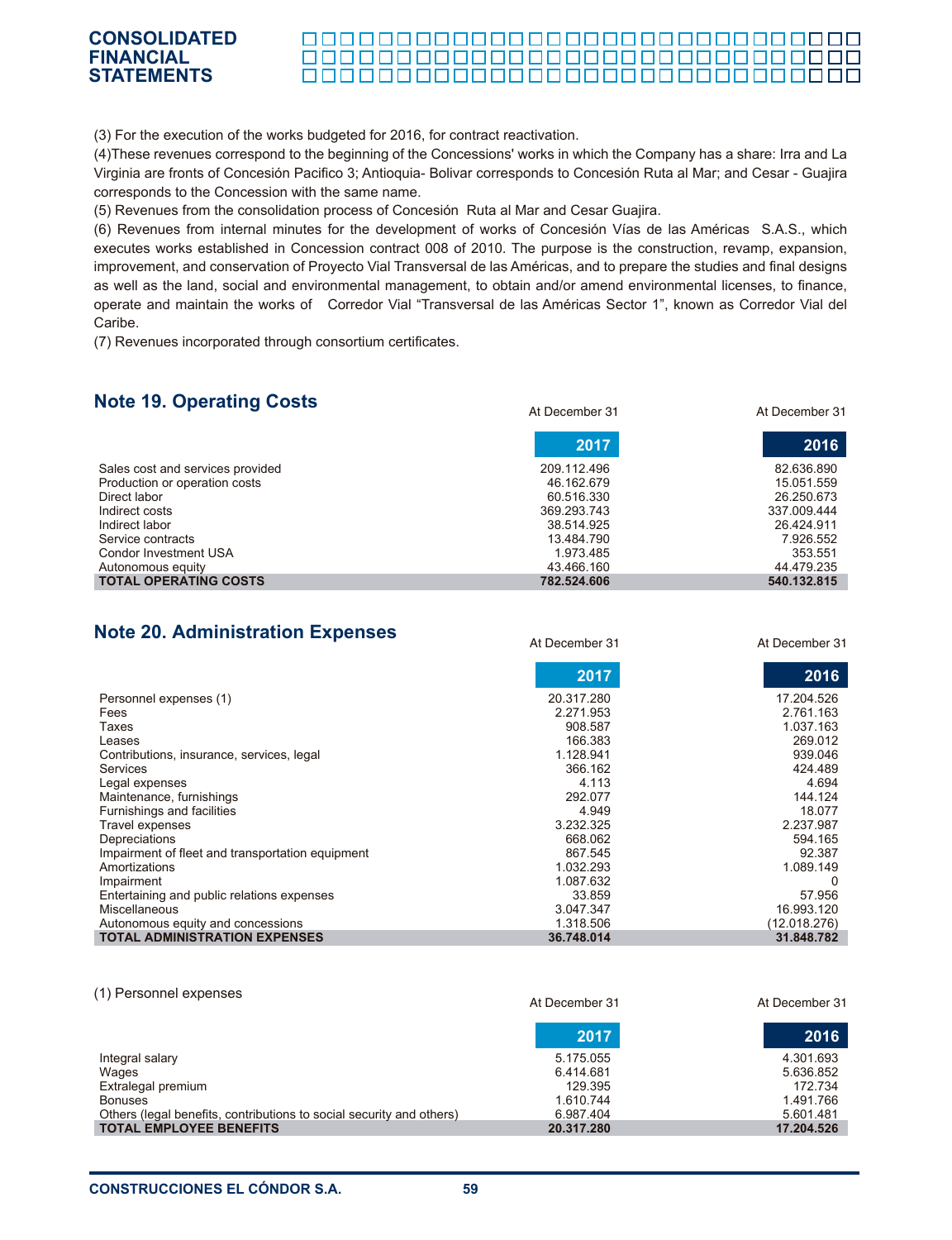#### 000000000000000000000000000000000 0000000000000000000000000000000000

## **Note 21. Other Revenues**

| NVW LI VUNI IWITUWA                               | At December 31 | At December 31 |
|---------------------------------------------------|----------------|----------------|
|                                                   | 2017           | 2016           |
| Leases                                            | 143.724        | 17.450         |
| Recoveries                                        | 555            | 379            |
| Reimbursement of other costs                      | 1.988.040      | 449.858        |
| Reimbursement of provisions                       | 1.557.118      | 4.010.037      |
| Indemnizations-disabilities                       | 473.269        | 1.132.105      |
| Revenues of previous periods                      | 333.575        | 876.550        |
| Other operating revenues                          | 26.500.000     | 0              |
| Services                                          | 39.834         | 0              |
| Miscellaneous                                     | 1.086.084      | 4.581.877      |
| Profit from sale of property, plant and equipment | 117.290        | 196.251        |
| <b>TOTAL OTHER REVENUES</b>                       | 32.239.489     | 11.264.507     |

(1) Revenue from financial engineering services.

## **Note 22. Other Expenses**

|                                                 | At December 31 | At December 31 |
|-------------------------------------------------|----------------|----------------|
|                                                 | 2017           | 2016           |
| Costs and expenses of previous periods          | 144.424        | 2.435.763      |
| Lien on financial movements                     | 26.954         | 30.643         |
| Loss from sale of property, plant and equipment | 6.635          |                |
| Non-deductible expenses                         | 163.787        | 188.561        |
| Indemnizations and lawsuits                     | 124.229        | 148.772        |
| Fines, sanctions and litigations                | 105.367        | 22.618         |
| Donations                                       | 764.953        | 835.184        |
| Others (1)                                      | 5.401.063      | 2.541.388      |
| Other expenses                                  | 123.940        | 3.676          |
| Taxes assumed                                   | 605.521        | $\Omega$       |
| <b>Bank commissions</b>                         |                | 1.793.513      |
| <b>Bank expenses</b>                            |                | 1.499          |
| Losses                                          | 112.662        | 416.345        |
| Provision for other accounts receivable         | 7.698.261      | 0              |
| Creation of guarantees                          | 283.850        | 0              |
| Autonomous equity                               | 3.310.304      | 66.191         |
| <b>TOTAL OTHER EXPENSES</b>                     | 18.871.950     | 8.484.153      |

(1) includes expenses transferred to Consorcio Farallones for \$3.046.377.

# **Note 23. Other Gains and Losses**

|                                                   | At December 31 | At December 31 |
|---------------------------------------------------|----------------|----------------|
|                                                   | 2017           | 2016           |
| Profit from sale of property, plant and equipment | 1.472.804      | 291.824        |
| Profit from sale of investments (1)               | 161.324.359    | 144.833.358    |
| Loss from sale of investments                     | (3.828.598)    | O              |
| Loss from sale of property, plant and equipment   | (257.094)      | (1.804.583)    |
| Sale of other assets                              |                | (18.792)       |
| Removal of property, plant and equipment          | (44.244)       | (25.036)       |
| Miscellaneous                                     |                | 720.702        |
| Autonomous equity                                 | 1.028.514      | (721.957)      |
| <b>TOTAL OTHER GAINS AND LOSSES</b>               | 159.695.741    | 143.275.516    |

(1) Corresponds to the sale of investments of Opain, Odinsa and Santa Martha Paraguachón.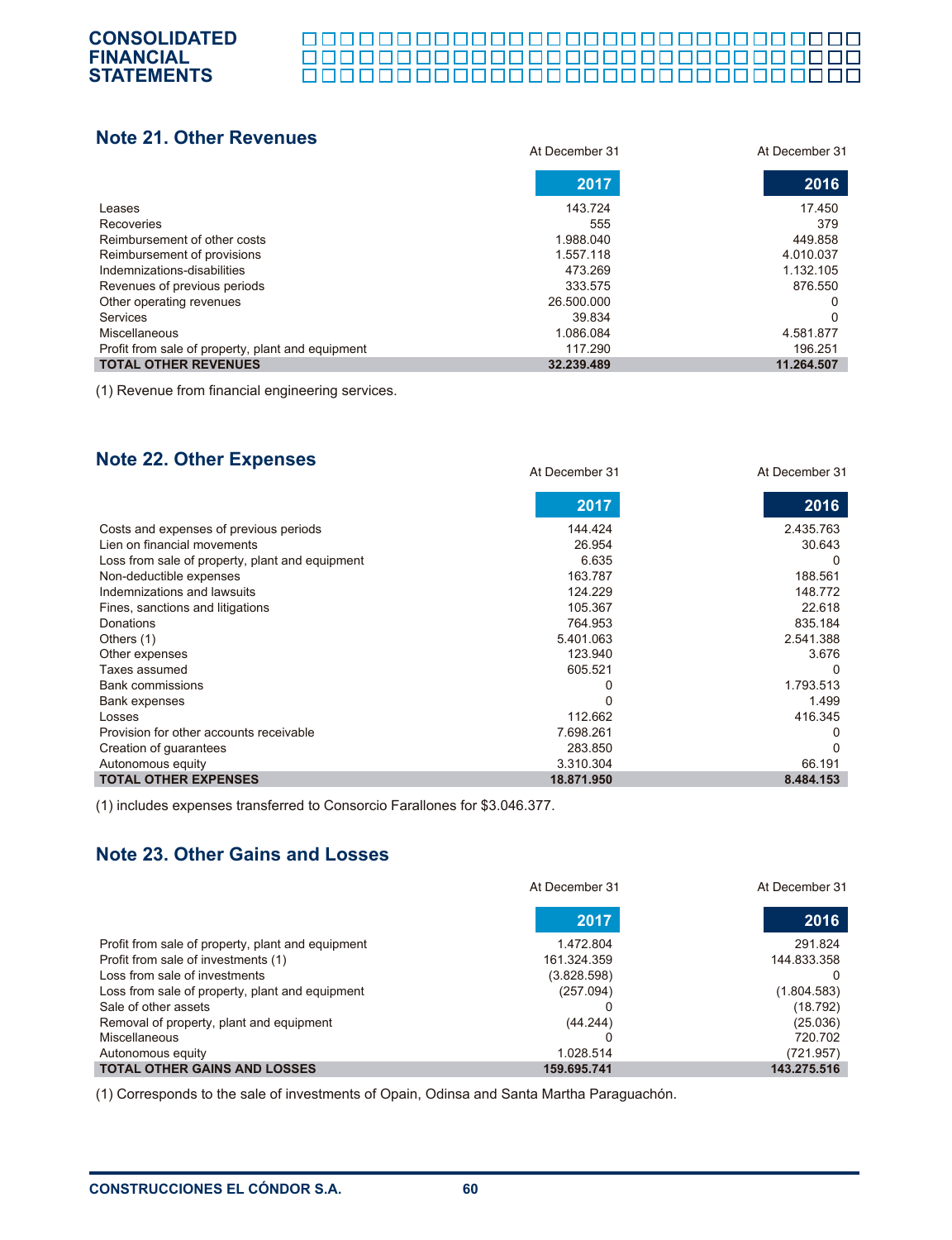#### 000000000000000000000000000000000 0000000000000000000000000000000000

At December 31 At December 31

| <b>Note 24. Financial Revenues</b>    | At December 31 | At December 31 |
|---------------------------------------|----------------|----------------|
|                                       | 2017           | 2016           |
| Valores Bancolombia                   | 0              | 1.750.520      |
| Concesión Vías de las Américas S.A.S. | 8.789          | 28.863         |
| Exchange difference                   | 34.577         | 24.761         |
| Other banking expenses                | 76.093         | $\Omega$       |
| Fiduciaria Banco de Bogotá            | 414.333        | 0              |
| Fideicomiso sociedad Fiduciaria       | 930.699        | 0              |
| ODINSA S.A.                           | 2.777.172      | 0              |
| Instituto Nacional de Vías            | 3.576.779      | 0              |
| Industria Selma International         | 84.633         | 385.222        |
| Patrimonios Autónomos Fiduciaria      | 19.634.287     | $\Omega$       |
| Banco Bilboa Vizcaya Argentaria       | 282.500        | 205.298        |
| Patrimonio Autónomo Administra        | 1.625.177      | $\Omega$       |
| Valores Bancolombia                   | 1.853.398      |                |
| Consorcio Avenida Colón               | 1.474.863      | <sup>0</sup>   |
| Concesión Pacífico Tres S.A.S.        | 10.651.439     | 10.430.718     |
| Others minor                          | 14.691         | 103.767        |
| Autonomous equity and concessions     | 57.493.044     | 72.324.272     |
| <b>TOTAL FINANCIAL REVENUES</b>       | 100.932.473    | 85.253.421     |

# **Note 25. Financial Expenses**

|                                 | 2017        | 2016        |
|---------------------------------|-------------|-------------|
| Lien on financial movements     | 3.977.406   | 2.399.351   |
| Exchange difference             | 174.398     | 763.674     |
| Commissions and bank expenses   | 4.323.848   | 1.040.134   |
| Banco BBVA                      | 12.199.028  | 9.879.472   |
| Bancolombia                     | 21.434.395  | 21.177.015  |
| Banco Santander de Negocios     | 577.368     | 741.777     |
| Leasing Bancolombia             | 637.579     | 8.672.665   |
| ODINSA S.A.                     | 5.816.251   | $\Omega$    |
| Banco de Bogotá                 | 697.702     | 5.362.121   |
| Banco de Occidente              | 2.618.279   | $\Omega$    |
| Corpbanca                       | 549.243     | 2.728.172   |
| Concesión Cesar Guajira         | 231.994     | 19.475      |
| Concesión Vías de las Américas  | 370.599     | 148.259     |
| Concesión Ruta al Mar           | 62.764      | 2.657       |
| Banco de Occidente              | 0           | 1.753.455   |
| Others minor                    | 39.433      | 156.364     |
| Autonomous equity               | 66.321.654  | 75.670.682  |
| <b>TOTAL FINANCIAL EXPENSES</b> | 120.031.942 | 130.515.273 |

# **Note 26. Equity Method Gain (Loss)**

|                                        | At December 31 | At December 31 |  |
|----------------------------------------|----------------|----------------|--|
|                                        | 2017           | 2016           |  |
| Concesión Aburrá Norte Hatovial        | 3.499.863      | 1.632.500      |  |
| Concesión La Pintada S.A.S.            | (3.498.633)    | 858.560        |  |
| Concesión Pacífico Tres S.A.S.         | 12.727.443     | 15.718.914     |  |
| Concesión Transmilenio del Sur         | (4.990)        | $\Omega$       |  |
| Consorcio Minero del Cesar S.A.S.      |                | 18.339.249     |  |
| Industria Selma Inc                    | (10.527.951)   | 240.058        |  |
| Concesión Vías del Nus                 | 762.357        | 61.655         |  |
| Agregados Argos S.A.S.                 | (576.960)      | $\Omega$       |  |
| Others minor                           |                | (4.410)        |  |
| <b>TOTAL EQUITY METHOD GAIN (LOSS)</b> | 2.381.129      | 36.846.526     |  |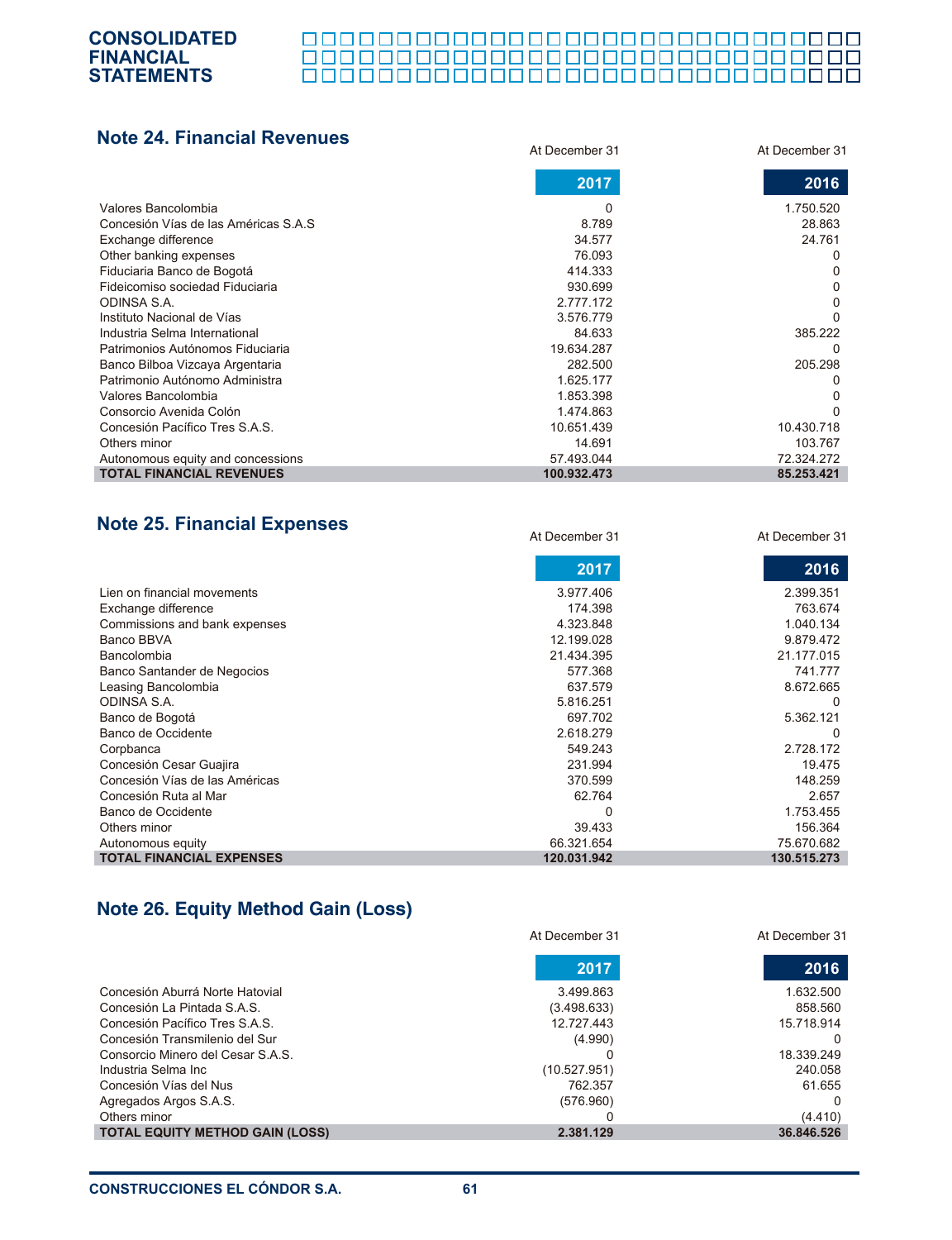#### <u> 00000000000000000000000000000</u>

# **Note 27. Taxes**

The following describes the calculation of taxes, including fiscal obligations.

Provision for income tax

| Provision for income tax                                            | At December 31           | At December 31         |
|---------------------------------------------------------------------|--------------------------|------------------------|
|                                                                     | 2017                     | 2016                   |
| Taxable net income<br>Presumptive income                            | 66.735.777<br>20.458.112 | 0                      |
| <b>TOTAL PROVISION FOR INCOME TAX</b>                               | 22.690.164               | 3.587.784              |
| <b>TOTAL TAX ON OCCASIONAL EARNING</b><br><b>TOTAL DEFERRED TAX</b> | 14.643.780               | 1.127.429<br>1.564.939 |
| <b>TOTAL PROVISION FOR INCOME TAX, CONCESSIONS</b>                  | 2.954.194                |                        |
| Income tax surcharge                                                | 3.956.147                | 0                      |
| Discount for donations                                              | (254.984)                | 0                      |
| Deferred tax                                                        | 8.282.193                | ∩                      |
| <b>TOTAL INCOME TAX</b>                                             | 52.271.494               | 6.280.152              |

| Provision for income tax for equity | At December 31 | At December 31 |
|-------------------------------------|----------------|----------------|
|                                     | 2017           | 2016           |
| Taxable income                      | 0              | 14.253.653     |
| Presumptive income                  |                |                |
| Provisiion for 9% tax               | 0              | 1.021.816      |
| Surcharge                           |                | 807.219        |
| Tax on occasional earning           |                |                |
| <b>TOTAL INCOME TAX FOR EQUITY</b>  |                | 1.829.035      |
| <b>TOTAL TAXES</b>                  |                | 8.109.187      |

# **Note 28. Transactions with Related Parties**

During 2017, operations with related companies have taken place, which have been reviewed and approved by the Audit Committee. The purpose is to verify if they meet the standards and are treated similar to the treatment given to independent third parties.

The remuneration granted during the year to key management personnel is described below:

Remuneration of key management personnel

| <b>Concept</b>                                 | <b>Value</b> |
|------------------------------------------------|--------------|
| Short-term employee benefits                   | 2.936.136    |
| Post-employment benefits                       |              |
| Other long-term benefits                       |              |
| Benefits for termination                       |              |
| Payments based on shares                       |              |
| TOTAL REMUNERATION OF KEY MANAGEMENT PERSONNEL | 2.936.136    |

Amounts detailed correspond the values recognized as expenses during the period.

Operations with stakeholders - investments in corporations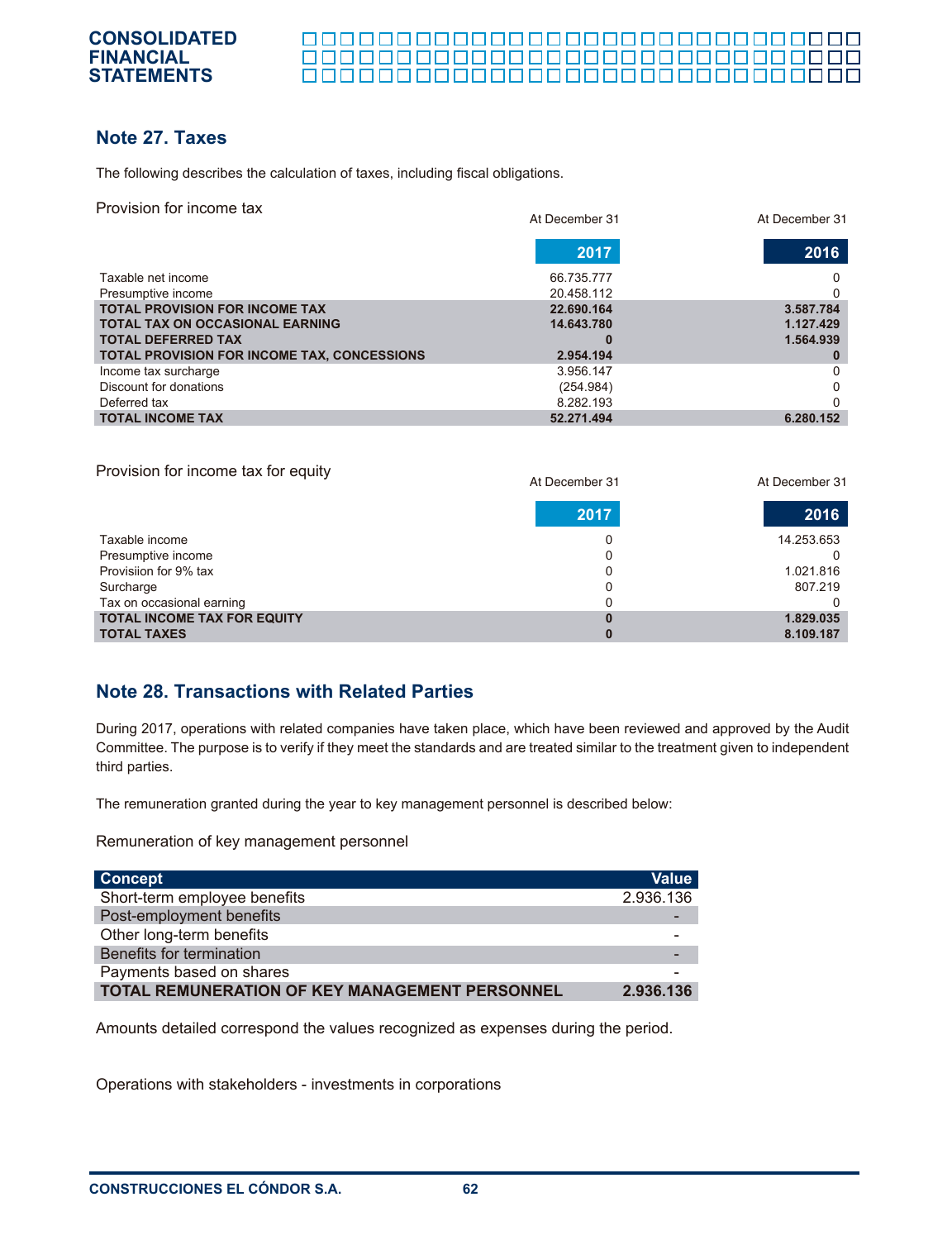|                                                           | No.           |               |           | <b>Dividends</b> |            | Sale of<br>supplies | <b>Subordinate</b> | <b>Other</b>      | <b>Shares</b> | <b>Revenues</b>     | <b>Revenues</b><br>from | Minutes of        | <b>Costs</b> | <b>Internal</b> |
|-----------------------------------------------------------|---------------|---------------|-----------|------------------|------------|---------------------|--------------------|-------------------|---------------|---------------------|-------------------------|-------------------|--------------|-----------------|
| <b>COMPANY</b>                                            | of shares     | <b>Shares</b> | Cash      | and services     | debt       | <b>loans</b>        | purchased          | from<br>interests | cession       | works and<br>others | and<br>expenses         | minutes           |              |                 |
| Concesión Aburrá Norte Hatovial S.A.                      |               |               |           |                  |            |                     |                    |                   |               | 33.431              |                         |                   |              |                 |
| Concesión La Pintada S.A.S.                               | 1.582.886     |               | 6.753.600 |                  | 27.050.658 |                     |                    |                   |               |                     |                         |                   |              |                 |
| Concesión Vial los Llanos S.A.S.                          | 1.120.950     |               |           |                  | 12.219.287 |                     |                    |                   |               |                     |                         |                   |              |                 |
| Constructora Túnel del Oriente S.A.S.                     | 550,000       |               |           |                  |            |                     |                    |                   |               | 115.192             |                         |                   |              |                 |
| Concesión Túnel Aburrá Oriente S.A.                       | 2.629.361.939 |               |           |                  |            |                     |                    |                   |               |                     |                         |                   |              |                 |
| Concesión Pacífico Tres S.A.S.                            | 236.700       |               |           | 73.988           | 13.277.025 |                     |                    | 10.651.438        |               |                     |                         |                   |              |                 |
| Concesión Vías de las Américas S.A.S.                     | 4.800         |               |           | 302.615          | 417.789    |                     |                    | 5.563             |               | 11.653.569          |                         | 107.330 6.788.949 |              |                 |
| Concesión Vías del Nus S.A.S.                             | 173.342       |               |           |                  | 19.239.601 |                     |                    |                   |               |                     |                         |                   |              |                 |
| Concesión Cesar Guajira S.A.S.                            | 1.055.250     |               |           |                  | 96.802.386 | 31.025              |                    |                   |               | 111.861             | 1.775                   |                   |              |                 |
| Concesión Ruta al Mar S.A.S.                              | 200.000       |               |           | 13.113           | 83.779.223 | 183.545             |                    |                   |               |                     | 2.381.134               |                   |              |                 |
| Industria Selma S.A.                                      | 200,000       |               |           |                  |            |                     |                    | 84.632            |               |                     |                         |                   |              |                 |
| Concesión Transmilenio del Sur                            | 5.000         |               |           |                  |            |                     |                    |                   |               |                     |                         |                   |              |                 |
| <b>Trans NQS Sur</b>                                      | 25,000        |               |           |                  |            |                     |                    |                   |               |                     |                         |                   |              |                 |
| Condor Investment USA Inc.                                | 24.990        |               |           |                  |            |                     | 1.023.686          |                   |               |                     |                         |                   |              |                 |
| Agregados Argos S.A.S.                                    | 1.032.762     |               |           | 1.757.724        |            |                     | 1.512.000          |                   |               |                     |                         | 193.528           |              |                 |
| P.A. Fiduciaria Bancolombia Concesión Cesar Guajira #8127 |               |               |           | (811.868)        |            |                     |                    | 6.572.174         | 820.799       | 46.467.963          |                         | (53.041)          |              |                 |
| P.A. Fiduciaria Bancolombia Concesión La Pintada #7102    |               |               |           |                  |            |                     |                    | 1.396.705         |               |                     |                         |                   |              |                 |
| P.A. Fiduciaria Bancolombia Concesión Pacífico Tres #7114 |               |               |           |                  |            |                     |                    |                   |               |                     |                         | 99.940            |              |                 |
| P.A. Fiduciaria Bancolombia Concesión Ruta Al Mar #10134  |               |               |           | (1.055.238)      |            |                     |                    | 11.389.938        | 616.058       | 91.829.335          | 55.958                  | 15.945.89         |              |                 |
| P.A. Fiduciaria Davivienda Concesión Ruta Al Mar #57864   |               |               |           |                  |            |                     |                    |                   |               |                     |                         | 0                 |              |                 |
| P.A Fiduciaria Davivienda Concesión Los Llanos #421759    |               |               |           |                  |            |                     |                    | 930.699           |               |                     |                         |                   |              |                 |
| P.A Fiduciaria Davivienda Concesión Vías del Nus #61816   |               |               |           |                  |            |                     |                    | 1.625.177         |               |                     |                         |                   |              |                 |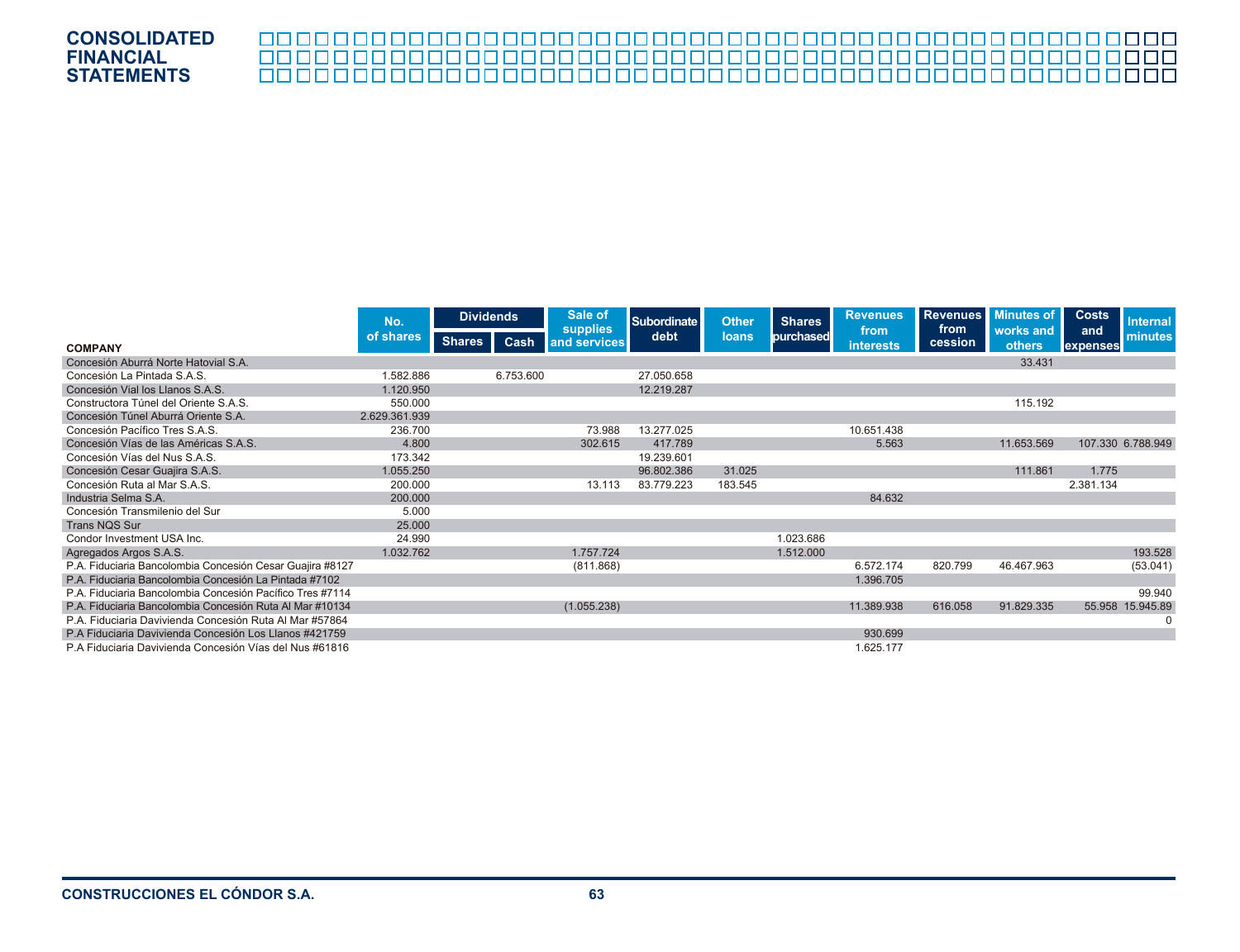#### 

#### Accounts receivable current related parties

#### At December 31 At December 31

|                                       | 2017       | 2016       |
|---------------------------------------|------------|------------|
| <b>DETAIL - RELATED PARTIES</b>       |            |            |
| Domestic clients                      | 865.550    | 15.804.295 |
| Revenues receivable, internal minutes | 9.028.827  | 778.081    |
| Accounts receivable                   | 23.589     | 492.053    |
| Deposits receivable                   | $\Omega$   | 75.256.825 |
| <b>Dividends</b>                      | 222.047    |            |
| <b>TOTAL ACCOUNTS RECEIVABLE</b>      | 10.140.013 | 92.331.254 |
| <b>CURRENTS, RELATED PARTIES</b>      |            |            |

#### Domestic clients, related parties

| At December 31                                     | At December 31        |        |
|----------------------------------------------------|-----------------------|--------|
|                                                    | 2017                  | 2016   |
| P.A. Cesar Guajira (1)                             |                       | 62.460 |
| P.A. La Pintada                                    |                       | 5.523  |
| Concesión Pacífico Tres S.A.S. (1)                 | 9.700.568             |        |
| P.A. Pacífico Tres (1)                             | 5.737.435             |        |
| Concesión Ruta al Mar S.A.S.                       |                       | 11.660 |
| P.A. Ruta al Mar (1)                               | 286.650               |        |
| P.A. Concesión Vial los Llanos                     | 865.550               |        |
| <b>TOTAL DOMESTIC CLIENTS, RELATED PARTIES (1)</b> | 865,550<br>15.804.295 |        |

(1) Charges related to servicies provided, sale of supplies and work execution.

#### Revenues receivable with internal minutes, related parties

|                                                                                  | At December 31 | At December 31 |  |
|----------------------------------------------------------------------------------|----------------|----------------|--|
|                                                                                  | 2017           | 2016           |  |
| P.A. Cesar Guajira                                                               | 6.689          |                |  |
| P.A. La Pintada                                                                  | 204.165        | 0              |  |
| P.A. Pacífico Tres                                                               | 583.561        |                |  |
| P.A. Ruta al Mar S.A.S.                                                          | 691.577        | 7.657          |  |
| Concesión Vías de las Américas S.A.S.                                            | 7.542.835      | 770.424        |  |
| <b>TOTAL REVENUES RECEIVABLE WITH INTERNAL MINUTES</b><br><b>RELATED PARTIES</b> | 9.028.027      | 778.081        |  |

#### Accounts receivable, related parties Concesión Cesar Guajira S.A.S. Concesión Aburrá Norte Hatovial S.A.S. Condor Construction Corp. **TOTAL ACCOUNTS RECEIVABLE RELATED PARTIES** 23.494 0 95  **23.589**  0 491.551 502  **492.053**  At December 31 At December 31 **2017 2016**

#### Deposits receivable, related parties

|                                                  | At December 31 | At December 31 |  |
|--------------------------------------------------|----------------|----------------|--|
|                                                  | 2017           | 2016           |  |
| OPAIN S.A.                                       |                | 75.256.825     |  |
| <b>TOTAL DEPOSITS RECEIVABLE RELATED PARTIES</b> |                | 75.256.825     |  |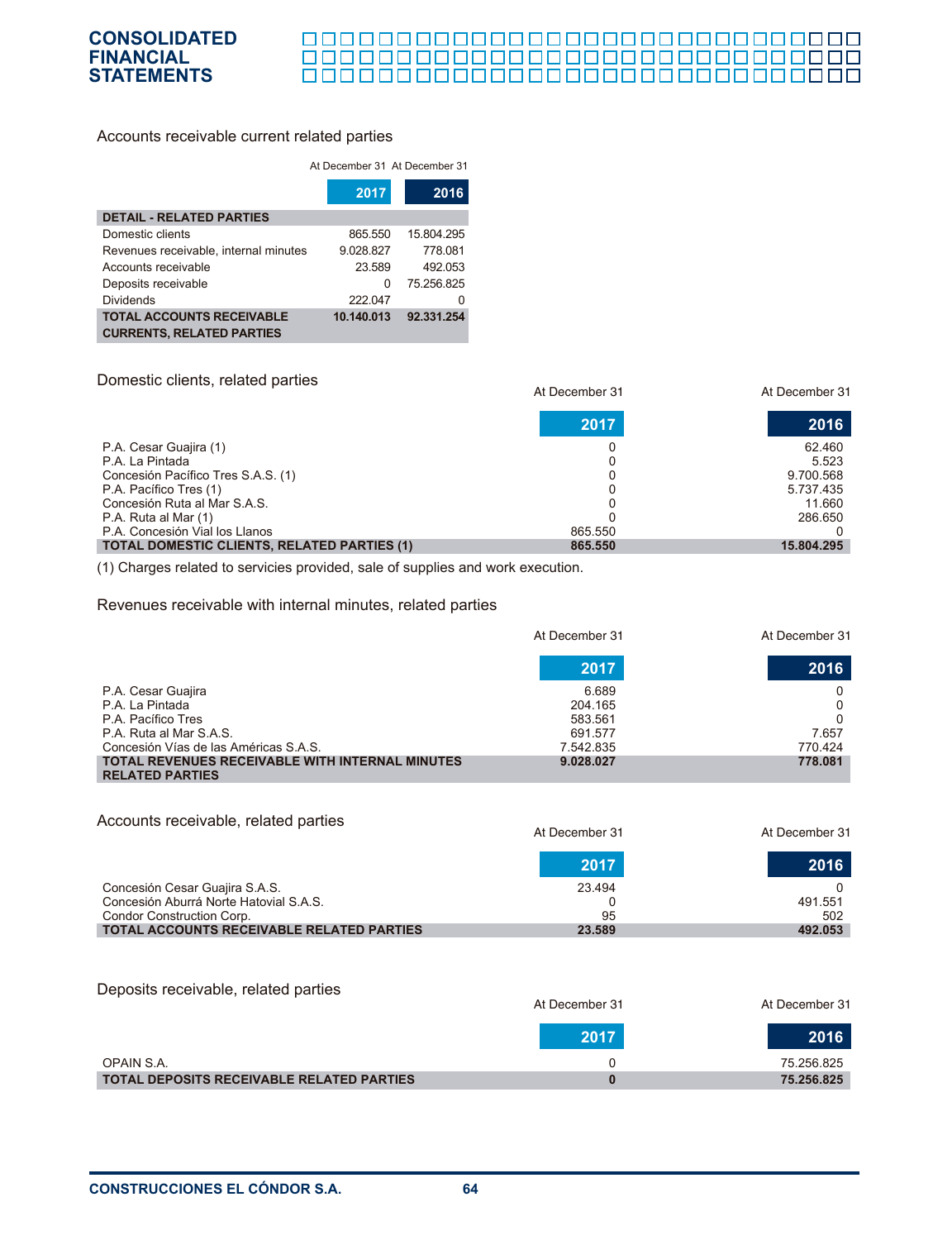Dividends

#### <u> 0000000000000000000000000000000000</u> 000000000000000000000000000000000

| Dividends                                           | At December 31 | At December 31 |
|-----------------------------------------------------|----------------|----------------|
|                                                     | 2017           | 2016           |
| Organización de Ingeniería Internacional            | 222.047        |                |
| TOTAL TOTAL DIVIDENDS AND INTERESTS RECEIVABLE      | 222.047        |                |
| TOTAL ACCOUNTS RECEIVABLE CURRENTS, RELATED PARTIES | 10.140.013     | 92.331.254     |

Accounts receivable, non-current related parties

At December 31 At December 31

|                                                                         | 2017        | 2016        |
|-------------------------------------------------------------------------|-------------|-------------|
| <b>DETAIL - RELATED PARTIES</b>                                         |             |             |
| Domestic clients                                                        | 28.720.226  | 22.213      |
| Related companies overseas                                              | 12.338.294  | 12.785.777  |
| Impairment of accounts receivable                                       | (7.821.205) |             |
| Accounts receivable                                                     | 259.332.792 | 187.727.554 |
| Deposits                                                                | 420.064     | 12.639.350  |
| <b>TOTAL ACCOUNTS RECEIVABLE</b><br><b>NON-CURRENT, RELATED PARTIES</b> | 292.990.171 | 213.174.894 |

Domestic clients, related parties P.A. La Pintada Concesión Pacífico Tres S.A.S. P.A. Pacífico Tres S.A.S. P.A. Concesión Vías del Nus Concesión Aburrá Norte Hatovial **TOTAL DOMESTIC CLIENTS, RELATED PARTIES (1)** 1.156.948 19.857.168 5.679.163 2.004.734 22.213  **28.720.226**  0 0 0 0 22.213  **22.213**  At December 31 At December 31 **2017 2016**

(1) Corresponds to interests for subordinate debt.

#### Related companies overseas, related parties - Industrias Selma (1)

|                                                   | At December 31 | At December 31 |  |
|---------------------------------------------------|----------------|----------------|--|
|                                                   | 2017           | 2016           |  |
| Loans                                             | 9.195.884      | 9.674.494      |  |
| Interests                                         | 3.142.410      | 3.111.283      |  |
| TOTAL RELATED COMPANIES OVERSEAS, RELATED PARTIES | 12.338.294     | 12.785.777     |  |

(1) Industrias Selma, a corporation domiciled overseas, presents balances pertaining to loans, which are restated in Colombian pesos at the official exchange rate (TRM). This is detailed below:

Impairment of accounts receivable, related parties - Industrias Selma

|                                                           | At December 31 | At December 31 |
|-----------------------------------------------------------|----------------|----------------|
|                                                           | 2017           | 2016           |
| Loans                                                     | 4.703.659      | 0              |
| Interests                                                 | 3.117.545      | $\Omega$       |
|                                                           | 7.821.204      | 0              |
| <b>IMPAIRMENT OF ACCOUNTS RECEIVABLE, RELATED PARTIES</b> | (7.821.204)    | $\bf{0}$       |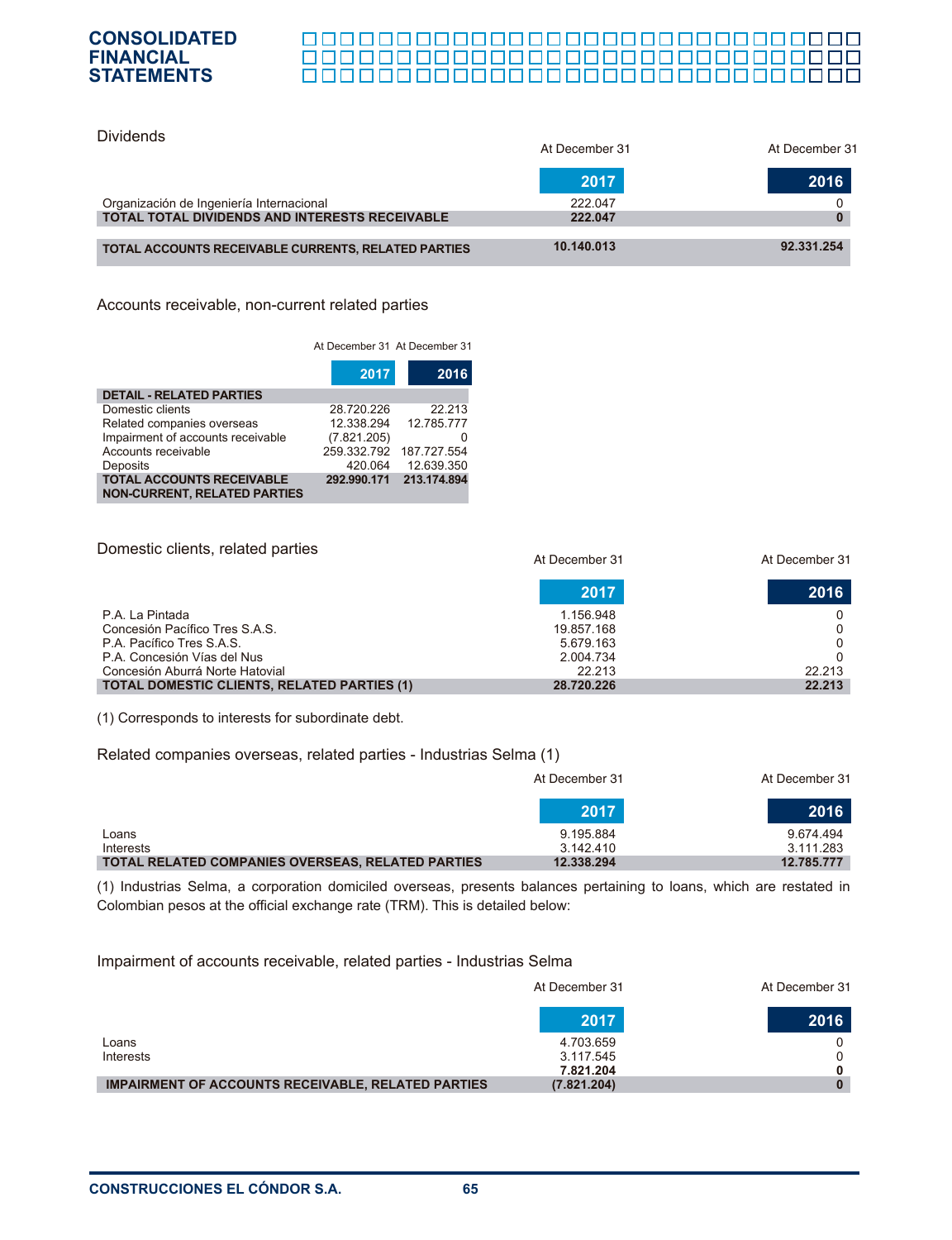#### 00000000000000000000000000000000

| Type of transaction, opera-<br>tion, contract or business | Loan in foreign currency      | Loan in foreign currency      | Loan in foreign currency      |
|-----------------------------------------------------------|-------------------------------|-------------------------------|-------------------------------|
| Amount of operation                                       | USD \$45.942                  | USD \$102.431                 | USD \$364.123                 |
| Date of operation                                         | May 14, 2013                  | December 17, 2013             | March 12, 2014                |
| Balance of operation                                      | USD \$45.942                  | USD \$102.431                 | USD \$364.123                 |
| Conditions of the operation                               | $LIBOR +2$                    | $LIBOR + 2$                   | $LIBOR +2$                    |
| Date of payment                                           | May 14, 2018                  | December 17, 2018             | March 12, 2019                |
| Accounts receivable I.D.                                  | <b>Industrias Selma COR</b>   | Industrias Selma COR          | Industrias Selma COR          |
| Creditor I.D.                                             | Construcciones El Cóndor S.A. | Construcciones El Cóndor S.A. | Construcciones El Cóndor S.A. |
| Obligations of parties: guarantee<br>granted or received  | Promissory note               | Promissory note               | Promissory note               |

| Type of transaction, opera-<br>tion, contract or business | Loan in foreign currency      | Loan in foreign currency      |
|-----------------------------------------------------------|-------------------------------|-------------------------------|
| Amount of operation                                       | USD \$2.674.210               | USD \$40.496                  |
| Date of operation                                         | August 14, 2014               | November 12, 2014             |
| Balance of operation                                      | USD \$2.554.210               | USD \$40.496                  |
| Conditions of the operation                               | $LIBOR +2$                    | $LIBOR +2$                    |
| Date of payment                                           | August 14, 2019               | November 12, 2019             |
| Accounts receivable I.D.                                  | <b>Industrias Selma COR</b>   | Industrias Selma COR          |
| Creditor I.D.                                             | Construcciones El Cóndor S.A. | Construcciones El Cóndor S.A. |
| Obligations of parties: guarantee<br>granted or received  | Promissory note               | Promissory note               |

#### Accounts receivable, related parties

At December 31 At December 31

|                                            | 2017        | 2016        |
|--------------------------------------------|-------------|-------------|
| Concesión La Pintada                       | 27.308.629  | 257 971     |
| Concesión Pacífico Tres                    | 179.205.871 | 165.928.845 |
| Concesión Ruta al Mar                      | (181.334)   |             |
| Concesión Vías del Nus                     | 33.941.028  | 14.701.426  |
| Concesión Vial los Llanos                  | 19.058.599  | 6.839.312   |
| TOTAL ACCOUNTS RECEIVABLE, RELATED PARTIES | 259.332.792 | 187.727.554 |

Interests are held on these amounts given these are debts with corporations in which Construcciones el cóndor S.A. is a shareholder.

| Deposits, related parties             | At December 31 | At December 31 |
|---------------------------------------|----------------|----------------|
|                                       | 2017           | 2016           |
| Concesión Vial los Llanos S.A.        |                | 12.219.286     |
| Trans NQS Sur                         | 420.064        | 420.064        |
| <b>TOTAL DEPOSITS RELATED PARTIES</b> | 420.064        | 12.639.350     |

The Company does not recognize implicit financing for miscellaneous accounts receivable and deposits given the levels of uncertainty held in terms of the time these accounts receivable will be paid; hence, no terms or interests are established for these items.

Deposits correspond to payments made to corporations with the purpose of gaining a future capitalization, and correspond to equity contributions derived from the projects' cash flow needs.

|                                                                  | At December 31 | At December 31 |
|------------------------------------------------------------------|----------------|----------------|
|                                                                  | 2017           | 2016           |
| TOTAL ACCOUNTS RECEIVABLE, NON-CURRENT<br><b>RELATED PARTIES</b> | 292.990.171    | 213.174.894    |
| Accounts payable, related parties, current                       | At December 31 | At December 31 |
|                                                                  | 2017           | 2016           |
| Concesión Aburrá Norte Hatovial                                  | 451.001        |                |
| TOTAL ACCOUNTS PAYABLE, RELATED PARTIES, CURRENT                 | 451.001        |                |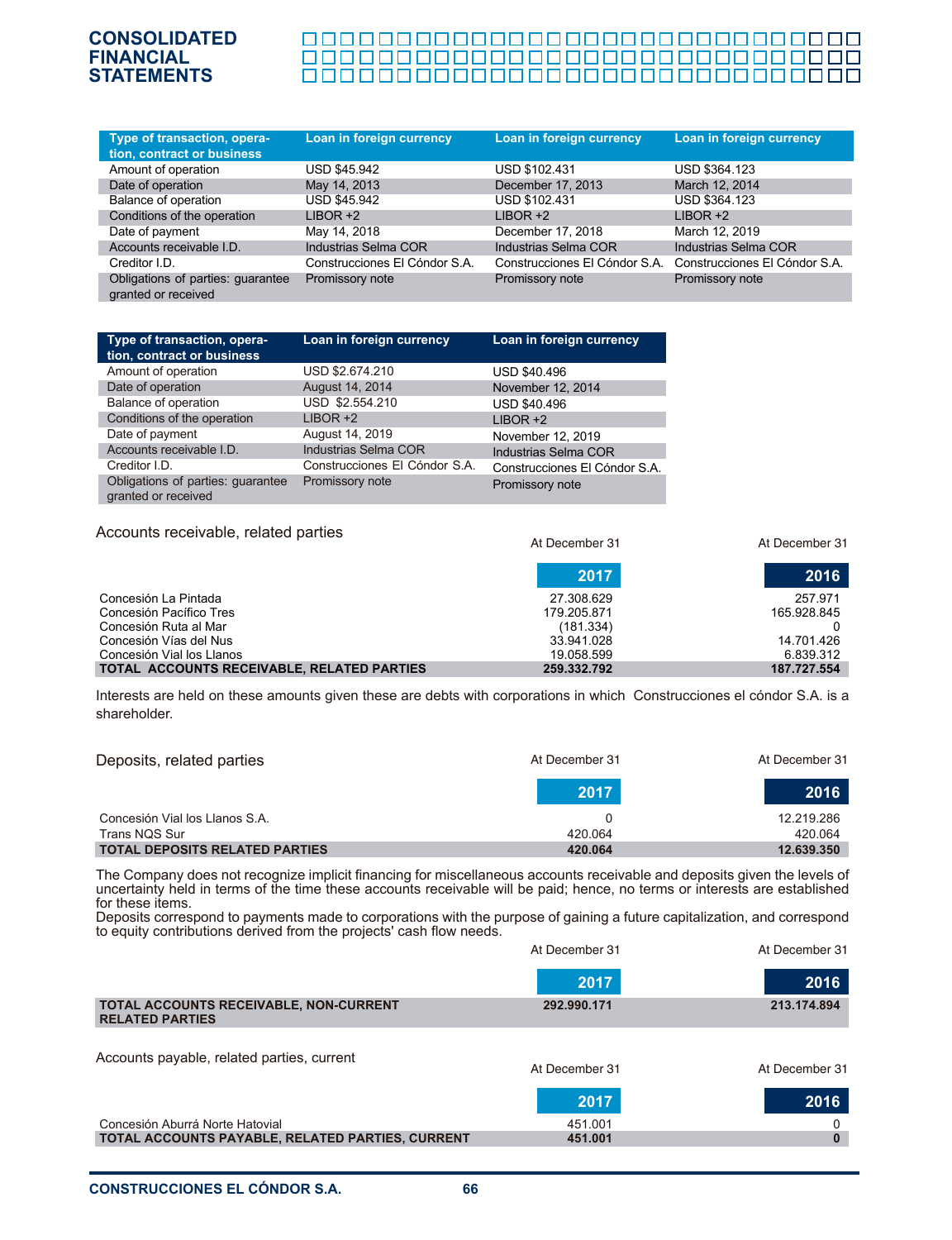<u> AAAAAAAAAAAAAAAAAAAAAAAAAAAAA</u>

#### **Note 29. Reclassifications**

To compare these financial statements with those at December 31, 2017, several figures on the financial information at December 31, 2016 were reclassified.

### **Note 30. Changes in Policies, Estimates and Errors**

The accounting policy of Concesión Ruta al Mar S.A.S. until June, 2017, was to recognize the fair value of the intangible asset from the consideration received from the services of construction, operation and maintenance which correspond to the revenues of normal activities. The policy change focused on accounting the consideration for the services of operation as an account receivable charged to ANI. Consequently, a reclassification was made from the intangible asset towards the accounts receivable for the sum of \$17.033.223 in the year 2016.

For the presentation, the following reclassifications were made on the financial situation statement:

• Reclassification from the item Commercial accounts receivable and other accounts receivable for the sum of \$601.761 on the items of prepayments for taxes for \$12.627 and Advances for contracts \$588.424 for purposes of presentation. • Reclassification from the item of Intangibles towards the item of Prepaid expenses for the sum of \$2.274.718, distributed in a short and long-term basis. Likewise, an error of previous periods was corrected, increasing the intangible asset for consideration of the services of construction, generated by accounting the ANI structuring costs representing 30% of the sum of \$2.365.133 in the year 2015. Commercial accounts payable and other accounts payable al increased that amount.

The effects on the consolidated financial statements are represented in:

- Total assets increased 0.15%, from \$2.052.819.719 to \$2.055.184.854.
- Total liabilities increased 0.16%, from \$1.229.669.140 to \$1.232.034.273.
- Revenues from normal activities increased 0.79%, from \$623.868.919 to \$628.809.664.
- Operating costs increased 0.92%, from \$535.192.070 to \$540.132.815.

On the other hand, the net profit of the period and equity did not experience changes with the updated policies and the errors corrected.

#### **Note 31. Highlights**

(1) Claim filed against Sociedad Trans NQS SUR S.A.S. for remaining longer in the work and other surcharges during the execution of commercial offers for the NQS Sur of the Transmilenio System, for the sum of \$ 20.280.131.

#### Concesión Cesar Guajira S.A.S.

Through minutes signed on July 10, 2017 by Agencia Nacional de Infraestructura (ANI) and Concesión Cesar Guajira S.A.S. (Concesión), and delivered to the Company on August 18, 2017, a casue for the anticipated termination and beginning of the reversion stage of Contract No. 006 of 2015 was declared. Said contract intended to conduct "studies and final designs, financing, environmental, land and social management, construction improvement, revamping, operation, maintenance and reversion of Concesión Cesar – Guajira". Likewise, on July 10, 2017, amendment No. 10 was signed of Concession contract No. 006 of 2015 in which the parties agreed on the contractual changes or clarifications necessary for the reversion stage, the anticipated termination and/or the contract's liquidation.

The cause used by the parties to state the termination of the contract was the materialization of the risk of a lower collection from the toll due to the impossibility to operate the Rio Seco toll station under the terms set forth in said Concession contract (the risk is assumed by ANI), which creates mechanisms for risk compensation which fall short to compensate the risks activity in the project.

After signing the foregoing minute and amendment No. 10, the reversion process of the Concession's infrastructure and assets in favor of ANI begins, followed by the liquidation of the Concession contract applying the formula established thereof.

#### **Tax Reform - Law 1819 of 2016**

The tax reform gave way to the following other premsies, which are in force as of January 1, 2017:

• Rules the fiscal application in business cooperation contracts (such as, consortiums, temporary associations, share accounts, joint venture), setting the bases to formalize matters when there are guaranteed yields for the parties of the contract.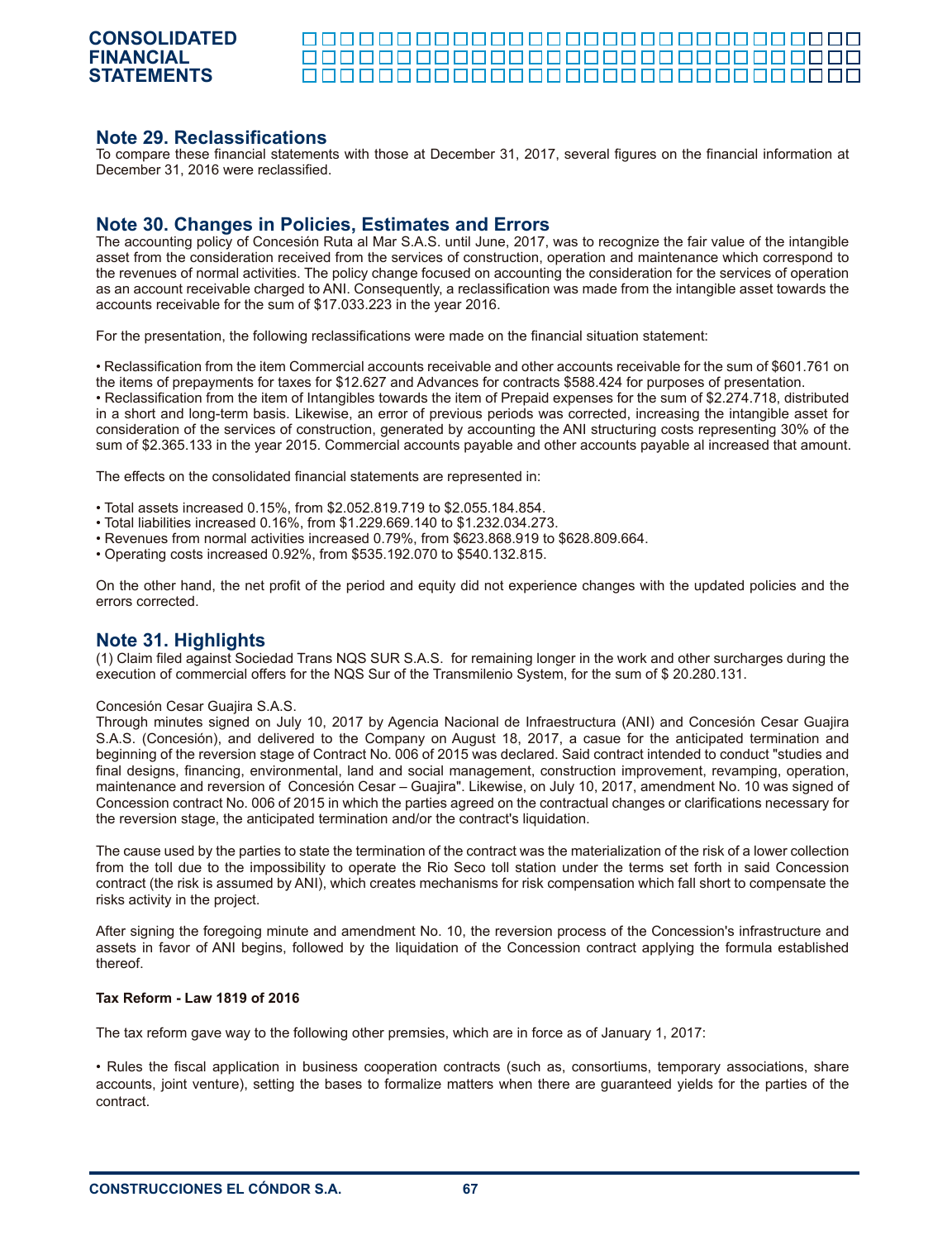#### <u> 000000000000000000000000000000000</u>

• Government sought to close the gap between the fiscal regulation and the new accounting frameworks of Colombia, to determine the income tax; the wording of the tax statute is adjusted to the IFRS (International Financial Reporting Standards); introduction of definitions to fiscally recognize and measure the cost, acquisition price or par value as indicated in the tax law. If not indicated, the accounting measure shall be used. Likewise, the accounting base or accumulation or earning shall be kept in mind, beginning with the real obligation. Any ways, the standard establishes several exceptions for the fiscal recognition of revenues, costs, expenses, assets and liabilities.

• Establishes tax management of concession contracts and APPs (Public-Private Associations), providing guidelines for the construction, operation and maintenance stage.

• The income tax for equity - CREE and its surcharge was eliminated, but it adds the CREE rate of 9% to the income rate. Hence, in 2017, the rate shall be 34% and in 2018 and thereafter, 33%. To this percentage we add the surcharge which is not the income surcharge, and by 2017, the rate will be 6% and in 2018, 4% (over taxable income above \$800 thousand.)

• He exemption of parafiscal contributions continues despite the elimination of CREE; this covers corporations and similar, and workers that earn less than ten (10) minimum legal wages per month in force.

• Limited deduction for parties, gifts, courtesies, etc. shall be deductible solely up to 1% of net fiscal earnings, provided it meets the requirements of need, proportionality and causality.

• As of 2017, depreciation is no longer calculated using the straight line method but instead, the accounting technique. The government shall regulate the top rates of depreciation which range from 2,22% to 33% per year.

• Increased steadfast of statements compensating losses; this will increase from five (5) to six (6) years, and shall be limited to compensation of twelve (12) taxables periods thereafter.

- Increased presumptive income rate, from 3% to 3,5%.
- Donations to non-profit organizations with special regime have a tax discount of 25% of the amount donated.
- The regime of entities controls overseas (ECE) is created.
- Indefinite continuity is given to the tax on financial movements (4 x 1,000).

• The VAT increased to 19% as of January 1, 2017. However, this is excluded from contracts entered with government entities as well as construction and comptrollership contracts derived from the transportation infrastructure contracts signed by public or state-owned entities; for the latter case, the regime of the VAT in force on the date when the corresponding contract is signed shall be used and extended until the goods or services are acquired by the construction contractor and comptroller.

• The 2-point decrease of the VAT is eliminated and the option to handle the VAT paid to acquire or import capital goods at the general rate is created, such as a tax deduction over Income which corresponds to the taxable year when the good was acquired or imported.